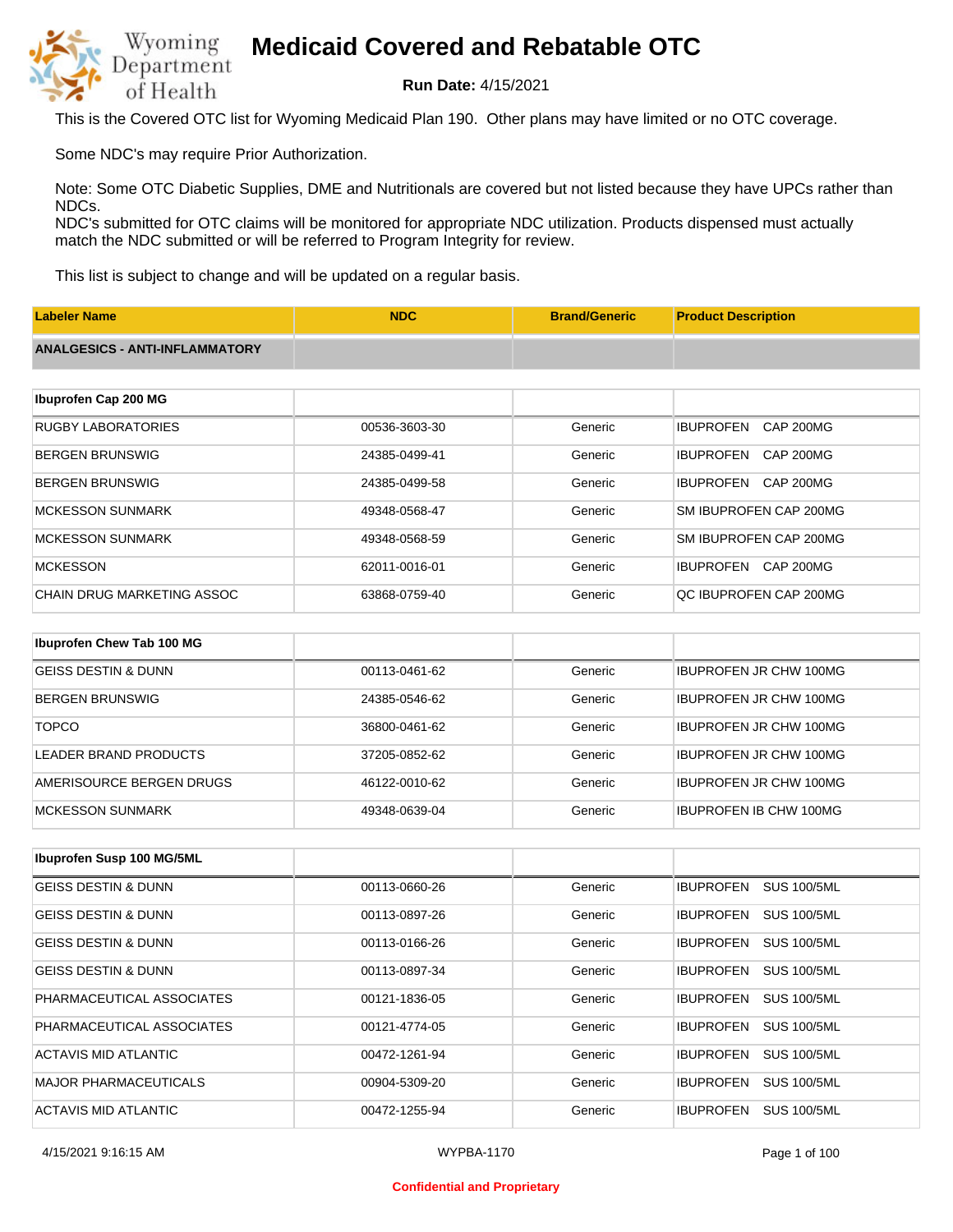| Wyoming                      | <b>Medicaid Covered and Rebatable OTC</b> |         |                                        |
|------------------------------|-------------------------------------------|---------|----------------------------------------|
| Department<br>of Health      | <b>Run Date: 4/15/2021</b>                |         |                                        |
| <b>MAJOR PHARMACEUTICALS</b> | 00904-5309-09                             | Generic | <b>IBUPROFEN</b><br><b>SUS 100/5ML</b> |
| <b>MAJOR PHARMACEUTICALS</b> | 00904-5577-20                             | Generic | <b>IBUPROFEN</b><br><b>SUS 100/5ML</b> |
| ACTAVIS MID ATLANTIC         | 00472-1263-94                             | Generic | <b>SUS 100/5ML</b><br><b>IBUPROFEN</b> |
| <b>SELECT BRAND</b>          | 15127-0978-04                             | Generic | <b>IBUPROFEN</b><br><b>SUS 100/5ML</b> |
| <b>BERGEN BRUNSWIG</b>       | 24385-0009-34                             | Generic | <b>SUS 100/5ML</b><br><b>IBUPROFEN</b> |
| <b>SELECT BRAND</b>          | 15127-0900-04                             | Generic | <b>IBUPROFEN</b><br><b>SUS 100/5ML</b> |
| <b>BERGEN BRUNSWIG</b>       | 24385-0361-26                             | Generic | <b>IBUPROFEN</b><br><b>SUS 100/5ML</b> |
| <b>BERGEN BRUNSWIG</b>       | 24385-0361-34                             | Generic | <b>IBUPROFEN</b><br><b>SUS 100/5ML</b> |
| <b>BERGEN BRUNSWIG</b>       | 24385-0905-26                             | Generic | <b>IBUPROFEN</b><br><b>SUS 100/5ML</b> |
| <b>BERGEN BRUNSWIG</b>       | 24385-0905-34                             | Generic | <b>IBUPROFEN</b><br><b>SUS 100/5ML</b> |
| <b>TOPCO</b>                 | 36800-0166-26                             | Generic | <b>IBUPROFEN</b><br><b>SUS 100/5ML</b> |
| <b>LEADER BRAND PRODUCTS</b> | 37205-0848-26                             | Generic | <b>IBUPROFEN</b><br><b>SUS 100/5ML</b> |
| <b>TOPCO</b>                 | 36800-0660-26                             | Generic | <b>SUS 100/5ML</b><br><b>IBUPROFEN</b> |
| <b>BERGEN BRUNSWIG</b>       | 24385-0009-26                             | Generic | <b>IBUPROFEN</b><br><b>SUS 100/5ML</b> |
| <b>BERGEN BRUNSWIG</b>       | 24385-0372-26                             | Generic | <b>SUS 100/5ML</b><br><b>IBUPROFEN</b> |
| <b>TOPCO</b>                 | 36800-0897-26                             | Generic | <b>IBUPROFEN</b><br><b>SUS 100/5ML</b> |
| <b>LEADER BRAND PRODUCTS</b> | 37205-0643-26                             | Generic | <b>SUS 100/5ML</b><br><b>IBUPROFEN</b> |
| LEADER BRAND PRODUCTS        | 37205-0660-26                             | Generic | <b>IBUPROFEN</b><br><b>SUS 100/5ML</b> |
| PERRIGO PHARMACEUTICALS      | 45802-0140-26                             | Generic | <b>IBUPROFEN</b><br><b>SUS 100/5ML</b> |
| LEADER BRAND PRODUCTS        | 37205-0282-26                             | Generic | <b>IBUPROFEN</b><br><b>SUS 100/5ML</b> |
| LEADER BRAND PRODUCTS        | 37205-0283-26                             | Generic | <b>IBUPROFEN</b><br><b>SUS 100/5ML</b> |
| <b>MCKESSON SUNMARK</b>      | 49348-0229-37                             | Generic | IBUPROFEN SUS 100/5ML                  |
| AMERISOURCE BERGEN DRUGS     | 46122-0110-26                             | Generic | IBUPROFEN SUS 100/5ML                  |
| <b>MCKESSON SUNMARK</b>      | 49348-0499-34                             | Generic | <b>SUS 100/5ML</b><br><b>IBUPROFEN</b> |
| <b>MCKESSON SUNMARK</b>      | 49348-0500-34                             | Generic | <b>IBUPROFEN</b><br><b>SUS 100/5ML</b> |
| <b>MCKESSON SUNMARK</b>      | 49348-0876-34                             | Generic | <b>SUS 100/5ML</b><br><b>IBUPROFEN</b> |
| <b>MCKESSON SUNMARK</b>      | 49348-0229-34                             | Generic | <b>SUS 100/5ML</b><br><b>IBUPROFEN</b> |
| PERRIGO PHARMACEUTICALS      | 45802-0133-26                             | Generic | <b>SUS 100/5ML</b><br><b>IBUPROFEN</b> |
| PERRIGO PHARMACEUTICALS      | 45802-0897-26                             | Generic | <b>SUS 100/5ML</b><br><b>IBUPROFEN</b> |
| PERRIGO PHARMACEUTICALS      | 45802-0897-34                             | Generic | <b>SUS 100/5ML</b><br><b>IBUPROFEN</b> |
| <b>MCKESSON</b>              | 62011-0010-01                             | Generic | <b>SUS 100/5ML</b><br><b>IBUPROFEN</b> |
| <b>MCKESSON</b>              | 62011-0030-02                             | Generic | <b>SUS 100/5ML</b><br><b>IBUPROFEN</b> |
| <b>MCKESSON</b>              | 62011-0011-01                             | Generic | <b>IBUPROFEN</b><br><b>SUS 100/5ML</b> |
| <b>MCKESSON</b>              | 62011-0030-01                             | Generic | <b>SUS 100/5ML</b><br><b>IBUPROFEN</b> |
| <b>MCKESSON</b>              | 62011-0214-01                             | Generic | <b>SUS 100/5ML</b><br><b>IBUPROFEN</b> |
| CHAIN DRUG MARKETING ASSOC   | 63868-0756-18                             | Generic | <b>SUS 100/5ML</b><br><b>IBUPROFEN</b> |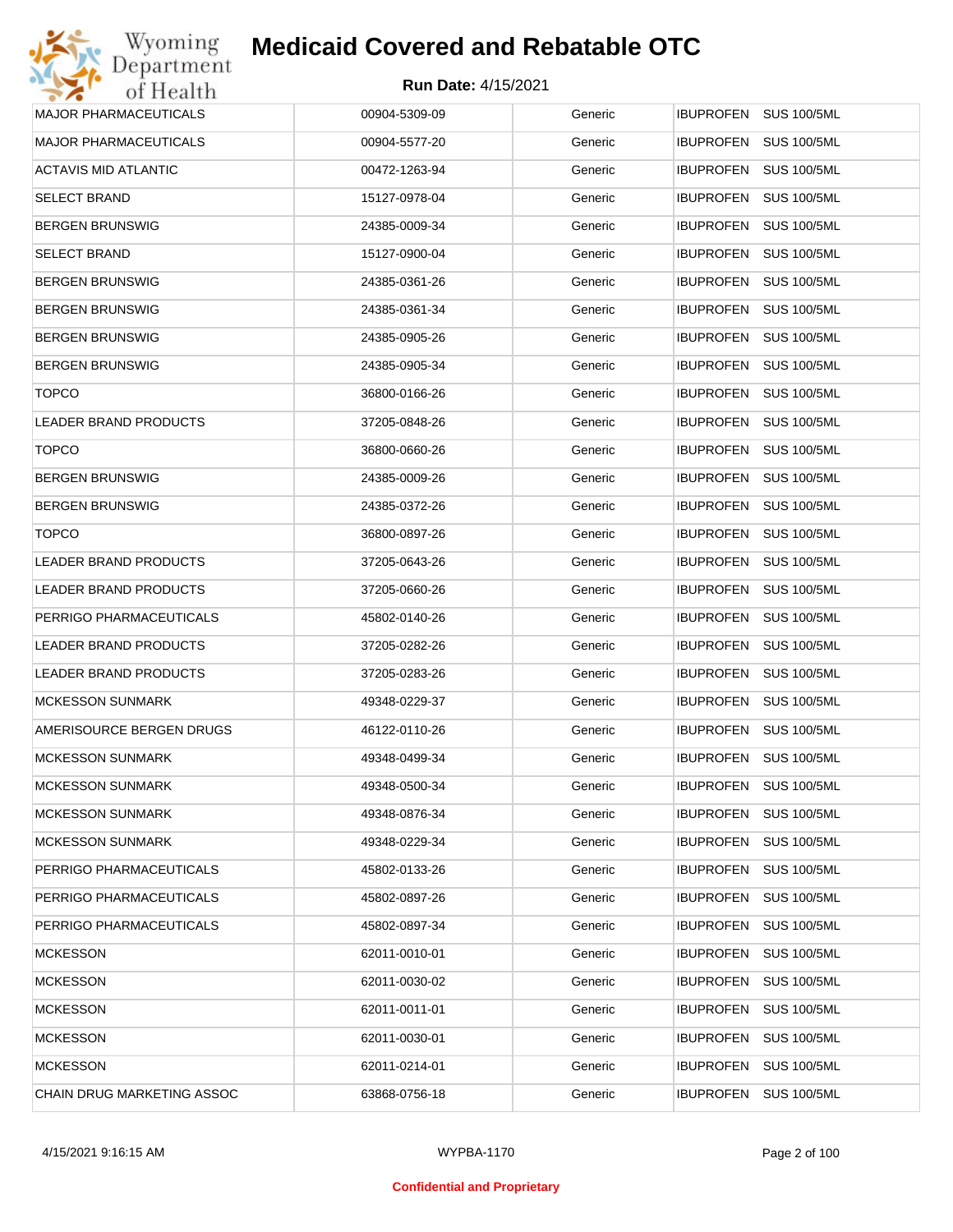| Wyoming<br><b>Medicaid Covered and Rebatable OTC</b><br>Department |                            |         |                  |                    |  |  |
|--------------------------------------------------------------------|----------------------------|---------|------------------|--------------------|--|--|
| of Health                                                          | <b>Run Date: 4/15/2021</b> |         |                  |                    |  |  |
| PRECISION DOSE, INC                                                | 68094-0494-62              | Generic | <b>IBUPROFEN</b> | <b>SUS 100/5ML</b> |  |  |
| PRECISION DOSE, INC.                                               | 68094-0503-59              | Generic | <b>IBUPROFEN</b> | <b>SUS 100/5ML</b> |  |  |
| <b>CHAIN DRUG MARKETING ASSOC</b>                                  | 63868-0758-18              | Generic | <b>IBUPROFEN</b> | <b>SUS 100/5ML</b> |  |  |
| PRECISION DOSE, INC.                                               | 68094-0503-62              | Generic | <b>IBUPROFEN</b> | <b>SUS 100/5ML</b> |  |  |
| PRECISION DOSE, INC.                                               | 68094-0503-61              | Generic | <b>IBUPROFEN</b> | <b>SUS 100/5ML</b> |  |  |
| PRECISION DOSE, INC.                                               | 68094-0494-58              | Generic | <b>IBUPROFEN</b> | <b>SUS 100/5ML</b> |  |  |
| PRECISION DOSE, INC.                                               | 68094-0494-59              | Generic | <b>IBUPROFEN</b> | <b>SUS 100/5ML</b> |  |  |
| PRECISION DOSE, INC.                                               | 68094-0494-61              | Generic | <b>IBUPROFEN</b> | <b>SUS 100/5ML</b> |  |  |

| <b>Ibuprofen Susp 40 MG/ML</b>    |               |         |                                 |
|-----------------------------------|---------------|---------|---------------------------------|
| <b>GEISS DESTIN &amp; DUNN</b>    | 00113-0057-05 | Generic | <b>IBUPROFEN</b><br>DRO 50/1.25 |
| <b>MAJOR PHARMACEUTICALS</b>      | 00904-5463-35 | Generic | <b>IBUPROFEN</b><br>DRO 50/1.25 |
| <b>BERGEN BRUNSWIG</b>            | 24385-0550-10 | Generic | <b>IBUPROFEN</b><br>DRO 50/1.25 |
| <b>TOPCO</b>                      | 36800-0057-05 | Generic | <b>IBUPROFEN</b><br>DRO 50/1.25 |
| <b>TOPCO</b>                      | 36800-0255-10 | Generic | <b>IBUPROFEN</b><br>DRO 50/1.25 |
| <b>LEADER BRAND PRODUCTS</b>      | 37205-0436-10 | Generic | <b>IBU-DROPS</b><br>DRO 50/1.25 |
| <b>ACTAVIS</b>                    | 45963-0125-23 | Generic | <b>IBUPROFEN</b><br>DRO 50/1.25 |
| <b>LEADER BRAND PRODUCTS</b>      | 37205-0646-05 | Generic | DRO 40MG/ML<br><b>IBU-DROPS</b> |
| PERRIGO PHARMACEUTICALS           | 45802-0057-05 | Generic | <b>IBUPROFEN</b><br>DRO 50/1.25 |
| <b>ACTAVIS</b>                    | 45963-0125-24 | Generic | <b>IBUPROFEN</b><br>DRO 50/1.25 |
| <b>MCKESSON SUNMARK</b>           | 49348-0374-69 | Generic | <b>IBUPROFEN</b><br>DRO 50/1.25 |
| <b>MCKESSON SUNMARK</b>           | 49348-0642-27 | Generic | <b>IBUPROFEN</b><br>DRO 50/1.25 |
| <b>MCKESSON</b>                   | 62011-0004-01 | Generic | <b>IBUPROFEN</b><br>DRO 50/1.25 |
| <b>MCKESSON</b>                   | 62011-0012-01 | Generic | <b>IBUPROFEN</b><br>DRO 50/1.25 |
| <b>CHAIN DRUG MARKETING ASSOC</b> | 63868-0076-30 | Generic | <b>IBUPROFEN</b><br>DRO 50/1.25 |

| Ibuprofen Tab 200 MG           |               |         |                                      |
|--------------------------------|---------------|---------|--------------------------------------|
| <b>PERRIGO</b>                 | 00113-0604-78 | Generic | <b>IBUPROFEN</b><br><b>TAB 200MG</b> |
| <b>PERRIGO</b>                 | 00113-0604-90 | Generic | <b>IBUPROFEN</b><br><b>TAB 200MG</b> |
| <b>PERRIGO</b>                 | 00113-0074-71 | Generic | <b>TAB 200MG</b><br><b>IBUPROFEN</b> |
| <b>PERRIGO</b>                 | 00113-0074-78 | Generic | <b>IBUPROFEN</b><br><b>TAB 200MG</b> |
| <b>PERRIGO</b>                 | 00113-0604-71 | Generic | <b>TAB 200MG</b><br><b>IBUPROFEN</b> |
| <b>PERRIGO</b>                 | 00113-0647-78 | Generic | <b>IBUPROFEN</b><br><b>TAB 200MG</b> |
| <b>PERRIGO</b>                 | 00113-0647-62 | Generic | <b>IBUPROFEN</b><br><b>TAB 200MG</b> |
| <b>PERRIGO</b>                 | 00113-0647-71 | Generic | <b>TAB 200MG</b><br><b>IBUPROFEN</b> |
| <b>GEISS DESTIN &amp; DUNN</b> | 00113-0517-71 | Generic | <b>IBUPROFEN</b><br><b>TAB 200MG</b> |
| <b>PERRIGO</b>                 | 00113-0604-62 | Generic | <b>TAB 200MG</b><br><b>IBUPROFEN</b> |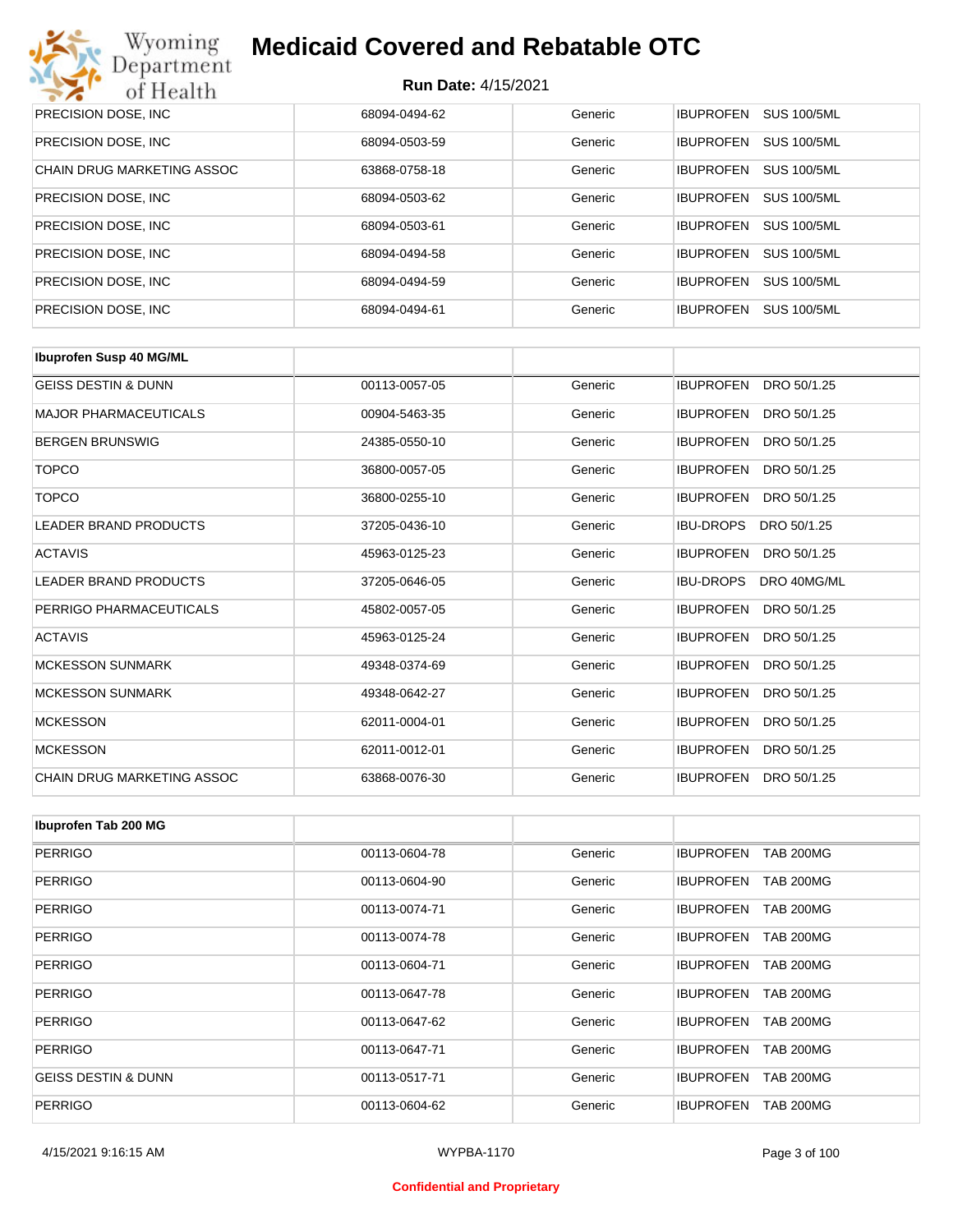| <b>RUGBY LABORATORIES</b>    | 00536-3587-06 | Generic | IBUPROFEN TAB 200MG                  |
|------------------------------|---------------|---------|--------------------------------------|
| <b>RUGBY LABORATORIES</b>    | 00536-3587-01 | Generic | IBUPROFEN TAB 200MG                  |
| <b>MAJOR PHARMACEUTICALS</b> | 00904-7914-51 | Generic | <b>IBU-200</b><br><b>TAB 200MG</b>   |
| <b>MAJOR PHARMACEUTICALS</b> | 00904-7914-61 | Generic | IBUPROFEN TAB 200MG                  |
| <b>MAJOR PHARMACEUTICALS</b> | 00904-7915-70 | Generic | IBUPROFEN TAB 200MG                  |
| <b>SELECT BRAND</b>          | 15127-0312-25 | Generic | SB IBUPROFEN TAB 200MG               |
| <b>SELECT BRAND</b>          | 15127-0335-24 | Generic | SB IBUPROFEN TAB 200MG               |
| <b>SELECT BRAND</b>          | 15127-0907-24 | Generic | SB IBUPROFEN TAB 200MG               |
| <b>MAJOR PHARMACEUTICALS</b> | 00904-7915-24 | Generic | IBUPROFEN TAB 200MG                  |
| <b>MAJOR PHARMACEUTICALS</b> | 00904-7915-40 | Generic | IBUPROFEN TAB 200MG                  |
| <b>MAJOR PHARMACEUTICALS</b> | 00904-7915-51 | Generic | <b>IBUPROFEN TAB 200MG</b>           |
| <b>MAJOR PHARMACEUTICALS</b> | 00904-7915-59 | Generic | IBUPROFEN TAB 200MG                  |
| <b>SELECT BRAND</b>          | 15127-0312-01 | Generic | SB IBUPROFEN TAB 200MG               |
| <b>SELECT BRAND</b>          | 15127-0312-24 | Generic | SB IBUPROFEN TAB 200MG               |
| <b>MAJOR PHARMACEUTICALS</b> | 00904-7914-59 | Generic | <b>IBU-200</b><br><b>TAB 200MG</b>   |
| <b>MAJOR PHARMACEUTICALS</b> | 00904-7915-80 | Generic | IBUPROFEN TAB 200MG                  |
| <b>SELECT BRAND</b>          | 15127-0312-50 | Generic | SB IBUPROFEN TAB 200MG               |
| <b>SELECT BRAND</b>          | 15127-0335-50 | Generic | SB IBUPROFEN TAB 200MG               |
| <b>SELECT BRAND</b>          | 15127-0905-50 | Generic | SB IBUPROFEN TAB 200MG               |
| <b>SELECT BRAND</b>          | 15127-0907-50 | Generic | SB IBUPROFEN TAB 200MG               |
| PHARBEST PHARMACEUTICALS     | 16103-0393-06 | Generic | IBUPROFEN TAB 200MG                  |
| <b>MAJOR PHARMACEUTICALS</b> | 00904-7912-51 | Generic | IBUPROFEN TAB 200MG                  |
| <b>MAJOR PHARMACEUTICALS</b> | 00904-7912-59 | Generic | <b>IBUPROFEN TAB 200MG</b>           |
| <b>SELECT BRAND</b>          | 15127-0335-01 | Generic | SB IBUPROFEN TAB 200MG               |
| PHARBEST PHARMACEUTICALS     | 16103-0393-08 | Generic | IBUPROFEN TAB 200MG                  |
| <b>BERGEN BRUNSWIG</b>       | 24385-0058-78 | Generic | IBUPROFEN TAB 200MG                  |
| <b>BERGEN BRUNSWIG</b>       | 24385-0058-82 | Generic | IBUPROFEN TAB 200MG                  |
| <b>BERGEN BRUNSWIG</b>       | 24385-0604-85 | Generic | <b>IBUPROFEN</b><br><b>TAB 200MG</b> |
| <b>BERGEN BRUNSWIG</b>       | 24385-0604-71 | Generic | <b>IBUPROFEN</b><br>TAB 200MG        |
| <b>BERGEN BRUNSWIG</b>       | 24385-0647-78 | Generic | <b>IBUPROFEN</b><br>TAB 200MG        |
| <b>TOPCO</b>                 | 36800-0183-83 | Generic | <b>IBUPROFEN</b><br>TAB 200MG        |
| <b>TOPCO</b>                 | 36800-0517-71 | Generic | <b>IBUPROFEN</b><br>TAB 200MG        |
| <b>TOPCO</b>                 | 36800-0604-62 | Generic | <b>IBUPROFEN</b><br>TAB 200MG        |
| <b>TOPCO</b>                 | 36800-0604-71 | Generic | <b>IBUPROFEN</b><br><b>TAB 200MG</b> |
| <b>TOPCO</b>                 | 36800-0604-78 | Generic | <b>IBUPROFEN</b><br>TAB 200MG        |
| <b>TOPCO</b>                 | 36800-0604-85 | Generic | IBUPROFEN TAB 200MG                  |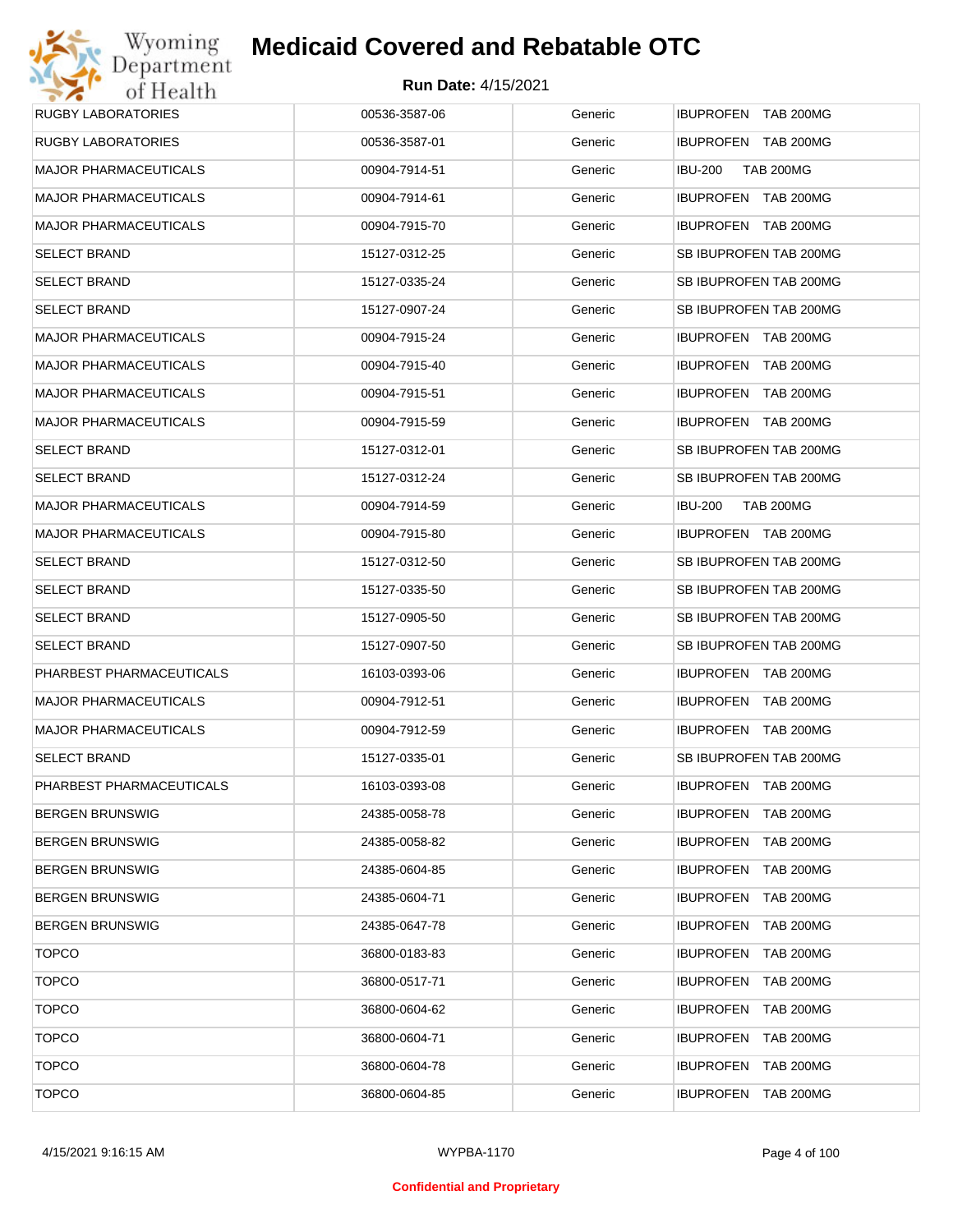| <b>LEADER BRAND PRODUCTS</b> | 37205-0341-78 | Generic | <b>IBUPROFEN TAB 200MG</b>           |
|------------------------------|---------------|---------|--------------------------------------|
| LEADER BRAND PRODUCTS        | 37205-0345-71 | Generic | IBUPROFEN TAB 200MG                  |
| LEADER BRAND PRODUCTS        | 37205-0345-78 | Generic | <b>IBUPROFEN TAB 200MG</b>           |
| <b>TOPCO</b>                 | 36800-0604-93 | Generic | <b>IBUPROFEN</b><br><b>TAB 200MG</b> |
| <b>TOPCO</b>                 | 36800-0647-71 | Generic | <b>IBUPROFEN TAB 200MG</b>           |
| <b>TOPCO</b>                 | 36800-0647-90 | Generic | <b>IBUPROFEN</b><br><b>TAB 200MG</b> |
| LEADER BRAND PRODUCTS        | 37205-0341-71 | Generic | <b>IBUPROFEN TAB 200MG</b>           |
| <b>TOPCO</b>                 | 36800-0074-71 | Generic | <b>IBUPROFEN</b><br><b>TAB 200MG</b> |
| <b>TOPCO</b>                 | 36800-0074-78 | Generic | <b>IBUPROFEN TAB 200MG</b>           |
| <b>BERGEN BRUNSWIG</b>       | 24385-0059-78 | Generic | <b>IBUPROFEN</b><br><b>TAB 200MG</b> |
| <b>BERGEN BRUNSWIG</b>       | 24385-0604-78 | Generic | <b>IBUPROFEN TAB 200MG</b>           |
| <b>BERGEN BRUNSWIG</b>       | 24385-0604-90 | Generic | <b>IBUPROFEN</b><br><b>TAB 200MG</b> |
| <b>BERGEN BRUNSWIG</b>       | 24385-0647-71 | Generic | IBUPROFEN TAB 200MG                  |
| <b>TOPCO</b>                 | 36800-0517-78 | Generic | <b>IBUPROFEN</b><br><b>TAB 200MG</b> |
| <b>TOPCO</b>                 | 36800-0604-90 | Generic | <b>IBUPROFEN TAB 200MG</b>           |
| <b>TOPCO</b>                 | 36800-0647-62 | Generic | <b>IBUPROFEN</b><br><b>TAB 200MG</b> |
| <b>TOPCO</b>                 | 36800-0647-78 | Generic | <b>IBUPROFEN TAB 200MG</b>           |
| LEADER BRAND PRODUCTS        | 37205-0350-71 | Generic | <b>IBUPROFEN</b><br><b>TAB 200MG</b> |
| LEADER BRAND PRODUCTS        | 37205-0605-71 | Generic | <b>IBUPROFEN TAB 200MG</b>           |
| <b>MCKESSON SUNMARK</b>      | 49348-0706-09 | Generic | <b>IBUPROFEN</b><br><b>TAB 200MG</b> |
| <b>MCKESSON SUNMARK</b>      | 49348-0706-14 | Generic | <b>IBUPROFEN TAB 200MG</b>           |
| <b>MCKESSON SUNMARK</b>      | 49348-0196-09 | Generic | <b>IBUPROFEN</b><br><b>TAB 200MG</b> |
| <b>MCKESSON SUNMARK</b>      | 49348-0196-10 | Generic | IBUPROFEN TAB 200MG                  |
| <b>MCKESSON SUNMARK</b>      | 49348-0196-35 | Generic | IBUPROFEN TAB 200MG                  |
| <b>MCKESSON SUNMARK</b>      | 49348-0727-09 | Generic | SM IBUPROFEN TAB 200MG               |
| <b>MCKESSON SUNMARK</b>      | 49348-0706-04 | Generic | IBUPROFEN TAB 200MG                  |
| <b>MCKESSON SUNMARK</b>      | 49348-0706-10 | Generic | IBUPROFEN TAB 200MG                  |
| <b>MCKESSON SUNMARK</b>      | 49348-0727-10 | Generic | SM IBUPROFEN TAB 200MG               |
| AMNEAL PHARMACEUTICALS       | 53746-0140-10 | Generic | IBUPROFEN TAB 200MG                  |
| <b>MCKESSON</b>              | 62011-0014-01 | Generic | HM IBUPROFEN TAB 200MG               |
| <b>MCKESSON</b>              | 62011-0014-02 | Generic | HM IBUPROFEN TAB 200MG               |
| <b>MCKESSON</b>              | 62011-0014-03 | Generic | HM IBUPROFEN TAB 200MG               |
| AMNEAL PHARMACEUTICALS       | 53746-0140-01 | Generic | IBUPROFEN TAB 200MG                  |
| <b>MCKESSON</b>              | 62011-0015-01 | Generic | HM IBUPROFEN TAB 200MG               |
| <b>MCKESSON</b>              | 62011-0015-02 | Generic | HM IBUPROFEN TAB 200MG               |
| AUBURN PHARMACEUTICAL        | 62107-0002-01 | Generic | PROVIL<br><b>TAB 200MG</b>           |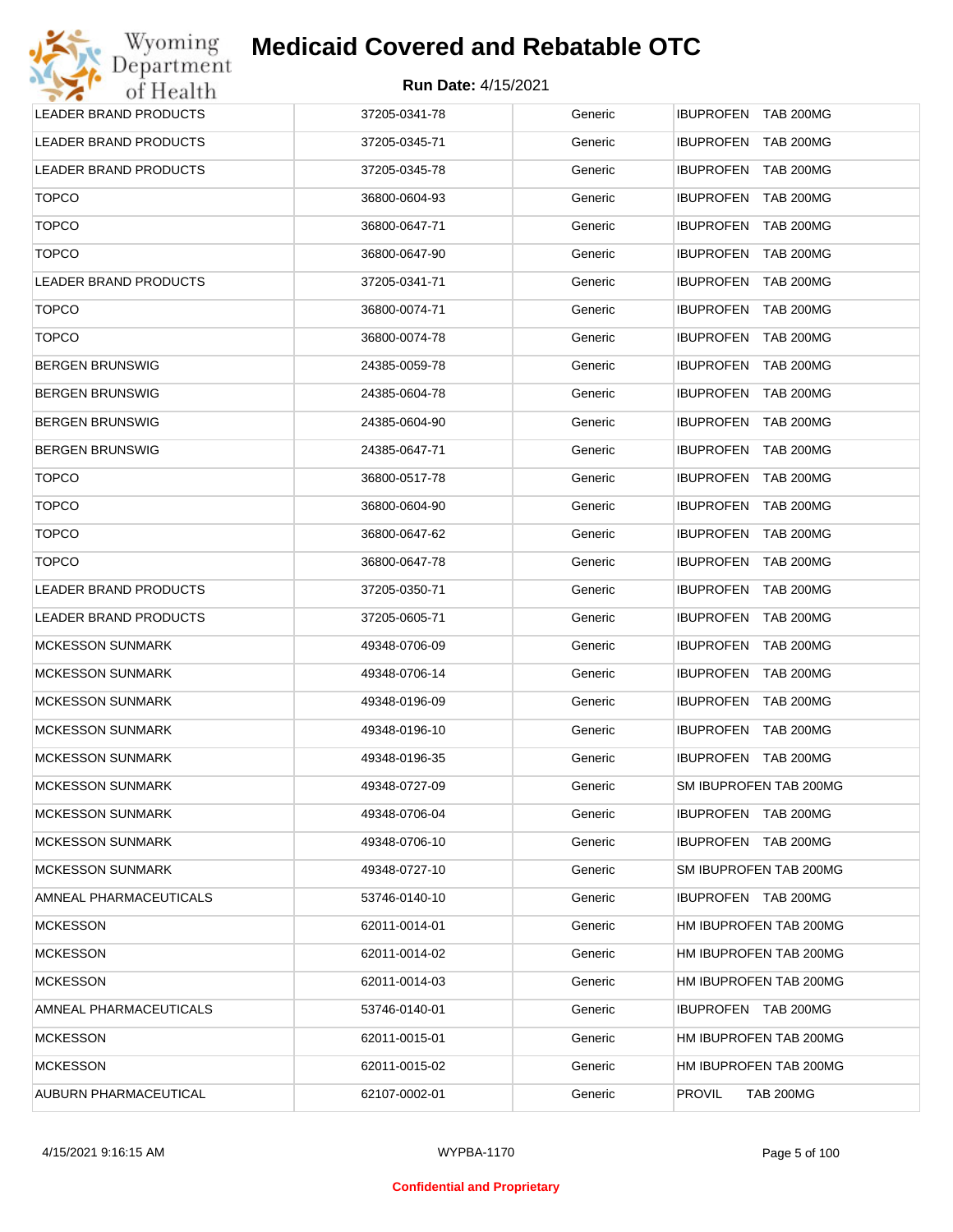

| AUBURN PHARMACEUTICAL      | 62107-0002-50 | Generic | <b>PROVIL</b><br><b>TAB 200MG</b>    |
|----------------------------|---------------|---------|--------------------------------------|
| <b>SKY PACKAGING</b>       | 63739-0134-01 | Generic | <b>TAB 200MG</b><br><b>IBUPROFEN</b> |
| <b>MCKESSON</b>            | 62011-0222-02 | Generic | HM IBUPROFEN TAB 200MG               |
| <b>MCKESSON</b>            | 62011-0213-01 | Generic | HM IBUPROFEN TAB 200MG               |
| <b>MCKESSON</b>            | 62011-0222-01 | Generic | HM IBUPROFEN TAB 200MG               |
| CHAIN DRUG MARKETING ASSOC | 63868-0790-50 | Generic | OC IBUPROFEN TAB 200MG               |
| CHAIN DRUG MARKETING ASSOC | 63868-0983-50 | Generic | QC IBUPROFEN TAB 200MG               |
| CHAIN DRUG MARKETING ASSOC | 63868-0791-50 | Generic | OC IBUPROFEN TAB 200MG               |

| Naproxen Sodium Cap 220 MG |               |         |                        |
|----------------------------|---------------|---------|------------------------|
| LEADER BRAND PRODUCTS      | 37205-0854-58 | Generic | NAPROXEN SOD CAP 220MG |
| LEADER BRAND PRODUCTS      | 37205-0854-60 | Generic | NAPROXEN SOD CAP 220MG |
| AMERISOURCE BERGEN DRUGS   | 46122-0038-58 | Generic | NAPROXEN SOD CAP 220MG |
| AMERISOURCE BERGEN DRUGS   | 46122-0038-60 | Generic | NAPROXEN SOD CAP 220MG |
| <b>MCKESSON</b>            | 62011-0007-01 | Generic | NAPROXEN SOD CAP 220MG |

| Naproxen Sodium Tab 220 MG     |               |         |                        |
|--------------------------------|---------------|---------|------------------------|
| <b>GEISS DESTIN &amp; DUNN</b> | 00113-9490-78 | Generic | NAPROXEN SOD TAB 220MG |
| <b>GEISS DESTIN &amp; DUNN</b> | 00113-0368-62 | Generic | NAPROXEN SOD TAB 220MG |
| <b>GEISS DESTIN &amp; DUNN</b> | 00113-0368-71 | Generic | NAPROXEN SOD TAB 220MG |
| <b>GEISS DESTIN &amp; DUNN</b> | 00113-0368-78 | Generic | NAPROXEN SOD TAB 220MG |
| <b>GEISS DESTIN &amp; DUNN</b> | 00113-9490-62 | Generic | NAPROXEN SOD TAB 220MG |
| <b>GEISS DESTIN &amp; DUNN</b> | 00113-9490-71 | Generic | NAPROXEN SOD TAB 220MG |
| <b>RUGBY LABORATORIES</b>      | 00536-1022-01 | Generic | ALL DAY RELF TAB 220MG |
| <b>RUGBY LABORATORIES</b>      | 00536-1022-06 | Generic | ALL DAY RELF TAB 220MG |
| <b>RUGBY LABORATORIES</b>      | 00536-1023-01 | Generic | ALL DAY RELF TAB 220MG |
| <b>SELECT BRAND</b>            | 15127-0466-24 | Generic | NAPROXEN SOD TAB 220MG |
| <b>SELECT BRAND</b>            | 15127-0466-50 | Generic | NAPROXEN SOD TAB 220MG |
| <b>SELECT BRAND</b>            | 15127-0466-01 | Generic | NAPROXEN SOD TAB 220MG |
| <b>BERGEN BRUNSWIG</b>         | 24385-0490-71 | Generic | ALL DAY PAIN TAB 220MG |
| <b>BERGEN BRUNSWIG</b>         | 24385-0368-71 | Generic | ALL DAY PAIN TAB 220MG |
| <b>BERGEN BRUNSWIG</b>         | 24385-0368-78 | Generic | ALL DAY PAIN TAB 220MG |
| <b>BERGEN BRUNSWIG</b>         | 24385-0368-81 | Generic | ALL DAY PAIN TAB 220MG |
| <b>BERGEN BRUNSWIG</b>         | 24385-0490-78 | Generic | ALL DAY PAIN TAB 220MG |
| <b>TOPCO</b>                   | 36800-0368-62 | Generic | ALL DAY PAIN TAB 220MG |
| <b>TOPCO</b>                   | 36800-0368-71 | Generic | ALL DAY PAIN TAB 220MG |
| <b>TOPCO</b>                   | 36800-0368-78 | Generic | ALL DAY PAIN TAB 220MG |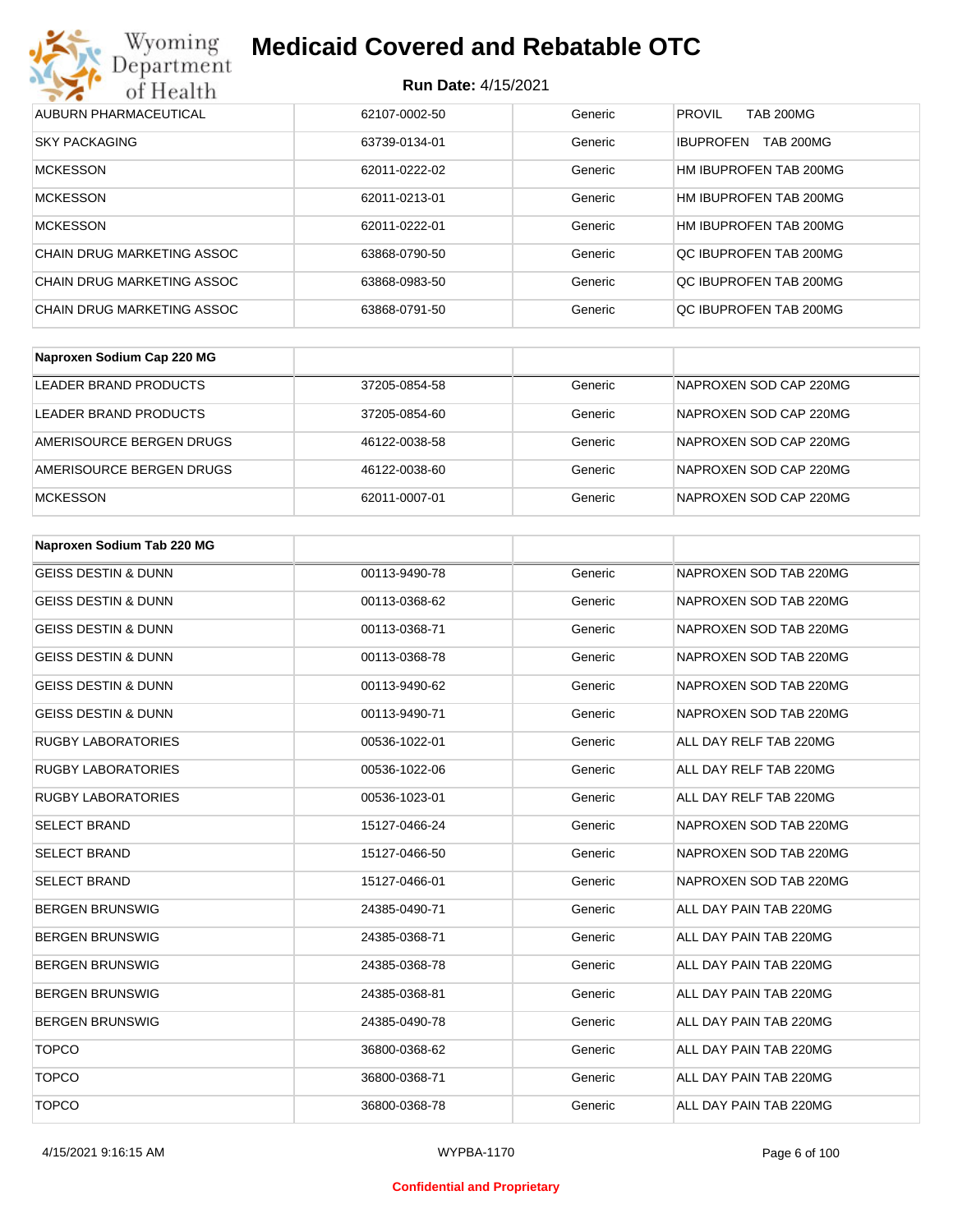

#### **Run Date:** 4/15/2021

| <b>ANALGESICS - NonNarcotic</b> |               |         |                        |
|---------------------------------|---------------|---------|------------------------|
| CHAIN DRUG MARKETING ASSOC      | 63868-0465-50 | Generic | NAPROXEN SOD TAB 220MG |
| CHAIN DRUG MARKETING ASSOC      | 63868-0465-01 | Generic | NAPROXEN SOD TAB 220MG |
| <b>MCKESSON</b>                 | 62011-0017-01 | Generic | NAPROXEN SOD TAB 220MG |
| <b>MCKESSON</b>                 | 62011-0017-02 | Generic | NAPROXEN SOD TAB 220MG |
| PERRIGO PHARMACEUTICALS         | 45802-0490-71 | Generic | NAPROXEN SOD TAB 220MG |
| <b>MCKESSON SUNMARK</b>         | 49348-0306-09 | Generic | NAPROXEN SOD TAB 220MG |
| PERRIGO PHARMACEUTICALS         | 45802-0490-78 | Generic | NAPROXEN SOD TAB 220MG |
| TOPCO                           | 36800-0490-78 | Generic | ALL DAY PAIN TAB 220MG |
| TOPCO                           | 36800-0490-62 | Generic | ALL DAY PAIN TAB 220MG |
| TOPCO                           | 36800-0368-82 | Generic | ALL DAY PAIN TAB 220MG |

| Acetaminophen Cap 500 MG |               |         |              |                  |
|--------------------------|---------------|---------|--------------|------------------|
| MAJOR PHARMACEUTICALS    | 00904-1987-80 | Generic | <b>MAPAP</b> | <b>CAP 500MG</b> |
| MAJOR PHARMACEUTICALS    | 00904-1987-60 | Generic | <b>MAPAP</b> | <b>CAP 500MG</b> |

| Acetaminophen Chew Tab 80 MG |               |         |                       |
|------------------------------|---------------|---------|-----------------------|
| <b>RUGBY LABORATORIES</b>    | 00536-1014-07 | Generic | PAIN & FEVER CHW 80MG |
| <b>MAJOR PHARMACEUTICALS</b> | 00904-5256-46 | Generic | CHW 80MG<br>MAPAP     |
| <b>MAJOR PHARMACEUTICALS</b> | 00904-5791-46 | Generic | MAPAP CHILD CHW 80MG  |

| Acetaminophen Disintegrating Tab 160 MG |               |         |                           |
|-----------------------------------------|---------------|---------|---------------------------|
| MAJOR PHARMACEUTICALS                   | 00904-5754-24 | Generic | JUNIOR MAPAP TAB 160MG RT |
| MCKESSON SUNMARK                        | 49348-0063-04 | Generic | SM RPD MELT TAB 160MG     |
| MCKESSON                                | 62011-0230-01 | Generic | HM RPD MELT TAB 160MG     |
| CHAIN DRUG MARKETING ASSOC              | 63868-0158-24 | Generic | NON-ASA JR TAB 160MG      |

| Acetaminophen Disintegrating Tab 80 MG |               |         |                         |
|----------------------------------------|---------------|---------|-------------------------|
| IMAJOR PHARMACEUTICALS                 | 00904-5751-46 | Generic | CHLDS MAPAP TAB 80MG RT |
| LEADER BRAND PRODUCTS                  | 37205-0516-65 | Generic | CHLD PAIN RL TAB 80MG   |

| Acetaminophen Liquid 160 MG/5ML |               |         |              |              |
|---------------------------------|---------------|---------|--------------|--------------|
| <b>PAR PHARMACEUTICALS</b>      | 00603-0839-94 | Generic | Q-PAP        | LIQ 160/5ML  |
| <b>MAJOR PHARMACEUTICALS</b>    | 00904-1985-00 | Generic | <b>MAPAP</b> | LIQ 160/5ML  |
| MAJOR PHARMACEUTICALS           | 00904-1985-20 | Generic | <b>MAPAP</b> | LIQ 160/5ML  |
| WOMEN'S CHOICE PHARMACEUTICALS  | 00485-0057-08 | Generic | ED-APAP      | LIQ 80MG/2.5 |
| <b>MAJOR PHARMACEUTICALS</b>    | 00904-1985-16 | Generic | <b>MAPAP</b> | LIQ 160/5ML  |
| <b>PAR PHARMACEUTICALS</b>      | 00603-0840-94 | Generic | Q-PAP        | LIQ 160/5ML  |

#### **Confidential and Proprietary**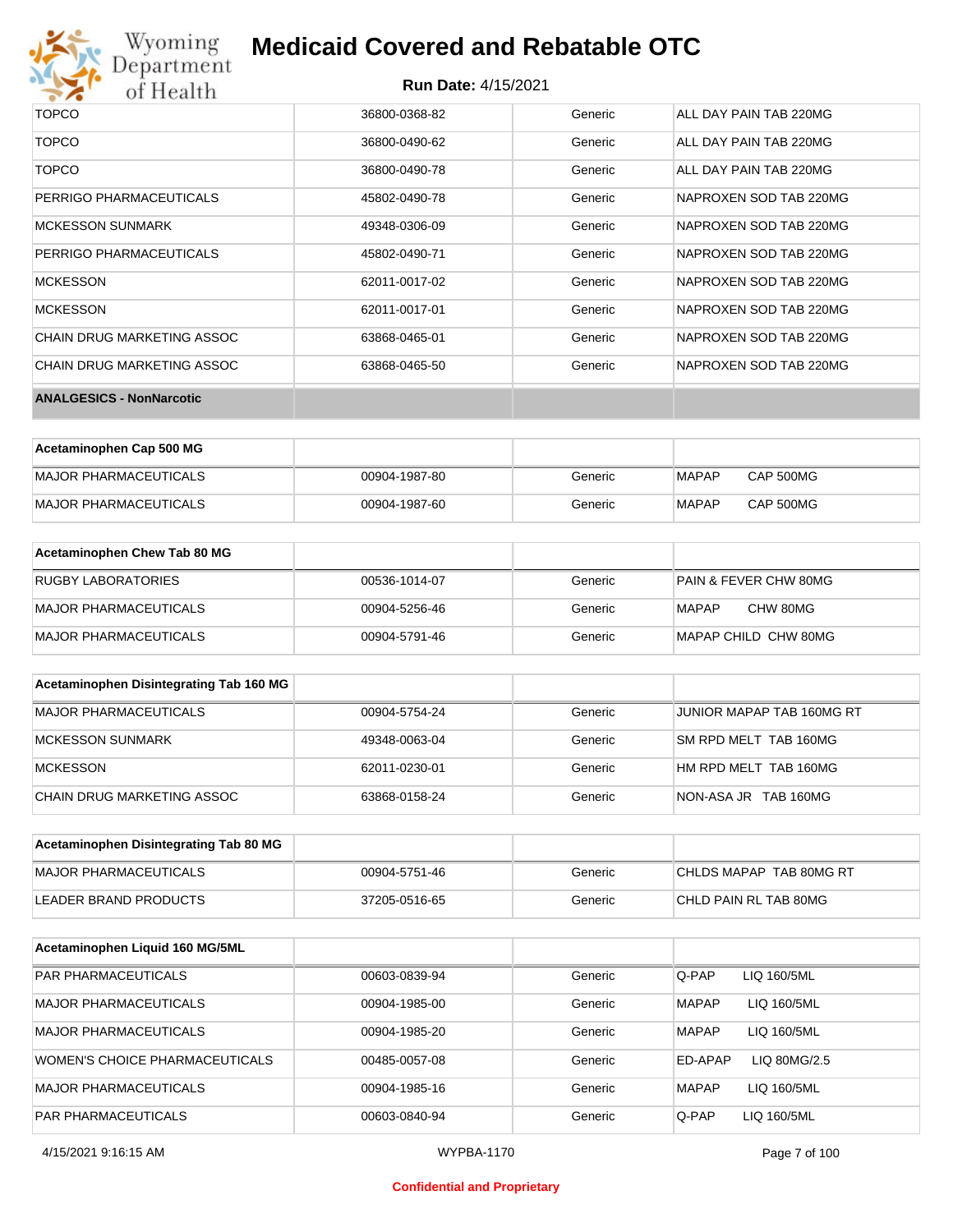

| <b>PAR PHARMACEUTICALS</b>      | 00603-0839-58 | Generic      | Q-PAP<br>LIQ 160/5ML                  |
|---------------------------------|---------------|--------------|---------------------------------------|
| <b>SILARX</b>                   | 54838-0144-40 | Generic      | CHLD SILAPAP LIQ 160/5ML              |
| <b>SILARX</b>                   | 54838-0144-70 | Generic      | CHLD SILAPAP LIQ 160/5ML              |
| <b>SILARX</b>                   | 54838-0144-80 | Generic      | CHLD SILAPAP LIQ 160/5ML              |
| <b>METHOD PHARMACEUTICALS</b>   | 58657-0520-16 | Generic      | <b>ACETAMIN</b><br>LIQ 160/5ML        |
|                                 |               |              |                                       |
| Acetaminophen Liquid 167 MG/5ML |               |              |                                       |
| <b>MAJOR PHARMACEUTICALS</b>    | 00904-5847-09 | Generic      | MAPAP APAP LIQ 500/15ML               |
| Acetaminophen Soln 100 MG/ML    |               |              |                                       |
| PAR PHARMACEUTICALS             | 00603-0838-73 | Generic      | Q-PAP INFANT DRO 80/0.8ML             |
| <b>SILARX</b>                   | 54838-0145-30 | <b>Brand</b> | INF SILAPAP DRO 80/0.8ML              |
| <b>SILARX</b>                   | 54838-0145-15 | <b>Brand</b> | INF SILAPAP DRO 80/0.8ML              |
|                                 |               |              |                                       |
| Acetaminophen Soln 160 MG/5ML   |               |              |                                       |
| PHARMACEUTICAL ASSOCIATES       | 00121-0657-05 | Generic      | <b>SOL 160/5ML</b><br><b>ACETAMIN</b> |
| PHARMACEUTICAL ASSOCIATES       | 00121-0657-11 | Generic      | <b>ACETAMIN</b><br><b>SOL 160/5ML</b> |
| PHARMACEUTICAL ASSOCIATES       | 00121-0657-21 | Generic      | <b>ACETAMIN</b><br><b>SOL 160/5ML</b> |
| <b>RUGBY LABORATORIES</b>       | 00536-0122-85 | Generic      | PAIN & FEVER SOL 160/5ML              |
| RUGBY LABORATORIES              | 00536-0122-97 | Generic      | PAIN & FEVER SOL 160/5ML              |
|                                 |               |              |                                       |
| Acetaminophen Suppos 120 MG     |               |              |                                       |
| <b>COSETTE PHARMACEUTICALS</b>  | 00713-0118-12 | Generic      | <b>ACEPHEN</b><br><b>SUP 120MG</b>    |
| <b>COSETTE PHARMACEUTICALS</b>  | 00713-0118-50 | Generic      | <b>ACEPHEN</b><br>SUP 120MG           |
| <b>COSETTE PHARMACEUTICALS</b>  | 00713-0118-01 | Generic      | <b>ACEPHEN</b><br>SUP 120MG           |
| <b>PERRIGO</b>                  | 45802-0732-30 | Generic      | <b>ACETAMIN</b><br>SUP 120MG          |
| PERRIGO                         | 45802-0732-33 | Generic      | <b>ACETAMIN</b><br><b>SUP 120MG</b>   |
| <b>TARO</b>                     | 51672-2115-02 | Generic      | <b>SUP 120MG</b><br><b>FEVERALL</b>   |
| <b>TARO</b>                     | 51672-2115-04 | Generic      | <b>SUP 120MG</b><br><b>FEVERALL</b>   |
|                                 |               |              |                                       |
| Acetaminophen Suppos 325 MG     |               |              |                                       |
| COSETTE PHARMACEUTICALS         | 00713-0164-50 | Generic      | <b>ACEPHEN</b><br>SUP 325MG           |
| COSETTE PHARMACEUTICALS         | 00713-0164-12 | Generic      | <b>SUP 325MG</b><br><b>ACEPHEN</b>    |
| COSETTE PHARMACEUTICALS         | 00713-0164-01 | Generic      | <b>ACEPHEN</b><br><b>SUP 325MG</b>    |
| <b>TARO</b>                     | 51672-2116-02 | <b>Brand</b> | <b>FEVERALL</b><br><b>SUP 325MG</b>   |
| <b>TARO</b>                     | 51672-2116-04 | <b>Brand</b> | <b>SUP 325MG</b><br><b>FEVERALL</b>   |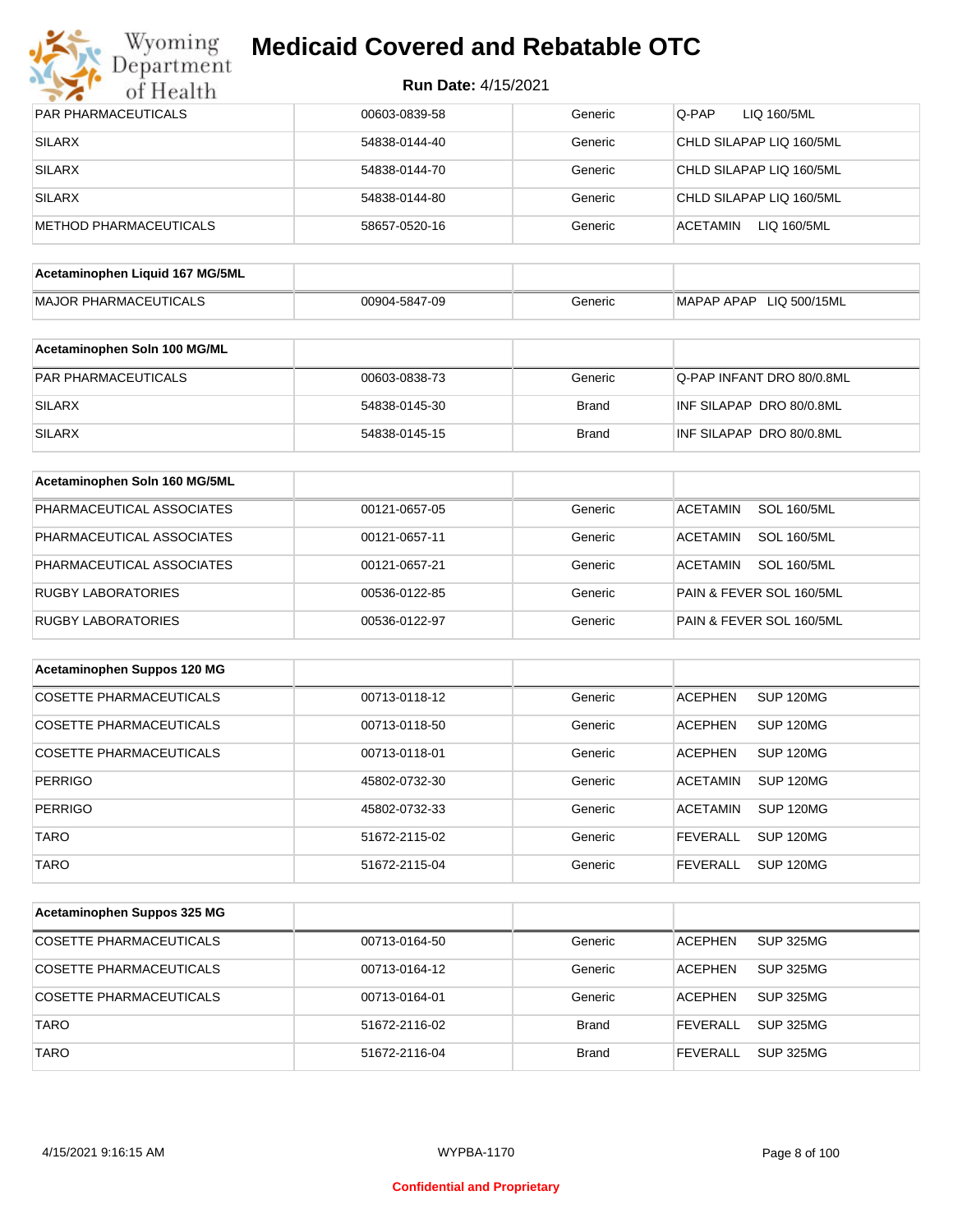

| Acetaminophen Suppos 650 MG    |               |              |                                 |
|--------------------------------|---------------|--------------|---------------------------------|
| <b>COSETTE PHARMACEUTICALS</b> | 00713-0165-01 | Generic      | <b>ACEPHEN</b><br>SUP 650MG     |
| COSETTE PHARMACEUTICALS        | 00713-0165-12 | Generic      | <b>ACEPHEN</b><br>SUP 650MG     |
| <b>COSETTE PHARMACEUTICALS</b> | 00713-0165-50 | Generic      | <b>ACEPHEN</b><br>SUP 650MG     |
| <b>PERRIGO</b>                 | 45802-0730-30 | Generic      | <b>ACETAMIN</b><br>SUP 650MG    |
| <b>PERRIGO</b>                 | 45802-0730-32 | Generic      | <b>ACETAMIN</b><br>SUP 650MG    |
| <b>PERRIGO</b>                 | 45802-0730-33 | Generic      | <b>ACETAMIN</b><br>SUP 650MG    |
| <b>TARO</b>                    | 51672-2117-04 | Generic      | <b>FEVERALL</b><br>SUP 650MG    |
|                                |               |              |                                 |
| Acetaminophen Suppos 80 MG     |               |              |                                 |
| <b>TARO</b>                    | 51672-2114-02 | <b>Brand</b> | FEVERALL INF SUP 80MG           |
| <b>TARO</b>                    | 51672-2114-04 | <b>Brand</b> | FEVERALL INF SUP 80MG           |
|                                |               |              |                                 |
| Acetaminophen Susp 160 MG/5ML  |               |              |                                 |
| PHARMACEUTICAL ASSOCIATES      | 00121-1781-05 | Generic      | <b>ACETAMINOPHN SUS 160/5ML</b> |
| PERRIGO PHARMACEUTICALS        | 00113-0105-26 | Generic      | PAIN RELIEF SUS 160/5ML         |
| GEISS DESTIN & DUNN            | 00113-0212-26 | Generic      | PAIN & FEVER SUS 160/5ML        |
| <b>PERRIGO</b>                 | 00113-0590-10 | Generic      | PAIN & FEVER SUS 160/5ML        |
| <b>GEISS DESTIN &amp; DUNN</b> | 00113-0608-26 | Generic      | PAIN & FEVER SUS 160/5ML        |
| <b>RUGBY LABORATORIES</b>      | 00536-3606-96 | Generic      | PAIN & FEVER SUS 160/5ML        |
| <b>MAJOR PHARMACEUTICALS</b>   | 00904-6308-20 | Generic      | MAPAP CHILD SUS 160/5ML         |
| PAR PHARMACEUTICALS            | 00603-0841-54 | Generic      | Q-PAP CHILD SUS 160/5ML         |
| PAR PHARMACEUTICALS            | 00603-0842-54 | Generic      | Q-PAP CHILD SUS 160/5ML         |
| PAR PHARMACEUTICALS            | 00603-0843-54 | Generic      | Q-PAP CHILD SUS 160/5ML         |
| <b>BERGEN BRUNSWIG</b>         | 24385-0130-26 | Generic      | PAIN RELIEF SUS 160/5ML         |
| <b>TOPCO</b>                   | 36800-0175-26 | Generic      | PAIN RELIEF SUS 160/5ML         |
| LEADER BRAND PRODUCTS          | 37205-0575-16 | Generic      | PAIN & FEVER SUS 160/5ML        |
| <b>TOPCO</b>                   | 36800-0105-26 | Generic      | PAIN RELIEF SUS 160/5ML         |
| <b>TOPCO</b>                   | 36800-0130-26 | Generic      | PAIN RELIEF SUS 160/5ML         |
| AMERISOURCE BERGEN DRUGS       | 46122-0042-03 | Generic      | PAIN & FEVER SUS 160/5ML        |
| AMERISOURCE BERGEN DRUGS       | 46122-0105-26 | Generic      | PAIN & FEVER SUS 160/5ML        |
| LEADER BRAND PRODUCTS          | 37205-0576-16 | Generic      | PAIN & FEVER SUS 160/5ML        |
| LEADER BRAND PRODUCTS          | 37205-0577-16 | Generic      | PAIN & FEVER SUS 160/5ML        |
| LEADER BRAND PRODUCTS          | 37205-0676-26 | Generic      | PAIN & FEVER SUS 160/5ML        |
| AMERISOURCE BERGEN DRUGS       | 46122-0211-26 | Generic      | PAIN & FEVER SUS 160/5ML        |
| AMERISOURCE BERGEN DRUGS       | 46122-0214-26 | Generic      | PAIN & FEVER SUS 160/5ML        |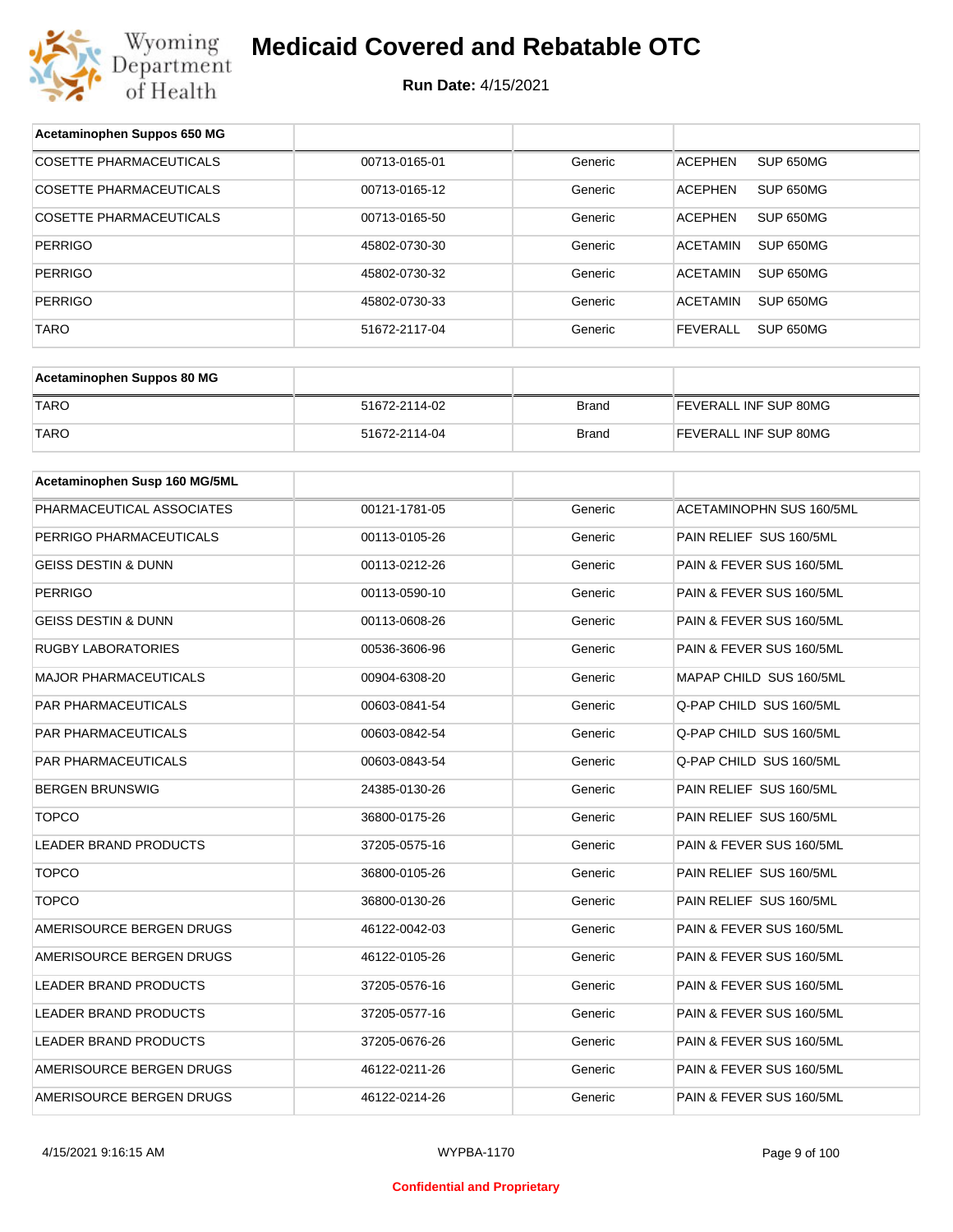| Wyoming<br>Department                   | <b>Medicaid Covered and Rebatable OTC</b> |         |                                 |  |  |  |
|-----------------------------------------|-------------------------------------------|---------|---------------------------------|--|--|--|
| <b>Run Date: 4/15/2021</b><br>of Health |                                           |         |                                 |  |  |  |
| <b>MCKESSON SUNMARK</b>                 | 49348-0081-30                             | Generic | PAIN & FEVER SUS 160/5ML        |  |  |  |
| <b>MCKESSON SUNMARK</b>                 | 49348-0123-34                             | Generic | PAIN & FEVER SUS 160/5ML        |  |  |  |
| AMERISOURCE BERGEN DRUGS                | 46122-0050-46                             | Generic | PAIN RELIEF SUS 160/5ML         |  |  |  |
| PERRIGO PHARMACEUTICALS                 | 45802-0201-26                             | Generic | <b>ACETAMINOPHN SUS 160/5ML</b> |  |  |  |
| AMERISOURCE BERGEN DRUGS                | 46122-0042-46                             | Generic | PAIN & FEVER SUS 160/5ML        |  |  |  |
| AMERISOURCE BERGEN DRUGS                | 46122-0106-26                             | Generic | PAIN RELIEF SUS 160/5ML         |  |  |  |
| AMERISOURCE BERGEN DRUGS                | 46122-0210-26                             | Generic | PAIN & FEVER SUS 160/5ML        |  |  |  |
| AMERISOURCE BERGEN DRUGS                | 46122-0212-26                             | Generic | PAIN & FEVER SUS 160/5ML        |  |  |  |
| <b>MCKESSON SUNMARK</b>                 | 49348-0325-34                             | Generic | PAIN & FEVER SUS 160/5ML        |  |  |  |
| <b>MCKESSON SUNMARK</b>                 | 49348-0430-30                             | Generic | PAIN & FEVER SUS 160/5ML        |  |  |  |
| PERRIGO PHARMACEUTICALS                 | 45802-0203-26                             | Generic | ACETAMINOPHN SUS 160/5ML        |  |  |  |
| AMERISOURCE BERGEN DRUGS                | 46122-0056-03                             | Generic | PAIN & FEVER SUS 160/5ML        |  |  |  |
| AMERISOURCE BERGEN DRUGS                | 46122-0209-26                             | Generic | PAIN & FEVER SUS 160/5ML        |  |  |  |
| <b>MCKESSON SUNMARK</b>                 | 49348-0119-34                             | Generic | PAIN & FEVER SUS 160/5ML        |  |  |  |
| <b>MCKESSON</b>                         | 62011-0029-01                             | Generic | PAIN RELIEF SUS 160/5ML         |  |  |  |
| <b>MCKESSON</b>                         | 62011-0002-01                             | Generic | PAIN & FEVER SUS 160/5ML        |  |  |  |
| <b>MCKESSON</b>                         | 62011-0001-01                             | Generic | PAIN & FEVER SUS 160/5ML        |  |  |  |
| <b>MCKESSON</b>                         | 62011-0022-01                             | Generic | PAIN & FEVER SUS 160/5ML        |  |  |  |
| <b>MCKESSON</b>                         | 62011-0247-01                             | Generic | PAIN & FEVER SUS 160/5ML        |  |  |  |
| <b>MCKESSON</b>                         | 62011-0183-01                             | Generic | PAIN & FEVER SUS 160/5ML        |  |  |  |
| CHAIN DRUG MARKETING ASSOC              | 63868-0175-26                             | Generic | NON-ASPIRIN SUS 160/5ML         |  |  |  |
| CHAIN DRUG MARKETING ASSOC              | 63868-0176-26                             | Generic | NON-ASPIRIN SUS 160/5ML         |  |  |  |
| PRECISION DOSE, INC                     | 68094-0587-62                             | Generic | ACETAMINOPHN SUS 160/5ML        |  |  |  |
| PRECISION DOSE, INC                     | 68094-0588-62                             | Generic | ACETAMINOPHN SUS 325MG          |  |  |  |
| PRECISION DOSE, INC                     | 68094-0586-58                             | Generic | ACETAMINOPHN SUS 160/5ML        |  |  |  |
| PRECISION DOSE, INC                     | 68094-0587-58                             | Generic | ACETAMINOPHN SUS 160/5ML        |  |  |  |
| PRECISION DOSE, INC                     | 68094-0587-59                             | Generic | ACETAMINOPHN SUS 160/5ML        |  |  |  |
| PRECISION DOSE, INC                     | 68094-0587-61                             | Generic | ACETAMINOPHN SUS 160/5ML        |  |  |  |
| PRECISION DOSE, INC                     | 68094-0588-59                             | Generic | ACETAMINOPHN SUS 325MG          |  |  |  |

| Acetaminophen Susp 80 MG/0.8ML |               |         |                          |
|--------------------------------|---------------|---------|--------------------------|
| <b>TOPCO</b>                   | 36800-0008-05 | Generic | PAIN RELIEF DRO 80/0.8ML |
| <b>TOPCO</b>                   | 36800-0289-10 | Generic | PAIN RELIEF DRO 80/0.8ML |
| <b>TOPCO</b>                   | 36800-0289-05 | Generic | PAIN RELIEF DRO 80/0.8ML |

| Acetaminophen Tab 325 MG  |               |         |                                   |
|---------------------------|---------------|---------|-----------------------------------|
| <b>RUGBY LABORATORIES</b> | 00536-3222-10 | Generic | <b>PAIN &amp; FEVER TAB 325MG</b> |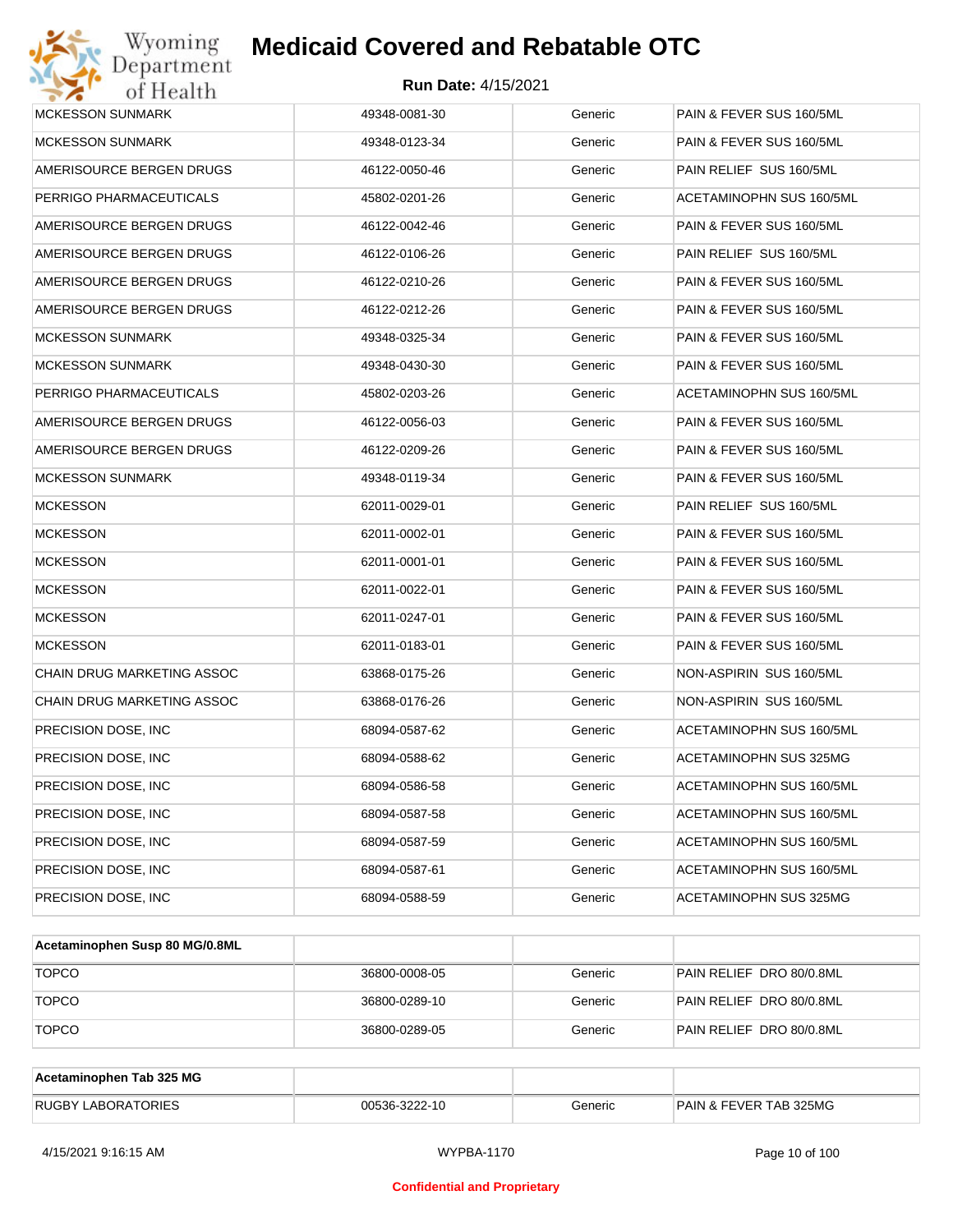## Wyoming<br>Department<br>of Health

## **Medicaid Covered and Rebatable OTC**

#### **Run Date:** 4/15/2021

| PAR PHARMACEUTICAL           | 00603-0263-32 | Generic | Q-PAP<br><b>TAB 325MG</b>        |
|------------------------------|---------------|---------|----------------------------------|
| PAR PHARMACEUTICAL           | 00603-0263-29 | Generic | Q-PAP<br>TAB 325MG               |
| MAJOR PHARMACEUTICALS        | 00904-1982-80 | Generic | <b>MAPAP</b><br><b>TAB 325MG</b> |
| RUGBY LABORATORIES           | 00536-3222-01 | Generic | PAIN & FEVER TAB 325MG           |
| MAJOR PHARMACEUTICALS        | 00904-1982-51 | Generic | <b>MAPAP</b><br><b>TAB 325MG</b> |
| MAJOR PHARMACEUTICALS        | 00904-1982-59 | Generic | <b>MAPAP</b><br><b>TAB 325MG</b> |
| MAJOR PHARMACEUTICALS        | 00904-1982-60 | Generic | <b>MAPAP</b><br><b>TAB 325MG</b> |
| MAJOR PHARMACEUTICALS        | 00904-1982-61 | Generic | <b>MAPAP</b><br><b>TAB 325MG</b> |
| SELECT BRAND                 | 15127-0072-08 | Generic | NON-ASPIRIN TAB 325MG            |
| PHARBEST PHARMACEUTICALS     | 16103-0353-08 | Generic | PHARBETOL TAB 325MG              |
| SELECT BRAND                 | 15127-0072-24 | Generic | NON-ASPIRIN TAB 325MG            |
| PHARBEST PHARMACEUTICALS     | 16103-0353-07 | Generic | PHARBETOL TAB 325MG              |
| PHARBEST PHARMACEUTICALS     | 16103-0353-11 | Generic | PHARBETOL TAB 325MG              |
| BERGEN BRUNSWIG              | 24385-0403-78 | Generic | PAIN RELIEF TAB 325MG            |
| <b>TOPCO</b>                 | 36800-0403-78 | Generic | PAIN RELIEF TAB 325MG            |
| AMERISOURCE BERGEN DRUGS     | 46122-0247-78 | Generic | PAIN RELIEF TAB 325MG            |
| <b>MCKESSON SUNMARK</b>      | 49348-0973-10 | Generic | PAIN RELIEVE TAB 325MG           |
| <b>MCKESSON</b>              | 62011-0032-01 | Generic | PAIN RELIEVE TAB 325MG           |
| AUBURN PHARMACEUTICAL        | 62107-0052-01 | Generic | TACTINAL<br><b>TAB 325MG</b>     |
| AUBURN PHARMACEUTICAL        | 62107-0052-10 | Generic | TACTINAL<br><b>TAB 325MG</b>     |
| <b>SKY PACKAGING</b>         | 63739-0440-01 | Generic | ACETAMIN<br><b>TAB 325MG</b>     |
| CHAIN DRUG CONSORTIUM        | 68016-0246-00 | Generic | NON-ASPIRIN TAB 325MG            |
|                              |               |         |                                  |
| Acetaminophen Tab 500 MG     |               |         |                                  |
| PERRIGO                      | 00113-0484-71 | Generic | PAIN RELIEF TAB 500MG            |
| <b>PERRIGO</b>               | 00113-0484-90 | Generic | PAIN RELIEF TAB 500MG            |
| PERRIGO                      | 00113-0227-71 | Generic | PAIN RELIEF TAB 500MG            |
| PERRIGO                      | 00113-0484-62 | Generic | PAIN RELIEF TAB 500MG            |
| PERRIGO                      | 00113-0484-78 | Generic | PAIN RELIEF TAB 500MG            |
| <b>MAJOR PHARMACEUTICALS</b> | 00904-1983-24 | Generic | <b>TAB 500MG</b><br>MAPAP        |
| MAJOR PHARMACEUTICALS        | 00904-1983-51 | Generic | <b>MAPAP</b><br>TAB 500MG        |
| RUGBY LABORATORIES           | 00536-3231-01 | Generic | PAIN & FEVER TAB 500MG           |
| MAJOR PHARMACEUTICALS        | 00904-1983-40 | Generic | TAB 500MG<br><b>MAPAP</b>        |
| RUGBY LABORATORIES           | 00536-3231-10 | Generic | PAIN & FEVER TAB 500MG           |
| RUGBY LABORATORIES           | 00536-3218-01 | Generic | PAIN & FEVER TAB 500MG           |
| RUGBY LABORATORIES           | 00536-3218-10 | Generic | PAIN & FEVER TAB 500MG           |

MAJOR PHARMACEUTICALS 00904-1988-59 Generic MAPAP TAB 500MG

#### **Confidential and Proprietary**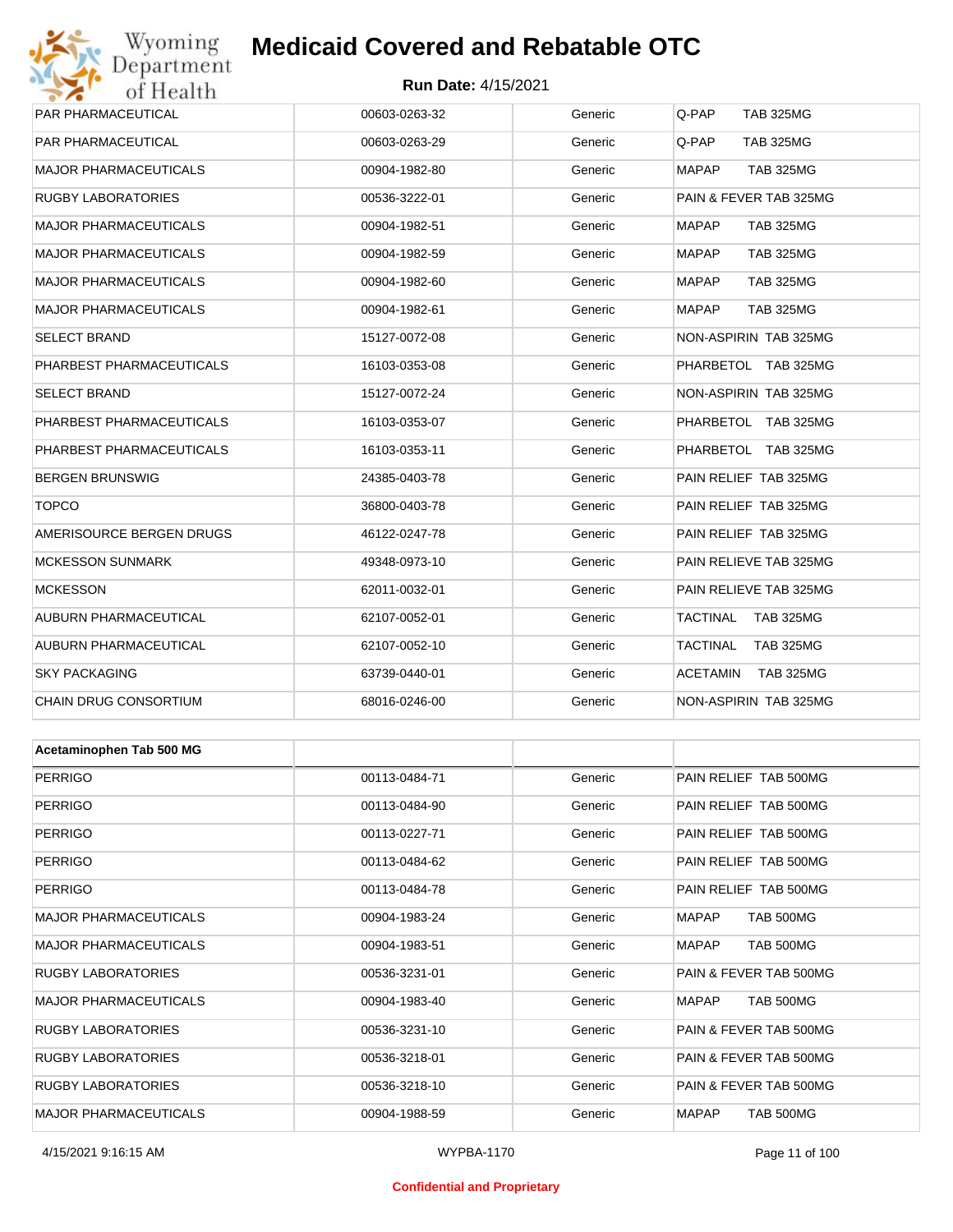| <b>MAJOR PHARMACEUTICALS</b> | 00904-1988-60 | Generic | MAPAP<br><b>TAB 500MG</b>        |
|------------------------------|---------------|---------|----------------------------------|
| <b>MAJOR PHARMACEUTICALS</b> | 00904-1988-61 | Generic | <b>MAPAP</b><br><b>TAB 500MG</b> |
| <b>MAJOR PHARMACEUTICALS</b> | 00904-1988-80 | Generic | <b>MAPAP</b><br><b>TAB 500MG</b> |
| PAR PHARMACEUTICAL           | 00603-0268-29 | Generic | Q-PAP<br>TAB 500MG               |
| PAR PHARMACEUTICAL           | 00603-0268-32 | Generic | TAB 500MG<br>Q-PAP               |
| <b>MAJOR PHARMACEUTICALS</b> | 00904-1983-59 | Generic | <b>MAPAP</b><br><b>TAB 500MG</b> |
| <b>MAJOR PHARMACEUTICALS</b> | 00904-1983-60 | Generic | MAPAP<br><b>TAB 500MG</b>        |
| <b>MAJOR PHARMACEUTICALS</b> | 00904-1983-80 | Generic | <b>MAPAP</b><br>TAB 500MG        |
| <b>MAJOR PHARMACEUTICALS</b> | 00904-1983-94 | Generic | MAPAP<br>TAB 500MG               |
| <b>MAJOR PHARMACEUTICALS</b> | 00904-5816-60 | Generic | <b>MAPAP</b><br>TAB 500MG/RR     |
| <b>SELECT BRAND</b>          | 15127-0735-08 | Generic | NON-ASPIRIN TAB 500MG            |
| <b>SELECT BRAND</b>          | 15127-0735-16 | Generic | NON-ASPIRIN TAB 500MG            |
| <b>SELECT BRAND</b>          | 15127-0735-09 | Generic | NON-ASPIRIN TAB 500MG            |
| <b>SELECT BRAND</b>          | 15127-0730-06 | Generic | NON-ASPIRIN TAB 500MG            |
| <b>SELECT BRAND</b>          | 15127-0730-21 | Generic | NON-ASPIRIN TAB 500MG            |
| <b>SELECT BRAND</b>          | 15127-0735-05 | Generic | NON-ASPIRIN TAB 500MG            |
| PHARBEST PHARMACEUTICALS     | 16103-0376-06 | Generic | PHARBETOL TAB 500MG              |
| PHARBEST PHARMACEUTICALS     | 16103-0376-08 | Generic | PHARBETOL TAB 500MG              |
| PHARBEST PHARMACEUTICALS     | 16103-0376-11 | Generic | PHARBETOL TAB 500MG              |
| <b>BERGEN BRUNSWIG</b>       | 24385-0484-47 | Generic | PAIN RELIEF TAB 500MG            |
| <b>BERGEN BRUNSWIG</b>       | 24385-0145-71 | Generic | PAIN RELIEF TAB 500MG            |
| <b>BERGEN BRUNSWIG</b>       | 24385-0484-71 | Generic | PAIN RELIEF TAB 500MG            |
| <b>BERGEN BRUNSWIG</b>       | 24385-0484-78 | Generic | PAIN RELIEF TAB 500MG            |
| <b>BERGEN BRUNSWIG</b>       | 24385-0484-90 | Generic | PAIN RELIEF TAB 500MG            |
| <b>TOPCO</b>                 | 36800-0010-78 | Generic | PAIN RELIEF TAB 500MG            |
| <b>TOPCO</b>                 | 36800-0046-62 | Generic | PAIN RELIEVE TAB 500MG           |
| <b>TOPCO</b>                 | 36800-0046-71 | Generic | PAIN RELIEVE TAB 500MG           |
| <b>TOPCO</b>                 | 36800-0227-71 | Generic | PAIN RELIEF TAB 500MG            |
| <b>TOPCO</b>                 | 36800-0227-78 | Generic | PAIN RELIEF TAB 500MG            |
| <b>TOPCO</b>                 | 36800-0405-78 | Generic | PAIN RELIEF TAB 500MG            |
| <b>TOPCO</b>                 | 36800-0484-62 | Generic | PAIN RELIEF TAB 500MG            |
| <b>TOPCO</b>                 | 36800-0484-78 | Generic | PAIN RELIEF TAB 500MG            |
| <b>TOPCO</b>                 | 36800-0484-90 | Generic | PAIN RELIEF TAB 500MG            |
| LEADER BRAND PRODUCTS        | 37205-0594-78 | Generic | PAIN RELIEVE TAB 500MG           |
| <b>TOPCO</b>                 | 36800-0046-78 | Generic | PAIN RELIEVE TAB 500MG           |
| <b>TOPCO</b>                 | 36800-0046-83 | Generic | PAIN RELIEVE TAB 500MG           |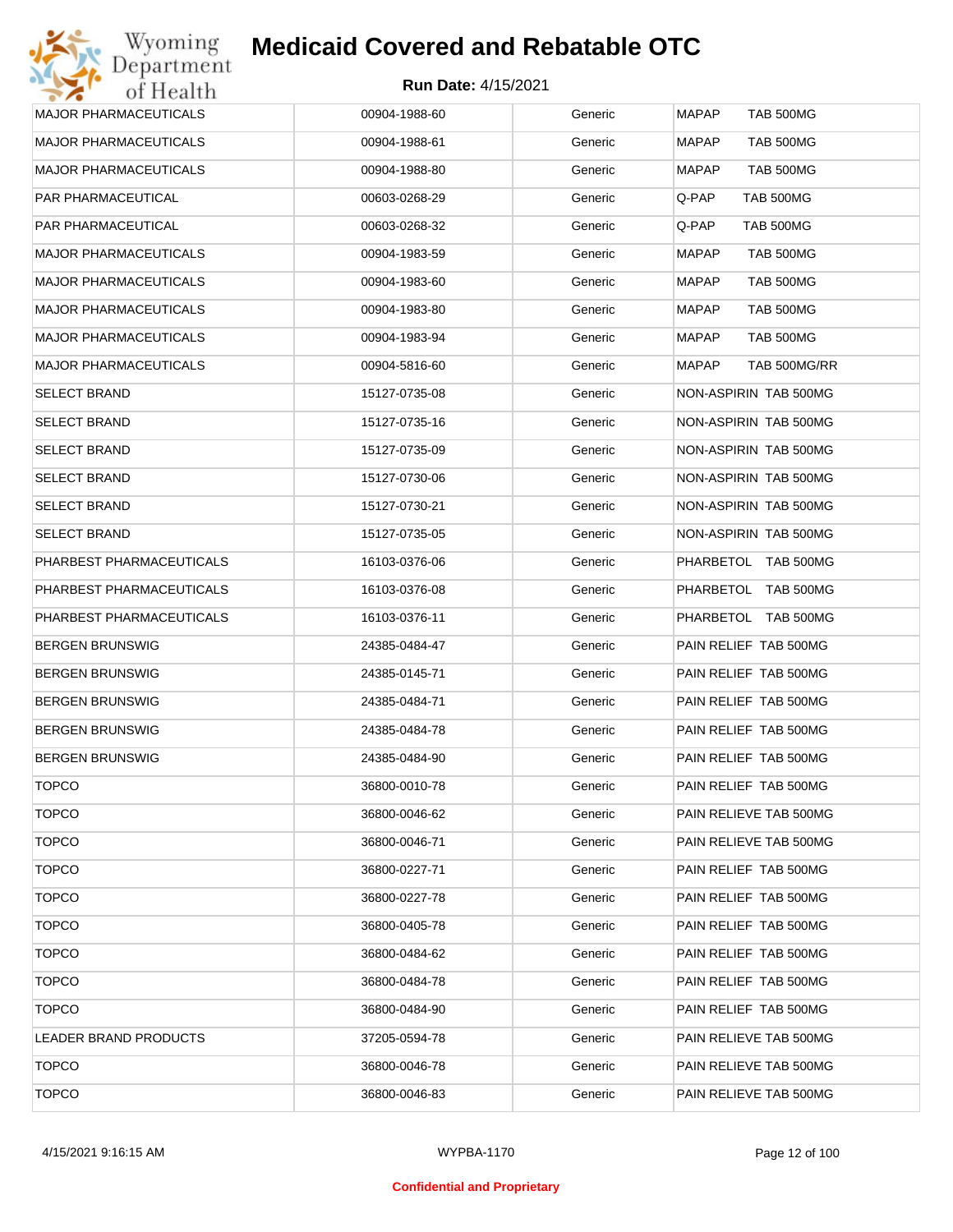

# Wyoming<br>Department<br>of Health

## **Medicaid Covered and Rebatable OTC**

| <b>TOPCO</b>                 | 36800-0010-71 | Generic | PAIN RELIEF TAB 500MG        |
|------------------------------|---------------|---------|------------------------------|
| <b>TOPCO</b>                 | 36800-0405-72 | Generic | PAIN RELIEF TAB 500MG        |
| <b>TOPCO</b>                 | 36800-0484-71 | Generic | PAIN RELIEF TAB 500MG        |
| <b>LEADER BRAND PRODUCTS</b> | 37205-0594-90 | Generic | PAIN RELIEVE TAB 500MG       |
| LEADER BRAND PRODUCTS        | 37205-0593-71 | Generic | PAIN RELIEVE TAB 500MG       |
| LEADER BRAND PRODUCTS        | 37205-0593-78 | Generic | PAIN RELIEVE TAB 500MG       |
| LEADER BRAND PRODUCTS        | 37205-0594-71 | Generic | PAIN RELIEVE TAB 500MG       |
| LEADER BRAND PRODUCTS        | 37205-0980-71 | Generic | PAIN RELIEVE TAB 500MG/RR    |
| LEADER BRAND PRODUCTS        | 37205-0980-78 | Generic | PAIN RELIEVE TAB 500MG/RR    |
| <b>MCKESSON SUNMARK</b>      | 49348-0042-09 | Generic | PAIN RELIEVE TAB 500MG       |
| <b>MCKESSON SUNMARK</b>      | 49348-0730-09 | Generic | PAIN RELIEVE TAB 500MG       |
| AMERISOURCE BERGEN DRUGS     | 46122-0178-78 | Generic | PAIN RELIEVE TAB 500MG       |
| <b>MCKESSON SUNMARK</b>      | 49348-0042-10 | Generic | PAIN RELIEVE TAB 500MG       |
| <b>MCKESSON SUNMARK</b>      | 49348-0042-14 | Generic | PAIN RELIEVE TAB 500MG       |
| <b>MCKESSON SUNMARK</b>      | 49348-0998-10 | Generic | PAIN RELIEVE TAB 500MG       |
| PERRIGO PHARMACEUTICALS      | 45802-0484-78 | Generic | ACETAMIN<br>TAB 500MG        |
| PERRIGO PHARMACEUTICALS      | 45802-0484-90 | Generic | ACETAMIN<br>TAB 500MG        |
| <b>MCKESSON SUNMARK</b>      | 49348-0730-10 | Generic | PAIN RELIEVE TAB 500MG       |
| <b>MCKESSON</b>              | 62011-0027-01 | Generic | PAIN RELIEF TAB 500MG        |
| <b>MCKESSON</b>              | 62011-0023-01 | Generic | PAIN RELIEF TAB 500MG        |
| <b>MCKESSON</b>              | 62011-0023-03 | Generic | PAIN RELIEF TAB 500MG        |
| <b>MCKESSON</b>              | 62011-0049-01 | Generic | PAIN RELIEF TAB 500MG        |
| AUBURN PHARMACEUTICAL        | 62107-0050-01 | Generic | TACTINAL<br>TAB 500MG        |
| AUBURN PHARMACEUTICAL        | 62107-0050-10 | Generic | TACTINAL<br>TAB 500MG        |
| AUBURN PHARMACEUTICAL        | 62107-0051-01 | Generic | TACTINAL<br>TAB 500MG        |
| AUBURN PHARMACEUTICAL        | 62107-0051-10 | Generic | <b>TACTINAL</b><br>TAB 500MG |
| CHAIN DRUG MARKETING ASSOC   | 63868-0503-50 | Generic | NON-ASPIRIN TAB 500MG        |
| CHAIN DRUG MARKETING ASSOC   | 63868-0507-01 | Generic | NON-ASPIRIN TAB 500MG        |
| CHAIN DRUG MARKETING ASSOC   | 63868-0987-10 | Generic | NON-ASPIRIN TAB 500MG/RR     |
| CHAIN DRUG MARKETING ASSOC   | 63868-0987-50 | Generic | NON-ASPIRIN TAB 500MG/RR     |
|                              |               |         |                              |

| Acetaminophen Tab ER 650 MG |               |         |                        |
|-----------------------------|---------------|---------|------------------------|
| <b>PERRIGO</b>              | 00113-0544-62 | Generic | ARTHRTS PAIN TAB 650MG |
| PERRIGO                     | 00113-0544-71 | Generic | ARTHRTS PAIN TAB 650MG |
| GEISS DESTIN & DUNN         | 00113-0217-71 | Generic | PAIN RELIEF TAB 650MG  |
| MAJOR PHARMACEUTICALS       | 00904-5769-60 | Generic | ARTHRTS PAIN TAB 650MG |
| <b>BERGEN BRUNSWIG</b>      | 24385-0629-71 | Generic | ARTHRTS PAIN TAB 650MG |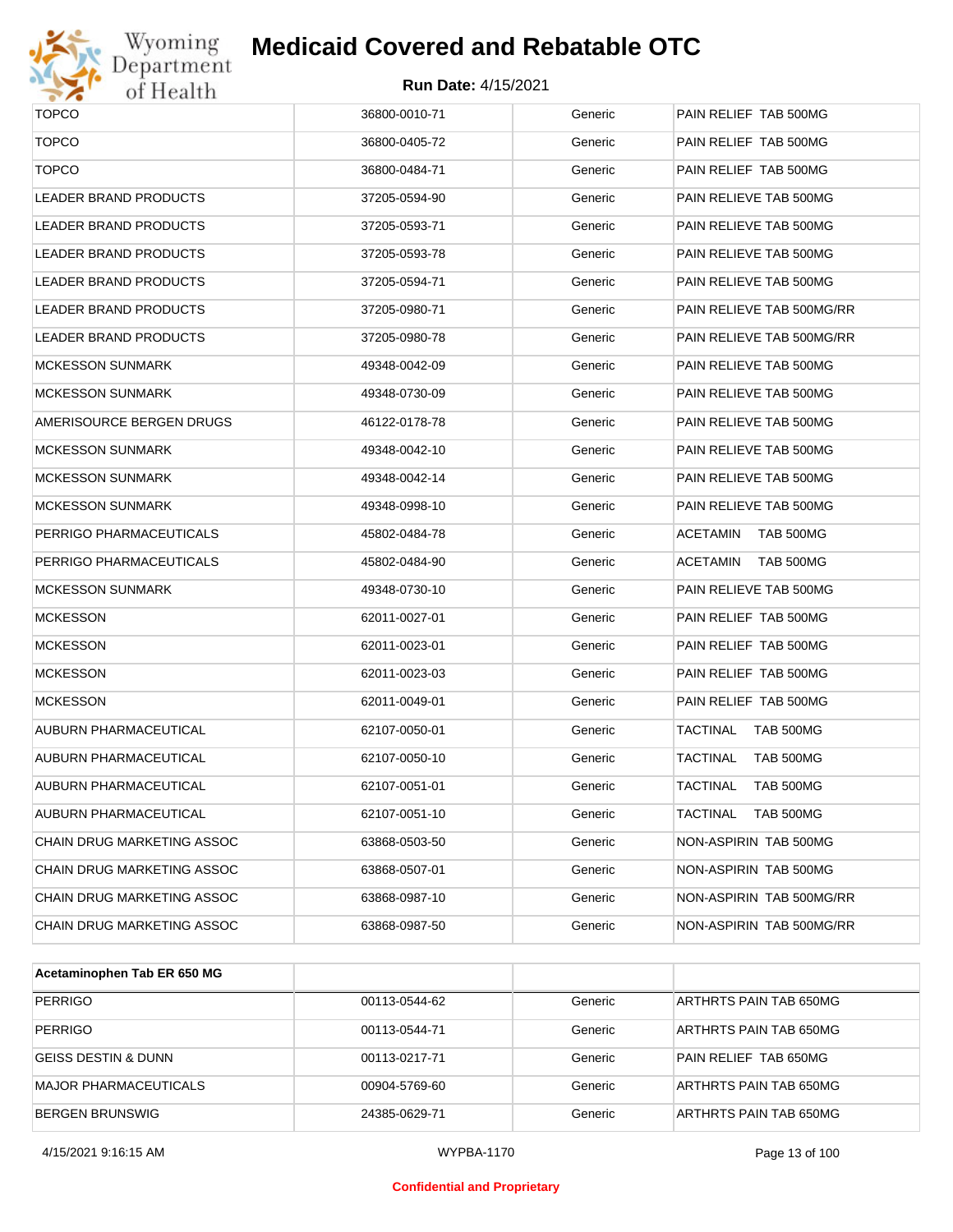

#### **Run Date:** 4/15/2021

| <b>BERGEN BRUNSWIG</b>        | 24385-0629-78 | Generic | ARTHRTS PAIN TAB 650MG       |  |  |
|-------------------------------|---------------|---------|------------------------------|--|--|
| <b>TOPCO</b>                  | 36800-0544-71 | Generic | ARTHRTS PAIN TAB 650MG       |  |  |
| LEADER BRAND PRODUCTS         | 37205-0034-78 | Generic | ARTHRTS PAIN TAB 650MG       |  |  |
| <b>TOPCO</b>                  | 36800-0217-78 | Generic | 8 HOUR PAIN TAB 650MG        |  |  |
| <b>TOPCO</b>                  | 36800-0544-62 | Generic | ARTHRTS PAIN TAB 650MG       |  |  |
| <b>TOPCO</b>                  | 36800-0544-78 | Generic | ARTHRTS PAIN TAB 650MG       |  |  |
| LEADER BRAND PRODUCTS         | 37205-0477-78 | Generic | 8 HOUR PAIN TAB 650MG        |  |  |
| AMERISOURCE BERGEN DRUGS      | 46122-0062-78 | Generic | 8 HOUR PAIN TAB 650MG        |  |  |
| <b>TOPCO</b>                  | 36800-0966-47 | Generic | ARTHRTS PAIN TAB 650MG       |  |  |
| AMERISOURCE BERGEN DRUGS      | 46122-0062-71 | Generic | 8 HOUR PAIN TAB 650MG        |  |  |
| AMERISOURCE BERGEN DRUGS      | 46122-0170-81 | Generic | ARTHRTS PAIN TAB 650MG       |  |  |
| <b>MCKESSON SUNMARK</b>       | 49348-0921-09 | Generic | ARTHRTS PAIN TAB 650MG       |  |  |
| MCKESSON SUNMARK              | 49348-0921-10 | Generic | ARTHRTS PAIN TAB 650MG       |  |  |
| <b>MCKESSON SUNMARK</b>       | 49348-0924-09 | Generic | 8 HOUR PAIN TAB 650MG        |  |  |
| <b>MCKESSON SUNMARK</b>       | 49348-0924-10 | Generic | 8 HOUR PAIN TAB 650MG        |  |  |
| OHM LABS                      | 51660-0333-01 | Generic | ARTHRTS PAIN TAB 650MG       |  |  |
| OHM LABS                      | 51660-0333-50 | Generic | ARTHRTS PAIN TAB 650MG       |  |  |
| <b>MCKESSON</b>               | 62011-0026-01 | Generic | ARTHRTS PAIN TAB 650MG       |  |  |
| CHAIN DRUG MARKETING ASSOC    | 63868-0089-01 | Generic | ARTHRTS PAIN TAB 650MG       |  |  |
| CHAIN DRUG MARKETING ASSOC    | 63868-0089-50 | Generic | ARTHRTS PAIN TAB 650MG       |  |  |
| AMERICAN HEALTH PACKAGING     | 68084-0777-25 | Generic | <b>ACETAMIN</b><br>TAB 650MG |  |  |
| AMERICAN HEALTH PACKAGING     | 68084-0777-95 | Generic | <b>ACETAMIN</b><br>TAB 650MG |  |  |
|                               |               |         |                              |  |  |
| <b>Aspirin Chew Tab 81 MG</b> |               |         |                              |  |  |
| GEISS DESTIN & DUNN           | 00113-0274-68 | Generic | <b>ASPIRIN</b><br>CHW 81MG   |  |  |
| GEISS DESTIN & DUNN           | 00113-0467-68 | Generic | <b>ASPIRIN</b><br>CHW 81MG   |  |  |
| PAR PHARMACEUTICAL            | 00603-0024-36 | Generic | <b>ASPIRIN</b><br>CHW 81MG   |  |  |
| MAJOR PHARMACEUTICALS         | 00904-4040-73 | Generic | <b>ASPIRIN</b><br>CHW 81MG   |  |  |
| RUGBY LABORATORIES            | 00536-1008-36 | Generic | <b>ASPIRIN</b><br>CHW 81MG   |  |  |
| PHARBEST PHARMACEUTICALS      | 16103-0366-11 | Generic | <b>ASPIRIN</b><br>CHW 81MG   |  |  |
| <b>MAJOR PHARMACEUTICALS</b>  | 00904-6288-89 | Generic | ASPIRIN LOW CHW 81MG         |  |  |
| PHARBEST PHARMACEUTICALS      | 16103-0366-05 | Generic | ASPIRIN<br>CHW 81MG          |  |  |
| SELECT BRAND                  | 15127-0241-36 | Generic | SB CHILD ASA CHW 81MG        |  |  |
| BERGEN BRUNSWIG               | 24385-0278-68 | Generic | GNP ASPIRIN CHW 81MG         |  |  |
| <b>TOPCO</b>                  | 36800-0274-68 | Generic | ASPIRIN LOW CHW 81MG         |  |  |

4/15/2021 9:16:15 AM WYPBA-1170 Page 14 of 100

TOPCO 36800-0259-68 Generic ASPIRIN CHW 81MG BERGEN BRUNSWIG 24385-0028-68 Generic GNP ASPIRIN CHW 81MG

#### **Confidential and Proprietary**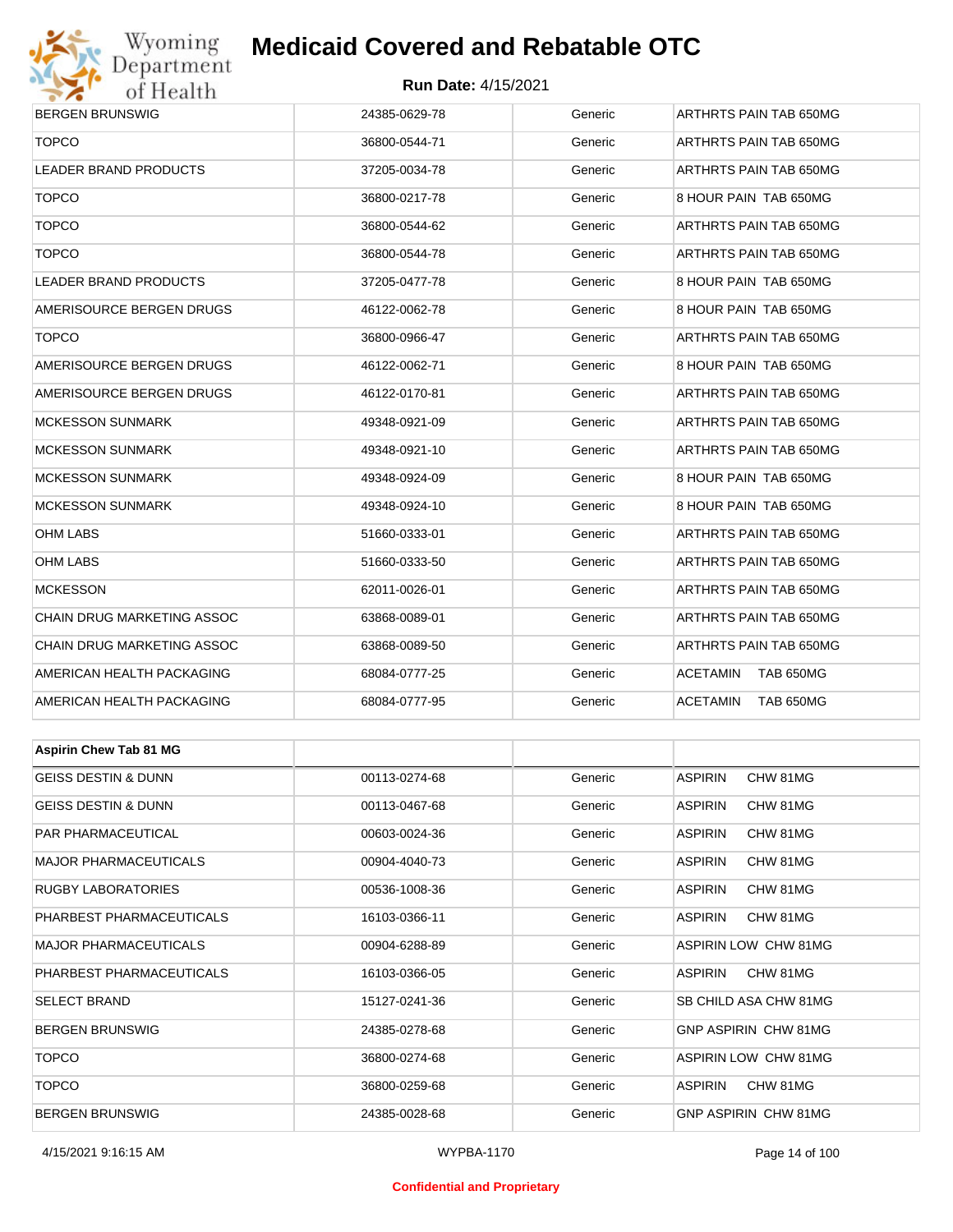

| <b>BERGEN BRUNSWIG</b>       | 24385-0364-68 | Generic | GNP ASPIRIN CHW 81MG        |
|------------------------------|---------------|---------|-----------------------------|
| <b>TOPCO</b>                 | 36800-0467-68 | Generic | <b>ASPIRIN LOW CHW 81MG</b> |
| LEADER BRAND PRODUCTS        | 37205-0708-68 | Generic | CHILD ASA CHW 81MG          |
| LEADER BRAND PRODUCTS        | 37205-0369-68 | Generic | CHW 81MG<br>ASPIRIN         |
| <b>LEADER BRAND PRODUCTS</b> | 37205-0467-68 | Generic | CHILD ASA CHW 81MG          |
| <b>MCKESSON SUNMARK</b>      | 49348-0498-07 | Generic | SM ASPIRIN CHW 81MG         |
| <b>MCKESSON SUNMARK</b>      | 49348-0191-07 | Generic | SM CHILD ASA CHW 81MG       |
| <b>MCKESSON SUNMARK</b>      | 49348-0757-07 | Generic | SM ASPIRIN CHW 81MG         |
| TIME-CAP LABS                | 49483-0334-63 | Generic | ASPIRIN LOW CHW 81MG        |
| <b>MCKESSON</b>              | 62011-0028-01 | Generic | HM ASPIRIN CHW 81MG         |
| <b>MCKESSON</b>              | 62011-0021-01 | Generic | HM ASPIRIN CHW 81MG         |
| AUBURN PHARMACEUTICAL        | 62107-0026-36 | Generic | CHILD ASA LS CHW 81MG       |
| <b>MCKESSON</b>              | 62011-0212-01 | Generic | HM ASPIRIN CHW 81MG         |

| <b>Aspirin Suppos 300 MG</b> |               |         |                |           |
|------------------------------|---------------|---------|----------------|-----------|
| PERRIGO                      | 00574-7034-12 | Generic | <b>ASPIRIN</b> | SUP 300MG |

| <b>Aspirin Suppos 600 MG</b> |               |         |                |           |
|------------------------------|---------------|---------|----------------|-----------|
| PERRIGO                      | 00574-7036-12 | Generic | <b>ASPIRIN</b> | SUP 600MG |

| Aspirin Tab 325 MG             |               |         |                                    |
|--------------------------------|---------------|---------|------------------------------------|
| <b>GEISS DESTIN &amp; DUNN</b> | 00113-0416-78 | Generic | <b>ASPIRIN</b><br><b>TAB 325MG</b> |
| <b>GEISS DESTIN &amp; DUNN</b> | 00113-0416-87 | Generic | <b>ASPIRIN</b><br><b>TAB 325MG</b> |
| <b>GEISS DESTIN &amp; DUNN</b> | 00113-0416-90 | Generic | <b>ASPIRIN</b><br><b>TAB 325MG</b> |
| <b>RUGBY LABORATORIES</b>      | 00536-1054-29 | Generic | <b>ASPIRIN</b><br><b>TAB 325MG</b> |
| <b>MAJOR PHARMACEUTICALS</b>   | 00904-2009-40 | Generic | <b>ASPIRIN</b><br><b>TAB 325MG</b> |
| <b>RUGBY LABORATORIES</b>      | 00536-1053-05 | Generic | <b>ASPIRIN</b><br><b>TAB 325MG</b> |
| <b>RUGBY LABORATORIES</b>      | 00536-3305-01 | Generic | <b>ASPIRIN</b><br><b>TAB 325MG</b> |
| <b>MAJOR PHARMACEUTICALS</b>   | 00904-2009-60 | Generic | <b>ASPIRIN</b><br><b>TAB 325MG</b> |
| <b>RUGBY LABORATORIES</b>      | 00536-1053-01 | Generic | <b>TAB 325MG</b><br><b>ASPIRIN</b> |
| <b>RUGBY LABORATORIES</b>      | 00536-3305-10 | Generic | <b>ASPIRIN</b><br><b>TAB 325MG</b> |
| <b>SELECT BRAND</b>            | 15127-0738-05 | Generic | SB ASPIRIN TAB 325MG               |
| <b>SELECT BRAND</b>            | 15127-0738-10 | Generic | SB ASPIRIN TAB 325MG               |
| <b>SELECT BRAND</b>            | 15127-0738-21 | Generic | SB ASPIRIN TAB 325MG               |
| <b>SELECT BRAND</b>            | 15127-0738-01 | Generic | SB ASPIRIN TAB 325MG               |
| PHARBEST PHARMACEUTICALS       | 16103-0365-11 | Generic | <b>ASPIRIN</b><br><b>TAB 325MG</b> |
| PHARBEST PHARMACEUTICALS       | 16103-0365-08 | Generic | <b>ASPIRIN</b><br><b>TAB 325MG</b> |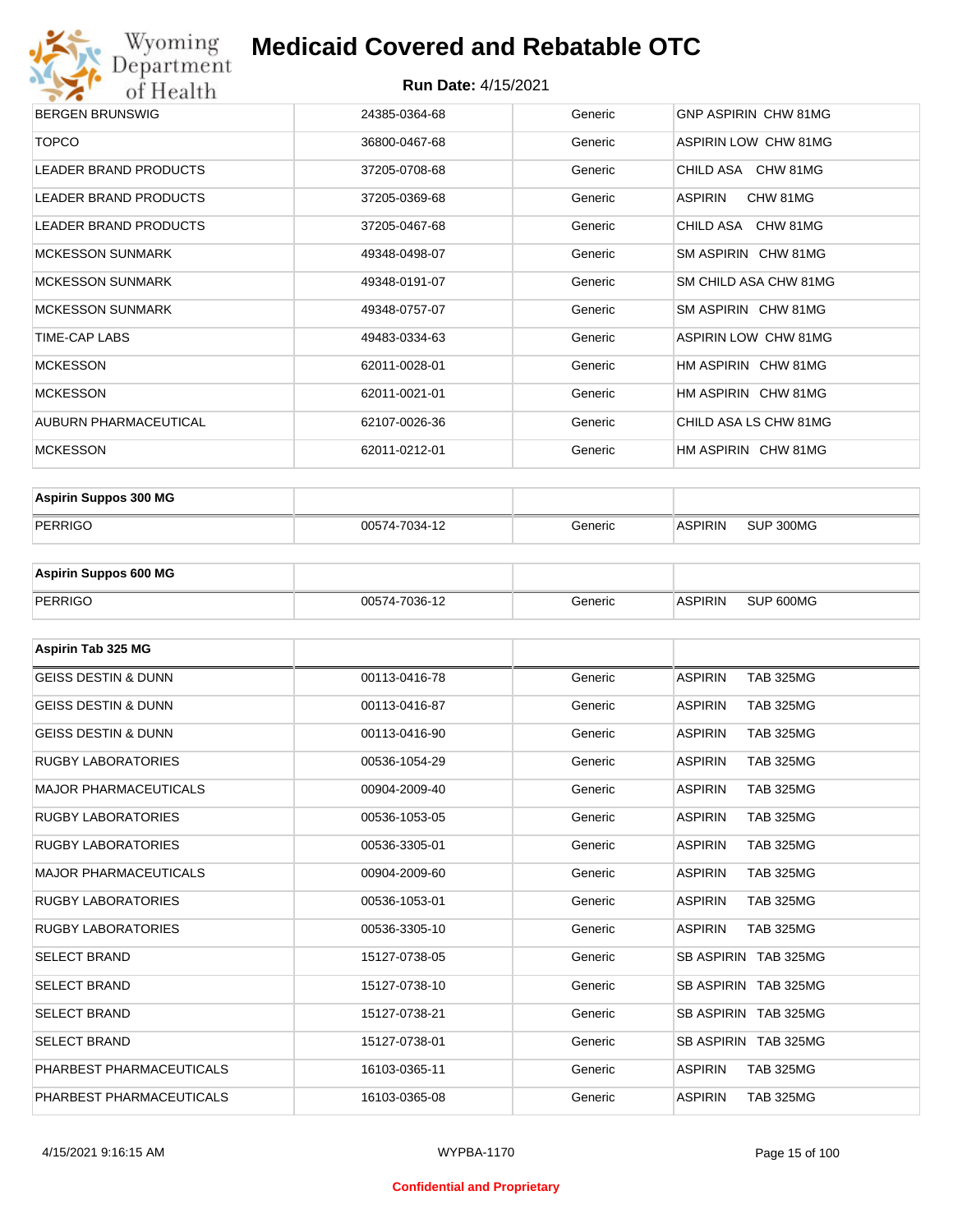

| MCKESSON SUNMARK           | 49348-0001-23 | Generic | SM ASPIRIN TAB 325MG               |
|----------------------------|---------------|---------|------------------------------------|
|                            |               |         |                                    |
| <b>MCKESSON SUNMARK</b>    | 49348-0001-10 | Generic | SM ASPIRIN TAB 325MG               |
| TIME-CAP LABS              | 49483-0011-10 | Generic | <b>ASPIRIN</b><br><b>TAB 325MG</b> |
| <b>MCKESSON SUNMARK</b>    | 49348-0001-14 | Generic | SM ASPIRIN TAB 325MG               |
| <b>MCKESSON</b>            | 62011-0020-01 | Generic | HM ASPIRIN TAB 325MG               |
| CHAIN DRUG MARKETING ASSOC | 63868-0352-03 | Generic | OC ASPIRIN TAB 325MG               |
| CHAIN DRUG MARKETING ASSOC | 63868-0352-10 | Generic | OC ASPIRIN TAB 325MG               |

| Aspirin Tab Delayed Release 325 MG |               |         |                                |
|------------------------------------|---------------|---------|--------------------------------|
| <b>PAR PHARMACEUTICAL</b>          | 00603-0168-21 | Generic | <b>ASPIRIN</b><br>TAB 325MG EC |
| <b>MAJOR PHARMACEUTICALS</b>       | 00904-2013-80 | Generic | TAB 325MG EC<br><b>ASPIRIN</b> |
| <b>MAJOR PHARMACEUTICALS</b>       | 00904-2013-72 | Generic | <b>ASPIRIN</b><br>TAB 325MG EC |
| <b>RUGBY LABORATORIES</b>          | 00536-3313-01 | Generic | <b>ASPIRIN</b><br>TAB 325MG EC |
| <b>RUGBY LABORATORIES</b>          | 00536-3313-10 | Generic | TAB 325MG EC<br><b>ASPIRIN</b> |
| <b>PAR PHARMACEUTICAL</b>          | 00603-0169-21 | Generic | <b>ASPIRIN</b><br>TAB 325MG EC |
| PAR PHARMACEUTICAL                 | 00603-0169-32 | Generic | <b>ASPIRIN</b><br>TAB 325MG EC |
| <b>MAJOR PHARMACEUTICALS</b>       | 00904-2011-59 | Generic | <b>ASPIRIN</b><br>TAB 325MG EC |
| <b>MAJOR PHARMACEUTICALS</b>       | 00904-2013-60 | Generic | <b>ASPIRIN</b><br>TAB 325MG EC |
| PHARBEST PHARMACEUTICALS           | 16103-0357-08 | Generic | <b>ASPIRIN</b><br>TAB 325MG EC |
| PHARBEST PHARMACEUTICALS           | 16103-0357-11 | Generic | <b>ASPIRIN</b><br>TAB 325MG EC |
| <b>BERGEN BRUNSWIG</b>             | 24385-0429-02 | Generic | GNP ASPIRIN TAB 325MG EC       |
| <b>BERGEN BRUNSWIG</b>             | 24385-0429-90 | Generic | GNP ASPIRIN TAB 325MG EC       |
| <b>TOPCO</b>                       | 36800-0429-02 | Generic | <b>ASPIRIN</b><br>TAB 325MG EC |
| <b>LEADER BRAND PRODUCTS</b>       | 37205-0429-96 | Generic | <b>ASPIRIN</b><br>TAB 325MG EC |
| <b>LEADER BRAND PRODUCTS</b>       | 37205-0429-87 | Generic | <b>ASPIRIN</b><br>TAB 325MG EC |
| <b>MCKESSON SUNMARK</b>            | 49348-0937-14 | Generic | SM ASPIRIN TAB 325MG EC        |
| <b>TIME-CAP LABS</b>               | 49483-0331-10 | Generic | <b>ASPIRIN</b><br>TAB 325MG EC |
| <b>MCKESSON SUNMARK</b>            | 49348-0937-82 | Generic | SM ASPIRIN TAB 325MG EC        |
| <b>TIME-CAP LABS</b>               | 49483-0331-01 | Generic | <b>ASPIRIN</b><br>TAB 325MG EC |
| <b>WAL-MART</b>                    | 50844-0227-12 | Generic | EQ ASPIRIN TAB 325MG EC        |
| <b>MCKESSON</b>                    | 62011-0040-01 | Generic | <b>ASPIRIN</b><br>TAB 325MG EC |
| <b>SKY PACKAGING</b>               | 63739-0523-01 | Generic | <b>ASPIRIN</b><br>TAB 325MG EC |
| <b>AUBURN PHARMACEUTICAL</b>       | 62107-0028-01 | Generic | <b>ECPIRIN</b><br>TAB 325MG EC |
| <b>AUBURN PHARMACEUTICAL</b>       | 62107-0028-32 | Generic | <b>ECPIRIN</b><br>TAB 325MG EC |
|                                    |               |         |                                |

| Aspirin Tab Delayed Release 81 MG |               |         |                |             |
|-----------------------------------|---------------|---------|----------------|-------------|
| <b>RUGBY LABORATORIES</b>         | 00536-1004-10 | Generic | <b>ASPIRIN</b> | TAB 81MG EC |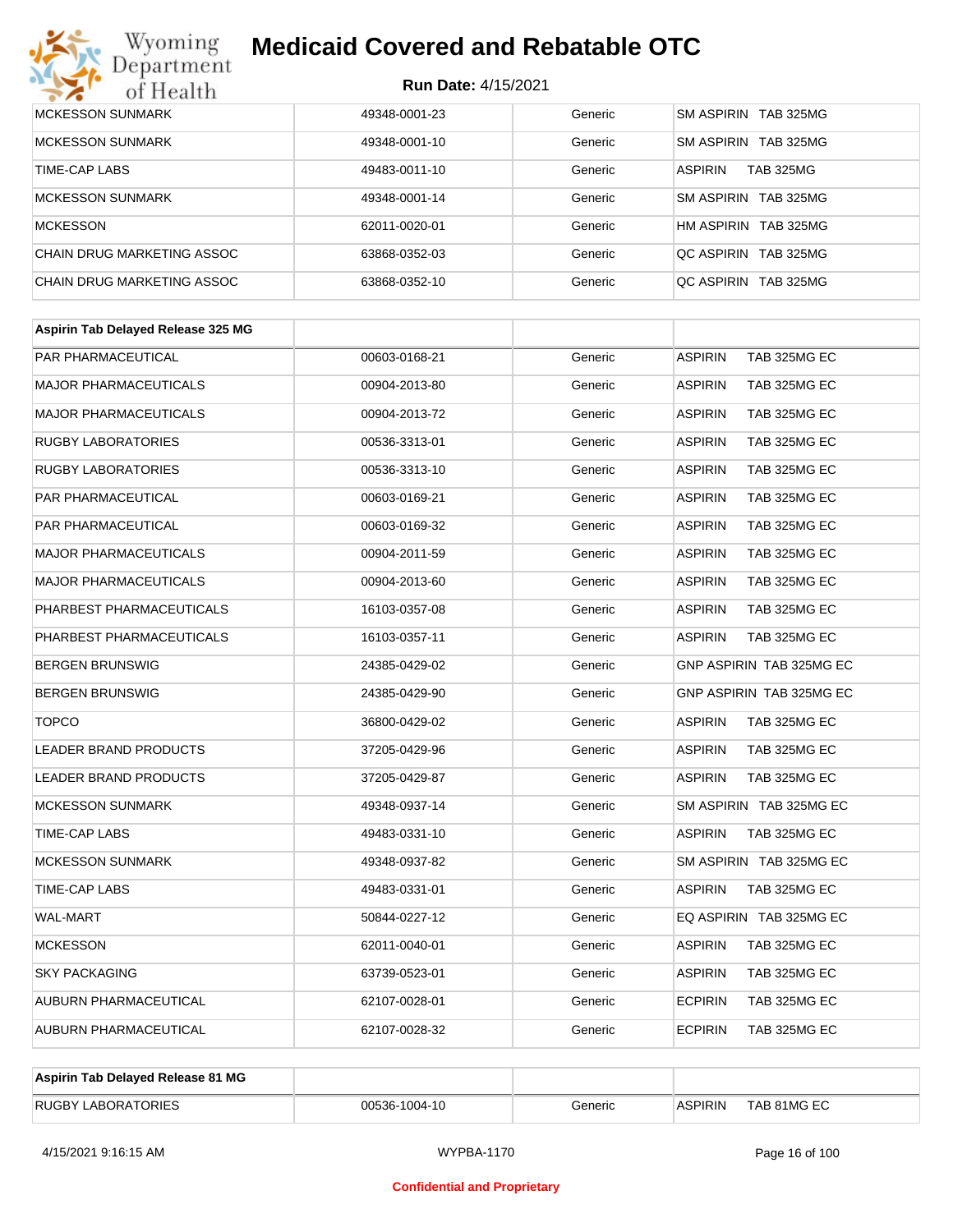# Wyoming<br>Department<br>of Health

## **Medicaid Covered and Rebatable OTC**

| RUGBY LABORATORIES           | 00536-1004-41 | Generic | <b>ASPIRIN</b><br>TAB 81MG EC  |  |
|------------------------------|---------------|---------|--------------------------------|--|
| PAR PHARMACEUTICAL           | 00603-0026-22 | Generic | ASPIRIN LOW TAB 81MG EC        |  |
| <b>PAR PHARMACEUTICAL</b>    | 00603-0026-32 | Generic | ASPIRIN LOW TAB 81MG EC        |  |
| <b>MAJOR PHARMACEUTICALS</b> | 00904-7704-70 | Generic | ASPIR-LOW TAB 81MG EC          |  |
| <b>MAJOR PHARMACEUTICALS</b> | 00904-7704-80 | Generic | ASPIR-LOW TAB 81MG EC          |  |
| <b>MAJOR PHARMACEUTICALS</b> | 00904-7704-18 | Generic | ASPIR-LOW TAB 81MG EC          |  |
| <b>SELECT BRAND</b>          | 15127-0228-65 | Generic | <b>ASPIRIN</b><br>TAB 81MG EC  |  |
| <b>SELECT BRAND</b>          | 15127-0228-94 | Generic | ASPIRIN LOW TAB 81MG EC        |  |
| PHARBEST PHARMACEUTICALS     | 16103-0356-09 | Generic | <b>ASPIRIN</b><br>TAB 81MG EC  |  |
| PHARBEST PHARMACEUTICALS     | 16103-0356-11 | Generic | <b>ASPIRIN</b><br>TAB 81MG EC  |  |
| <b>TOPCO</b>                 | 36800-0277-48 | Generic | ASPIRIN LOW TAB 81MG EC        |  |
| AMERISOURCE BERGEN DRUGS     | 46122-0180-76 | Generic | ASPIRIN LOW TAB 81MG EC        |  |
| AMERISOURCE BERGEN DRUGS     | 46122-0180-87 | Generic | ASPIRIN LOW TAB 81MG EC        |  |
| AMERISOURCE BERGEN DRUGS     | 46122-0182-48 | Generic | <b>GNP ASPIRIN TAB 81MG EC</b> |  |
| TIME-CAP LABS                | 49483-0387-12 | Generic | ASPIRIN LOW TAB 81MG EC        |  |
| TIME-CAP LABS                | 49483-0387-10 | Generic | ASPIRIN LOW TAB 81MG EC        |  |
| <b>MCKESSON SUNMARK</b>      | 49348-0980-15 | Generic | SM ASPIRIN TAB 81MG EC         |  |
| <b>MCKESSON SUNMARK</b>      | 49348-0980-23 | Generic | SM ASPIRIN TAB 81MG EC         |  |
| <b>MCKESSON SUNMARK</b>      | 49348-0980-53 | Generic | SM ASPIRIN TAB 81MG EC         |  |
| <b>MCKESSON SUNMARK</b>      | 49348-0981-15 | Generic | SM ASPIRIN TAB 81MG EC         |  |
| <b>MCKESSON</b>              | 62011-0003-01 | Generic | ASPIRIN LOW TAB 81MG EC        |  |
| <b>MCKESSON</b>              | 62011-0019-01 | Generic | ASPIRIN LOW TAB 81MG EC        |  |
| <b>SKY PACKAGING</b>         | 63739-0522-01 | Generic | <b>ASPIRIN</b><br>TAB 81MG EC  |  |
| <b>SKY PACKAGING</b>         | 63739-0522-10 | Generic | <b>ASPIRIN</b><br>TAB 81MG EC  |  |
| AUBURN PHARMACEUTICAL        | 62107-0027-26 | Generic | ASPIRIN 81 TAB 81MG EC         |  |
| <b>AUBURN PHARMACEUTICAL</b> | 62107-0027-32 | Generic | ASPIRIN 81 TAB 81MG EC         |  |
|                              |               |         |                                |  |

| Magnesium Salicylate Tab 500 MG |               |         |                               |
|---------------------------------|---------------|---------|-------------------------------|
| <b>SELECT BRAND</b>             | 15127-0448-24 | Generic | <b>ISB BACKACHE TAB 500MG</b> |
| <b>ANTACIDS</b>                 |               |         |                               |

| Alum & Mag Hydroxide-Simethicone Chew<br>Tab 200-200-25 MG |               |         |                         |
|------------------------------------------------------------|---------------|---------|-------------------------|
| RUGBY LABORATORIES                                         | 00536-1011-01 | Generic | CHW<br>ALMACONE         |
| MAJOR PHARMACEUTICALS                                      | 00904-0478-60 | Generic | <b>IMINTOX PLUS CHW</b> |

| Alum & Mag Hydroxide-Simethicone Susp<br>200-200-20 MG/5ML |               |         |                           |
|------------------------------------------------------------|---------------|---------|---------------------------|
| <b>PERRIGO</b>                                             | 00113-0357-40 | Generic | IANTACID PLUS SUS GAS REL |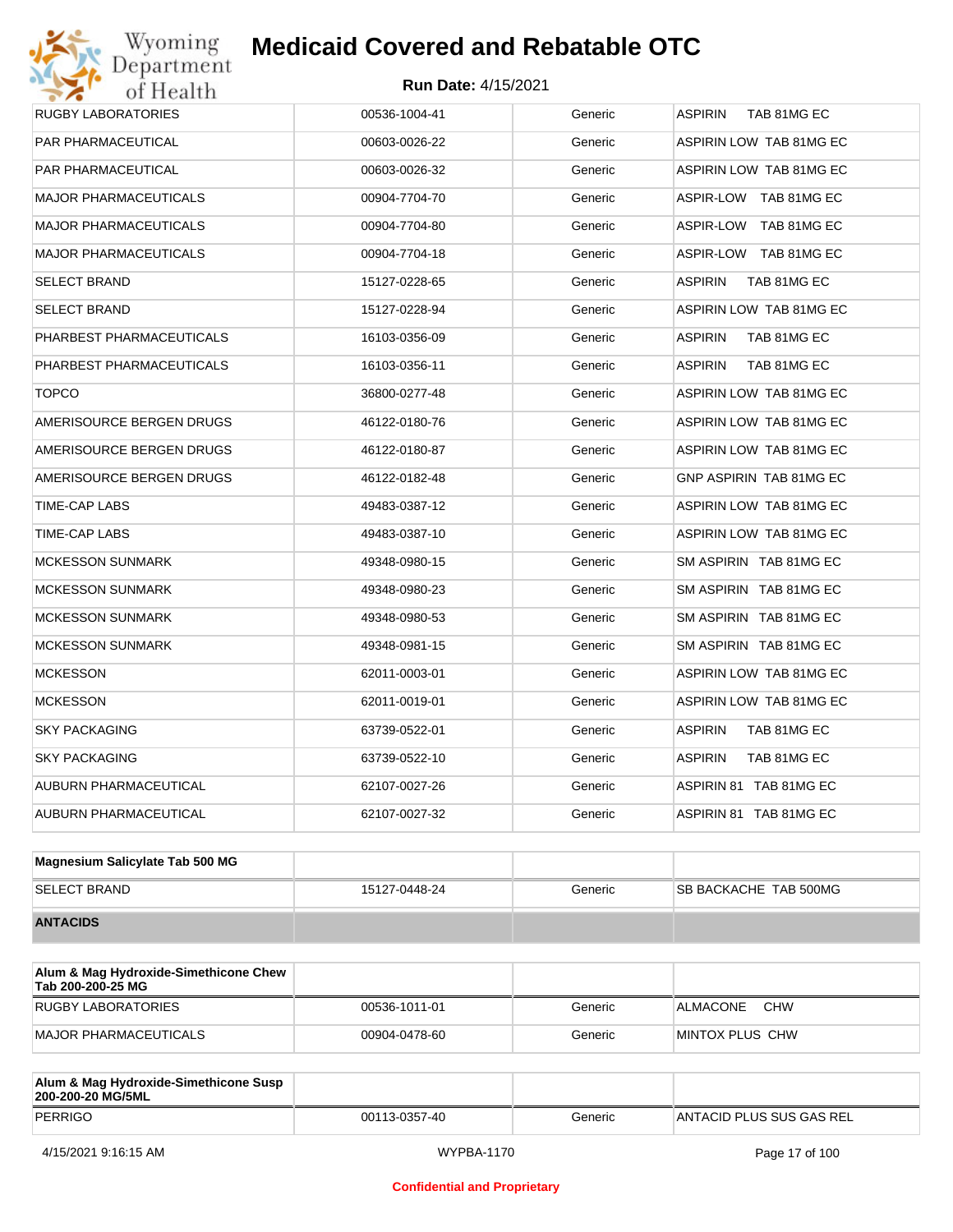

| <b>PERRIGO</b>                    | 00113-0851-40 | Generic | <b>ANTACID</b><br>SUS           |
|-----------------------------------|---------------|---------|---------------------------------|
| PHARMACEUTICAL ASSOCIATES         | 00121-1761-30 | Generic | <b>MAG-AL PLUS LIQ</b>          |
| <b>RUGBY LABORATORIES</b>         | 00536-0025-83 | Generic | <b>SUS</b><br><b>ALMACONE</b>   |
| <b>RUGBY LABORATORIES</b>         | 00536-1945-83 | Generic | <b>RULOX</b><br><b>SUS</b>      |
| <b>MAJOR PHARMACEUTICALS</b>      | 00904-5721-14 | Generic | SUS<br><b>MINTOX</b>            |
| <b>MAJOR PHARMACEUTICALS</b>      | 00904-0004-14 | Generic | <b>SUS</b><br>MI-ACID           |
| <b>SELECT BRAND</b>               | 15127-0883-52 | Generic | SB ANTACID/ SUS ANTIGAS         |
| <b>BERGEN BRUNSWIG</b>            | 24385-0356-40 | Generic | <b>GNP ANTACID SUS ANTI-GAS</b> |
| <b>LEADER BRAND PRODUCTS</b>      | 37205-0314-40 | Generic | SUS REG ST<br><b>ANTACID</b>    |
| <b>TOPCO</b>                      | 36800-0357-40 | Generic | ANTACID PLUS SUS GAS REL        |
| <b>BERGEN BRUNSWIG</b>            | 24385-0357-40 | Generic | <b>GNP MASANTI SUS REG ST</b>   |
| <b>TOPCO</b>                      | 36800-0851-40 | Generic | <b>ANTACID FAST SUS RELIEF</b>  |
| <b>LEADER BRAND PRODUCTS</b>      | 37205-0530-40 | Generic | <b>ANTACID FAST SUS ACTING</b>  |
| <b>MCKESSON SUNMARK</b>           | 49348-0019-39 | Generic | SM ANTACID/ SUS ANTIGAS         |
| <b>MCKESSON SUNMARK</b>           | 49348-0020-39 | Generic | SM ANTACID SUS ANTI-GAS         |
| <b>MCKESSON</b>                   | 62011-0147-01 | Generic | HM ANTACID SUS ANTI-GAS         |
| <b>MCKESSON</b>                   | 62011-0148-01 | Generic | HM ANTACID SUS ANTI-GAS         |
| <b>CHAIN DRUG MARKETING ASSOC</b> | 63868-0694-57 | Generic | QC ANTACID SUS                  |
| <b>CHAIN DRUG MARKETING ASSOC</b> | 63868-0712-57 | Generic | QC ANTACID SUS ANTI-GAS         |

| Alum & Mag Hydroxide-Simethicone Susp<br>400-400-40 MG/5ML |               |         |                                       |
|------------------------------------------------------------|---------------|---------|---------------------------------------|
| PERRIGO PHARMACEUTICALS                                    | 00113-0588-40 | Generic | <b>ANTACID</b><br><b>SUS ANTI-GAS</b> |
| <b>GEISS DESTIN &amp; DUNN</b>                             | 00113-0340-40 | Generic | ANTACID PLUS SUS GAS REL              |
| PHARMACEUTICAL ASSOCIATES                                  | 00121-1762-30 | Generic | MAG-AL PLUS LIO XS                    |
| <b>RUGBY LABORATORIES</b>                                  | 00536-0015-83 | Generic | ALMACONE DBL SUS STRENGTH             |
| <b>MAJOR PHARMACEUTICALS</b>                               | 00904-5725-14 | Generic | <b>MINTOX</b><br><b>SUS MAX ST</b>    |
| <b>MAJOR PHARMACEUTICALS</b>                               | 00904-0005-14 | Generic | MI-ACID<br><b>SUS MAX ST</b>          |
| <b>SELECT BRAND</b>                                        | 15127-0745-52 | Generic | ANTACID/ANTI SUS-GAS DS               |
| <b>BERGEN BRUNSWIG</b>                                     | 24385-0340-40 | Generic | <b>GNP MASANTI SUS MAX ST</b>         |
| <b>TOPCO</b>                                               | 36800-0340-40 | Generic | ANTACID PLUS SUS ANTI-GAS             |
| <b>TOPCO</b>                                               | 36800-0588-40 | Generic | <b>ANTACID</b><br><b>SUS MAX ST</b>   |
| <b>LEADER BRAND PRODUCTS</b>                               | 37205-0535-40 | Generic | <b>ANTACID</b><br><b>SUS MAX ST</b>   |
| <b>BERGEN BRUNSWIG</b>                                     | 24385-0362-40 | Generic | <b>GNP ANTACID SUS CHERRY</b>         |
| <b>LEADER BRAND PRODUCTS</b>                               | 37205-0536-40 | Generic | <b>ANTACID</b><br><b>SUS MAX ST</b>   |
| <b>MCKESSON</b>                                            | 62011-0122-01 | Generic | <b>ADVANCED</b><br><b>SUS ANTACID</b> |
| <b>MCKESSON</b>                                            | 62011-0149-01 | Generic | HM ANTACID SUS ANTI-GAS               |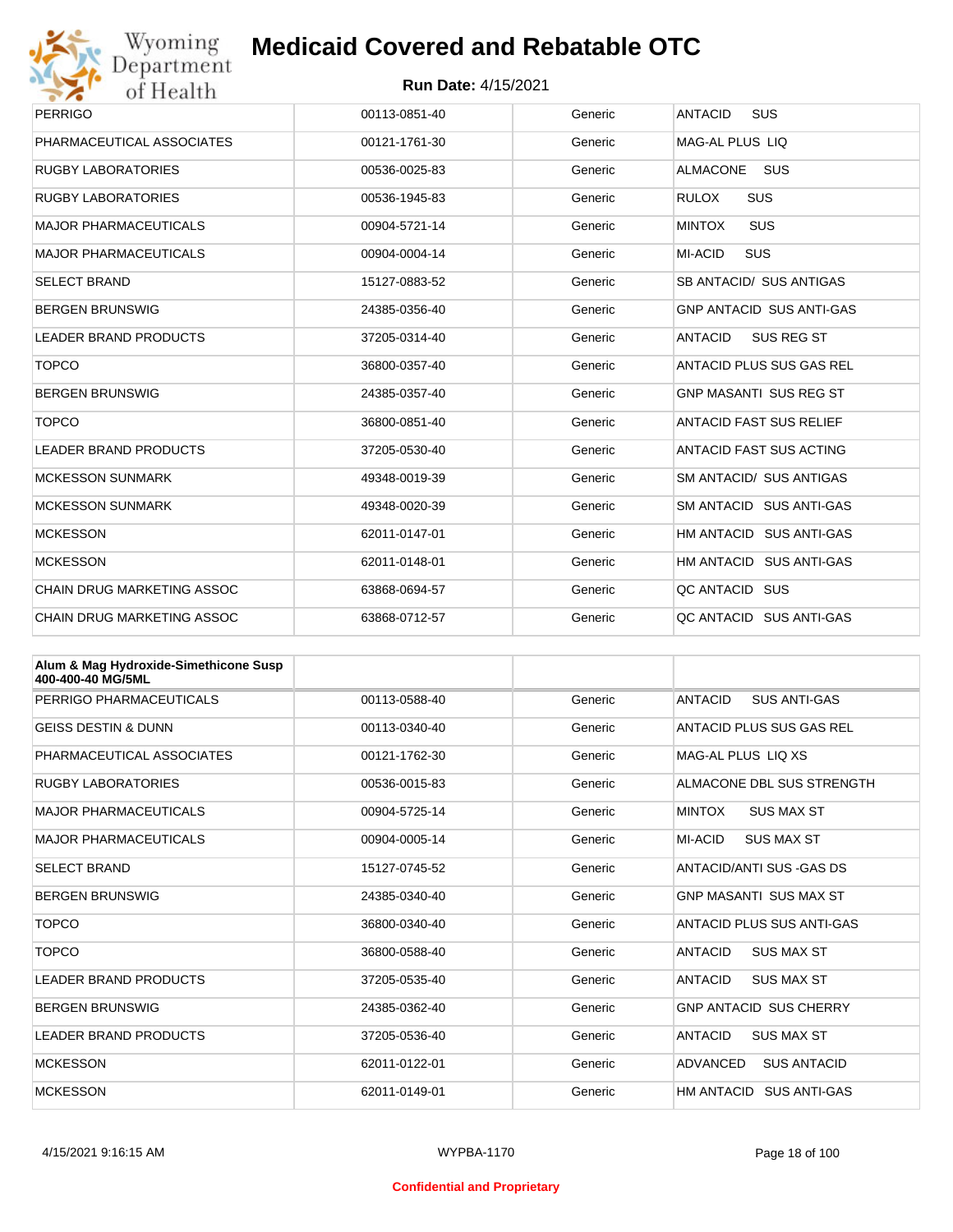

| Aluminum & Magnesium Hydroxides Susp<br>200-200 MG/5ML          |               |              |                                      |
|-----------------------------------------------------------------|---------------|--------------|--------------------------------------|
| PHARMACEUTICAL ASSOCIATES                                       | 00121-1760-30 | <b>Brand</b> | MAG-AL<br>LIQ.                       |
| Aluminum Hydroxide Gel Susp 320<br>MG/5ML                       |               |              |                                      |
| <b>RUGBY LABORATORIES</b>                                       | 00536-0091-85 | Generic      | ALUM HYDROX SUS 320/5ML              |
| Aluminum Hydroxide-Magnesium                                    |               |              |                                      |
| Carbonate Chew Tab 160-105 MG<br>GLAXO CONSUMER HEALTHCARE L.P. |               |              | <b>GAVISCON</b><br><b>CHW EX-STR</b> |
|                                                                 | 00135-0098-26 | <b>Brand</b> |                                      |
| GLAXO CONSUMER HEALTHCARE L.P.                                  | 00135-0430-03 | <b>Brand</b> | GAVISCON<br><b>CHW EX-STR</b>        |
| MAJOR PHARMACEUTICALS                                           | 00904-5365-60 | Generic      | <b>ACID GONE</b><br><b>CHW</b>       |
| AMERISOURCE BERGEN DRUGS                                        | 46122-0150-78 | Generic      | GNP ANTACID CHW 160-105              |
| Aluminum Hydroxide-Magnesium<br>Carbonate Susp 508-475 MG/10ML  |               |              |                                      |
| GLAXO CONSUMER HEALTHCARE L.P.                                  | 00135-0095-41 | <b>Brand</b> | <b>GAVISCON</b><br>SUS               |
| Aluminum Hydroxide-Magnesium<br>Carbonate Susp 95-358 MG/15ML   |               |              |                                      |
| GLAXO CONSUMER HEALTHCARE L.P.                                  | 00135-0094-41 | <b>Brand</b> | <b>SUS</b><br>GAVISCON               |
| <b>MAJOR PHARMACEUTICALS</b>                                    | 00904-7727-14 | Generic      | ACID GONE<br>SUS                     |
| Aluminum Hydroxide-Magnesium<br>Trisilicate Chew Tab 80-14.2 MG |               |              |                                      |
| GLAXO CONSUMER HEALTHCARE L.P.                                  | 00135-0096-26 | <b>Brand</b> | <b>GAVISCON</b><br><b>CHW</b>        |
| <b>Calcium Carbonate (Antacid) Chew Tab</b><br>1000 MG          |               |              |                                      |
| PERRIGO PHARMACEUTICALS                                         | 00113-0595-23 | Generic      | CAL ANTACID CHW 1000MG               |
| <b>GLAXO CONSUMER HEALTHCARE L.P.</b>                           | 00135-0181-05 | <b>Brand</b> | TUMS ULTRA CHW 1000MG                |
| <b>GLAXO CONSUMER HEALTHCARE L.P.</b>                           | 00135-0180-02 | <b>Brand</b> | TUMS ULTRA CHW 1000MG                |
| GLAXO CONSUMER HEALTHCARE L.P.                                  | 00135-0181-14 | <b>Brand</b> | TUMS ULTRA CHW 1000MG                |
| <b>GLAXO CONSUMER HEALTHCARE L.P.</b>                           | 00135-0118-14 | <b>Brand</b> | TUMS ULTRA CHW 1000MG                |
| GLAXO CONSUMER HEALTHCARE L.P.                                  | 00135-0118-83 | <b>Brand</b> | TUMS ULTRA CHW 1000MG                |
| GLAXO CONSUMER HEALTHCARE L.P.                                  | 00135-0180-14 | <b>Brand</b> | TUMS ULTRA CHW 1000MG                |
| GLAXO CONSUMER HEALTHCARE L.P.                                  | 00135-0181-01 | Brand        | TUMS ULTRA CHW 1000MG                |
| GLAXO CONSUMER HEALTHCARE L.P.                                  | 00135-0181-02 | Brand        | TUMS ULTRA CHW 1000MG                |
| GLAXO CONSUMER HEALTHCARE L.P.                                  | 00135-0181-03 | <b>Brand</b> | TUMS ULTRA CHW 1000MG                |
| GLAXO CONSUMER HEALTHCARE L.P.                                  | 00135-0228-01 | <b>Brand</b> | TUMS ULTRA CHW 1000MG                |
| <b>TOPCO</b>                                                    | 36800-0595-23 | Generic      | CALC ANTACID CHW 1000MG              |
| LEADER BRAND PRODUCTS                                           | 37205-0333-69 | Generic      | CAL ANTACID CHW 1000MG               |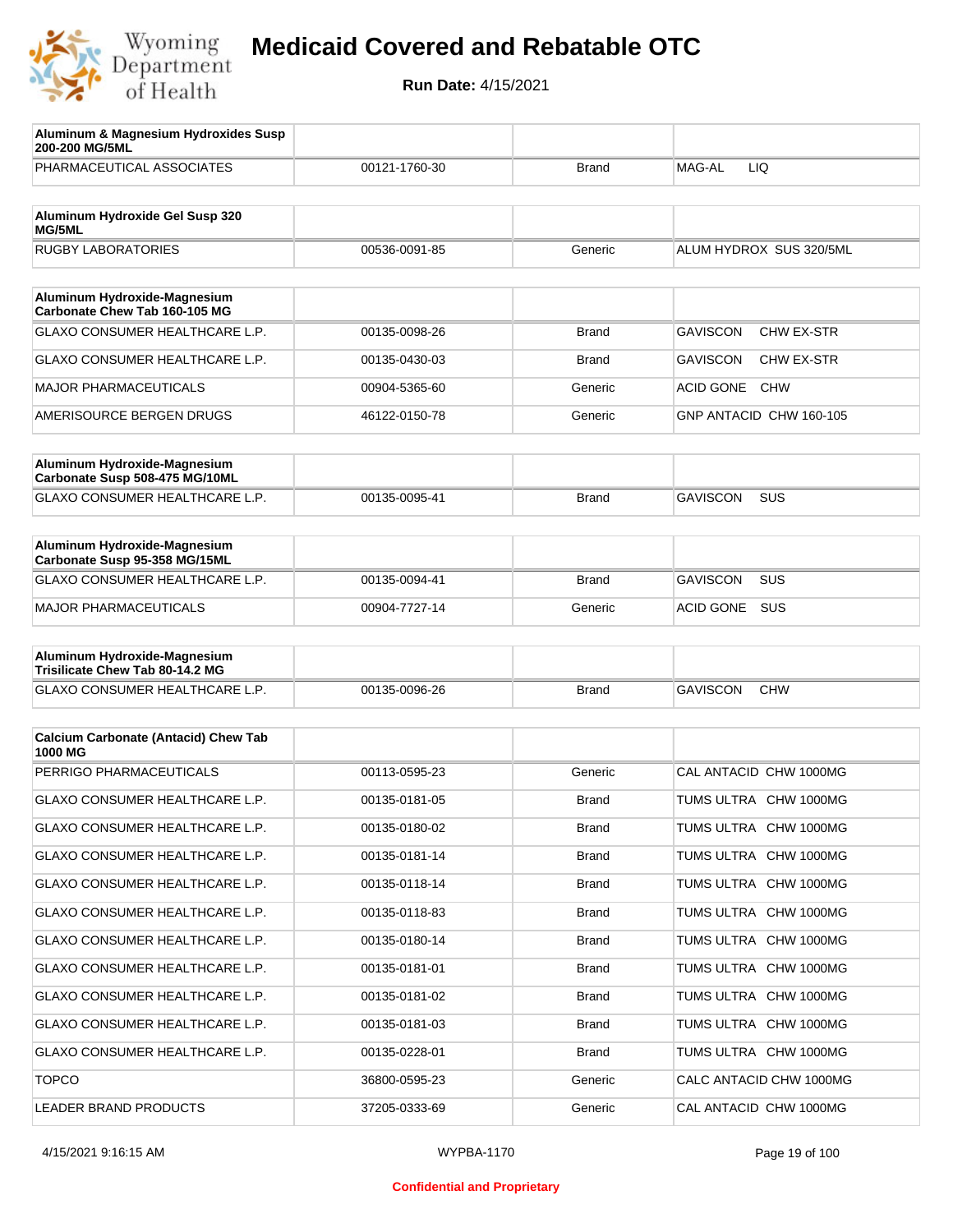

|               | Generic       | SM ANTACID CHW 1000MG       |
|---------------|---------------|-----------------------------|
|               |               |                             |
|               |               |                             |
| 00135-0560-01 | <b>Brand</b>  | TUMS CHW DEL CHW 1177MG     |
|               |               |                             |
|               |               |                             |
| 00135-0070-03 | <b>Brand</b>  | <b>TUMS</b><br>CHW 500MG    |
| 00135-0070-27 | <b>Brand</b>  | TUMS<br>CHW 500MG           |
| 00113-0485-47 | Generic       | ANTACID<br>CHW 500MG        |
| 00135-0070-48 | <b>Brand</b>  | TUMS<br>CHW 500MG           |
| 00135-0071-27 | <b>Brand</b>  | <b>TUMS</b><br>CHW 500MG    |
| 00135-0071-48 | <b>Brand</b>  | <b>TUMS</b><br>CHW 500MG    |
| 00113-0478-47 | Generic       | CALC ANTACID CHW 500MG      |
| 00904-1257-92 | Generic       | CALC ANTACID CHW 500MG      |
| 00536-1048-15 | Generic       | <b>ANTACID</b><br>CHW 500MG |
| 00904-6412-92 | Generic       | CALC ANTACID CHW 500MG      |
| 00135-0522-03 | Generic       | TUMS FRESHER CHW 500MG      |
| 00536-1007-15 | Generic       | CAL-GEST<br>CHW 500MG       |
| 15127-0210-24 | Generic       | <b>ANTACID</b><br>CHW 500MG |
| 15127-0211-24 | Generic       | <b>ANTACID</b><br>CHW 500MG |
| 36800-0478-47 | Generic       | <b>ANTACID</b><br>CHW 500MG |
| 36800-0485-47 | Generic       | CALC ANTACID CHW 500MG      |
| 37205-0200-47 | Generic       | ANTACID<br>CHW 500MG        |
| 37205-0210-47 | Generic       | <b>ANTACID</b><br>CHW 500MG |
| 49348-0958-21 | Generic       | CALC ANTACID CHW 500MG      |
| 49348-0957-21 | Generic       | CALC ANTACID CHW 500MG      |
| 62011-0132-01 | Generic       | CALC ANTACID CHW 500MG      |
|               | 49348-0959-16 |                             |

| <b>Calcium Carbonate (Antacid) Chew Tab</b><br>750 MG |               |              |                        |
|-------------------------------------------------------|---------------|--------------|------------------------|
| PERRIGO PHARMACEUTICALS                               | 00113-0489-80 | Generic      | ANTACID<br>CHW 750MG   |
| <b>GLAXO CONSUMER HEALTHCARE L.P.</b>                 | 00135-0074-24 | <b>Brand</b> | TUMS EXTRA CHW 750MG   |
| <b>GLAXO CONSUMER HEALTHCARE L.P.</b>                 | 00135-0074-46 | <b>Brand</b> | TUMS EXTRA CHW 750MG   |
| <b>GLAXO CONSUMER HEALTHCARE L.P.</b>                 | 00135-0246-02 | <b>Brand</b> | TUMS SMOOTHI CHW 750MG |
| <b>GLAXO CONSUMER HEALTHCARE L.P.</b>                 | 00135-0456-03 | <b>Brand</b> | TUMS SMOOTHI CHW 750MG |
| PERRIGO PHARMACEUTICALS                               | 00113-0468-80 | Generic      | ANTACID<br>CHW 750MG   |
| <b>GLAXO CONSUMER HEALTHCARE L.P.</b>                 | 00135-0074-25 | <b>Brand</b> | TUMS EXTRA CHW 750MG   |
| <b>GLAXO CONSUMER HEALTHCARE L.P.</b>                 | 00135-0076-25 | <b>Brand</b> | CHW 750MG<br>TUMS E-X  |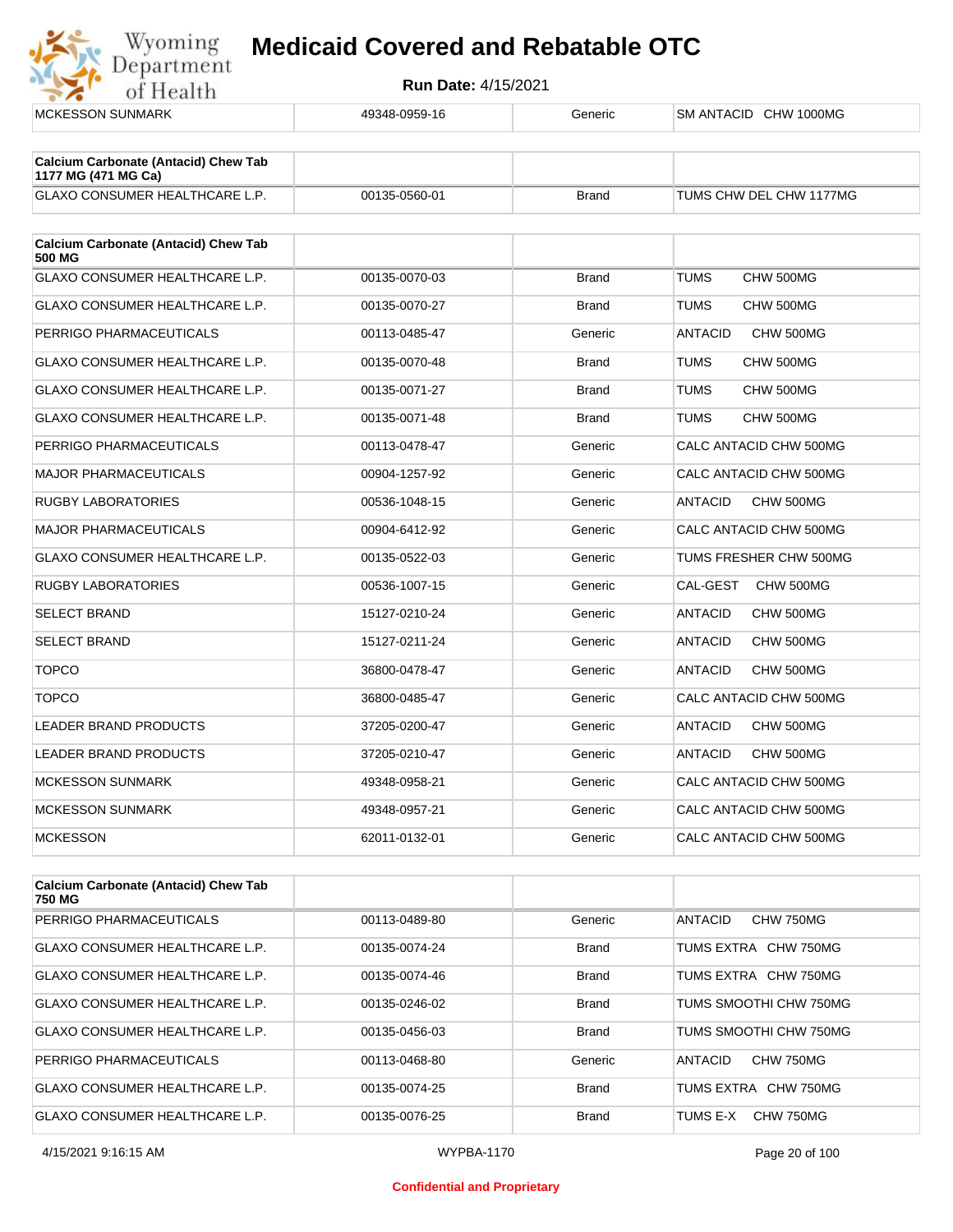| Wyoming<br>Department          | <b>Medicaid Covered and Rebatable OTC</b> |              |                        |
|--------------------------------|-------------------------------------------|--------------|------------------------|
| of Health                      | <b>Run Date: 4/15/2021</b>                |              |                        |
| GLAXO CONSUMER HEALTHCARE L.P. | 00135-0140-01                             | <b>Brand</b> | TUMS E-X<br>CHW 750MG  |
| GLAXO CONSUMER HEALTHCARE L.P. | 00135-0178-09                             | Brand        | TUMS E-X<br>CHW 750MG  |
| GLAXO CONSUMER HEALTHCARE L.P. | 00135-0243-02                             | Brand        | TUMS SMOOTHI CHW 750MG |
| GLAXO CONSUMER HEALTHCARE L.P. | 00135-0074-07                             | <b>Brand</b> | TUMS EXTRA CHW 750MG   |
| GLAXO CONSUMER HEALTHCARE L.P. | 00135-0074-22                             | Brand        | TUMS EXTRA CHW 750MG   |
| GLAXO CONSUMER HEALTHCARE L.P. | 00135-0140-03                             | <b>Brand</b> | TUMS E-X<br>CHW 750MG  |
| GLAXO CONSUMER HEALTHCARE L.P. | 00135-0178-02                             | <b>Brand</b> | TUMS E-X<br>CHW 750MG  |
| GLAXO CONSUMER HEALTHCARE L.P. | 00135-0178-03                             | Brand        | TUMS E-X<br>CHW 750MG  |
| GLAXO CONSUMER HEALTHCARE L.P. | 00135-0178-08                             | <b>Brand</b> | TUMS E-X<br>CHW 750MG  |
| PERRIGO PHARMACEUTICALS        | 00113-0179-80                             | Generic      | CALC ANTACID CHW 750MG |
| GLAXO CONSUMER HEALTHCARE L.P. | 00135-0154-05                             | <b>Brand</b> | TUMS E-X<br>CHW 750MG  |
| GLAXO CONSUMER HEALTHCARE L.P. | 00135-0469-01                             | <b>Brand</b> | TUMS KIDS CHW 750MG    |
| RUGBY LABORATORIES             | 00536-1049-22                             | Generic      | CALC ANTACID CHW 750MG |
| MAJOR PHARMACEUTICALS          | 00904-5513-79                             | Generic      | CALC ANTACID CHW 750MG |
| GLAXO CONSUMER HEALTHCARE L.P. | 00135-0245-02                             | Generic      | TUMS SMOOTHI CHW 750MG |
| GLAXO CONSUMER HEALTHCARE L.P. | 00135-0246-01                             | <b>Brand</b> | TUMS SMOOTHI CHW 750MG |
| RUGBY LABORATORIES             | 00536-1050-22                             | Generic      | CALC ANTACID CHW 750MG |
| MAJOR PHARMACEUTICALS          | 00904-7695-91                             | Generic      | CALC ANTACID CHW 750MG |
| SELECT BRAND                   | 15127-0212-96                             | Generic      | ANTACID<br>CHW 750MG   |
| SELECT BRAND                   | 15127-0207-37                             | Generic      | ANTACID<br>CHW 750MG   |
| <b>TOPCO</b>                   | 36800-0179-80                             | Generic      | CALC ANTACID CHW 750MG |
| <b>TOPCO</b>                   | 36800-0468-80                             | Generic      | CALC ANTACID CHW 750MG |
| <b>TOPCO</b>                   | 36800-0489-80                             | Generic      | CALC ANTACID CHW 750MG |
| BERGEN BRUNSWIG                | 24385-0106-80                             | Generic      | CHW 750MG<br>ANTACID   |
| LEADER BRAND PRODUCTS          | 37205-0205-80                             | Generic      | ANTACID<br>CHW 750MG   |
| LEADER BRAND PRODUCTS          | 37205-0706-80                             | Generic      | ANTACID<br>CHW 750MG   |
| <b>MCKESSON SUNMARK</b>        | 49348-0954-34                             | Generic      | CALC ANTACID CHW 750MG |
| <b>MCKESSON</b>                | 62011-0131-01                             | Generic      | CALC ANTACID CHW 750MG |
| MCKESSON                       | 62011-0229-01                             | Generic      | CALC ANTACID CHW 750MG |
|                                |                                           |              |                        |

| Calcium Carbonate (Antacid) Susp 1250<br><b>MG/5ML</b> |               |         |                           |
|--------------------------------------------------------|---------------|---------|---------------------------|
| <b>HIKMA</b>                                           | 00054-3117-63 | Generic | CALCIUM CARB SUS 1250/5ML |
| PHARMACEUTICAL ASSOCIATES                              | 00121-0766-16 | Generic | CALCIUM CARB SUS 1250/5ML |
| PHARMACEUTICAL ASSOCIATES                              | 00121-4766-05 | Generic | CALCIUM CARB SUS 1250/5ML |

| Calcium Carbonate (Antacid) Tab 648 MG |               |         |                        |
|----------------------------------------|---------------|---------|------------------------|
| <b>RUGBY LABORATORIES</b>              | 00536-1024-10 | Generic | CALCIUM CARB TAB 648MG |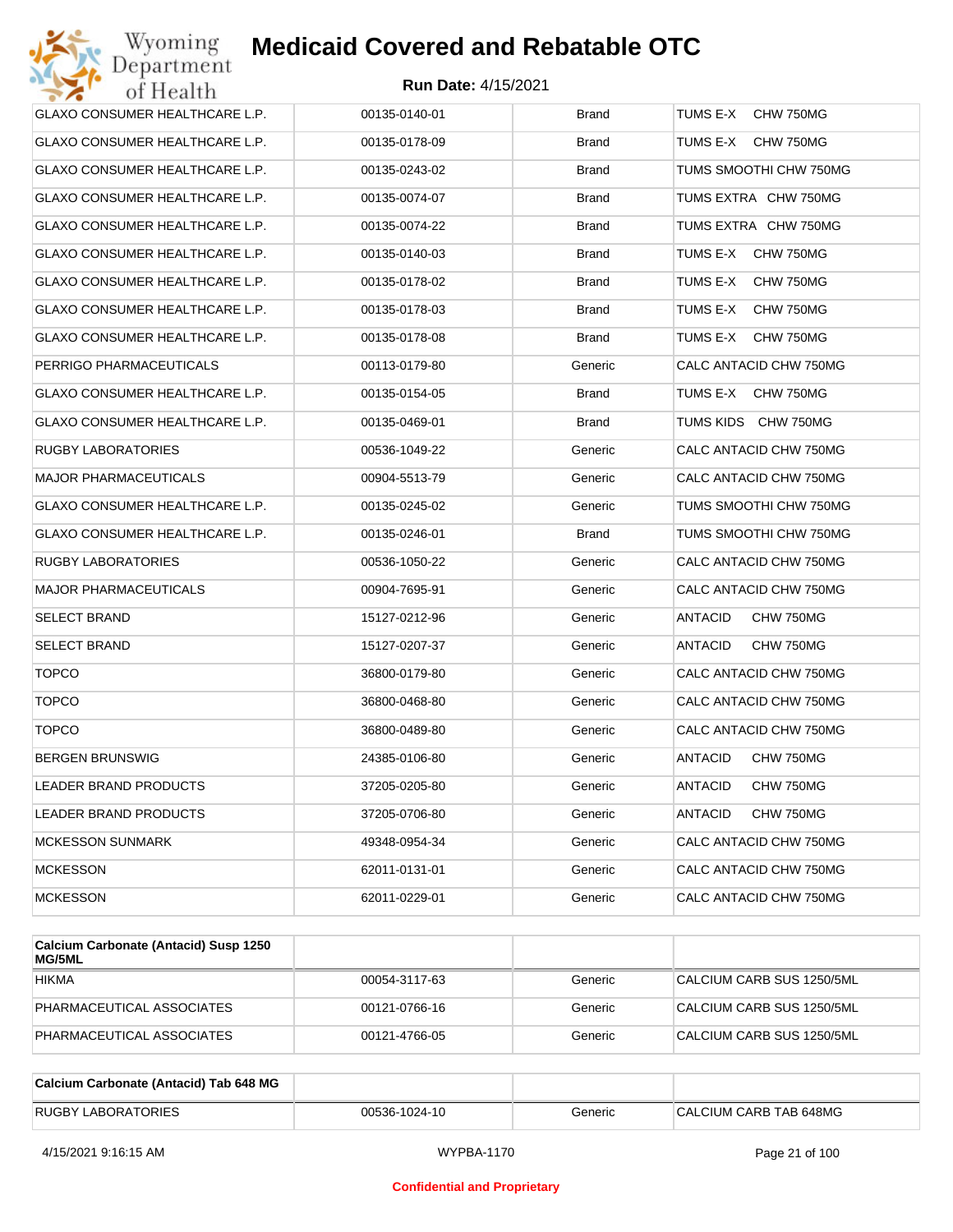

| <b>Calcium Carbonate-Mag Hydroxide Chew</b><br>Tab 550-110 MG |               |              |                          |
|---------------------------------------------------------------|---------------|--------------|--------------------------|
| AMERISOURCE BERGEN DRUGS                                      | 46122-0153-47 | Generic      | GNP ANTACID CHW 550-110  |
|                                                               |               |              |                          |
| <b>Calcium Carbonate-Mag Hydroxide Chew</b><br>Tab 700-300 MG |               |              |                          |
| <b>MAJOR PHARMACEUTICALS</b>                                  | 00904-5115-71 | <b>Brand</b> | MI-ACID<br><b>CHW</b>    |
| <b>Calcium Carbonate-Simethicone Chew Tab</b>                 |               |              |                          |
| 1000-60 MG                                                    |               |              |                          |
| AMERISOURCE BERGEN DRUGS                                      | 46122-0151-75 | Generic      | ANT/ANTI-GAS CHW 1000-60 |
| Magnesium Oxide Tab 400 MG                                    |               |              |                          |
| <b>PAR PHARMACEUTICALS</b>                                    | 00603-0209-22 | Generic      | MAG OXIDE TAB 400MG      |
| Magnesium Oxide Tab 420 MG                                    |               |              |                          |
| PAR PHARMACEUTICALS                                           | 00603-0213-21 | Generic      | MAG OXIDE TAB 420MG      |
|                                                               |               |              |                          |
| Sodium Bicarbonate Tab 325 MG                                 |               |              |                          |
| <b>RUGBY LABORATORIES</b>                                     | 00536-1046-10 | Generic      | SODIUM BICAR TAB 325MG   |
| Sodium Bicarbonate Tab 650 MG                                 |               |              |                          |
| <b>RUGBY LABORATORIES</b>                                     | 00536-1047-10 | Generic      | SODIUM BICAR TAB 650MG   |
| <b>RUGBY LABORATORIES</b>                                     | 00536-4544-10 | Generic      | SODIUM BICAR TAB 650MG   |
| RISING PHARMACEUTICALS                                        | 64980-0182-10 | Generic      | SODIUM BICAR TAB 10GR    |
| <b>ANTIASTHMATIC AND BRONCHODILATOR</b><br><b>AGENTS</b>      |               |              |                          |
| <b>Ephedrine Sulfate Cap 25 MG</b>                            |               |              |                          |
| <b>HIKMA</b>                                                  | 00143-3145-01 | Generic      | EPHEDRINE SU CAP 25MG    |
|                                                               |               |              |                          |
| Racepinephrine HCI Soln Nebu 2.25%<br>(Base Equivalent)       |               |              |                          |
| NEPHRON PHARMACEUTICALS CORP.                                 | 00487-5901-10 | <b>Brand</b> | S2<br>NEB 2.25%          |
| NEPHRON PHARMACEUTICALS CORP.                                 | 00487-5901-99 | <b>Brand</b> | S2<br>NEB 2.25%          |
| <b>ANTIDIABETICS</b>                                          |               |              |                          |
|                                                               |               |              |                          |
| Insulin NPH & Regular Susn Pen-Ini 100                        |               |              |                          |

| Insulin NPH & Regular Susp Pen-Inj 100<br>Unit/ML (70-30) |               |              |                |                     |
|-----------------------------------------------------------|---------------|--------------|----------------|---------------------|
| LILLY                                                     | 00002-8803-01 | <b>Brand</b> | <b>HUMULIN</b> | <b>INJ 70/30KWP</b> |
| LILLY                                                     | 00002-8803-59 | Brand        | <b>HUMULIN</b> | INJ 70/30KWP        |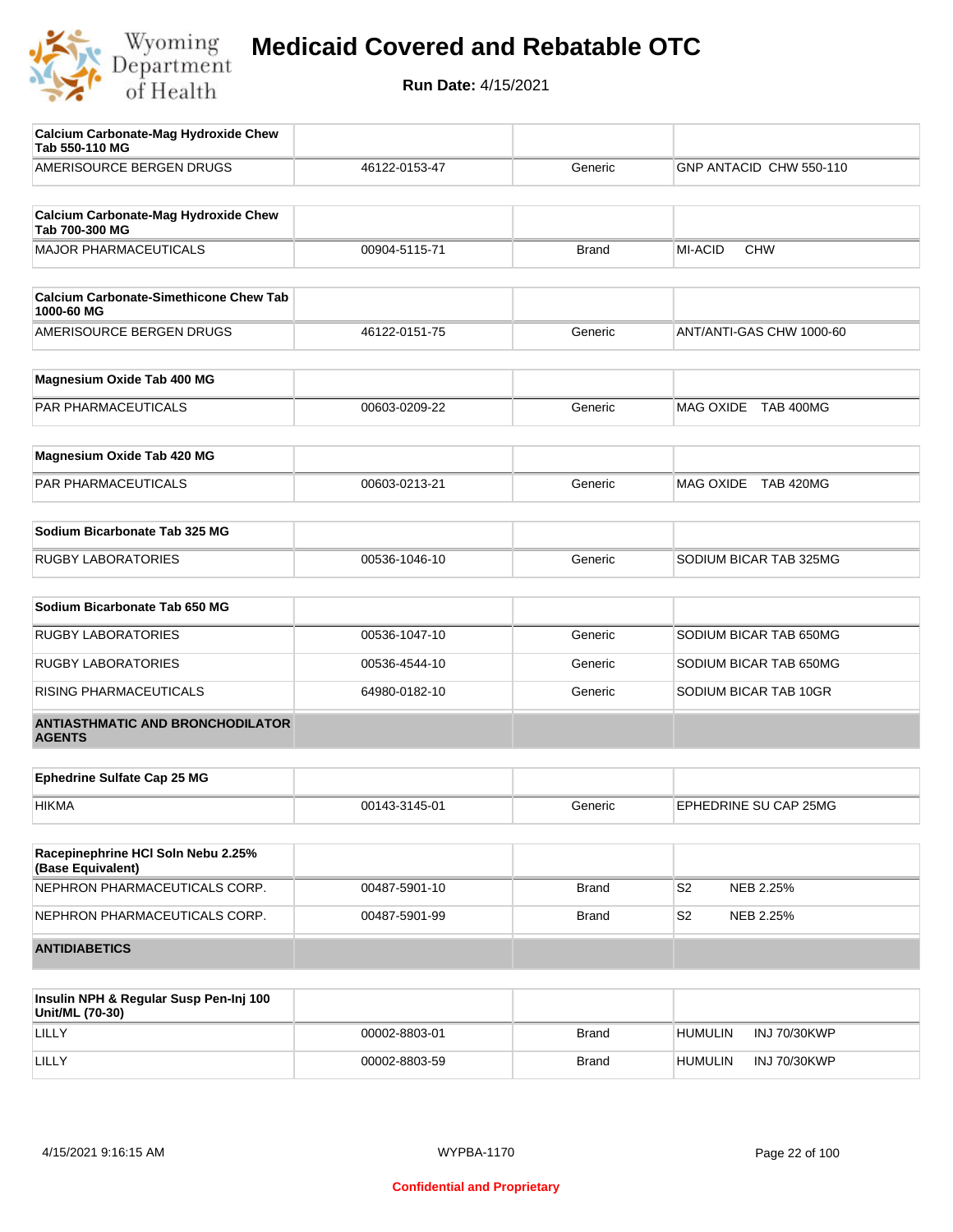

| Insulin NPH (Human) (Isophane) Inj 100<br>Unit/ML |               |              |                         |
|---------------------------------------------------|---------------|--------------|-------------------------|
| LILLY                                             | 00002-8315-01 | <b>Brand</b> | HUMULIN N<br>INJ U-100  |
| LILLY                                             | 00002-8315-17 | Brand        | HUMULIN N<br>INJ U-100  |
| NOVO NORDISK                                      | 00169-1834-02 | Brand        | INJ RELION<br>NOVOLIN N |
| NOVO NORDISK                                      | 00169-1834-11 | <b>Brand</b> | NOVOLIN N INJ U-100     |

| Insulin NPH (Human) (Isophane) Susp Pen-<br>injector 100 Unit/ML |               |       |                        |
|------------------------------------------------------------------|---------------|-------|------------------------|
| LILLY                                                            | 00002-8805-01 | Brand | HUMULIN N INJ U-100KWP |
| LILLY                                                            | 00002-8805-59 | Brand | HUMULIN N INJ U-100KWP |

| Insulin NPH Isophane & Regular Human Inj<br>100 Unit/ML (70-30) |               |              |                             |
|-----------------------------------------------------------------|---------------|--------------|-----------------------------|
| LILLY                                                           | 00002-8715-01 | <b>Brand</b> | HUMULIN<br>INJ 70/30        |
| LILLY                                                           | 00002-8715-17 | <b>Brand</b> | HUMULIN<br>INJ 70/30        |
| NOVO NORDISK                                                    | 00169-1837-02 | <b>Brand</b> | NOVOLIN70/30 INJ RELION     |
| NOVO NORDISK                                                    | 00169-1837-11 | <b>Brand</b> | <b>NOVOLIN</b><br>INJ 70/30 |

| Insulin Regular (Human) Inj 100 Unit/ML |               |              |                         |
|-----------------------------------------|---------------|--------------|-------------------------|
| LILLY                                   | 00002-8215-01 | <b>Brand</b> | HUMULIN R INJ U-100     |
| LILLY                                   | 00002-8215-17 | <b>Brand</b> | HUMULIN R INJ U-100     |
| NOVO NORDISK                            | 00169-1833-02 | <b>Brand</b> | NOVOLIN R<br>INJ RELION |
| NOVO NORDISK                            | 00169-1833-11 | <b>Brand</b> | NOVOLIN R INJ U-100     |
| <b>ANTIDIARRHEAL/PROBIOTIC AGENTS</b>   |               |              |                         |

| <b>Bismuth Subsalicylate Chew Tab 262 MG</b> |               |         |                        |
|----------------------------------------------|---------------|---------|------------------------|
| PAR PHARMACEUTICAL                           | 00603-0235-16 | Generic | PINK BISMUTH CHW 262MG |
| <b>MAJOR PHARMACEUTICALS</b>                 | 00904-1315-46 | Generic | BISMATROL<br>CHW 262MG |
| <b>RUGBY LABORATORIES</b>                    | 00536-1021-07 | Generic | PEPTIC RELF CHW 262MG  |
| <b>BERGEN BRUNSWIG</b>                       | 24385-0024-65 | Generic | PINK BISMUTH CHW 262MG |
| <b>TOPCO</b>                                 | 36800-0469-65 | Generic | STOMACH RELF CHW 262MG |
| LEADER BRAND PRODUCTS                        | 37205-0720-65 | Generic | PINK BISMUTH CHW 262MG |
| <b>MCKESSON SUNMARK</b>                      | 49348-0953-44 | Generic | STOMACH RELF CHW 262MG |
| <b>MCKESSON</b>                              | 62011-0140-01 | Generic | STOMACH RELF CHW 262MG |

| Bismuth Subsalicylate Susp 262 MG/15ML |               |         |                                   |
|----------------------------------------|---------------|---------|-----------------------------------|
| PERRIGO                                | 00113-0302-40 | Generic | <b>ISTOMACH RELF SUS 262/15ML</b> |
| PERRIGO                                | 00113-0302-34 | Generic | STOMACH RELF SUS 262/15ML         |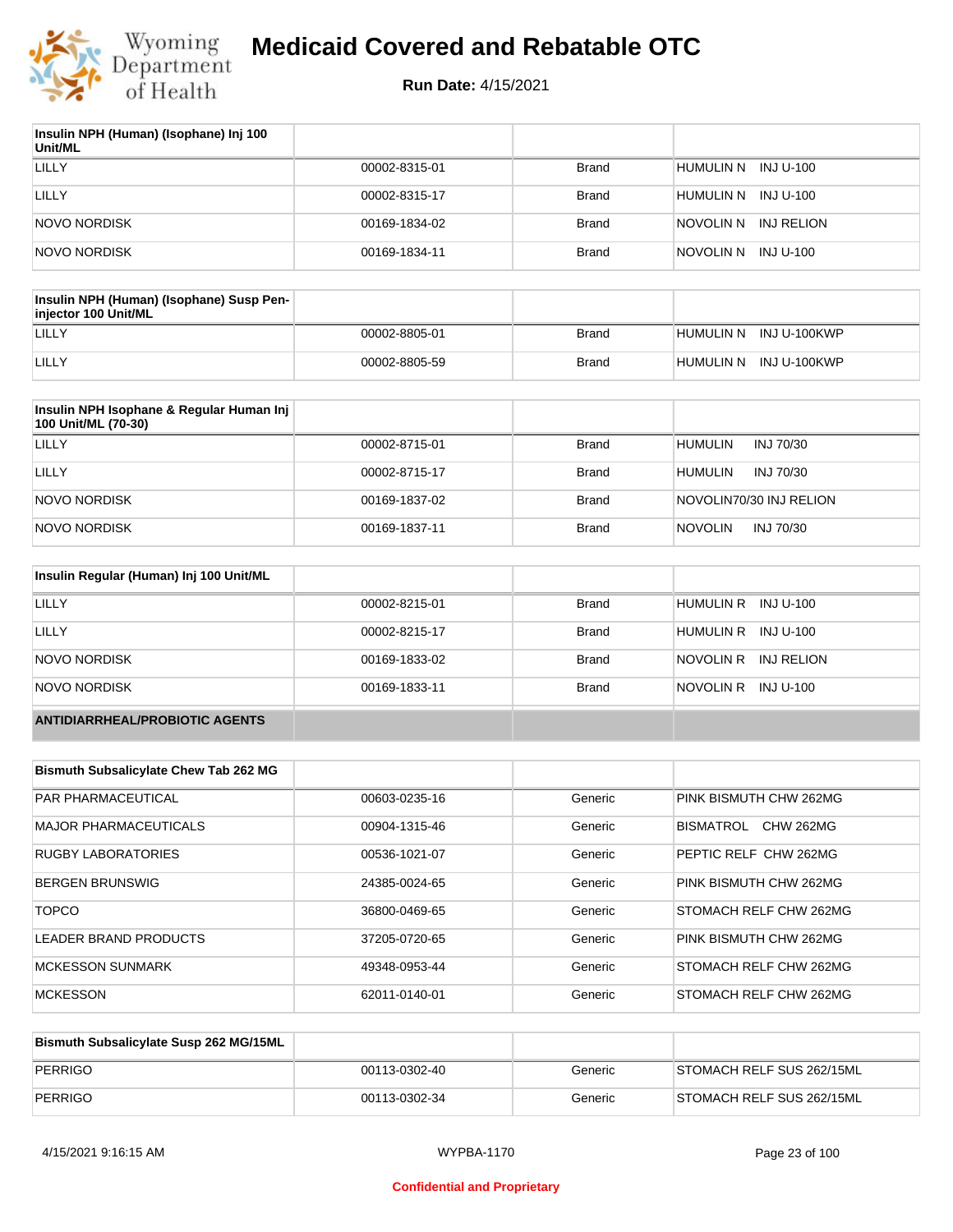## Wyoming<br>Department<br>of Health **Medicaid Covered and Rebatable OTC**

| RUGBY LABORATORIES           | 00536-1810-59 | Generic | PEPTIC RELF SUS 262/15ML  |
|------------------------------|---------------|---------|---------------------------|
| <b>MAJOR PHARMACEUTICALS</b> | 00904-1313-09 | Generic | BISMATROL<br>SUS 262/15ML |
| <b>MAJOR PHARMACEUTICALS</b> | 00904-5709-09 | Generic | SUS 262/15ML<br>KAO-TIN   |
| <b>MAJOR PHARMACEUTICALS</b> | 00904-5709-16 | Generic | SUS 262/15ML<br>KAO-TIN   |
| <b>SELECT BRAND</b>          | 15127-0550-68 | Generic | SB BISMUTH SUS 262/15ML   |
| <b>BERGEN BRUNSWIG</b>       | 24385-0302-34 | Generic | STOMACH RELF SUS 262/15ML |
| <b>BERGEN BRUNSWIG</b>       | 24385-0302-26 | Generic | STOMACH RELF SUS 262/15ML |
| <b>TOPCO</b>                 | 36800-0302-40 | Generic | STOMACH RELF SUS 262/15ML |
| <b>TOPCO</b>                 | 36800-0302-34 | Generic | STOMACH RELF SUS 262/15ML |
| <b>MCKESSON SUNMARK</b>      | 49348-0922-37 | Generic | SM STOMACH SUS 262/15ML   |
| <b>MCKESSON</b>              | 62011-0126-01 | Generic | STOMACH RELF SUS 262/15ML |

| Bismuth Subsalicylate Susp 525 MG/15ML |               |         |                                         |
|----------------------------------------|---------------|---------|-----------------------------------------|
| PERRIGO PHARMACEUTICALS                | 00113-0337-34 | Generic | STOMACH RELF SUS 525/15ML               |
| MAJOR PHARMACEUTICALS                  | 00904-1314-09 | Generic | <b>SUS 525/15ML</b><br><b>BISMATROL</b> |
| <b>SELECT BRAND</b>                    | 15127-0555-68 | Generic | BISMUTH MS SUS 525/15ML                 |
| <b>TOPCO</b>                           | 36800-0337-34 | Generic | STOMACH RELF SUS 525/15ML               |
| <b>BERGEN BRUNSWIG</b>                 | 24385-0337-34 | Generic | STOMACH RELF SUS 525/15ML               |
| <b>TOPCO</b>                           | 36800-0337-40 | Generic | STOMACH RELF SUS 525/15ML               |
| <b>MCKESSON</b>                        | 62011-0127-01 | Generic | STOMACH RELF SUS 525/15ML               |

| <b>Bismuth Subsalicylate Tab 262 MG</b> |               |         |                        |
|-----------------------------------------|---------------|---------|------------------------|
| BERGEN BRUNSWIG                         | 24385-0017-58 | Generic | PINK BISMUTH TAB 262MG |
| <b>IMCKESSON SUNMARK</b>                | 49348-0511-59 | Generic | STOMACH RELF TAB 262MG |

| Loperamide HCI Cap 2 MG  |               |         |                      |
|--------------------------|---------------|---------|----------------------|
| <b>IMCKESSON SUNMARK</b> | 49348-0752-04 | Generic | ANTI-DIARRHE CAP 2MG |
| AMERISOURCE BERGEN DRUGS | 46122-0207-62 | Generic | ANTI-DIARRHE CAP 2MG |
| <b>IMCKESSON</b>         | 62011-0158-01 | Generic | LOPERAMIDE CAP 2MG   |

| Loperamide HCI Liq 1 MG/5ML (0.2 MG/ML) |               |         |                        |
|-----------------------------------------|---------------|---------|------------------------|
| HI-TECH                                 | 50383-0618-05 | Generic | LOPERAMIDE LIQ 1MG/5ML |
| HI-TECH                                 | 50383-0618-10 | Generic | LOPERAMIDE LIQ 1MG/5ML |
| HI-TECH                                 | 50383-0618-04 | Generic | LOPERAMIDE LIQ 1MG/5ML |
| HI-TECH                                 | 50383-0618-06 | Generic | LOPERAMIDE LIQ 1MG/5ML |
| HI-TECH                                 | 50383-0618-11 | Generic | LOPERAMIDE LIQ 1MG/5ML |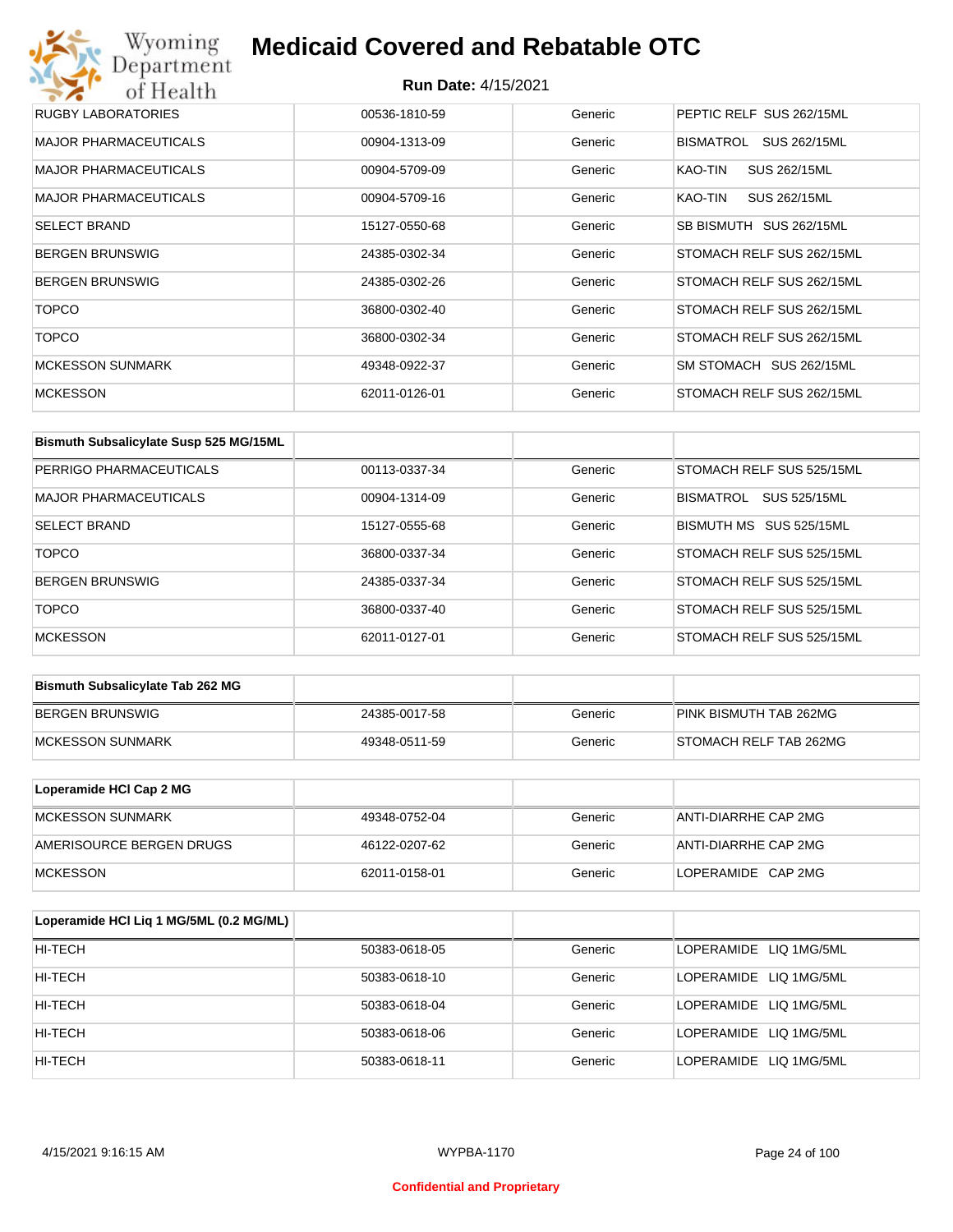

| Loperamide HCI Liq 1 MG/7.5ML |               |         |                        |
|-------------------------------|---------------|---------|------------------------|
| PERRIGO PHARMACEUTICALS       | 00113-0645-26 | Generic | LOPERAMIDE SUS 1MG/7.5 |
| <b>MAJOR PHARMACEUTICALS</b>  | 00904-6256-20 | Generic | LOPERAMIDE SUS 1MG/7.5 |
| AMERISOURCE BERGEN DRUGS      | 46122-0111-26 | Generic | LOPERAMIDE SUS 1MG/7.5 |
| <b>MCKESSON SUNMARK</b>       | 49348-0999-34 | Generic | LOPERAMIDE SUS 1MG/7.5 |
| <b>MCKESSON</b>               | 62011-0151-01 | Generic | LOPERAMIDE SUS 1MG/7.5 |
| <b>MCKESSON</b>               | 62011-0236-01 | Generic | LOPERAMIDE LIQ 1MG/7.5 |
| PRECISION DOSE, INC.          | 68094-0107-62 | Generic | LOPERAMIDE SUS 1MG/7.5 |
| PRECISION DOSE, INC.          | 68094-0108-62 | Generic | LOPERAMIDE SUS 1MG/7.5 |
| PRECISION DOSE, INC           | 68094-0107-59 | Generic | LOPERAMIDE SUS 1MG/7.5 |
| PRECISION DOSE, INC.          | 68094-0108-59 | Generic | LOPERAMIDE SUS 1MG/7.5 |
|                               |               |         |                        |
| Loperamide HCI Tab 2 MG       |               |         |                        |
| PERRIGO PHARMACEUTICALS       | 00113-0224-62 | Generic | ANTI-DIARRHE TAB 2MG   |
| PERRIGO PHARMACEUTICALS       | 00113-0224-91 | Generic | ANTI-DIARRHE TAB 2MG   |
| PERRIGO PHARMACEUTICALS       | 00113-0224-53 | Generic | ANTI-DIARRHE TAB 2MG   |
| PERRIGO PHARMACEUTICALS       | 00113-0224-89 | Generic | ANTI-DIARRHE TAB 2MG   |
| <b>MAJOR PHARMACEUTICALS</b>  | 00904-7725-12 | Generic | ANTI-DIARRHE TAB 2MG   |
| <b>SELECT BRAND</b>           | 15127-0338-12 | Generic | ANTI-DIARRHE TAB 2MG   |
| <b>MAJOR PHARMACEUTICALS</b>  | 00904-7725-24 | Generic | ANTI-DIARRHE TAB 2MG   |
| <b>SELECT BRAND</b>           | 15127-0338-66 | Generic | ANTI-DIARRHE TAB 2MG   |
| <b>BERGEN BRUNSWIG</b>        | 24385-0554-62 | Generic | ANTI-DIARRHE TAB 2MG   |
| <b>BERGEN BRUNSWIG</b>        | 24385-0554-67 | Generic | ANTI-DIARRHE TAB 2MG   |
| <b>BERGEN BRUNSWIG</b>        | 24385-0386-89 | Generic | ANTI-DIARRHE TAB 2MG   |
| <b>TOPCO</b>                  | 36800-0224-91 | Generic | ANTI-DIARRHE TAB 2MG   |
| TOPCO                         | 36800-0224-53 | Generic | ANTI-DIARRHE TAB 2MG   |
| <b>TOPCO</b>                  | 36800-0224-80 | Generic | ANTI-DIARRHE TAB 2MG   |
| LEADER BRAND PRODUCTS         | 37205-0370-67 | Generic | ANTI-DIARRHE TAB 2MG   |
| <b>BERGEN BRUNSWIG</b>        | 24385-0554-53 | Generic | ANTI-DIARRHE TAB 2MG   |
| <b>TOPCO</b>                  | 36800-0224-62 | Generic | ANTI-DIARRHE TAB 2MG   |
| <b>LEADER BRAND PRODUCTS</b>  | 37205-0370-89 | Generic | ANTI-DIARRHE TAB 2MG   |
| <b>LEADER BRAND PRODUCTS</b>  | 37205-0370-53 | Generic | ANTI-DIARRHE TAB 2MG   |
| AMERISOURCE BERGEN DRUGS      | 46122-0169-08 | Generic | ANTI-DIARRHE TAB 2MG   |
| <b>MCKESSON SUNMARK</b>       | 49348-0529-02 | Generic | SM ANTI-DIAR TAB 2MG   |
| <b>MCKESSON SUNMARK</b>       | 49348-0529-04 | Generic | SM ANTI-DIAR TAB 2MG   |
| <b>MCKESSON SUNMARK</b>       | 49348-0529-08 | Generic | SM ANTI-DIAR TAB 2MG   |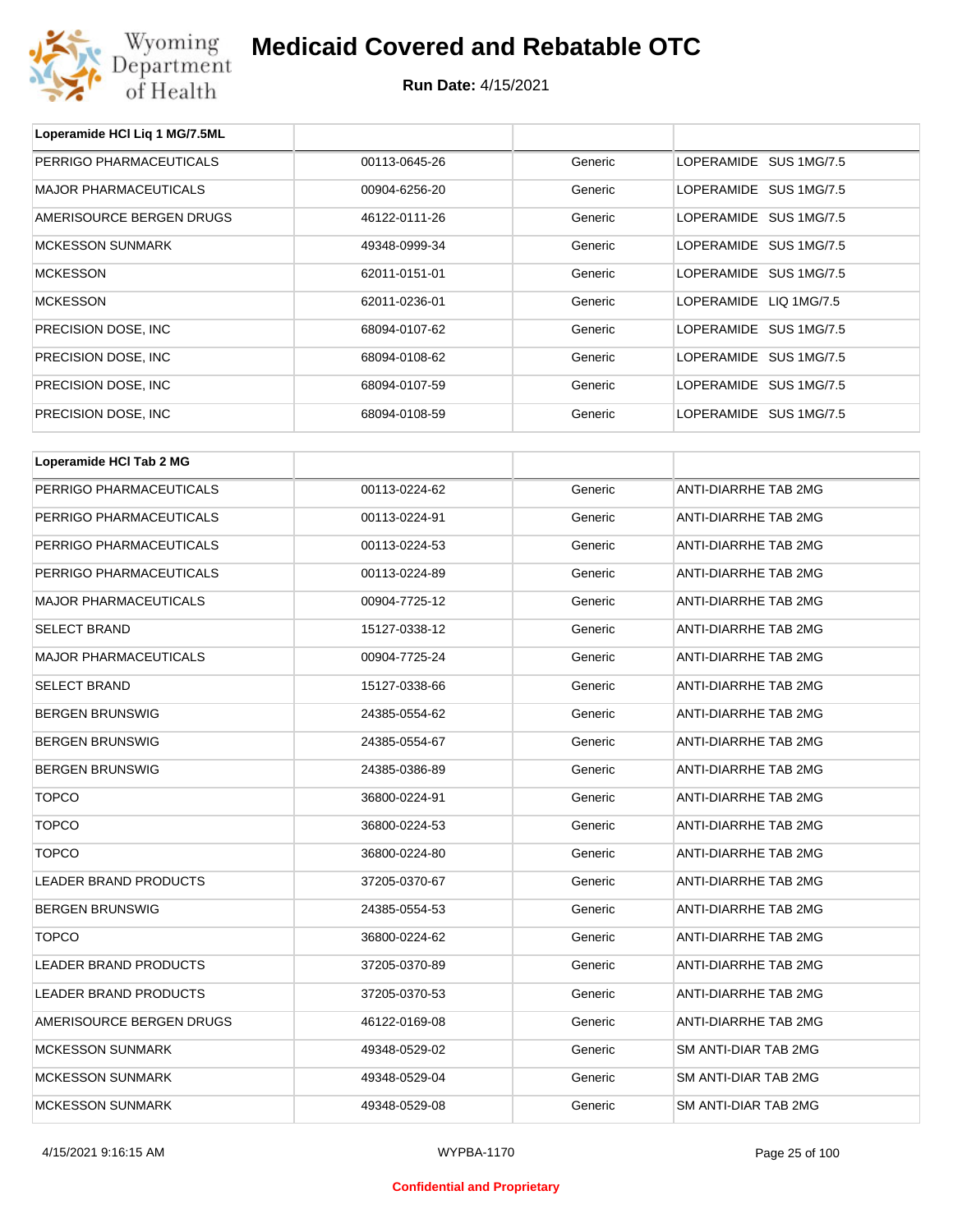

| MCKESSON SUNMARK           | 49348-0529-34 | Generic | SM ANTI-DIAR TAB 2MG |
|----------------------------|---------------|---------|----------------------|
| <b>MCKESSON</b>            | 62011-0150-01 | Generic | ANTI-DIARRHE TAB 2MG |
| <b>MCKESSON</b>            | 62011-0150-03 | Generic | ANTI-DIARRHE TAB 2MG |
| <b>MCKESSON</b>            | 62011-0150-02 | Generic | ANTI-DIARRHE TAB 2MG |
| CHAIN DRUG MARKETING ASSOC | 63868-0338-12 | Generic | ANTI-DIARRHE TAB 2MG |
| CHAIN DRUG MARKETING ASSOC | 63868-0338-24 | Generic | ANTI-DIARRHE TAB 2MG |
| CHAIN DRUG MARKETING ASSOC | 63868-0338-60 | Generic | ANTI-DIARRHE TAB 2MG |
| <b>ANTIHISTAMINES</b>      |               |         |                      |

| Brompheniramine Maleate Liquid 1 MG/ML |               |       |          |            |
|----------------------------------------|---------------|-------|----------|------------|
| <b>JAYMAC PHARMACEUTICAL LLC</b>       | 64661-0031-30 | Brand | J-TAN PD | DRO 1MG/ML |

| Cetirizine HCI Chew Tab 10 MG |               |         |                       |
|-------------------------------|---------------|---------|-----------------------|
| SANDOZ                        | 00781-5284-64 | Generic | CETIRIZINE CHW 10MG   |
| MAJOR PHARMACEUTICALS         | 00904-5879-12 | Generic | ALL DAY ALLG CHW 10MG |
| <b>SUN PHARMACEUTICALS</b>    | 47335-0344-83 | Generic | CETIRIZINE CHW 10MG   |

| Cetirizine HCI Chew Tab 5 MG |               |         |                    |
|------------------------------|---------------|---------|--------------------|
| SANDOZ                       | 00781-5283-64 | Generic | CETIRIZINE CHW 5MG |
| <b>SUN PHARMACEUTICALS</b>   | 47335-0343-83 | Generic | CETIRIZINE CHW 5MG |

| Cetirizine HCI Oral Soln 1 MG/ML (5<br>MG/5ML) |               |         |                          |
|------------------------------------------------|---------------|---------|--------------------------|
| PERRIGO PHARMACEUTICALS                        | 00113-0974-26 | Generic | ALL DAY ALLG SOL 5MG/5ML |
| <b>MAJOR PHARMACEUTICALS</b>                   | 00904-5828-20 | Generic | ALL DAY ALLG SOL 1MG/ML  |
| <b>MAJOR PHARMACEUTICALS</b>                   | 00904-6372-20 | Generic | ALL DAY ALLG SOL 1MG/ML  |
| <b>BERGEN BRUNSWIG</b>                         | 24385-0188-26 | Generic | ALL DAY ALLG SOL 1MG/ML  |
| LEADER BRAND PRODUCTS                          | 37205-0591-26 | Generic | ALLERGY RELF SOL 5MG/5ML |
| PERRIGO PHARMACEUTICALS                        | 45802-0974-26 | Generic | CETIRIZINE SOL 1MG/ML    |
| AMERISOURCE BERGEN DRUGS                       | 46122-0020-26 | Generic | ALL DAY ALLG SOL 1MG/ML  |
| LEADER BRAND PRODUCTS                          | 37205-0855-26 | Generic | ALL DAY ALLG SOL 5MG/5ML |
| <b>TOPCO</b>                                   | 36800-0974-26 | Generic | ALL DAY ALLG SOL 5MG/5ML |
| <b>LEADER BRAND PRODUCTS</b>                   | 37205-0826-26 | Generic | ALL DAY ALLG SOL 1MG/ML  |
| <b>MCKESSON SUNMARK</b>                        | 49348-0078-34 | Generic | ALL DAY ALLG SOL 5MG/5ML |
| <b>MCKESSON SUNMARK</b>                        | 49348-0934-34 | Generic | ALL DAY ALLG SOL 5MG/5ML |
| AMERISOURCE BERGEN DRUGS                       | 46122-0101-26 | Generic | ALL DAY ALLG SOL 5MG/5ML |
| <b>MCKESSON SUNMARK</b>                        | 49348-0326-34 | Generic | ALL DAY ALLG SOL 5MG/5ML |
| <b>TARO</b>                                    | 51672-2088-08 | Generic | CETIRIZINE SOL 1MG/ML    |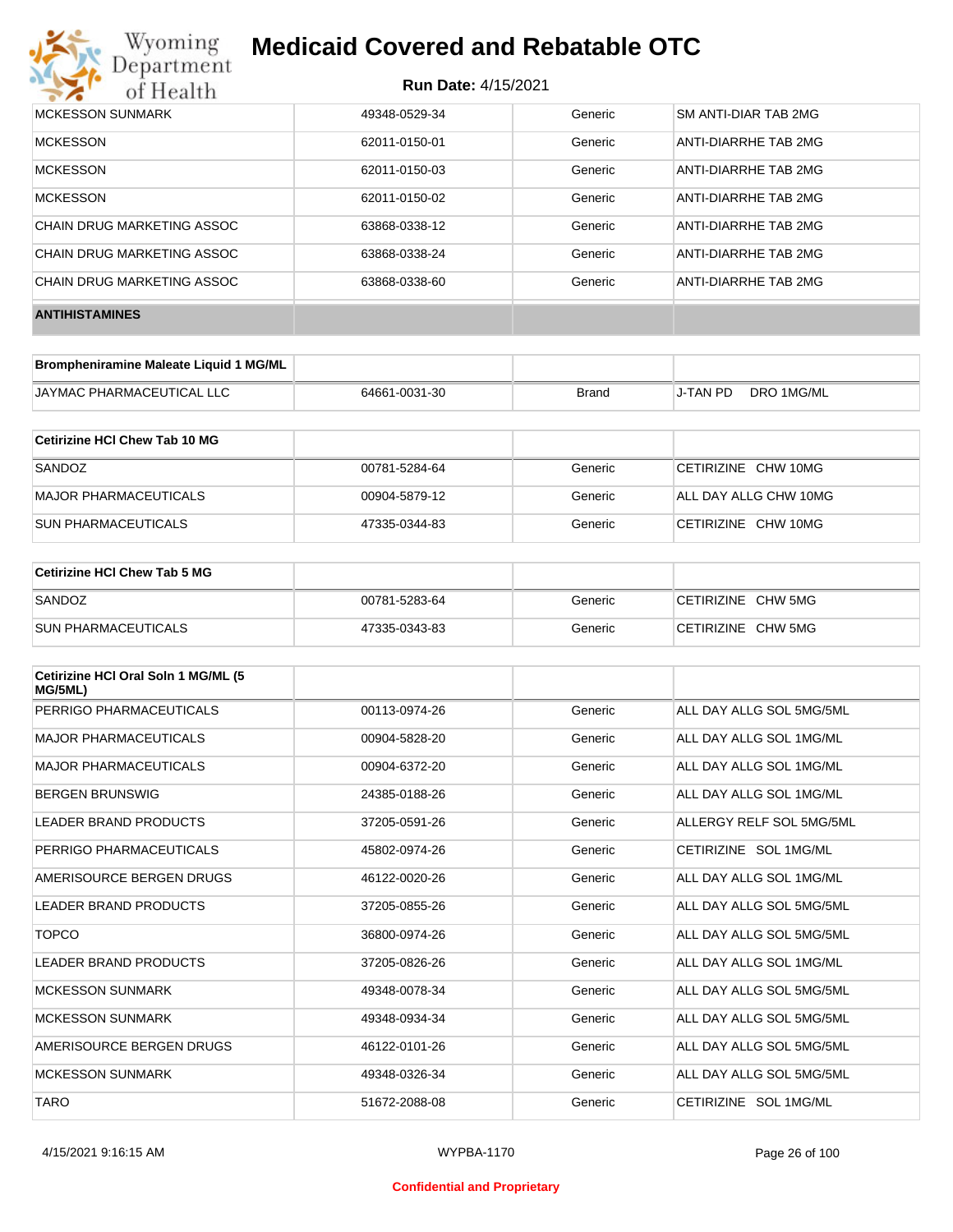

| <b>TARO</b>          | 51672-2102-08 | Generic | CETIRIZINE SOL 5MG/5ML           |
|----------------------|---------------|---------|----------------------------------|
| <b>SILARX</b>        | 54838-0552-40 | Generic | CETIRIZINE SOL 5MG/5ML           |
| <b>MCKESSON</b>      | 62011-0051-01 | Generic | CETIRIZINE SOL 5MG/5ML           |
| <b>MCKESSON</b>      | 62011-0054-01 | Generic | ALLERGY COMP SOL 1MG/ML          |
| <b>MCKESSON</b>      | 62011-0093-01 | Generic | CETIRIZINE SOL 5MG/5ML           |
| PRECISION DOSE, INC. | 68094-0720-62 | Generic | CETIRIZINE SOL 5MG/5ML           |
| PRECISION DOSE, INC. | 68094-0720-59 | Generic | SOL 5MG/5ML<br><b>CETIRIZINE</b> |

| <b>Cetirizine HCI Tab 10 MG</b> |               |         |                         |
|---------------------------------|---------------|---------|-------------------------|
| <b>GEISS DESTIN &amp; DUNN</b>  | 00113-9458-39 | Generic | ALL DAY ALLG TAB 10MG   |
| GEISS DESTIN & DUNN             | 00113-9458-66 | Generic | ALL DAY ALLG TAB 10MG   |
| <b>MYLAN</b>                    | 00378-3637-01 | Generic | CETIRIZINE TAB 10MG     |
| <b>MAJOR PHARMACEUTICALS</b>    | 00904-5852-61 | Generic | CETIRIZINE TAB 10MG     |
| <b>MAJOR PHARMACEUTICALS</b>    | 00904-5852-60 | Generic | ALL DAY ALLG TAB 10MG   |
| <b>MAJOR PHARMACEUTICALS</b>    | 00904-5852-89 | Generic | ALL DAY ALLG TAB 10MG   |
| <b>MYLAN</b>                    | 00378-3637-05 | Generic | CETIRIZINE TAB 10MG     |
| <b>RUGBY LABORATORIES</b>       | 00536-4088-07 | Generic | CETIRIZINE TAB 10MG     |
| <b>RUGBY LABORATORIES</b>       | 00536-4088-11 | Generic | CETIRIZINE TAB 10MG     |
| <b>RUGBY LABORATORIES</b>       | 00536-4088-88 | Generic | CETIRIZINE TAB 10MG     |
| <b>RUGBY LABORATORIES</b>       | 00536-1041-05 | Generic | CETIRIZINE TAB 10MG     |
| SANDOZ                          | 00781-1684-01 | Generic | CETIRIZINE TAB 10MG     |
| <b>MAJOR PHARMACEUTICALS</b>    | 00904-5852-41 | Generic | ALL DAY ALLG TAB 10MG   |
| <b>MAJOR PHARMACEUTICALS</b>    | 00904-5852-43 | Generic | ALL DAY ALLG TAB 10MG   |
| <b>MAJOR PHARMACEUTICALS</b>    | 00904-5852-46 | Generic | ALL DAY ALLG TAB 10MG   |
| <b>SELECT BRAND</b>             | 15127-0909-14 | Generic | SB ALLERGY TAB 10MG     |
| <b>SELECT BRAND</b>             | 15127-0909-30 | Generic | SB ALLERGY TAB 10MG     |
| PACK PHARMACEUTICALS, LLC       | 16571-0402-10 | Generic | CETIRIZINE TAB 10MG     |
| PACK PHARMACEUTICALS, LLC       | 16571-0402-50 | Generic | CETIRIZINE TAB 10MG     |
| NORTHSTAR RX                    | 16714-0271-03 | Generic | CETIRIZINE TAB 10MG     |
| <b>BERGEN BRUNSWIG</b>          | 24385-0998-65 | Generic | GNP ALL DAY TAB ALLERGY |
| <b>BERGEN BRUNSWIG</b>          | 24385-0998-74 | Generic | GNP ALL DAY TAB ALLERGY |
| <b>BERGEN BRUNSWIG</b>          | 24385-0998-75 | Generic | GNP ALL DAY TAB ALLERGY |
| <b>TOPCO</b>                    | 36800-0458-47 | Generic | ALL DAY ALLG TAB 10MG   |
| <b>TOPCO</b>                    | 36800-0458-72 | Generic | ALL DAY ALLG TAB 10MG   |
| <b>TOPCO</b>                    | 36800-0458-13 | Generic | ALL DAY ALLG TAB 10MG   |
| <b>TOPCO</b>                    | 36800-0458-87 | Generic | ALL DAY ALLG TAB 10MG   |
| <b>TOPCO</b>                    | 36800-0458-95 | Generic | ALL DAY ALLG TAB 10MG   |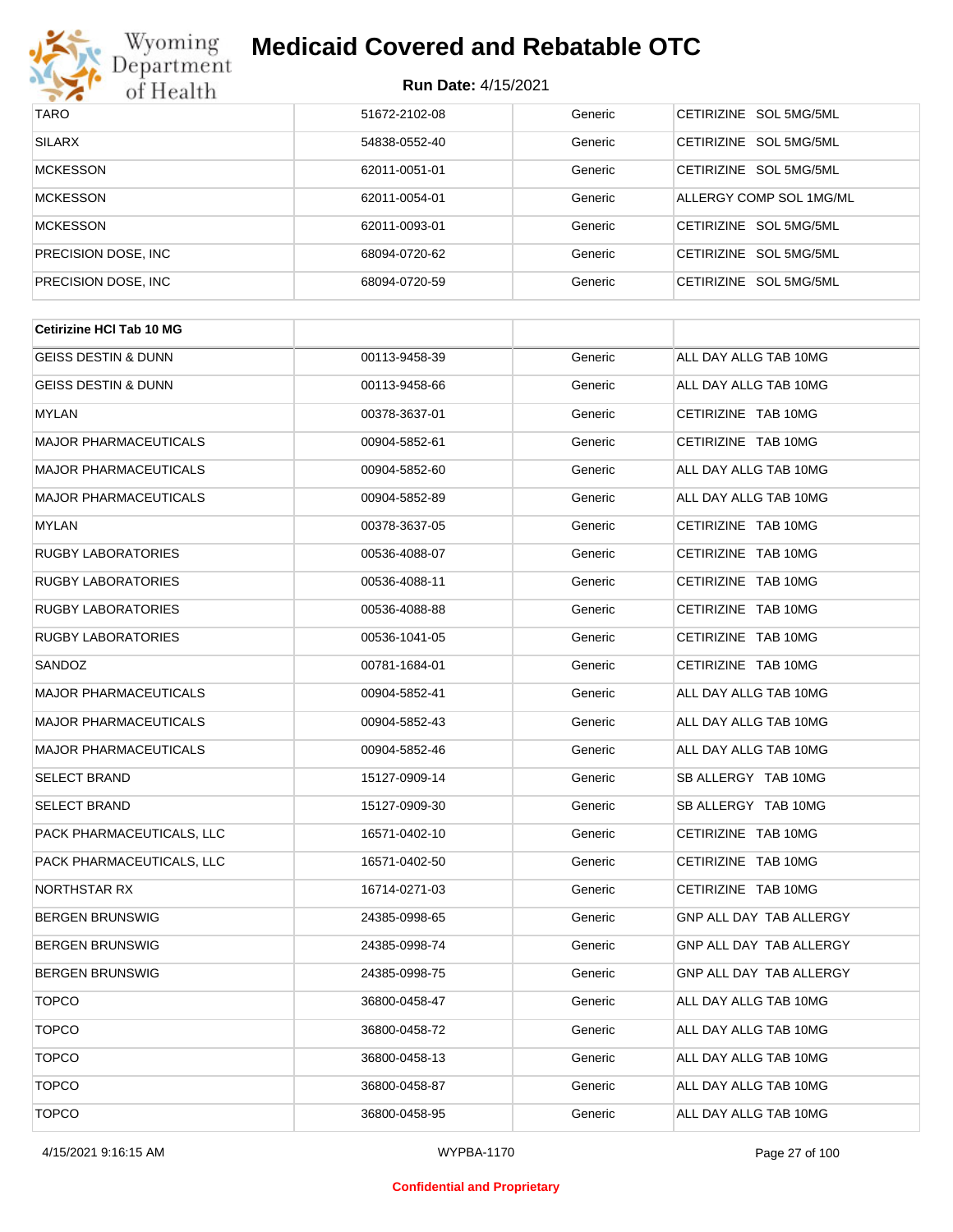

| NORTHSTAR RX                  | 16714-0271-02 | Generic | CETIRIZINE TAB 10MG    |
|-------------------------------|---------------|---------|------------------------|
| <b>TOPCO</b>                  | 36800-0458-39 | Generic | ALL DAY ALLG TAB 10MG  |
| <b>TOPCO</b>                  | 36800-0458-66 | Generic | ALL DAY ALLG TAB 10MG  |
| <b>PERRIGO</b>                | 45802-0919-39 | Generic | CETIRIZINE TAB 10MG    |
| <b>PERRIGO</b>                | 45802-0919-87 | Generic | CETIRIZINE TAB 10MG    |
| <b>MCKESSON SUNMARK</b>       | 49348-0984-46 | Generic | SM ALL DAY TAB ALLERGY |
| <b>MYLAN INSTITUTIONAL</b>    | 51079-0597-20 | Generic | CETIRIZINE TAB 10MG    |
| <b>MCKESSON SUNMARK</b>       | 49348-0939-12 | Generic | SM ALL DAY TAB ALLERGY |
| <b>MYLAN INSTITUTIONAL</b>    | 51079-0597-01 | Generic | CETIRIZINE TAB 10MG    |
| <b>MCKESSON SUNMARK</b>       | 49348-0939-44 | Generic | SM ALL DAY TAB ALLERGY |
| <b>OHM LABS</b>               | 51660-0939-54 | Generic | CETIRIZINE TAB 10MG    |
| DR.REDDY'S LABORATORIES, INC. | 55111-0699-90 | Generic | CETIRIZINE TAB 10MG    |
| <b>APOTEX</b>                 | 60505-2633-01 | Generic | CETIRIZINE TAB 10MG    |
| <b>APOTEX</b>                 | 60505-2633-08 | Generic | CETIRIZINE TAB 10MG    |
| <b>MCKESSON</b>               | 62011-0052-01 | Generic | ALL DAY ALLG TAB 10MG  |
| <b>MCKESSON</b>               | 62011-0052-02 | Generic | ALL DAY ALLG TAB 10MG  |
| <b>MCKESSON</b>               | 62011-0205-02 | Generic | ALL DAY ALLG TAB 10MG  |
| CHAIN DRUG MARKETING ASSOC    | 63868-0132-14 | Generic | QC ALLERGY TAB 10MG    |
| CHAIN DRUG MARKETING ASSOC    | 63868-0132-30 | Generic | QC ALLERGY TAB 10MG    |
| CHAIN DRUG MARKETING ASSOC    | 63868-0132-90 | Generic | QC ALLERGY TAB 10MG    |
|                               |               |         |                        |

| ∣Cetirizine HCl Tab 5 MG  |               |         |                    |
|---------------------------|---------------|---------|--------------------|
| <b>MYLAN</b>              | 00378-3635-01 | Generic | CETIRIZINE TAB 5MG |
| SANDOZ                    | 00781-1683-01 | Generic | CETIRIZINE TAB 5MG |
| PACK PHARMACEUTICALS, LLC | 16571-0401-10 | Generic | CETIRIZINE TAB 5MG |

| <b>Chlorcyclizine HCI Tab 25 MG</b> |               |       |       |          |
|-------------------------------------|---------------|-------|-------|----------|
| MAGNA PHARMACEUTICALS. INC          | 58407-0025-30 | Brand | AHIS1 | TAB 25MG |

| Chlorpheniramine Maleate Liquid 2 MG/ML |               |              |                                |
|-----------------------------------------|---------------|--------------|--------------------------------|
| WOMEN'S CHOICE PHARMACEUTICALS          | 00485-0094-02 | <b>Brand</b> | <b>IED CHLORPED LIQ 2MG/ML</b> |

| <b>Chlorpheniramine Maleate Syrup 2</b><br>MG/5ML |               |         |                         |
|---------------------------------------------------|---------------|---------|-------------------------|
| WOMEN'S CHOICE PHARMACEUTICALS                    | 00485-0098-16 | Generic | ED CHLORPED SYP JR      |
| WOMEN'S CHOICE PHARMACEUTICALS                    | 00485-0098-04 | Generic | ED CHLORPED SYP JR      |
| RUGBY LABORATORIES                                | 00536-1025-47 | Generic | ALLER-CHLOR SYP 2MG/5ML |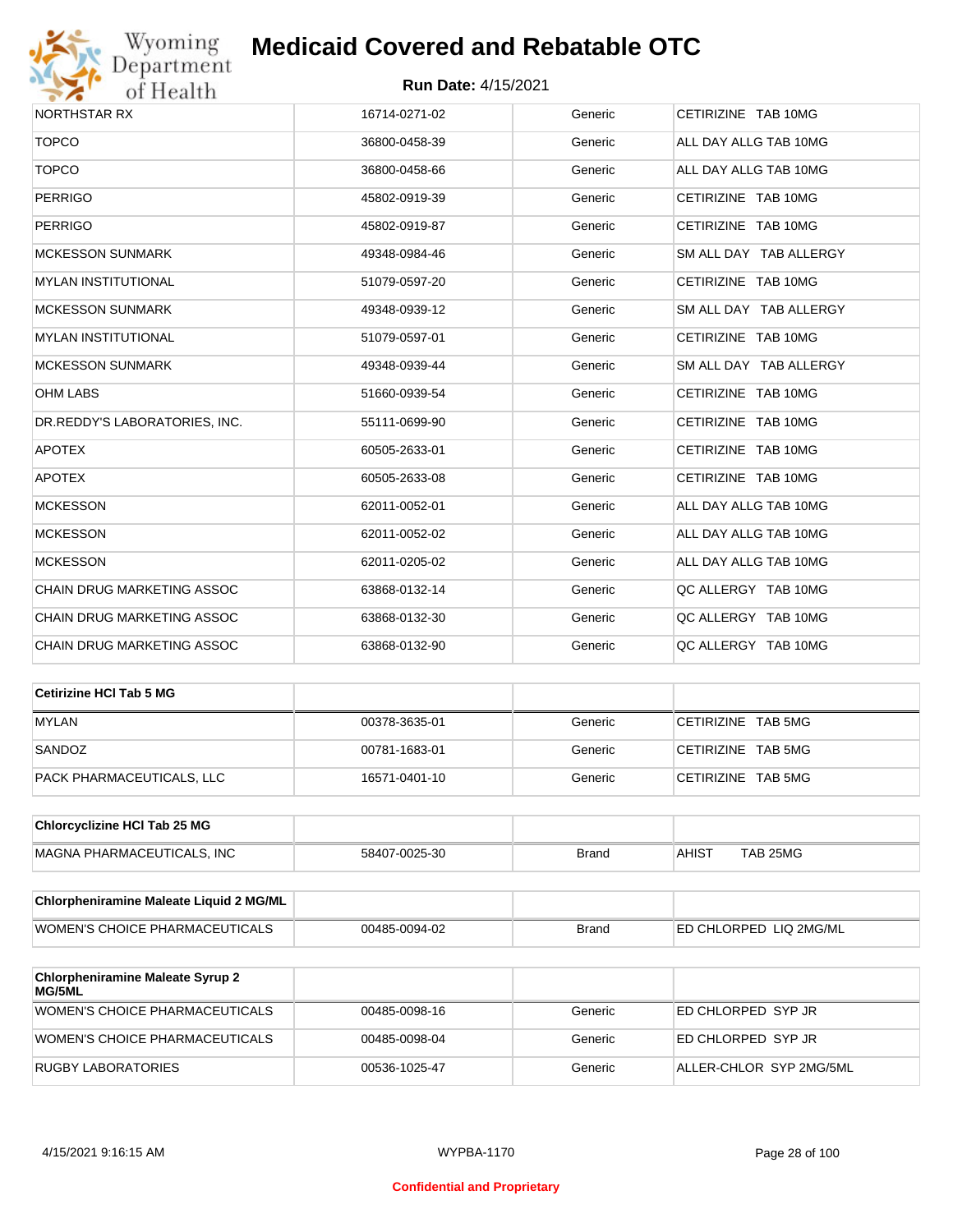

| <b>Chlorpheniramine Maleate Tab 4 MG</b> |               |         |                           |
|------------------------------------------|---------------|---------|---------------------------|
| <b>RUGBY LABORATORIES</b>                | 00536-1006-10 | Generic | ALLER-CHLOR TAB 4MG       |
| <b>MAJOR PHARMACEUTICALS</b>             | 00904-0012-80 | Generic | <b>ALLERGY</b><br>TAB 4MG |
| <b>RUGBY LABORATORIES</b>                | 00536-1006-01 | Generic | ALLER-CHLOR TAB 4MG       |
| <b>MAJOR PHARMACEUTICALS</b>             | 00904-0012-61 | Generic | TAB 4MG<br><b>ALLERGY</b> |
| WOMEN'S CHOICE PHARMACEUTICALS           | 00485-0085-01 | Generic | ED-CHLORTAN TAB 4MG       |
| <b>RUGBY LABORATORIES</b>                | 00536-1006-35 | Generic | ALLER-CHLOR TAB 4MG       |
| <b>RUGBY LABORATORIES</b>                | 00536-3467-10 | Generic | ALLER-CHLOR TAB 4MG       |
| <b>MAJOR PHARMACEUTICALS</b>             | 00904-0012-24 | Generic | ALLERGY<br>TAB 4MG        |
| <b>MAJOR PHARMACEUTICALS</b>             | 00904-0012-59 | Generic | <b>ALLERGY</b><br>TAB 4MG |
| <b>SELECT BRAND</b>                      | 15127-0821-09 | Generic | CHLORPHENIR TAB 4MG       |
| <b>BERGEN BRUNSWIG</b>                   | 24385-0463-78 | Generic | GNP ALLERGY TAB 4MG       |
| <b>BERGEN BRUNSWIG</b>                   | 24385-0463-62 | Generic | GNP ALLERGY TAB 4MG       |
| <b>TOPCO</b>                             | 36800-0463-62 | Generic | <b>ALLERGY</b><br>TAB 4MG |
| <b>LEADER BRAND PRODUCTS</b>             | 37205-0215-62 | Generic | TAB 4MG<br><b>ALLERGY</b> |
| <b>LEADER BRAND PRODUCTS</b>             | 37205-0215-78 | Generic | <b>ALLERGY</b><br>TAB 4MG |
| <b>MCKESSON SUNMARK</b>                  | 49348-0025-04 | Generic | SM ALLERGY TAB 4MG        |
| <b>MCKESSON SUNMARK</b>                  | 49348-0025-10 | Generic | SM ALLERGY TAB 4MG        |
| <b>TIME-CAP LABS</b>                     | 49483-0242-01 | Generic | ALLERGY-TIME TAB 4MG      |
| <b>TIME-CAP LABS</b>                     | 49483-0242-10 | Generic | ALLERGY-TIME TAB 4MG      |
| <b>MCKESSON</b>                          | 62011-0059-01 | Generic | HM ALLERGY TAB 4MG        |

| <b>Chlorpheniramine Maleate Tab ER 12 MG</b> |               |         |                         |
|----------------------------------------------|---------------|---------|-------------------------|
| KVK TECH                                     | 10702-0017-06 | Generic | CHLORPHENIR TAB 12MG CR |
| KVK TECH                                     | 10702-0017-24 | Generic | CHLORPHENIR TAB 12MG CR |
| LEADER BRAND PRODUCTS                        | 37205-0117-62 | Generic | TAB 12MG CR<br>ALLERGY  |

| Clemastine Fumarate Tab 1.34 MG (1 MG<br><b>Base Equiv)</b> |               |         |                          |
|-------------------------------------------------------------|---------------|---------|--------------------------|
| PERRIGO PHARMACEUTICALS                                     | 00113-0282-73 | Generic | DAYHIST ALRG TAB 12 HOUR |
| SANDOZ                                                      | 00781-1358-01 | Generic | CLEMASTINE TAB 1.34MG    |
| <b>BERGEN BRUNSWIG</b>                                      | 24385-0183-51 | Generic | GNP DAYHIST TAB 1.34MG   |
| <b>TOPCO</b>                                                | 36800-0282-51 | Generic | DAYHIST ALRG TAB 12 HOUR |
| LEADER BRAND PRODUCTS                                       | 37205-0228-73 | Generic | ALLERHIST-1 TAB 1.34MG   |
| MCKESSON SUNMARK                                            | 49348-0686-03 | Generic | ALLERGY RELF TAB 1.34MG  |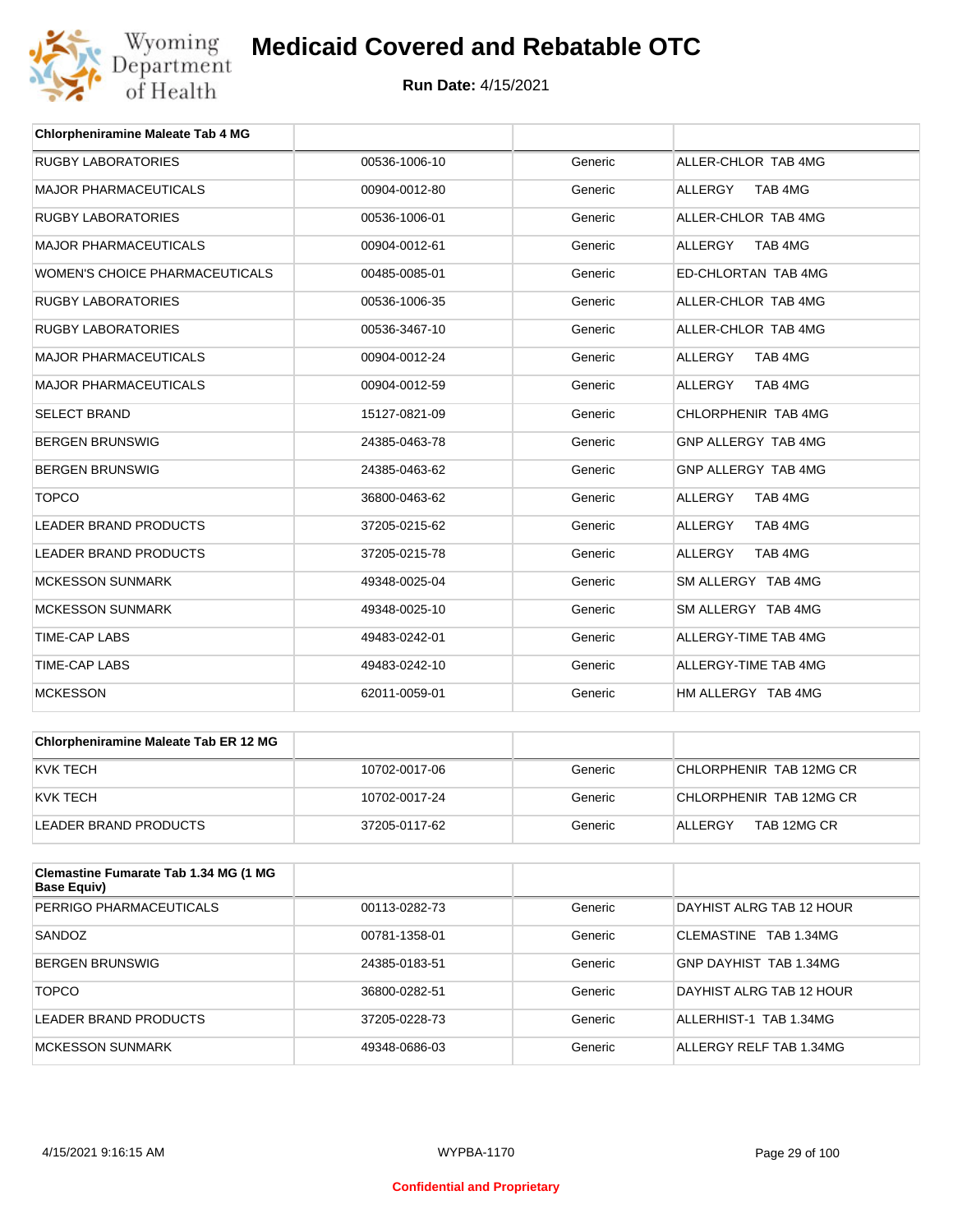

| Dexbrompheniramine Maleate Tab 2 MG |               |              |                             |
|-------------------------------------|---------------|--------------|-----------------------------|
| POLY PHARMACEUTICALS                | 50991-0783-60 | <b>Brand</b> | ALA-HIST IR TAB 2MG         |
|                                     |               |              |                             |
| Diphenhydramine HCI Cap 25 MG       |               |              |                             |
| <b>GEISS DESTIN &amp; DUNN</b>      | 00113-0462-62 | Generic      | ALLERGY RELF CAP 25MG       |
| SANDOZ                              | 00185-0648-10 | Generic      | DIPHENHYDRAM CAP 25MG       |
| RUGBY LABORATORIES                  | 00536-1010-01 | Generic      | DIPHENHIST CAP 25MG         |
| <b>MAJOR PHARMACEUTICALS</b>        | 00904-2035-24 | Generic      | BANOPHEN<br>CAP 25MG        |
| SANDOZ                              | 00185-0648-01 | Generic      | DIPHENHYDRAM CAP 25MG       |
| MAJOR PHARMACEUTICALS               | 00904-5306-60 | Generic      | BANOPHEN<br>CAP 25MG        |
| PAR PHARMACEUTICAL                  | 00603-0241-18 | Generic      | Q-DRYL<br>CAP 25MG          |
| MAJOR PHARMACEUTICALS               | 00904-5306-61 | Generic      | DIPHENHYDRAM CAP 25MG       |
| <b>MAJOR PHARMACEUTICALS</b>        | 00904-5306-80 | Generic      | <b>BANOPHEN</b><br>CAP 25MG |
| PAR PHARMACEUTICALS                 | 00603-3339-21 | Generic      | DIPHENHYDRAM CAP 25MG       |
| PAR PHARMACEUTICALS                 | 00603-3339-32 | Generic      | DIPHENHYDRAM CAP 25MG       |
| CONTRACT PHARMACAL CORPORATION      | 10267-0835-04 | Generic      | DIPHENHYDRAM CAP 25MG       |
| <b>SELECT BRAND</b>                 | 15127-0283-48 | Generic      | ALLERGY<br>CAP 25MG         |
| PHARBEST PHARMACEUTICALS            | 16103-0348-03 | Generic      | PHARBEDRYL CAP 25MG         |
| <b>SELECT BRAND</b>                 | 15127-0283-24 | Generic      | ALLERGY<br>CAP 25MG         |
| CONTRACT PHARMACAL CORPORATION      | 10267-0835-01 | Generic      | DIPHENHYDRAM CAP 25MG       |
| PHARBEST PHARMACEUTICALS            | 16103-0348-08 | Generic      | PHARBEDRYL CAP 25MG         |
| PHARBEST PHARMACEUTICALS            | 16103-0348-11 | Generic      | PHARBEDRYL CAP 25MG         |
| BERGEN BRUNSWIG                     | 24385-0462-62 | Generic      | GNP ALLERGY CAP 25MG        |
| BERGEN BRUNSWIG                     | 24385-0462-78 | Generic      | GNP ALLERGY CAP 25MG        |
| <b>TOPCO</b>                        | 36800-0462-67 | Generic      | ALLERGY<br>CAP 25MG         |
| TOPCO                               | 36800-0462-62 | Generic      | ALLERGY<br>CAP 25MG         |
| <b>TOPCO</b>                        | 36800-0462-78 | Generic      | <b>ALLERGY</b><br>CAP 25MG  |
| <b>MCKESSON SUNMARK</b>             | 49348-0971-10 | Generic      | ALLERGY RELF CAP 25MG       |
| <b>MCKESSON</b>                     | 62011-0056-01 | Generic      | ALLERGY<br>CAP 25MG         |
| <b>MCKESSON</b>                     | 62011-0056-03 | Generic      | ALLERGY<br>CAP 25MG         |
| SDA LABORATORIES INC                | 66424-0020-01 | Generic      | DIPHENHYDRAM CAP 25MG       |
| SDA LABORATORIES INC                | 66424-0020-10 | Generic      | DIPHENHYDRAM CAP 25MG       |
| CHAIN DRUG MARKETING ASSOC          | 63868-0087-24 | Generic      | COMP ALLERGY CAP 25MG       |
| CHAIN DRUG MARKETING ASSOC          | 63868-0087-01 | Generic      | COMP ALLERGY CAP 25MG       |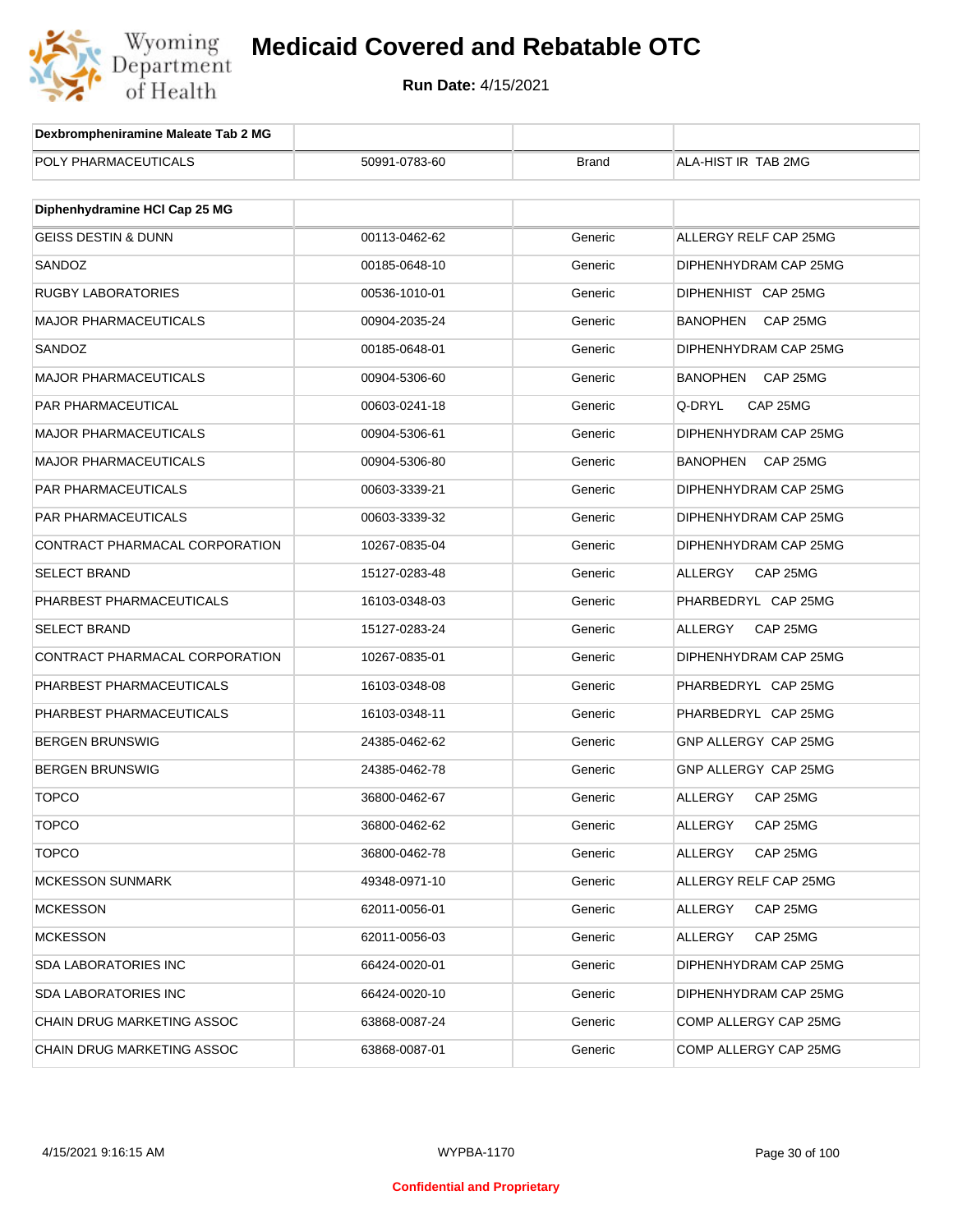

**Diphenhydramine HCl Cap 50 MG**

## **Medicaid Covered and Rebatable OTC**

| PAR PHARMACEUTICALS                    | 00603-3340-32 | Generic | DIPHENHYDRAM CAP 50MG           |
|----------------------------------------|---------------|---------|---------------------------------|
| SANDOZ                                 | 00185-0649-01 | Generic | DIPHENHYDRAM CAP 50MG           |
| PAR PHARMACEUTICALS                    | 00603-3340-21 | Generic | DIPHENHYDRAM CAP 50MG           |
| SANDOZ                                 | 00185-0649-10 | Generic | DIPHENHYDRAM CAP 50MG           |
| <b>MAJOR PHARMACEUTICALS</b>           | 00904-5307-60 | Generic | BANOPHEN<br>CAP 50MG            |
| <b>MAJOR PHARMACEUTICALS</b>           | 00904-5307-80 | Generic | BANOPHEN<br>CAP 50MG            |
| <b>MAJOR PHARMACEUTICALS</b>           | 00904-2056-61 | Generic | DIPHENHYDRAM CAP 50MG           |
| PHARBEST PHARMACEUTICALS               | 16103-0347-11 | Generic | PHARBEDRYL CAP 50MG             |
| <b>SDA LABORATORIES INC</b>            | 66424-0021-10 | Generic | DIPHENHYDRAM CAP 50MG           |
| <b>SDA LABORATORIES INC</b>            | 66424-0021-01 | Generic | DIPHENHYDRAM CAP 50MG           |
| Diphenhydramine HCI Liquid 12.5 MG/5ML |               |         |                                 |
| <b>GEISS DESTIN &amp; DUNN</b>         | 00113-0379-26 | Generic | ALLERGY RELF LIQ 12.5/5ML       |
| <b>PAR PHARMACEUTICALS</b>             | 00603-0823-58 | Generic | Q-DRYL<br>LIQ 12.5/5ML          |
| PAR PHARMACEUTICALS                    | 00603-0823-54 | Generic | Q-DRYL<br>LIQ 12.5/5ML          |
| PAR PHARMACEUTICALS                    | 00603-0823-81 | Generic | Q-DRYL<br>LIQ 12.5/5ML          |
| <b>RUGBY LABORATORIES</b>              | 00536-0770-85 | Generic | DIPHENHIST LIQ 12.5/5ML         |
| <b>RUGBY LABORATORIES</b>              | 00536-0770-97 | Generic | DIPHENHIST LIQ 12.5/5ML         |
| <b>MAJOR PHARMACEUTICALS</b>           | 00904-5174-16 | Generic | BANOPHEN<br>LIQ 12.5/5ML        |
| PAR PHARMACEUTICALS                    | 00603-0823-94 | Generic | Q-DRYL<br>LIQ 12.5/5ML          |
| <b>MAJOR PHARMACEUTICALS</b>           | 00904-1228-00 | Generic | <b>BANOPHEN</b><br>LIQ 12.5/5ML |
| <b>MAJOR PHARMACEUTICALS</b>           | 00904-1228-20 | Generic | <b>BANOPHEN</b><br>LIQ 12.5/5ML |
| <b>BERGEN BRUNSWIG</b>                 | 24385-0379-26 | Generic | CHLD ALLERGY LIQ 12.5/5ML       |
| <b>TOPCO</b>                           | 36800-0379-26 | Generic | ALLERGY RELF LIQ 12.5/5ML       |
| <b>TOPCO</b>                           | 36800-0379-34 | Generic | ALLERGY RELF LIQ 12.5/5ML       |
| LEADER BRAND PRODUCTS                  | 37205-0565-26 | Generic | <b>ALLERGY</b><br>LIQ 12.5/5ML  |
| LEADER BRAND PRODUCTS                  | 37205-0565-34 | Generic | <b>ALLERGY</b><br>LIQ 12.5/5ML  |
| <b>MCKESSON SUNMARK</b>                | 49348-0045-37 | Generic | ALLERGY RELF LIQ 12.5/5ML       |
| <b>MCKESSON SUNMARK</b>                | 49348-0045-34 | Generic | ALLERGY RELF LIQ 12.5/5ML       |
| <b>SILARX</b>                          | 54838-0135-40 | Generic | SILADRYL ALR LIQ 12.5/5ML       |
| <b>SILARX</b>                          | 54838-0135-70 | Generic | SILADRYL ALR LIQ 12.5/5ML       |
| <b>SILARX</b>                          | 54838-0135-80 | Generic | SILADRYL ALR LIQ 12.5/5ML       |
| <b>MCKESSON</b>                        | 62011-0057-01 | Generic | ALLERGY CHLD LIQ 12.5/5ML       |
| CHAIN DRUG MARKETING ASSOC             | 63868-0823-54 | Generic | ALLERGY CHLD LIQ 12.5/5ML       |
|                                        |               |         |                                 |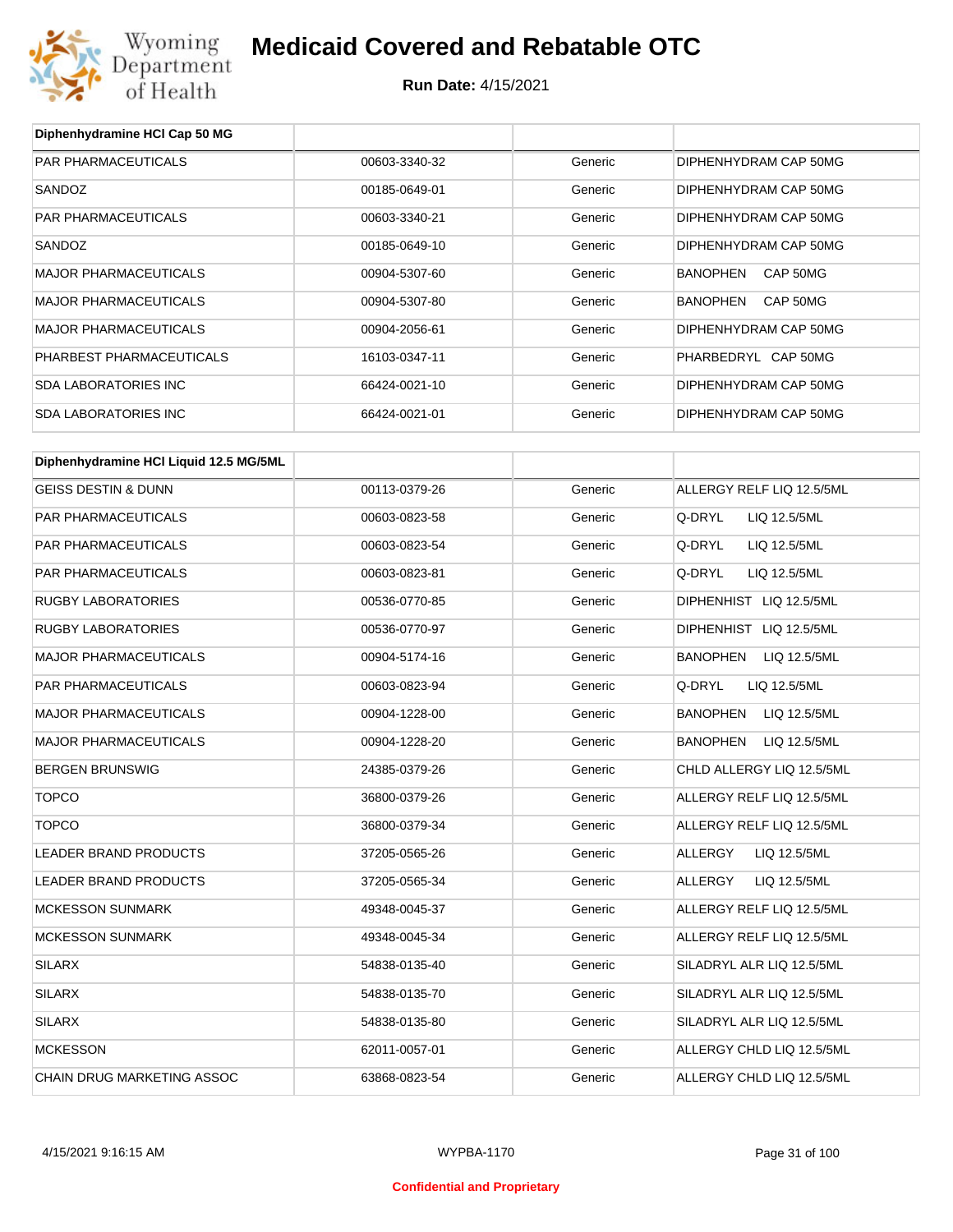

| Diphenhydramine HCI Syrup 12.5 MG/5ML |               |              |                           |
|---------------------------------------|---------------|--------------|---------------------------|
| <b>PAR PHARMACEUTICALS</b>            | 00603-0860-54 | Generic      | SYP 12.5/5ML<br>QUENALIN  |
| <b>SILARX</b>                         | 54838-0154-70 | <b>Brand</b> | SILPHEN COUG SYP 12.5/5ML |
| <b>SILARX</b>                         | 54838-0154-40 | <b>Brand</b> | SILPHEN COUG SYP 12.5/5ML |
| <b>SILARX</b>                         | 54838-0154-80 | <b>Brand</b> | SILPHEN COUG SYP 12.5/5ML |

| Diphenhydramine HCI Tab 25 MG |               |         |                             |
|-------------------------------|---------------|---------|-----------------------------|
| <b>PERRIGO</b>                | 00113-0479-62 | Generic | ALLERGY RELF TAB 25MG       |
| <b>PERRIGO</b>                | 00113-0479-78 | Generic | ALLERGY RELF TAB 25MG       |
| <b>MAJOR PHARMACEUTICALS</b>  | 00904-5551-59 | Generic | <b>BANOPHEN</b><br>TAB 25MG |
| <b>RUGBY LABORATORIES</b>     | 00536-1016-01 | Generic | DIPHENHIST TAB 25MG         |
| <b>MAJOR PHARMACEUTICALS</b>  | 00904-5551-24 | Generic | <b>BANOPHEN</b><br>TAB 25MG |
| <b>SELECT BRAND</b>           | 15127-0018-01 | Generic | SB ALLERGY TAB 25MG MED     |
| <b>BERGEN BRUNSWIG</b>        | 24385-0479-62 | Generic | GNP ALLERGY TAB 25MG        |
| <b>TOPCO</b>                  | 36800-0479-62 | Generic | <b>ALLERGY</b><br>TAB 25MG  |
| <b>TOPCO</b>                  | 36800-0479-67 | Generic | <b>ALLERGY</b><br>TAB 25MG  |
| <b>TOPCO</b>                  | 36800-0479-78 | Generic | ALLERGY<br>TAB 25MG         |
| <b>TOPCO</b>                  | 36800-0479-79 | Generic | <b>ALLERGY</b><br>TAB 25MG  |
| <b>BERGEN BRUNSWIG</b>        | 24385-0479-78 | Generic | GNP ALLERGY TAB 25MG        |
| <b>TIME-CAP LABS</b>          | 49483-0061-01 | Generic | DIPHENHYDRAM TAB 25MG       |
| <b>TIME-CAP LABS</b>          | 49483-0061-10 | Generic | DIPHENHYDRAM TAB 25MG       |
| <b>MCKESSON SUNMARK</b>       | 49348-0983-10 | Generic | SM ALLERGY TAB 25MG RLF     |
| <b>MCKESSON</b>               | 62011-0058-01 | Generic | HM ALLERGY TAB 25MG         |
| <b>MCKESSON</b>               | 62011-0058-03 | Generic | HM ALLERGY TAB 25MG         |

| Fexofenadine HCI Susp 30 MG/5ML (6<br>MG/ML) |               |         |                                  |
|----------------------------------------------|---------------|---------|----------------------------------|
| RUGBY LABORATORIES                           | 00536-1005-97 | Generic | <b>FEXOFENADINE SUS 30MG/5ML</b> |
| ACTAVIS MID ATLANTIC                         | 00472-0527-94 | Generic | <b>FEXOFENADINE SUS 30MG/5ML</b> |

| Fexofenadine HCI Tab 180 MG  |               |         |                               |
|------------------------------|---------------|---------|-------------------------------|
| <b>MAJOR PHARMACEUTICALS</b> | 00904-6214-46 | Generic | <b>FEXOFENADINE TAB 180MG</b> |
| <b>RUGBY LABORATORIES</b>    | 00536-1066-15 | Generic | <b>FEXOFENADINE TAB 180MG</b> |
| <b>MYLAN</b>                 | 00378-0782-05 | Generic | FEXOFENADINE TAB 180MG        |
| MYLAN                        | 00378-0782-93 | Generic | <b>FEXOFENADINE TAB 180MG</b> |
| <b>MAJOR PHARMACEUTICALS</b> | 00904-6214-52 | Generic | FEXOFENADINE TAB 180MG        |
| <b>MAJOR PHARMACEUTICALS</b> | 00904-6214-89 | Generic | FEXOFENADINE TAB 180MG        |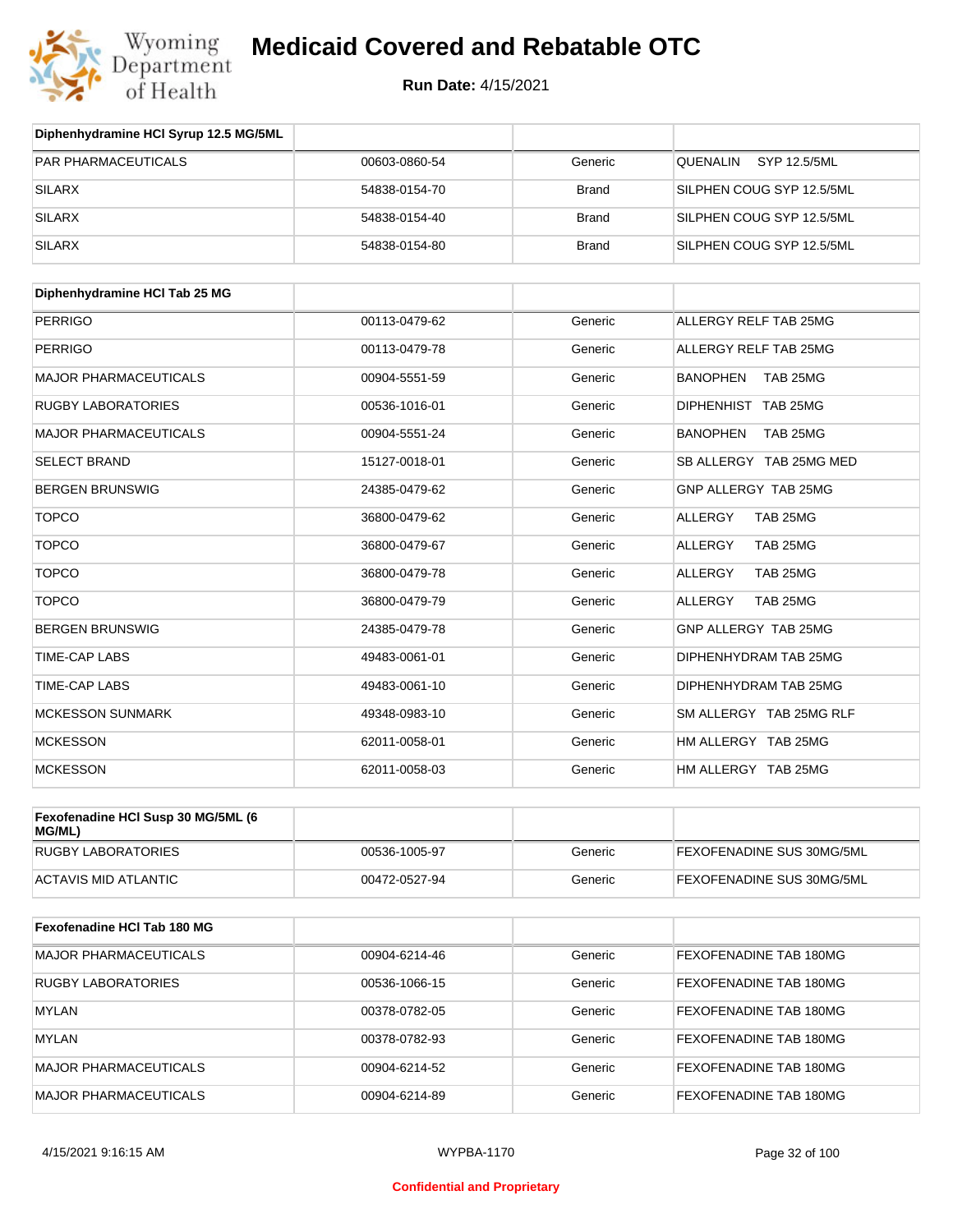#### **Run Date:** 4/15/2021

| Wyoming<br>Department         | <b>Medicaid Covered and Rebatable OTC</b> |         |                        |
|-------------------------------|-------------------------------------------|---------|------------------------|
| of Health                     | <b>Run Date: 4/15/2021</b>                |         |                        |
| <b>MAJOR PHARMACEUTICALS</b>  | 00904-6214-18                             | Generic | FEXOFENADINE TAB 180MG |
| <b>MAJOR PHARMACEUTICALS</b>  | 00904-6214-48                             | Generic | FEXOFENADINE TAB 180MG |
| LEADER BRAND PRODUCTS         | 37205-0650-65                             | Generic | ALLER-EASE TAB 180MG   |
| <b>LEADER BRAND PRODUCTS</b>  | 37205-0650-88                             | Generic | ALLER-EASE TAB 180MG   |
| AMERISOURCE BERGEN DRUGS      | 46122-0040-22                             | Generic | GNP ALLERGY TAB 180MG  |
| AMERISOURCE BERGEN DRUGS      | 46122-0040-65                             | Generic | GNP ALLERGY TAB 180MG  |
| PERRIGO PHARMACEUTICALS       | 45802-0571-78                             | Generic | FEXOFENADINE TAB 180MG |
| AMERISOURCE BERGEN DRUGS      | 46122-0040-61                             | Generic | GNP ALLERGY TAB 180MG  |
| AMERISOURCE BERGEN DRUGS      | 46122-0040-75                             | Generic | GNP ALLERGY TAB 180MG  |
| MCKESSON SUNMARK              | 49348-0968-56                             | Generic | FEXOFENADINE TAB 180MG |
| <b>MYLAN INSTITUTIONAL</b>    | 51079-0548-20                             | Generic | FEXOFENADINE TAB 180MG |
| MCKESSON SUNMARK              | 49348-0968-44                             | Generic | FEXOFENADINE TAB 180MG |
| <b>MCKESSON SUNMARK</b>       | 49348-0968-57                             | Generic | FEXOFENADINE TAB 180MG |
| MYLAN INSTITUTIONAL           | 51079-0548-01                             | Generic | FEXOFENADINE TAB 180MG |
| DR.REDDY'S LABORATORIES, INC. | 55111-0784-30                             | Generic | FEXOFENADINE TAB 180MG |
| <b>MCKESSON</b>               | 62011-0067-02                             | Generic | FEXOFENADINE TAB 180MG |
| <b>MCKESSON</b>               | 62011-0067-01                             | Generic | FEXOFENADINE TAB 180MG |
| <b>MCKESSON</b>               | 62011-0233-01                             | Generic | FEXOFENADINE TAB 180MG |
| RB HEALTH (US)                | 63824-0926-05                             | Generic | MUCINEX ALLR TAB 180MG |
| RB HEALTH (US)                | 63824-0926-30                             | Generic | MUCINEX ALLR TAB 180MG |
| RB HEALTH (US)                | 63824-0926-10                             | Generic | MUCINEX ALLR TAB 180MG |
| RB HEALTH (US)                | 63824-0926-40                             | Generic | MUCINEX ALLR TAB 180MG |
|                               |                                           |         |                        |
| Fexofenadine HCI Tab 60 MG    |                                           |         |                        |
| <b>PERRIGO</b>                | 00113-0425-53                             | Generic | ALLER-EASE TAB 60MG    |
| MYLAN                         | 00378-0781-05                             | Generic | FEXOFENADINE TAB 60MG  |
| <b>MYLAN</b>                  | 00378-0781-91                             | Generic | FEXOFENADINE TAB 60MG  |
| PERRIGO PHARMACEUTICALS       | 45802-0425-78                             | Generic | FEXOFENADINE TAB 60MG  |
|                               |                                           |         |                        |

| FERRIGU FHARIVIAUEU HUALS | 40002-0420-70 | <b>GELIELIC</b> | <b>FEAUFEINADIINE TAD OUIVIU</b> |
|---------------------------|---------------|-----------------|----------------------------------|
| MCKESSON SUNMARK          | 49348-0970-02 | Generic         | <b>FEXOFENADINE TAB 60MG</b>     |
| MYLAN INSTITUTIONAL       | 51079-0547-20 | Generic         | <b>FEXOFENADINE TAB 60MG</b>     |
| MYLAN INSTITUTIONAL       | 51079-0547-01 | Generic         | <b>FEXOFENADINE TAB 60MG</b>     |
| <b>MCKESSON</b>           | 62011-0068-01 | Generic         | <b>FEXOFENADINE TAB 60MG</b>     |

| Loratadine Rapidly-Disintegrating Tab 10<br>MG |               |         |                       |
|------------------------------------------------|---------------|---------|-----------------------|
| <b>IMAJOR PHARMACEUTICALS</b>                  | 00904-5806-15 | Generic | TAB 10MG<br>ALLERGY   |
| BERGEN BRUNSWIG                                | 24385-0540-53 | Generic | ALLERGY RELF TAB 10MG |
| IBERGEN BRUNSWIG                               | 24385-0161-52 | Generic | ALLERGY RELF TAB 10MG |

#### **Confidential and Proprietary**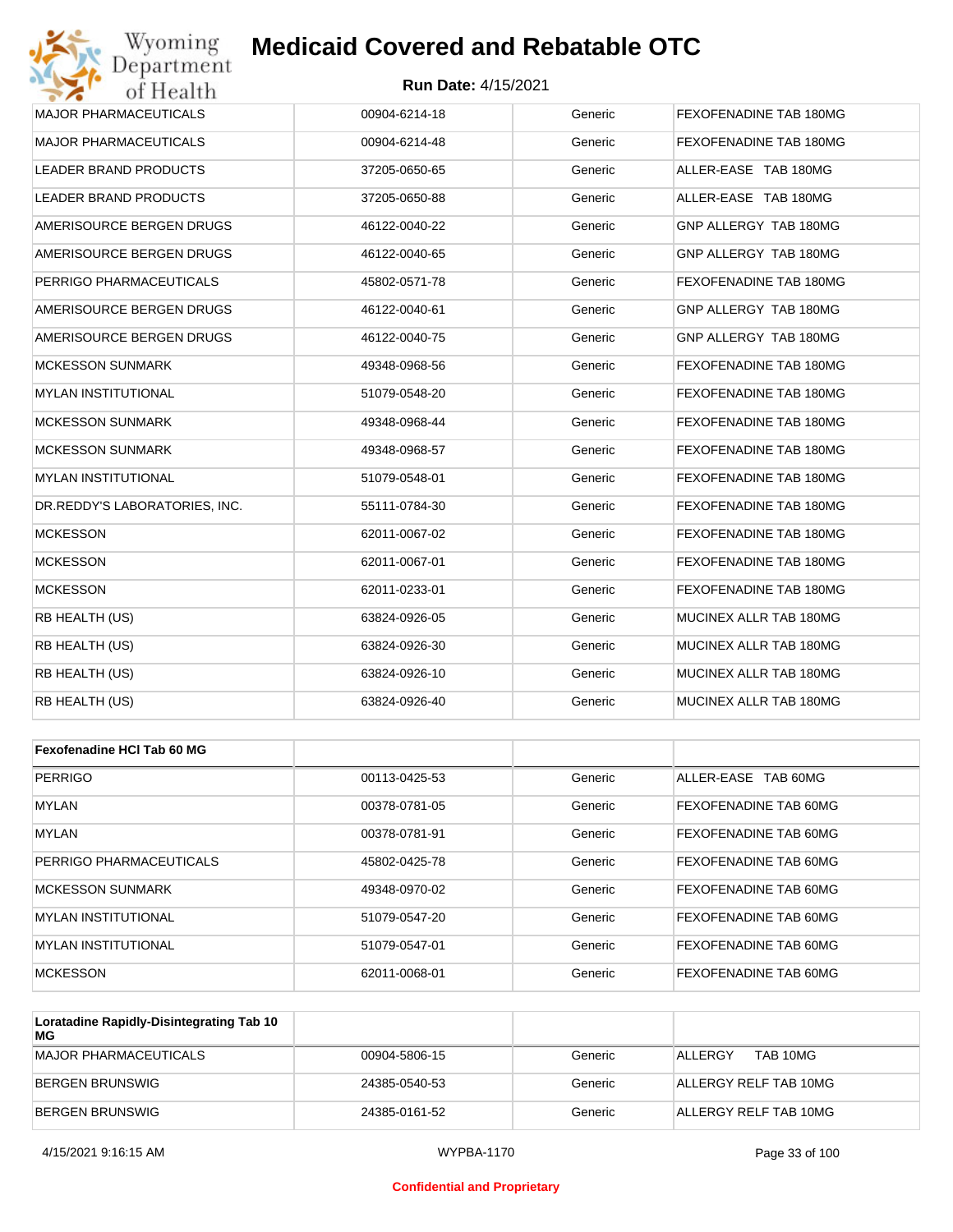#### **Run Date:** 4/15/2021

| Wyoming<br>Department             | <b>Medicaid Covered and Rebatable OTC</b><br><b>Run Date: 4/15/2021</b> |         |                        |  |
|-----------------------------------|-------------------------------------------------------------------------|---------|------------------------|--|
| of Health                         |                                                                         |         |                        |  |
| AMERISOURCE BERGEN DRUGS          | 46122-0140-52                                                           | Generic | ALLERGY RELF TAB 10MG  |  |
| LEADER BRAND PRODUCTS             | 37205-0745-65                                                           | Generic | ALLERGY RELF TAB 10MG  |  |
| <b>MCKESSON SUNMARK</b>           | 49348-0930-01                                                           | Generic | LORATADINE<br>TAB 10MG |  |
| <b>MCKESSON SUNMARK</b>           | 49348-0930-44                                                           | Generic | LORATADINE<br>TAB 10MG |  |
| <b>OHM LABS</b>                   | 51660-0527-31                                                           | Generic | ALLERGY RELF TAB 10MG  |  |
| <b>MCKESSON</b>                   | 62011-0073-01                                                           | Generic | ALLERGY RELF TAB 10MG  |  |
| <b>CHAIN DRUG MARKETING ASSOC</b> | 63868-0157-10                                                           | Generic | ALLERGY RELF TAB 10MG  |  |

| Loratadine Syrup 5 MG/5ML    |               |         |                          |
|------------------------------|---------------|---------|--------------------------|
| <b>MAJOR PHARMACEUTICALS</b> | 00904-6234-20 | Generic | LORATADINE SOL 5MG/5ML   |
| <b>BERGEN BRUNSWIG</b>       | 24385-0531-26 | Generic | LORATADINE SYP 5MG/5ML   |
| LEADER BRAND PRODUCTS        | 37205-0378-26 | Generic | ALLERGY RELF SYP 5MG/5ML |
| <b>MCKESSON SUNMARK</b>      | 49348-0636-34 | Generic | LORATADINE SYP 5MG/5ML   |
| <b>MCKESSON SUNMARK</b>      | 49348-0333-34 | Generic | LORATADINE SYP 5MG/5ML   |
| AMERISOURCE BERGEN DRUGS     | 46122-0164-26 | Generic | LORATADINE SYP 5MG/5ML   |
| <b>TARO</b>                  | 51672-2073-08 | Generic | LORATADINE SYP 5MG/5ML   |
| <b>TARO</b>                  | 51672-2092-08 | Generic | LORATADINE SOL 5MG/5ML   |
| <b>SILARX</b>                | 54838-0554-40 | Generic | LORATADINE SOL 5MG/5ML   |
| <b>SILARX</b>                | 54838-0558-40 | Generic | LORATADINE SOL 5MG/5ML   |
| <b>TARO</b>                  | 51672-2085-08 | Generic | LORATADINE SYP 5MG/5ML   |
| <b>MCKESSON</b>              | 62011-0072-01 | Generic | LORATADINE SYP 5MG/5ML   |
| <b>MCKESSON</b>              | 62011-0181-01 | Generic | LORATADINE SYP 5MG/5ML   |

| Loratadine Tab 10 MG         |               |         |                       |
|------------------------------|---------------|---------|-----------------------|
| <b>PERRIGO</b>               | 00113-0612-46 | Generic | ALLERGY RELF TAB 10MG |
| <b>PERRIGO</b>               | 00113-0612-39 | Generic | ALLERGY RELF TAB 10MG |
| <b>PERRIGO</b>               | 00113-0612-60 | Generic | ALLERGY RELF TAB 10MG |
| <b>PERRIGO</b>               | 00113-0612-65 | Generic | ALLERGY RELF TAB 10MG |
| <b>MAJOR PHARMACEUTICALS</b> | 00904-5728-87 | Generic | TAB 10MG<br>ALLERGY   |
| SANDOZ                       | 00781-5077-01 | Generic | LORATADINE TAB 10MG   |
| <b>MAJOR PHARMACEUTICALS</b> | 00904-5728-89 | Generic | ALLERGY<br>TAB 10MG   |
| <b>MAJOR PHARMACEUTICALS</b> | 00904-6074-46 | Generic | TAB 10MG<br>ALLERGY   |
| <b>MAJOR PHARMACEUTICALS</b> | 00904-6074-60 | Generic | ALLERGY<br>TAB 10MG   |
| <b>MAJOR PHARMACEUTICALS</b> | 00904-6074-61 | Generic | LORATADINE TAB 10MG   |
| <b>MAJOR PHARMACEUTICALS</b> | 00904-6074-89 | Generic | ALLERGY<br>TAB 10MG   |
| <b>SELECT BRAND</b>          | 15127-0715-10 | Generic | LORATADINE TAB 10MG   |
| <b>SELECT BRAND</b>          | 15127-0715-30 | Generic | LORATADINE TAB 10MG   |

#### **Confidential and Proprietary**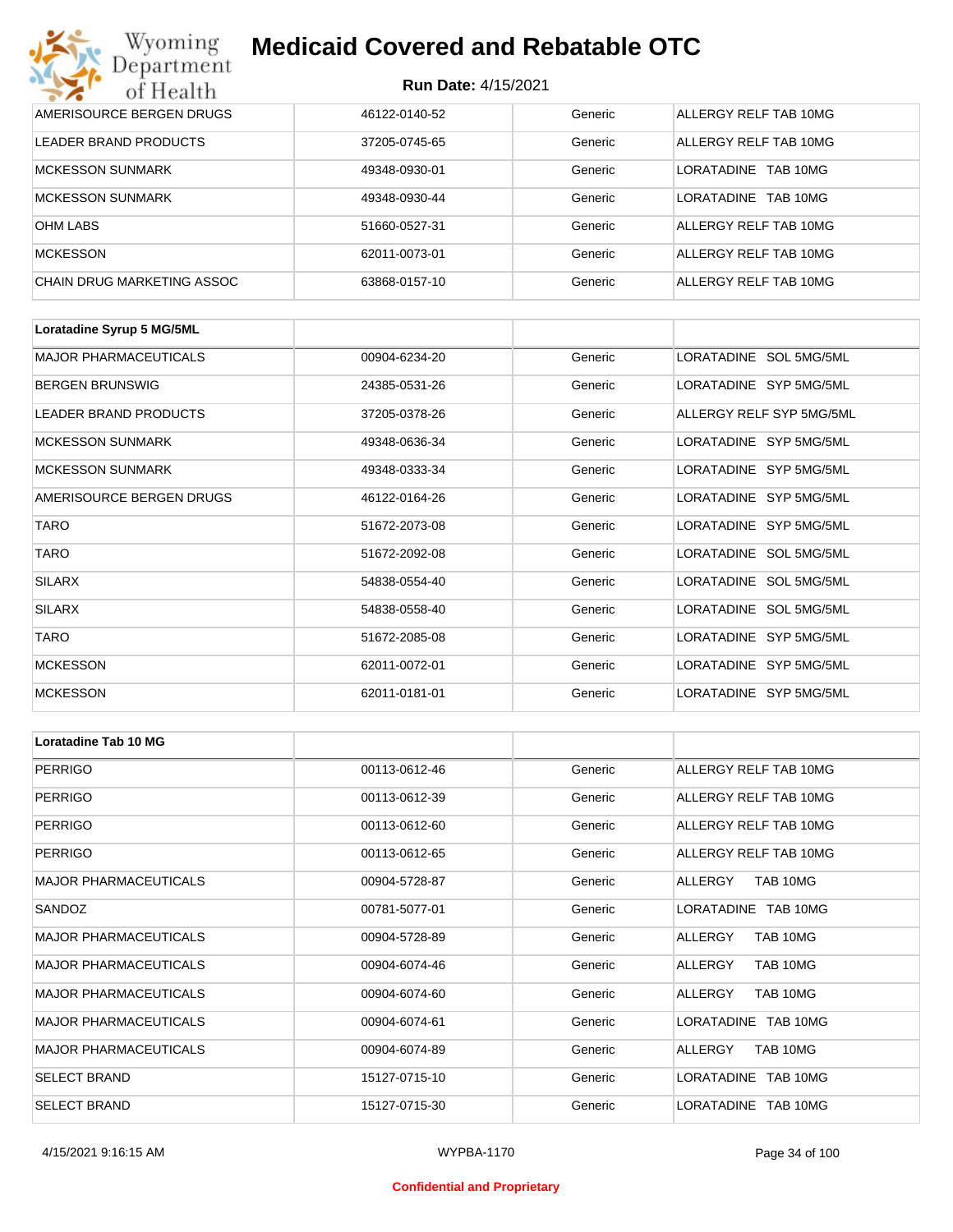

| <b>BERGEN BRUNSWIG</b>              | 24385-0471-99 | Generic      | LORATADINE TAB 10MG          |
|-------------------------------------|---------------|--------------|------------------------------|
| <b>BERGEN BRUNSWIG</b>              | 24385-0471-52 | Generic      | LORATADINE TAB 10MG          |
| <b>TOPCO</b>                        | 36800-0612-46 | Generic      | ALLERGY RELF TAB 10MG        |
| <b>TOPCO</b>                        | 36800-0612-65 | Generic      | ALLERGY RELF TAB 10MG        |
| <b>TOPCO</b>                        | 36800-0612-72 | Generic      | ALLERGY RELF TAB 10MG        |
| <b>TOPCO</b>                        | 36800-0612-76 | Generic      | ALLERGY RELF TAB 10MG        |
| <b>TOPCO</b>                        | 36800-0612-87 | Generic      | ALLERGY RELF TAB 10MG        |
| BERGEN BRUNSWIG                     | 24385-0471-78 | Generic      | LORATADINE TAB 10MG          |
| PERRIGO PHARMACEUTICALS             | 45802-0650-78 | Generic      | LORATADINE TAB 10MG          |
| PERRIGO PHARMACEUTICALS             | 45802-0650-87 | Generic      | LORATADINE TAB 10MG          |
| LEADER BRAND PRODUCTS               | 37205-0346-72 | Generic      | LORATADINE TAB 10MG          |
| AMERISOURCE BERGEN DRUGS            | 46122-0158-65 | Generic      | LORATADINE TAB 10MG          |
| PERRIGO PHARMACEUTICALS             | 45802-0650-65 | Generic      | LORATADINE TAB 10MG          |
| <b>MCKESSON SUNMARK</b>             | 49348-0818-01 | Generic      | SM LORATADIN TAB 10MG        |
| MCKESSON SUNMARK                    | 49348-0818-13 | Generic      | SM LORATADIN TAB 10MG        |
| <b>MCKESSON SUNMARK</b>             | 49348-0818-44 | Generic      | SM LORATADIN TAB 10MG        |
| OHM LABS                            | 51660-0526-01 | Generic      | ALLERGY RELF TAB 10MG        |
| MYLAN INSTITUTIONAL                 | 51079-0246-01 | Generic      | LORATADINE TAB 10MG          |
| <b>MYLAN INSTITUTIONAL</b>          | 51079-0246-20 | Generic      | LORATADINE TAB 10MG          |
| OHM LABS                            | 51660-0526-05 | Generic      | ALLERGY RELF TAB 10MG        |
| OHM LABS                            | 51660-0526-31 | Generic      | ALLERGY RELF TAB 10MG        |
| <b>APOTEX</b>                       | 60505-0147-01 | Generic      | LORATADINE TAB 10MG          |
| <b>APOTEX</b>                       | 60505-0147-08 | Generic      | LORATADINE TAB 10MG          |
| CHAIN DRUG MARKETING ASSOC          | 63868-0151-01 | Generic      | LORATADINE TAB 10MG          |
| CHAIN DRUG MARKETING ASSOC          | 63868-0151-10 | Generic      | LORATADINE TAB 10MG          |
| CHAIN DRUG MARKETING ASSOC          | 63868-0151-30 | Generic      | LORATADINE TAB 10MG          |
| AMERICAN HEALTH PACKAGING           | 68084-0248-11 | Generic      | LORATADINE TAB 10MG          |
| AMERICAN HEALTH PACKAGING           | 68084-0248-01 | Generic      | LORATADINE TAB 10MG          |
| Triprolidine HCI Drops 0.938 MG/ML  |               |              |                              |
| ALLEGIS PHARMACEUTICALS             | 28595-0801-30 | <b>Brand</b> | HISTEX PD DRO 0.938MG        |
| Triprolidine HCI Liquid 0.625 MG/ML |               |              |                              |
| <b>GM PHARMACEUTICALS</b>           | 58809-0501-30 | <b>Brand</b> | VANAHIST PD LIQ 0.625MG      |
|                                     |               |              |                              |
| Triprolidine HCI Syrup 2.5 MG/5ML   |               |              |                              |
| ALLEGIS PHARMACEUTICALS             | 28595-0802-08 | <b>Brand</b> | <b>HISTEX</b><br>SYP 2.5MG/5 |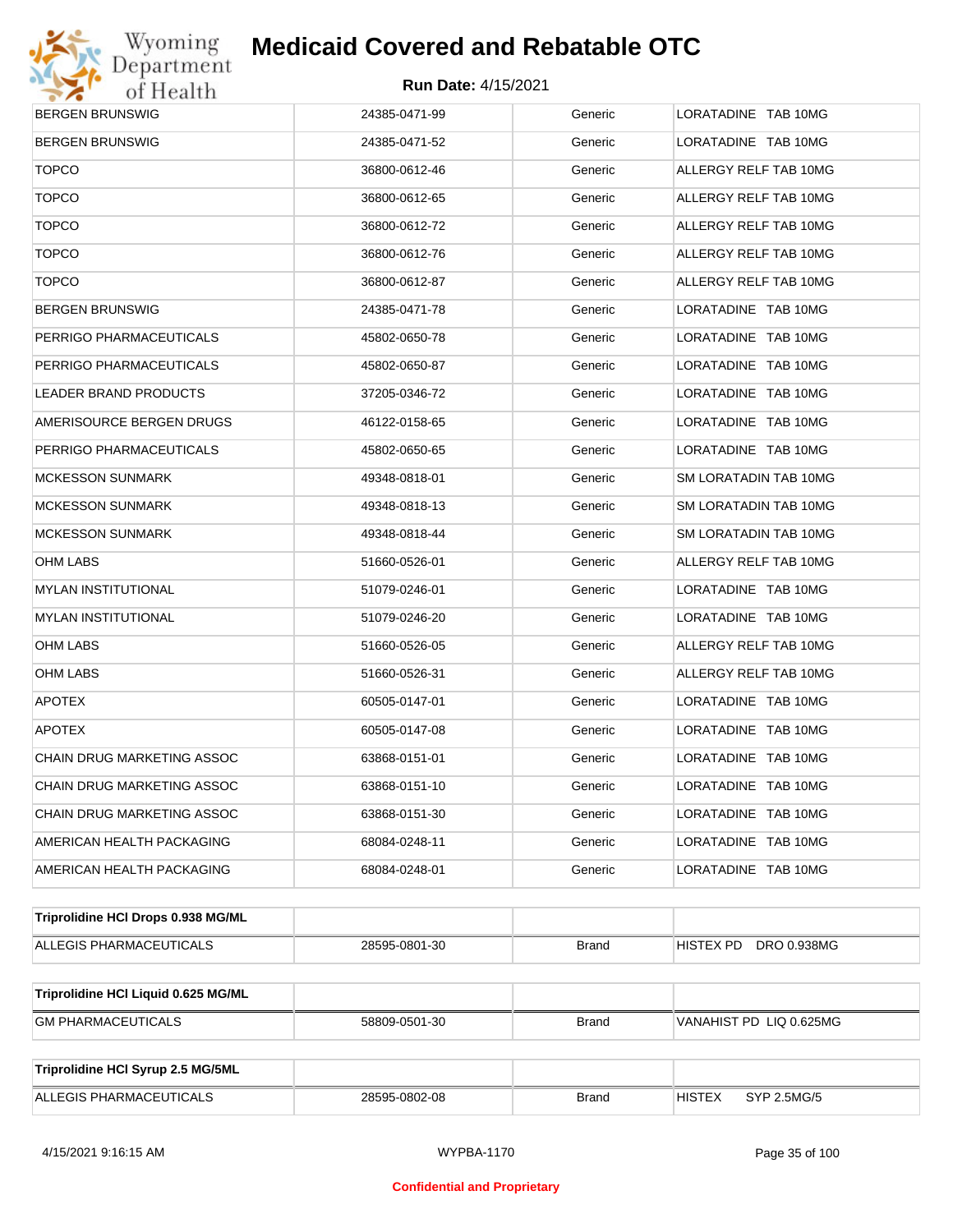

| Levonorgestrel Tab 1.5 MG             |               |              |                                    |
|---------------------------------------|---------------|--------------|------------------------------------|
| LUPIN PHARMACEUTICALS                 | 43386-0622-30 | Generic      | <b>MY WAY</b><br><b>TAB 1.5MG</b>  |
| <b>TEVA/WOMENS HEALTH</b>             | 51285-0943-88 | <b>Brand</b> | <b>TAB 1.5MG</b><br>PLAN B         |
| <b>AFAXYS</b>                         | 50102-0111-01 | Generic      | ECONTRA EZ TAB 1.5MG               |
| <b>AFAXYS</b>                         | 50102-0111-12 | Generic      | ECONTRA EZ TAB 1.5MG               |
| <b>FOUNDATION CONSUMER HEALTHCARE</b> | 51285-0100-88 | Generic      | TAKE ACTION TAB 1.5MG              |
| <b>FOUNDATION CONSUMER HEALTHCARE</b> | 51285-0103-88 | Generic      | AFTERA<br><b>TAB 1.5MG</b>         |
| <b>FOUNDATION CONSUMER HEALTHCARE</b> | 51285-0146-19 | <b>Brand</b> | PLAN B<br><b>TAB 1.5MG</b>         |
| <b>FOUNDATION CONSUMER HEALTHCARE</b> | 51285-0162-88 | <b>Brand</b> | <b>TAB 1.5MG</b><br>PLAN B         |
| <b>ACTAVIS PHARMA</b>                 | 52544-0065-54 | Generic      | NEXT CHOICE TAB 1.5MG              |
| PHARMACIST PHARMACEUTICAL LLC         | 63704-0010-01 | Generic      | LEVONORGESTR TAB 1.5MG             |
| <b>SUN PHARMACEUTICALS</b>            | 62756-0718-60 | Generic      | <b>OPCICON</b><br><b>TAB 1.5MG</b> |
| LUPIN PHARMACEUTICALS                 | 68180-0853-13 | Generic      | FALLBACK<br><b>TAB 1.5MG</b>       |
| <b>COUGH/COLD/ALLERGY</b>             |               |              |                                    |

| *Camphor-Eucalyptus-Menthol - Oint*** |               |         |                             |
|---------------------------------------|---------------|---------|-----------------------------|
| AMERISOURCE BERGEN DRUGS              | 46122-0157-54 | Generic | OIN RUB<br><b>GNP CHEST</b> |
| <b>MCKESSON</b>                       | 62011-0075-01 | Generic | I HM CHEST RUB OIN          |

| *Camphor-Eucalyptus-Menthol-Turp Oil-<br>White Pet -Oint*** |               |         |                            |
|-------------------------------------------------------------|---------------|---------|----------------------------|
| MCKESSON SUNMARK                                            | 49348-0398-96 | Generic | ISM MEDICATED MIS CHST RUB |

| *DM-GG-PE Tab & APAP-Diphenhyd-PE<br>Tab Therapy Pack*** |               |       |                            |
|----------------------------------------------------------|---------------|-------|----------------------------|
| RB HEALTH (US)                                           | 63824-0555-30 | Brand | IMUCINEX FAST MIS MX DAY/N |

| *PE-DM-GG Ligd & Diphenhyd-PE-APAP<br>Ligd Therapy Pack*** |               |       |                           |
|------------------------------------------------------------|---------------|-------|---------------------------|
| RB HEALTH (US)                                             | 63824-0287-22 | Brand | MUCINEX CHLD MIS DAY/NITE |

| *PE-DM-GG-APAP Ligd & PE-Diphenhyd-<br><b>APAP Ligd Therapy Pack***</b> |               |              |                             |
|-------------------------------------------------------------------------|---------------|--------------|-----------------------------|
| <b>RB HEALTH (US)</b>                                                   | 63824-0526-22 | <b>Brand</b> | I MUCINEX FAST MIS DAY/NGHT |

| *PE-DM-GG-APAP Pack & PE-Diphenhyd-<br><b>APAP Pack Therapy Pack***</b> |               |              |                |              |
|-------------------------------------------------------------------------|---------------|--------------|----------------|--------------|
| <b>RECKITT BENCKISER</b>                                                | 63824-0234-44 | <b>Brand</b> | <b>MUCINEX</b> | MIS DAY/NGHT |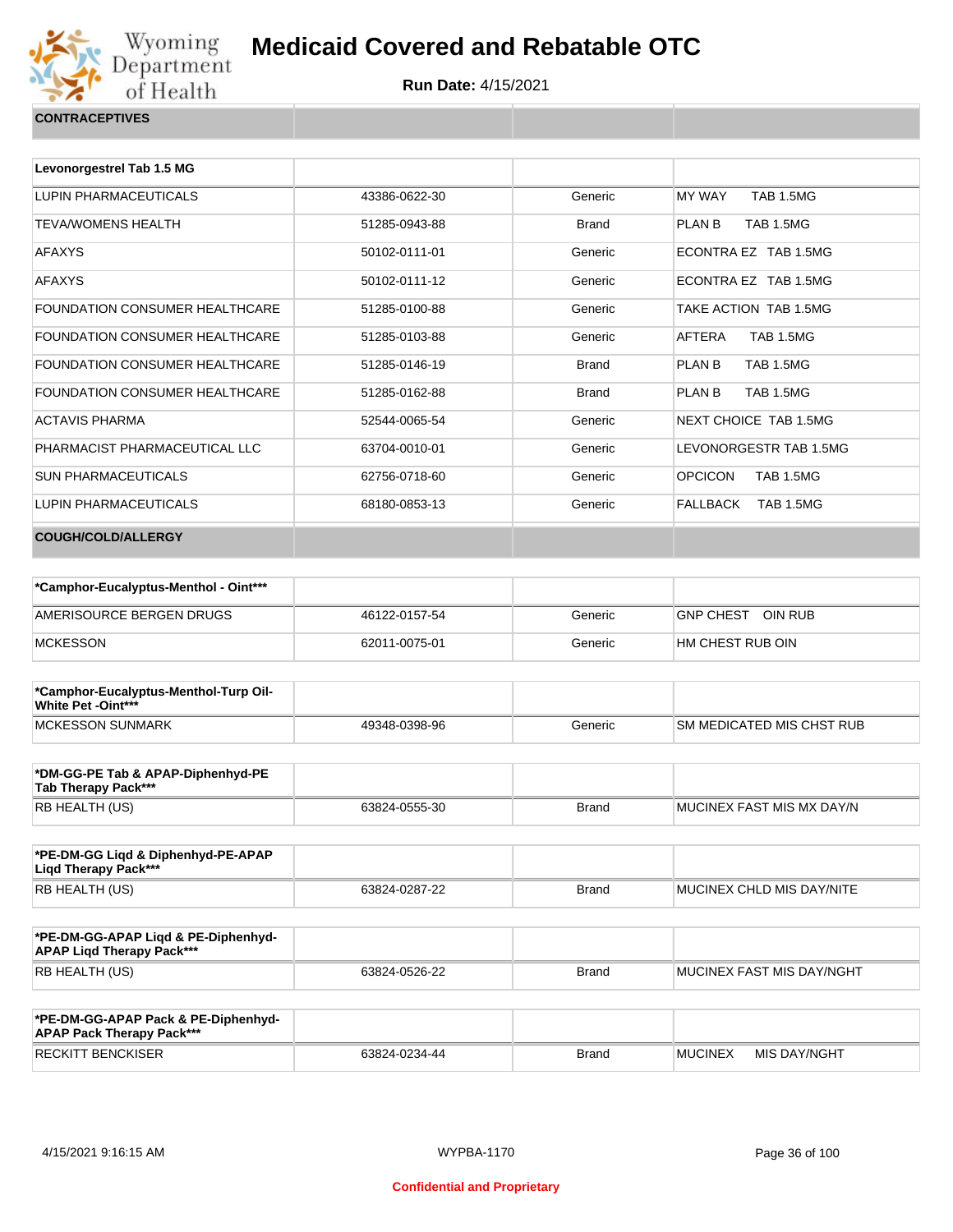

| *PE-DM-GG-APAP Tab & PE-Diphenhyd-<br><b>APAP Tab Therapy Pack***</b> |               |              |                                         |
|-----------------------------------------------------------------------|---------------|--------------|-----------------------------------------|
| RB HEALTH (US)                                                        | 63824-0551-30 | Generic      | MUCINEX FAST PAK DAY/NGHT               |
|                                                                       |               |              |                                         |
| Acetaminophen w/ DM Liq 1000-30<br>MG/30ML                            |               |              |                                         |
| <b>TOPCO</b>                                                          | 36800-0698-34 | Generic      | <b>COUGH &amp; SORE LIQ THRT DAY</b>    |
| Acetaminophen w/ DM Susp 160-5 MG/5ML                                 |               |              |                                         |
| <b>GLAXO CONSUMER HEALTHCARE L.P.</b>                                 | 00067-8115-04 | <b>Brand</b> | SUS CGH/ST<br>TRIAMINIC                 |
| Brompheniramine & Phenylephrine Elixir 1<br>-2.5 MG/5ML               |               |              |                                         |
| <b>PERRIGO</b>                                                        | 00113-0906-26 | Generic      | COLD/ALLERGY ELX CHILDREN               |
| <b>WOMEN'S CHOICE PHARMACEUTICALS</b>                                 | 00485-0202-16 | Generic      | RYNEX PE<br>ELX                         |
| <b>MAJOR PHARMACEUTICALS</b>                                          | 00904-5781-20 | Generic      | <b>ELX CHILDREN</b><br><b>DIMAPHEN</b>  |
| <b>BERGEN BRUNSWIG</b>                                                | 24385-0517-26 | Generic      | <b>GNP CLD/ALLE ELX CHILDREN</b>        |
| <b>BERGEN BRUNSWIG</b>                                                | 24385-0517-34 | Generic      | GNP CLD/ALLE ELX CHILDREN               |
| <b>TOPCO</b>                                                          | 36800-0906-34 | Generic      | COLD/ALLERGY ELX CHILDREN               |
| <b>TOPCO</b>                                                          | 36800-0906-26 | Generic      | COLD/ALLERGY ELX CHILDREN               |
| <b>LEADER BRAND PRODUCTS</b>                                          | 37205-0931-26 | Generic      | COLD/ALLERGY ELX CHILDREN               |
| <b>MCKESSON SUNMARK</b>                                               | 49348-0777-34 | Generic      | SM CLD/ALRGY ELX CHILDREN               |
| <b>MCKESSON SUNMARK</b>                                               | 49348-0777-37 | Generic      | SM CLD/ALRGY ELX CHILDREN               |
| <b>MCKESSON</b>                                                       | 62011-0062-01 | Generic      | COLD/ALLERGY ELX CHILDREN               |
| Brompheniramine & Phenylephrine Syrup<br>1-2.5 MG/5ML                 |               |              |                                         |
| GLAXO CONSUMER HEALTHCARE L.P.                                        | 00067-8117-04 | <b>Brand</b> | <b>TRIAMINIC</b><br><b>SYP CLD/ALRG</b> |
| Brompheniramine & Phenylephrine Tab 4-                                |               |              |                                         |
| <b>10 MG</b><br><b>ALLEGIS PHARMACEUTICALS</b>                        | 28595-0900-60 | <b>Brand</b> | RU-HIST D TAB 4-10MG                    |
|                                                                       |               |              |                                         |
| Brompheniramine & Pseudoephedrine Cap<br>4-60 MG                      |               |              |                                         |
| <b>BAUSCH HEALTH</b>                                                  | 00095-0860-06 | <b>Brand</b> | LODRANE D CAP 4-60MG                    |
| Brompheniramine & Pseudoephedrine<br>Elixir 1-15 MG/5ML               |               |              |                                         |
| WOMEN'S CHOICE PHARMACEUTICALS                                        | 00485-0206-16 | Generic      | RYNEX PSE LIQ                           |
| PAR PHARMACEUTICALS                                                   | 00603-0851-94 | Generic      | Q-TAPP<br>ELX 1-15/5ML                  |
| <b>SILARX</b>                                                         | 54838-0125-70 | Generic      | LIQ<br>BROTAPP                          |
| <b>SILARX</b>                                                         | 54838-0125-40 | Generic      | LIQ<br><b>BROTAPP</b>                   |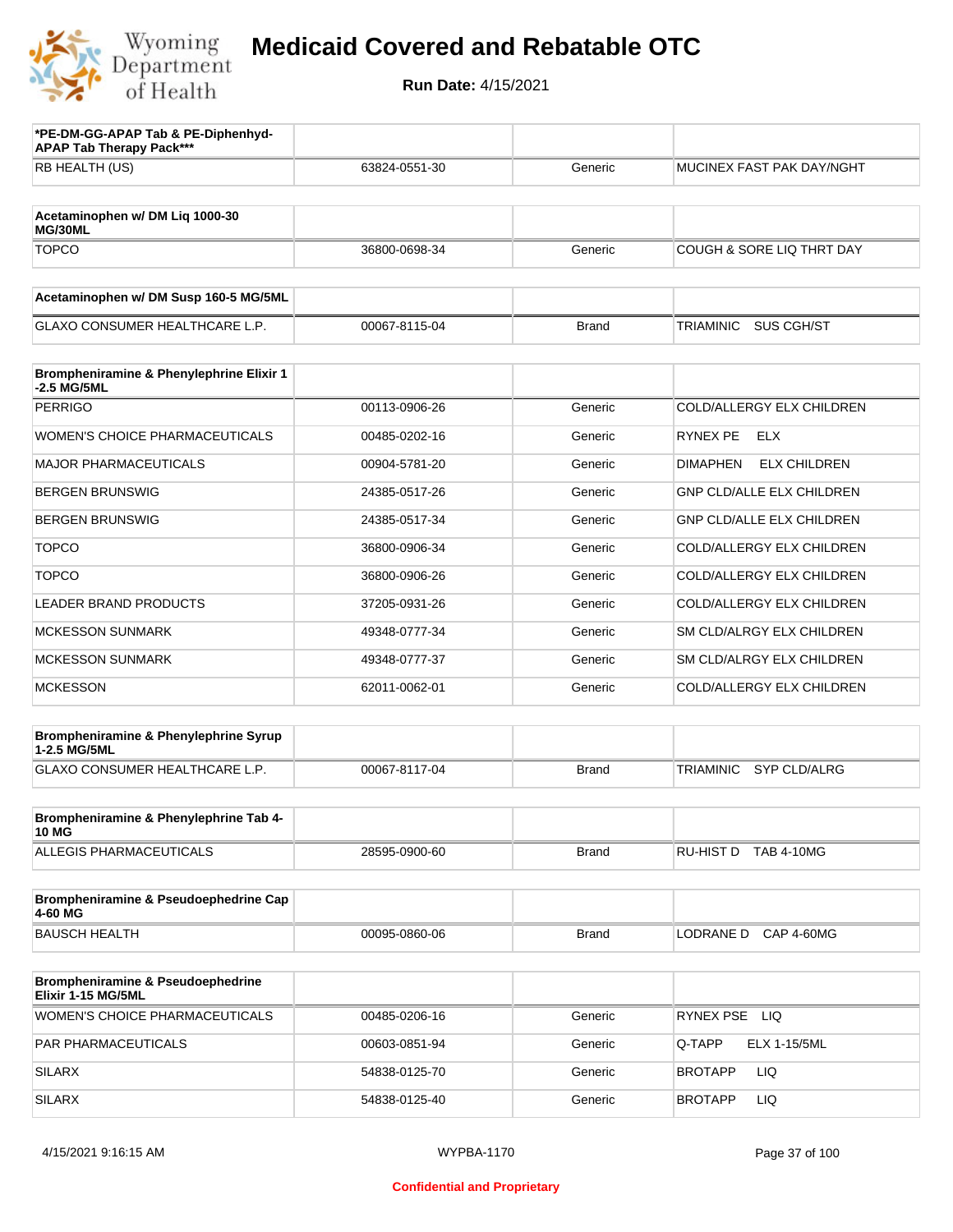| <b>SILARX</b>                                              | 54838-0125-80 | Generic      | <b>BROTAPP</b><br>LIQ                |
|------------------------------------------------------------|---------------|--------------|--------------------------------------|
| <b>Brompheniramine &amp; Pseudoephedrine</b>               |               |              |                                      |
| Liquid 1-7.5 MG/ML                                         |               |              |                                      |
| JAYMAC PHARMACEUTICAL LLC                                  | 64661-0032-30 | <b>Brand</b> | J-TAN D PD DRO 1-7.5MG               |
| Brompheniramine-Acetaminophen Tab 2-<br><b>250 MG</b>      |               |              |                                      |
| MAGNA PHARMACEUTICALS, INC                                 | 58407-0225-01 | <b>Brand</b> | <b>STAFLEX</b><br><b>TAB 2-250MG</b> |
|                                                            |               |              |                                      |
| Cetirizine-Pseudoephedrine Tab ER 12HR<br>5-120 MG         |               |              |                                      |
| <b>PERRIGO</b>                                             | 00113-2176-53 | Generic      | ALLERGY-D TAB 5-120MG                |
| <b>PERRIGO</b>                                             | 00113-2176-62 | Generic      | ALLERGY-D TAB 5-120MG                |
| <b>GEISS DESTIN &amp; DUNN</b>                             | 00113-0176-53 | Generic      | ALLERGY-D TAB 5-120MG                |
| <b>GEISS DESTIN &amp; DUNN</b>                             | 00113-0176-62 | Generic      | ALLERGY-D<br><b>TAB 5-120MG</b>      |
| <b>MAJOR PHARMACEUTICALS</b>                               | 00904-5831-12 | Generic      | ALLERGY-D TAB 5-120MG                |
| <b>BERGEN BRUNSWIG</b>                                     | 24385-0175-53 | Generic      | ALLERGY-D TAB 5-120MG                |
| <b>BERGEN BRUNSWIG</b>                                     | 24385-0175-62 | Generic      | ALLERGY-D TAB 5-120MG                |
| <b>TOPCO</b>                                               | 36800-0176-62 | Generic      | ALLERGY D TAB 5-120MG                |
| <b>TOPCO</b>                                               | 36800-0176-53 | Generic      | ALLERGY D TAB 5-120MG                |
| PERRIGO PHARMACEUTICALS                                    | 45802-0721-53 | Generic      | CETIRIZ/PSE TAB 5-120MG              |
| PERRIGO PHARMACEUTICALS                                    | 45802-0721-62 | Generic      | CETIRIZ/PSE TAB 5-120MG              |
| <b>MCKESSON SUNMARK</b>                                    | 49348-0851-04 | Generic      | ALLERGY-D TAB 5-120MG                |
| <b>MCKESSON</b>                                            | 62011-0055-01 | Generic      | ALLGY COMP-D TAB 5-120MG             |
| Chlophedianol-Dexbrompheniramine Soln                      |               |              |                                      |
| 12.5-1 MG/5ML<br>R A MCNEIL                                | 12830-0864-16 | <b>Brand</b> | CHLO HIST<br>SOL                     |
|                                                            |               |              |                                      |
| Chlophedianol-Guaifenesin Liquid 12.5-100<br><b>MG/5ML</b> |               |              |                                      |
| R A MCNEIL                                                 | 12830-0767-16 | <b>Brand</b> | CHLO TUSS EX LIQ 12.5-100            |
| Chlophedianol-Pyrilamine Liquid 12.5-12.5                  |               |              |                                      |
| MG/5ML<br><b>CENTURION LABS</b>                            | 23359-0032-16 | Brand        | <b>NINJACOF</b><br>LIQ.              |
|                                                            |               |              |                                      |
| Chlophedianol-Pyrilamine Liquid 25-50<br>MG/15ML           |               |              |                                      |
| <b>GM PHARMACEUTICALS</b>                                  | 58809-0350-04 | Brand        | VANACOF-8 LIQ 25-50/15               |
| Chlophedianol-Pyrilamine-APAP Liquid                       |               |              |                                      |
| 12.5-12.5-160 MG/5ML                                       |               |              |                                      |
| <b>CENTURION LABS</b>                                      | 23359-0033-16 | Brand        | NINJACOF-A LIQ                       |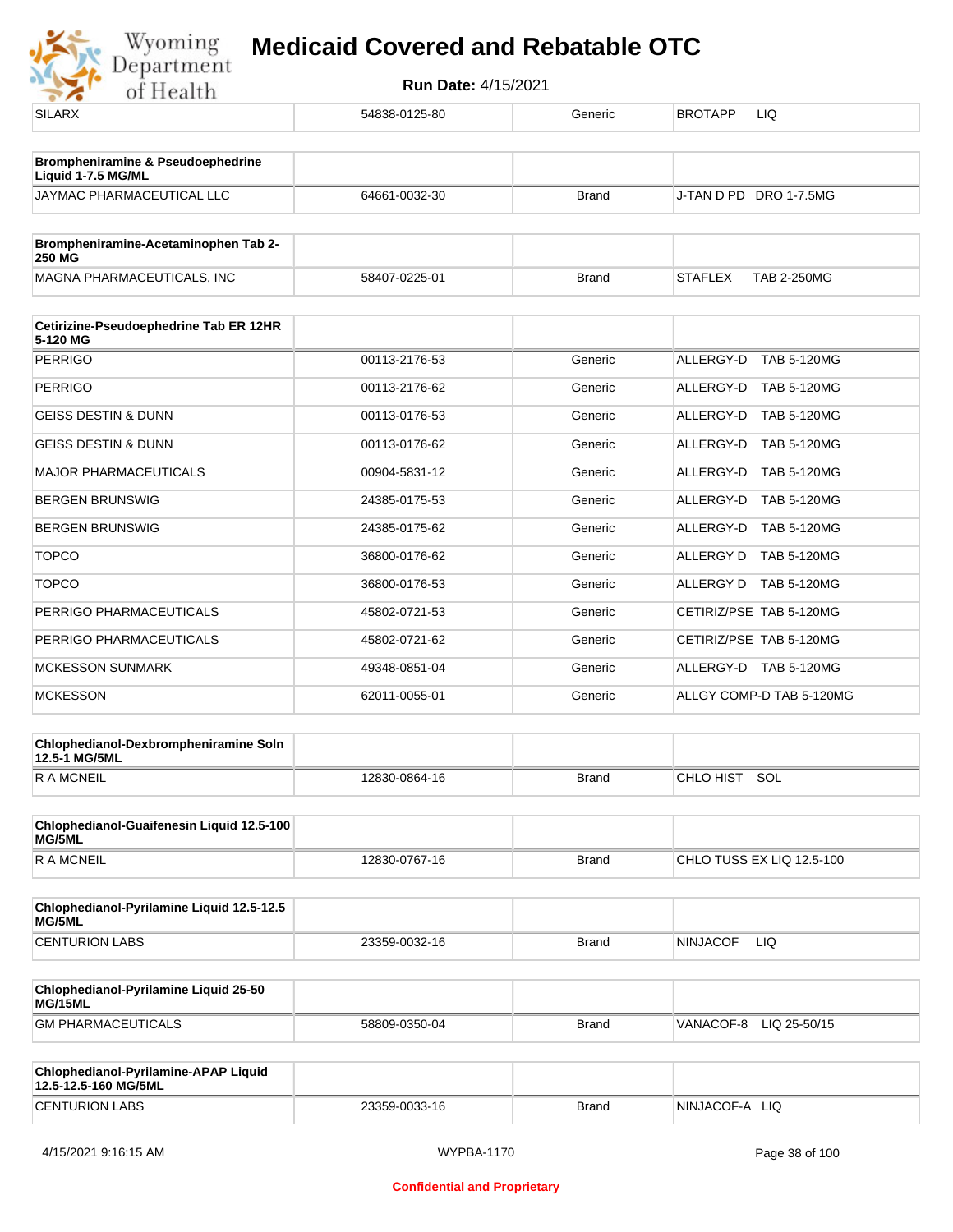

| <b>Chlorcyclizine &amp; Pseudoephedrine Liquid</b><br>25-60 MG/5ML  |               |              |                                      |
|---------------------------------------------------------------------|---------------|--------------|--------------------------------------|
| MAGNA PHARMACEUTICALS, INC                                          | 58407-0624-04 | <b>Brand</b> | STAHIST AD LIQ                       |
| Chlorcyclizine & Pseudoephedrine Tab 25-<br>60 MG                   |               |              |                                      |
| MAGNA PHARMACEUTICALS, INC                                          | 58407-0625-30 | <b>Brand</b> | STAHIST AD TAB 25-60MG               |
| <b>Chlorpheniramine &amp; Phenylephrine Liquid</b>                  |               |              |                                      |
| 1-2.5 MG/ML                                                         |               |              |                                      |
| <b>LASER PHARMACEUTICALS</b>                                        | 16477-0121-30 | <b>Brand</b> | DRO 1-2.5MG<br>DALLERGY              |
| Chlorpheniramine & Phenylephrine Liquid<br>1-3.5 MG/ML              |               |              |                                      |
| <b>VIRTUS PHARMACEUTICALS OPCO</b>                                  | 76439-0319-30 | Generic      | <b>VIRDEC</b><br><b>DRO</b>          |
| Chlorpheniramine & Phenylephrine Liquid<br><b>2-5 MG/ML</b>         |               |              |                                      |
| <b>WOMEN'S CHOICE PHARMACEUTICALS</b>                               | 00485-0096-02 | <b>Brand</b> | ED CHLORPED DRO D                    |
| Chlorpheniramine & Phenylephrine Liquid<br>4-10 MG/5ML              |               |              |                                      |
| WOMEN'S CHOICE PHARMACEUTICALS                                      | 00485-0155-16 | <b>Brand</b> | ED A-HIST<br>LIQ 4-10/5ML            |
| LARKEN LABORATORIES, INC.                                           | 68047-0185-16 | Generic      | NOHIST-LQ LIQ 4-10/5ML               |
| Chlorpheniramine & Phenylephrine Tab 4-<br><b>10 MG</b>             |               |              |                                      |
| <b>WOMEN'S CHOICE PHARMACEUTICALS</b>                               | 00485-0254-01 | Generic      | ED A-HIST TAB 4-10MG                 |
| <b>SELECT BRAND</b>                                                 | 15127-0082-24 | Generic      | SINUS/ALERGY TAB MAX ST              |
| <b>BERGEN BRUNSWIG</b>                                              | 24385-0961-62 | Generic      | SINUS/ALLERG TAB 4-10MG              |
| <b>TOPCO</b>                                                        | 36800-0139-62 | Generic      | COLD/ALLERGY TAB 4-10MG              |
| <b>TOPCO</b>                                                        | 36800-0358-62 | Generic      | SINUS/ALERGY TAB PE MAX              |
| AMERISOURCE BERGEN DRUGS                                            | 46122-0181-62 | Generic      | COLD/ALLERGY TAB 4-10MG              |
| <b>Chlorpheniramine &amp; Pseudoephedrine</b><br>Liquid 2-30 MG/5ML |               |              |                                      |
| LARKEN LABORATORIES, INC.                                           | 68047-0120-16 | <b>Brand</b> | LOHIST-D<br>LIQ                      |
| Chlorpheniramine & Pseudoephedrine Tab<br>4-60 MG                   |               |              |                                      |
| MAJOR PHARMACEUTICALS                                               | 00904-5351-24 | Generic      | <b>SUDOGEST</b><br><b>TAB 4-60MG</b> |
| <b>MAJOR PHARMACEUTICALS</b>                                        | 00904-5351-96 | Generic      | <b>SUDOGEST</b><br><b>TAB 4-60MG</b> |
| Chlorpheniramine w/ Codeine Liquid 2-9<br>MG/5ML                    |               |              |                                      |
| MAGNA PHARMACEUTICALS, INC                                          | 58407-0920-16 | <b>Brand</b> | Z-TUSS AC<br>LIQ 2-9/5ML             |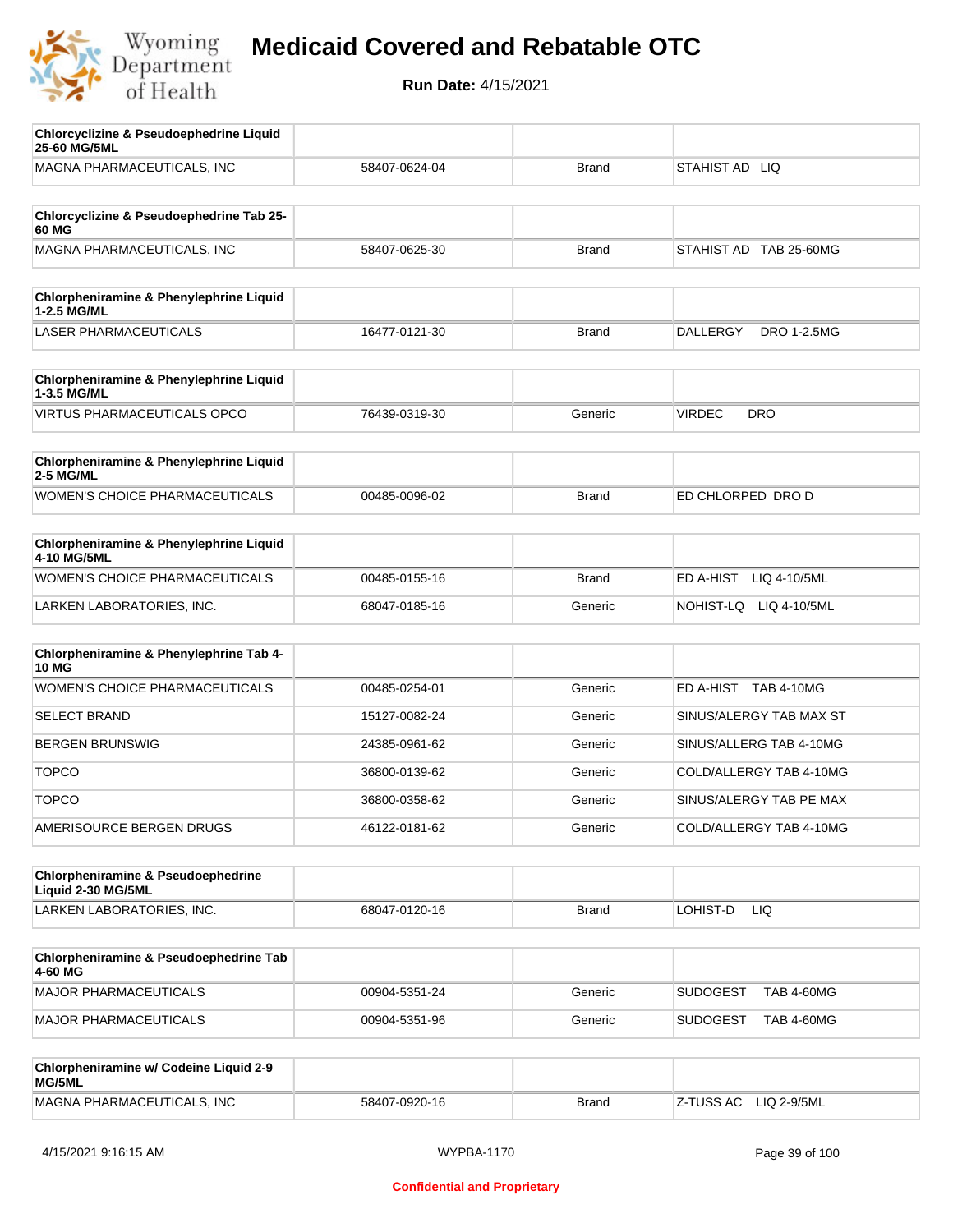

| Chlorpheniramine-DM Tab 4-30 MG                                  |               |              |                                     |
|------------------------------------------------------------------|---------------|--------------|-------------------------------------|
| <b>MAJOR PHARMACEUTICALS</b>                                     | 00904-5817-44 | Generic      | <b>COUGH &amp; COLD TAB</b>         |
| <b>SELECT BRAND</b>                                              | 15127-0268-16 | Generic      | SB COLD/CGH TAB HBP                 |
|                                                                  |               |              |                                     |
| Chlorpheniramine-Phenylephrine-ASA<br>Effer Tab 2-7.8-325 MG     |               |              |                                     |
| CHAIN DRUG MARKETING ASSOC                                       | 63868-0228-20 | Generic      | COLD RELIEF TAB PLUS                |
|                                                                  |               |              |                                     |
| Chlorphen-PE-APAP Tab 2-5-325 MG & PE-<br>APAP Tab 5-325 MG Pack |               |              |                                     |
| <b>SELECT BRAND</b>                                              | 15127-0933-24 | Generic      | <b>SB SINUS CNG PAK/PAIN</b>        |
| AMERISOURCE BERGEN DRUGS                                         | 46122-0075-60 | Generic      | SINUS RELIEF PAK CNG/PAIN           |
|                                                                  |               |              |                                     |
| Chlorphen-Phenylephrine w/ APAP Tab 2-5<br>$-325$ MG             |               |              |                                     |
| <b>GEISS DESTIN &amp; DUNN</b>                                   | 00113-0476-62 | Generic      | <b>ALLERGY</b><br>TAB MULTI-SY      |
| <b>SELECT BRAND</b>                                              | 15127-0966-24 | Generic      | <b>SB SINUS CNG TAB/PAIN</b>        |
| <b>SELECT BRAND</b>                                              | 15127-0967-24 | Generic      | SB ALLERGY TAB MULTI-SY             |
| <b>BERGEN BRUNSWIG</b>                                           | 24385-0147-62 | Generic      | <b>GNP ALLERGY TAB MULTI-SY</b>     |
| <b>TOPCO</b>                                                     | 36800-0476-62 | Generic      | ALLERGY<br><b>TAB MULTI-SY</b>      |
| <b>TOPCO</b>                                                     | 36800-0476-67 | Generic      | TAB MULTI-SY<br>ALLERGY             |
| <b>TOPCO</b>                                                     | 36800-0935-62 | Generic      | NIGHT TIME TAB SINUS                |
| <b>LEADER BRAND PRODUCTS</b>                                     | 37205-0940-62 | Generic      | TAB MULTI-SY<br>ALLERGY             |
| <b>MCKESSON SUNMARK</b>                                          | 49348-0778-04 | Generic      | SM ALLERGY TAB MULTI-SY             |
| AMERISOURCE BERGEN DRUGS                                         | 46122-0074-62 | Generic      | GNP SINUS TAB CNG/PAIN              |
| CHAIN DRUG MARKETING ASSOC                                       | 63868-0981-24 | Generic      | QC ALLERGY TAB RELIEF               |
|                                                                  |               |              |                                     |
| Chlorphen-Phenylephrine w/ APAP Tab 4-<br>10-325 MG              |               |              |                                     |
| U S PHARMACEUTICAL                                               | 52747-0475-70 | Brand        | NOREL AD<br>TAB 4-10-325            |
|                                                                  |               |              |                                     |
| Dexbrompheniramine & Pseudoephedrine<br>Soln 1-30 MG/5ML         |               |              |                                     |
| LLORENS PHARMACEUTICAL                                           | 54859-0802-04 | Brand        | <b>CONEX</b><br><b>SOL CLD/ALRG</b> |
|                                                                  |               |              |                                     |
| Dexbrompheniramine & Pseudoephedrine<br><b>Tab 2-60 MG</b>       |               |              |                                     |
| LLORENS PHARMACEUTICAL                                           | 54859-0702-60 | <b>Brand</b> | <b>CONEX</b><br><b>TAB 2-60MG</b>   |
|                                                                  |               |              |                                     |
| Dexbrompheniramine-Phenylephrine<br>Syrup 1-5 MG/5ML             |               |              |                                     |
| LASER PHARMACEUTICALS                                            | 16477-0822-01 | <b>Brand</b> | <b>DALLERGY</b><br><b>SYP</b>       |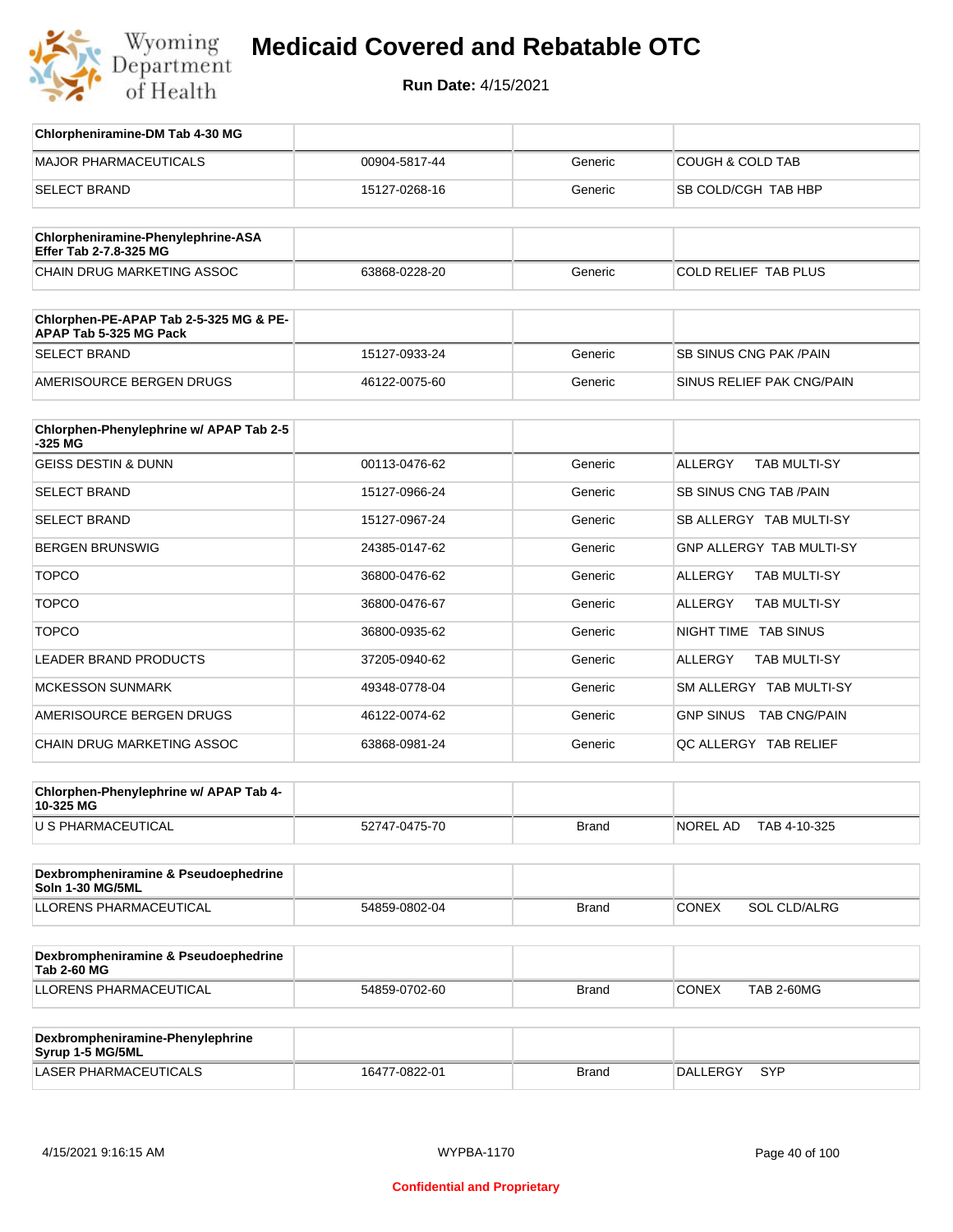

| Dexbrompheniramine-Phenylephrine Tab 1<br>-5 MG                |               |              |                                    |
|----------------------------------------------------------------|---------------|--------------|------------------------------------|
| <b>LASER PHARMACEUTICALS</b>                                   | 16477-0161-01 | <b>Brand</b> | <b>DALLERGY</b><br>TAB 1-5MG       |
| Dexbrompheniramine-Phenylephrine Tab 2<br>-10 MG               |               |              |                                    |
| POLY PHARMACEUTICALS                                           | 50991-0782-60 | <b>Brand</b> | ALA-HIST PE TAB 2-10MG             |
|                                                                |               |              |                                    |
| Dexchlorpheniramine & Pseudoephedrine<br><b>Tab 2-60 MG</b>    |               |              |                                    |
| CAPELLON PHARMACEUTICALS                                       | 64543-0097-90 | <b>Brand</b> | <b>RESCON</b><br><b>TAB 2-60MG</b> |
| Dexchlorpheniramine-Phenylephrine Tab 2<br>-10 MG              |               |              |                                    |
| WOMEN'S CHOICE PHARMACEUTICALS                                 | 00485-0080-01 | <b>Brand</b> | <b>RYMED</b><br><b>TAB 2-10MG</b>  |
| Dextromethorphan HBr Cap 15 MG                                 |               |              |                                    |
| <b>RUGBY LABORATORIES</b>                                      | 00536-1068-34 | Generic      | ROBAFEN CGH CAP 15MG               |
| <b>MAJOR PHARMACEUTICALS</b>                                   | 00904-5752-95 | Generic      | ROBAFEN CGH CAP 15MG               |
| <b>SELECT BRAND</b>                                            | 15127-0984-20 | Generic      | SB CGH CONTR CAP 15MG              |
| Dextromethorphan HBr Liquid 15 MG/15ML                         |               |              |                                    |
| <b>TOPCO</b>                                                   | 36800-0473-38 | Generic      | DAY TIME<br>LIQ COUGH              |
| Dextromethorphan HBr Liquid 15 MG/5ML                          |               |              |                                    |
| <b>SELECT BRAND</b>                                            | 15127-0925-04 | Generic      | SB CGH RELF LIQ 15MG/5ML           |
| <b>BERGEN BRUNSWIG</b>                                         | 24385-0262-26 | Generic      | GNP CGH RELF LIQ 15MG/5ML          |
| <b>BERGEN BRUNSWIG</b>                                         | 24385-0263-26 | Generic      | GNP CGH RELF LIQ 15MG/5ML          |
| CHAIN DRUG MARKETING ASSOC                                     | 63868-0070-04 | Generic      | QC CGH RELF LIQ 15MG/5ML           |
| Dextromethorphan HBr Syrup 15 MG/5ML                           |               |              |                                    |
| <b>BERGEN BRUNSWIG</b>                                         | 24385-0493-26 | Generic      | TUSSIN COUGH SYP 15MG/5ML          |
| <b>TOPCO</b>                                                   | 36800-0300-26 | Generic      | TUSSIN COUGH SYP 15MG/5ML          |
|                                                                |               |              |                                    |
| Dextromethorphan Polistirex Extended<br>Release Susp 30 MG/5ML |               |              |                                    |
| MAJOR PHARMACEUTICALS                                          | 00904-6312-56 | Generic      | COUGH DM<br>SUS 30MG/5ML           |
| PERRIGO PHARMACEUTICALS                                        | 45802-0433-21 | Generic      | DEXTROMETHOR SUS 30MG/5ML          |
| AMERISOURCE BERGEN DRUGS                                       | 46122-0141-25 | Generic      | GNP COUGH DM SUS 30MG/5ML          |
| LEADER BRAND PRODUCTS                                          | 37205-0697-21 | Generic      | SUS 30MG/5ML<br>COUGH DM           |
| AMERISOURCE BERGEN DRUGS                                       | 46122-0141-21 | Generic      | GNP COUGH DM SUS 30MG/5ML          |
| AMERISOURCE BERGEN DRUGS                                       | 46122-0142-21 | Generic      | GNP COUGH DM SUS 30MG/5ML          |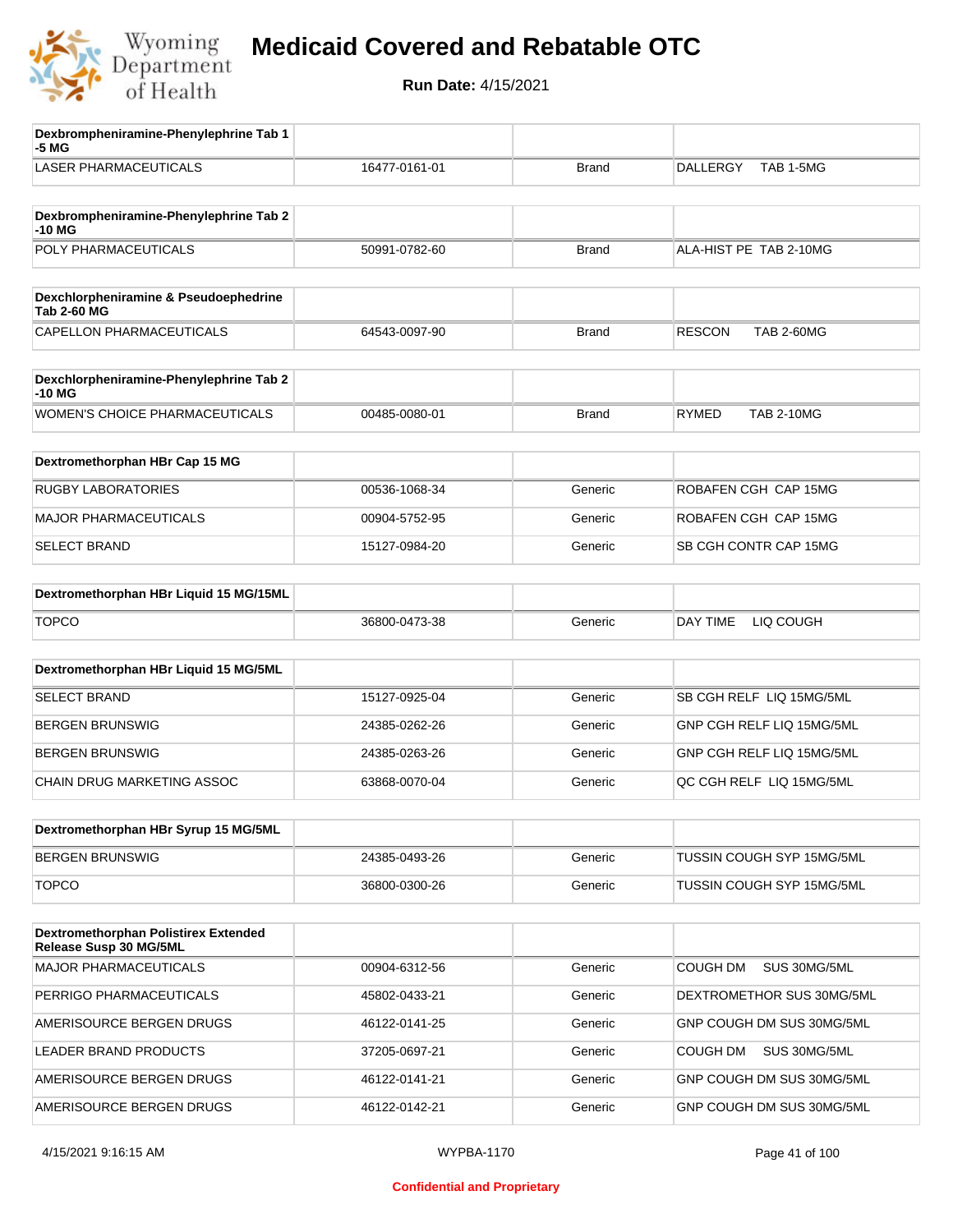

| RB HEALTH (US)  | 63824-0172-63 | <b>Brand</b> | <b>DELSYM</b><br>SUS 30MG/5ML |
|-----------------|---------------|--------------|-------------------------------|
| RB HEALTH (US)  | 63824-0172-65 | <b>Brand</b> | DELSYM<br>SUS 30MG/5ML        |
| RB HEALTH (US)  | 63824-0173-63 | <b>Brand</b> | DELSYM CHILD SUS 30MG/5ML     |
| RB HEALTH (US)  | 63824-0176-65 | <b>Brand</b> | SUS 30MG/5ML<br><b>DELSYM</b> |
| RB HEALTH (US)  | 63824-0177-63 | <b>Brand</b> | DELSYM CHILD SUS 30MG/5ML     |
| RB HEALTH (US)  | 63824-0177-65 | <b>Brand</b> | DELSYM CHILD SUS 30MG/5ML     |
| <b>MCKESSON</b> | 62011-0198-01 | Generic      | HM COUGH DM SUS 30MG/5ML      |
| RB HEALTH (US)  | 63824-0171-65 | <b>Brand</b> | <b>DELSYM</b><br>SUS 30MG/5ML |
| RB HEALTH (US)  | 63824-0173-65 | <b>Brand</b> | DELSYM CHILD SUS 30MG/5ML     |
| RB HEALTH (US)  | 63824-0175-63 | <b>Brand</b> | <b>DELSYM</b><br>SUS 30MG/5ML |
| <b>MCKESSON</b> | 62011-0176-01 | Generic      | HM COUGH DM SUS 30MG/5ML      |
| RB HEALTH (US)  | 63824-0171-63 | <b>Brand</b> | <b>DELSYM</b><br>SUS 30MG/5ML |
| RB HEALTH (US)  | 63824-0175-65 | <b>Brand</b> | <b>DELSYM</b><br>SUS 30MG/5ML |
| RB HEALTH (US)  | 63824-0176-63 | <b>Brand</b> | <b>DELSYM</b><br>SUS 30MG/5ML |

| Dextromethorphan-Doxylamine-APAP Cap<br>15-6.25-325 MG |               |         |                           |
|--------------------------------------------------------|---------------|---------|---------------------------|
| <b>MAJOR PHARMACEUTICALS</b>                           | 00904-5764-44 | Generic | NIGHT TIME CAP COLD/FLU   |
| <b>SELECT BRAND</b>                                    | 15127-0985-12 | Generic | NIGHT TIME CAP COLD/FLU   |
| <b>TOPCO</b>                                           | 36800-0977-60 | Generic | CAP COLD/FLU<br>NITE TIME |
| <b>TOPCO</b>                                           | 36800-0977-53 | Generic | CAP COLD/FLU<br>NITE TIME |
| <b>LEADER BRAND PRODUCTS</b>                           | 37205-0707-62 | Generic | NITE-TIME<br>CAP COLD/FLU |
| AMERISOURCE BERGEN DRUGS                               | 46122-0183-73 | Generic | NIGHT TIME CAP COLD/FLU   |
| AMERISOURCE BERGEN DRUGS                               | 46122-0245-62 | Generic | NIGHT TIME CAP COLD/FLU   |
| <b>MCKESSON SUNMARK</b>                                | 49348-0741-03 | Generic | SM NITE TIME CAP COLD/FLU |
| <b>MCKESSON</b>                                        | 62011-0084-02 | Generic | NIGHT TIME CAP COLD/FLU   |

| Dextromethorphan-Doxylamine-APAP<br>Liquid 15-6.25-325 MG/15ML |               |         |                            |
|----------------------------------------------------------------|---------------|---------|----------------------------|
| <b>MAJOR PHARMACEUTICALS</b>                                   | 00904-5777-09 | Generic | ALL-NITE<br>LIQ COLD/FLU   |
| AMERISOURCE BERGEN DRUGS                                       | 46122-0136-34 | Generic | LIQ COLD/FLU<br>NIGHT TIME |
| AMERISOURCE BERGEN DRUGS                                       | 46122-0198-34 | Generic | NIGHT TIME<br>LIQ COLD/FLU |
| AMERISOURCE BERGEN DRUGS                                       | 46122-0198-40 | Generic | NIGHT TIME<br>LIQ COLD/FLU |
| AMERISOURCE BERGEN DRUGS                                       | 46122-0136-40 | Generic | LIQ COLD/FLU<br>NIGHT TIME |
| <b>MCKESSON SUNMARK</b>                                        | 49348-0975-37 | Generic | SM NITE TIME LIQ CLD/FLU   |
| <b>MCKESSON SUNMARK</b>                                        | 49348-0975-39 | Generic | SM NITE TIME LIQ CLD/FLU   |
| <b>MCKESSON</b>                                                | 62011-0082-02 | Generic | LIO CLD/FLU<br>NIGHT TIME  |
| <b>MCKESSON</b>                                                | 62011-0083-02 | Generic | LIQ CLD/FLU<br>NIGHT TIME  |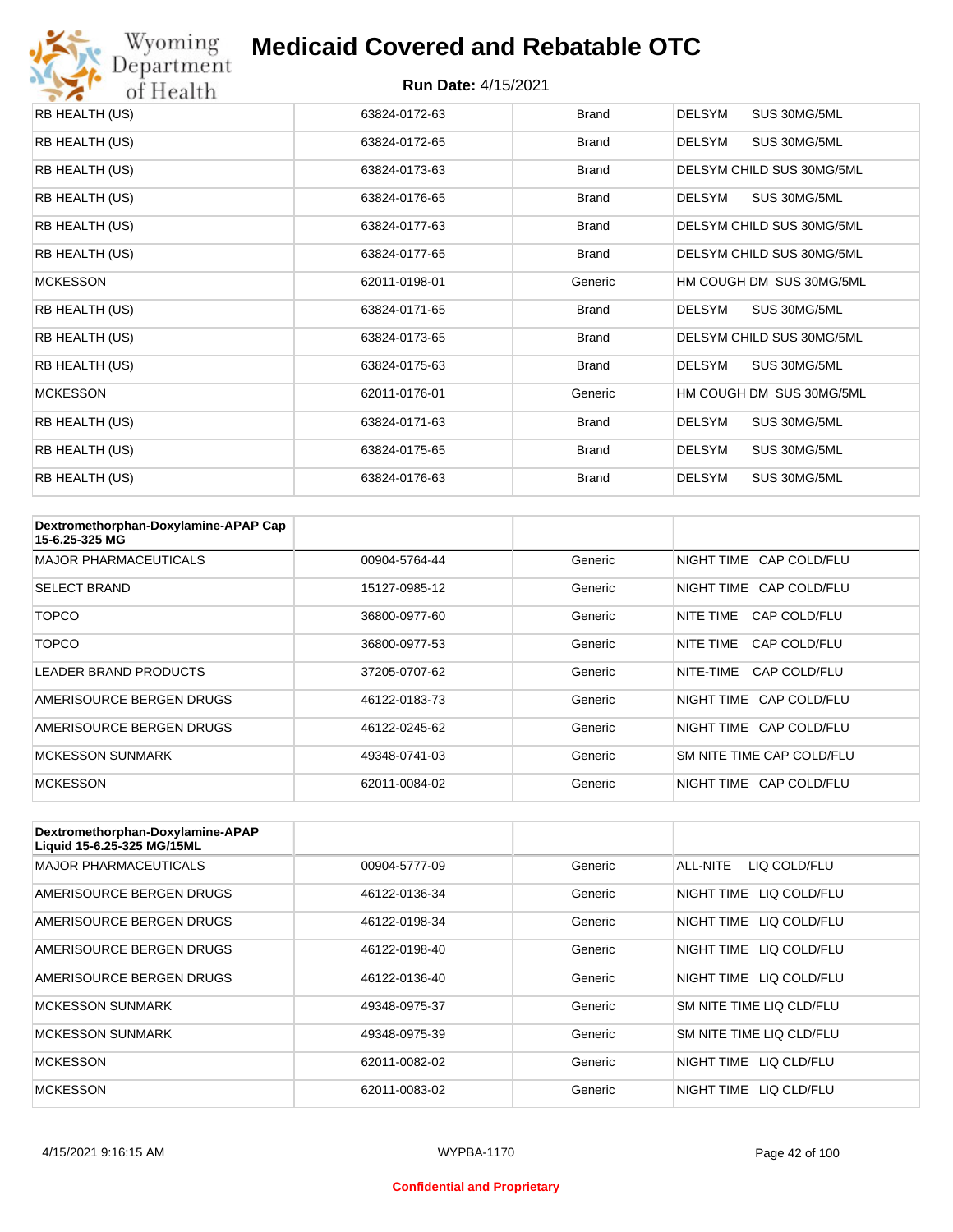

| Dextromethorphan-Doxylamine-APAP<br>Liquid 30-12.5-1000 MG/30ML |               |         |                           |
|-----------------------------------------------------------------|---------------|---------|---------------------------|
| <b>SELECT BRAND</b>                                             | 15127-0987-06 | Generic | NIGHT TIME LIQ COLD/FLU   |
| <b>SELECT BRAND</b>                                             | 15127-0987-10 | Generic | NIGHT TIME LIQ COLD/FLU   |
| <b>TOPCO</b>                                                    | 36800-0041-30 | Generic | NITE-TIME<br>LIQ COLD/FLU |
| <b>TOPCO</b>                                                    | 36800-0041-38 | Generic | LIQ COLD/FLU<br>NITE-TIME |
| <b>TOPCO</b>                                                    | 36800-0990-38 | Generic | LIQ COLD/FLU<br>NITE TIME |
| <b>TOPCO</b>                                                    | 36800-0666-34 | Generic | COUGH & SORE LIQ NGT TIME |
| <b>TOPCO</b>                                                    | 36800-0908-38 | Generic | NITE TIME<br>LIQ COLD/FLU |
| <b>TOPCO</b>                                                    | 36800-0908-30 | Generic | NITE TIME<br>LIQ COLD/FLU |
| CHAIN DRUG MARKETING ASSOC                                      | 63868-0065-08 | Generic | LIQ SORE THR<br>OC COUGH  |

| Dextromethorphan-Guaifenesin Granules<br>Packet 5-100 MG |               |              |                         |
|----------------------------------------------------------|---------------|--------------|-------------------------|
| RB HEALTH (US)                                           | 63824-0256-12 | <b>Brand</b> | MUCINEX CGH GRA 5-100MG |

| Dextromethorphan-Guaifenesin Liquid 10-<br><b>100 MG/5ML</b> |               |         |                                      |
|--------------------------------------------------------------|---------------|---------|--------------------------------------|
| <b>PERRIGO</b>                                               | 00113-0578-26 | Generic | TUSSIN DM LIQ                        |
| <b>PAR PHARMACEUTICALS</b>                                   | 00603-1330-58 | Generic | IOPHEN DM-NR LIQ 100-10/5            |
| <b>BERGEN BRUNSWIG</b>                                       | 24385-0578-26 | Generic | GNP TUSSIN LIQ DM COUGH              |
| <b>BERGEN BRUNSWIG</b>                                       | 24385-0359-34 | Generic | <b>GNP TUSSIN LIQ DM</b>             |
| <b>TOPCO</b>                                                 | 36800-0359-26 | Generic | TUSSIN DM LIQ 100-10/5               |
| <b>TOPCO</b>                                                 | 36800-0359-40 | Generic | <b>TUSSIN DM</b><br>LIQ 100-10/5     |
| <b>TOPCO</b>                                                 | 36800-0578-26 | Generic | <b>TUSSIN DM</b><br>LIQ 100-10/5     |
| <b>BERGEN BRUNSWIG</b>                                       | 24385-0359-26 | Generic | <b>GNP TUSSIN LIQ DM</b>             |
| <b>TOPCO</b>                                                 | 36800-0359-34 | Generic | <b>TUSSIN DM</b><br>LIQ 100-10/5     |
| <b>LEADER BRAND PRODUCTS</b>                                 | 37205-0712-26 | Generic | <b>TUSSIN DM</b><br><b>LIQ CLEAR</b> |
| HI-TECH                                                      | 50383-0062-07 | Generic | DM/GG<br>SOL 10-100/5                |
| HI-TECH                                                      | 50383-0062-12 | Generic | SOL<br>DM/GG                         |
| <b>HI-TECH</b>                                               | 50383-0062-11 | Generic | DM/GG<br>SOL                         |
| <b>SILARX</b>                                                | 54838-0133-40 | Generic | SILTUSSIN DM LIQ DAS                 |
| <b>HI-TECH</b>                                               | 50383-0062-06 | Generic | DM/GG<br>SOL 10-100/5                |
| <b>LLORENS PHARMACEUTICAL</b>                                | 54859-0505-04 | Generic | TUSNEL DIABT LIQ 10-100/5            |
| <b>MCKESSON</b>                                              | 62011-0091-02 | Generic | HM TUSSIN LIQ ADLT DM                |
| <b>MCKESSON</b>                                              | 62011-0092-02 | Generic | TUSSIN ADULT LIQ CGH/CONG            |
| <b>SILARX</b>                                                | 54838-0139-40 | Generic | SILTUSSIN-DM LIQ DIABETIC            |
| <b>LLORENS PHARMACEUTICAL</b>                                | 54859-0505-16 | Generic | TUSNEL DIABT LIQ 10-100/5            |
| <b>MCKESSON</b>                                              | 62011-0091-01 | Generic | HM TUSSIN LIQ ADLT DM                |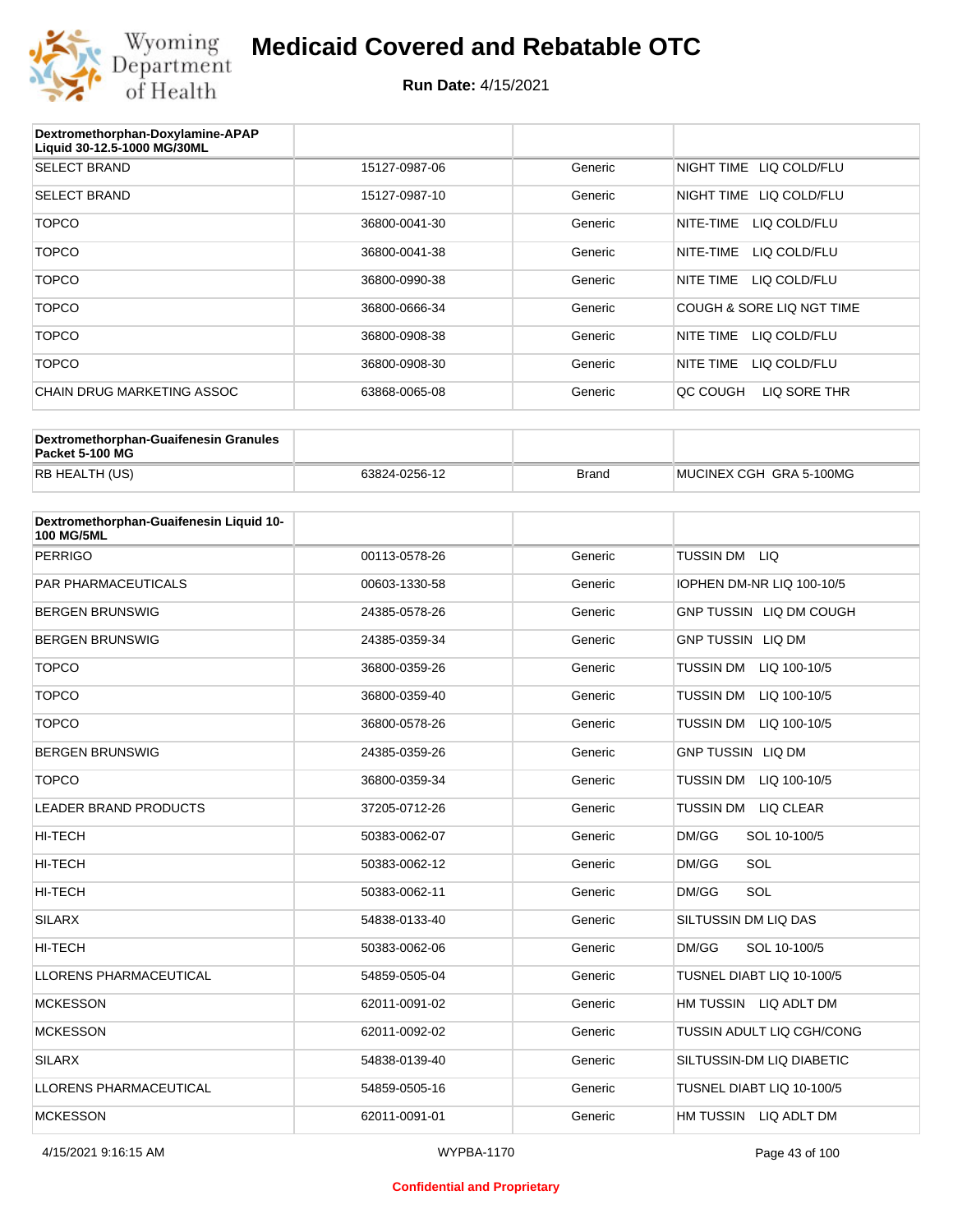

| <b>MCKESSON</b>                                              | 62011-0092-01 | Generic | TUSSIN ADULT LIQ CGH/CONG    |
|--------------------------------------------------------------|---------------|---------|------------------------------|
|                                                              |               |         |                              |
| Dextromethorphan-Guaifenesin Liquid 10-<br><b>200 MG/5ML</b> |               |         |                              |
| <b>PERRIGO</b>                                               | 00113-0799-26 | Generic | TUSSIN DM MX LIQ 10-200/5    |
| <b>TOPCO</b>                                                 | 36800-0799-26 | Generic | TUSSIN DM LIQ MAX            |
| <b>LEADER BRAND PRODUCTS</b>                                 | 37205-0629-34 | Generic | TUSSIN DM MX LIQ 10-200/5    |
| <b>TOPCO</b>                                                 | 36800-0799-34 | Generic | TUSSIN DM LIQ MAX            |
| <b>LEADER BRAND PRODUCTS</b>                                 | 37205-0629-26 | Generic | TUSSIN DM MX LIQ 10-200/5    |
| AMERISOURCE BERGEN DRUGS                                     | 46122-0139-26 | Generic | TUSSIN DM<br>LIQ 10-200/5    |
| AMERISOURCE BERGEN DRUGS                                     | 46122-0139-34 | Generic | TUSSIN DM<br>LIQ 10-200/5    |
| AMERISOURCE BERGEN DRUGS                                     | 46122-0017-26 | Generic | <b>GNP TUSSIN LIQ DM MAX</b> |
| AMERISOURCE BERGEN DRUGS                                     | 46122-0017-34 | Generic | GNP TUSSIN LIQ DM MAX        |
| <b>SILARX</b>                                                | 54838-0140-40 | Generic | SILTUSSIN-DM LIQ MAX ST      |
| <b>MCKESSON</b>                                              | 62011-0211-01 | Generic | HM TUSSIN LIQ DM MAX         |

| Dextromethorphan-Guaifenesin Liquid 5-<br><b>100 MG/5ML</b> |               |         |                           |
|-------------------------------------------------------------|---------------|---------|---------------------------|
| <b>GEISS DESTIN &amp; DUNN</b>                              | 00113-0419-26 | Generic | MUCUS RELIEF LIQ 5-100MG  |
| <b>BERGEN BRUNSWIG</b>                                      | 24385-0985-26 | Generic | MUCUS RELIEF LIQ 5-100MG  |
| <b>TOPCO</b>                                                | 36800-0419-26 | Generic | MUCUS RELIEF LIQ 5-100MG  |
| <b>LEADER BRAND PRODUCTS</b>                                | 37205-0993-26 | Generic | MUCUS RELIEF LIQ 5-100MG  |
| <b>MCKESSON SUNMARK</b>                                     | 49348-0828-34 | Generic | MUCUS RELIEF LIQ 5-100MG  |
| RB HEALTH (US)                                              | 63824-0213-66 | Generic | DELSYM COUGH LIQ CONGS DM |
| RB HEALTH (US)                                              | 63824-0214-66 | Generic | DELSYM COUGH LIQ CONGS DM |
| <b>RB HEALTH (US)</b>                                       | 63824-0019-66 | Generic | MUCINEX DM<br>LIQ 20-400  |
| RB HEALTH (US)                                              | 63824-0286-64 | Generic | MUCINEX CGH LIQ 5-100MG   |

| Dextromethorphan-Guaifenesin Syrup 10-<br><b>100 MG/5ML</b> |               |         |                           |
|-------------------------------------------------------------|---------------|---------|---------------------------|
| <b>PERRIGO</b>                                              | 00113-0359-34 | Generic | TUSSIN DM<br>SYP 100-10/5 |
| <b>PERRIGO</b>                                              | 00113-0359-26 | Generic | TUSSIN DM SYP 100-10/5    |
| PHARMACEUTICAL ASSOCIATES                                   | 00121-0638-10 | Generic | <b>GUAIFENESIN SYP DM</b> |
| PHARMACEUTICAL ASSOCIATES                                   | 00121-0638-05 | Generic | <b>GUAIFENESIN SYP DM</b> |
| RUGBY LABORATORIES                                          | 00536-0970-97 | Generic | EXTRA ACTION SYP 100-10/5 |
| <b>PAR PHARMACEUTICALS</b>                                  | 00603-0855-94 | Generic | Q-TUSSIN DM SYP 100-10/5  |
| RUGBY LABORATORIES                                          | 00536-0970-85 | Generic | EXTRA ACTION SYP 100-10/5 |
| <b>PAR PHARMACEUTICALS</b>                                  | 00603-0855-58 | Generic | Q-TUSSIN DM SYP 100-10/5  |
| <b>PAR PHARMACEUTICALS</b>                                  | 00603-0855-81 | Generic | Q-TUSSIN DM SYP 100-10/5  |
| <b>MAJOR PHARMACEUTICALS</b>                                | 00904-0053-00 | Generic | ROBAFEN DM SYP 100-10/5   |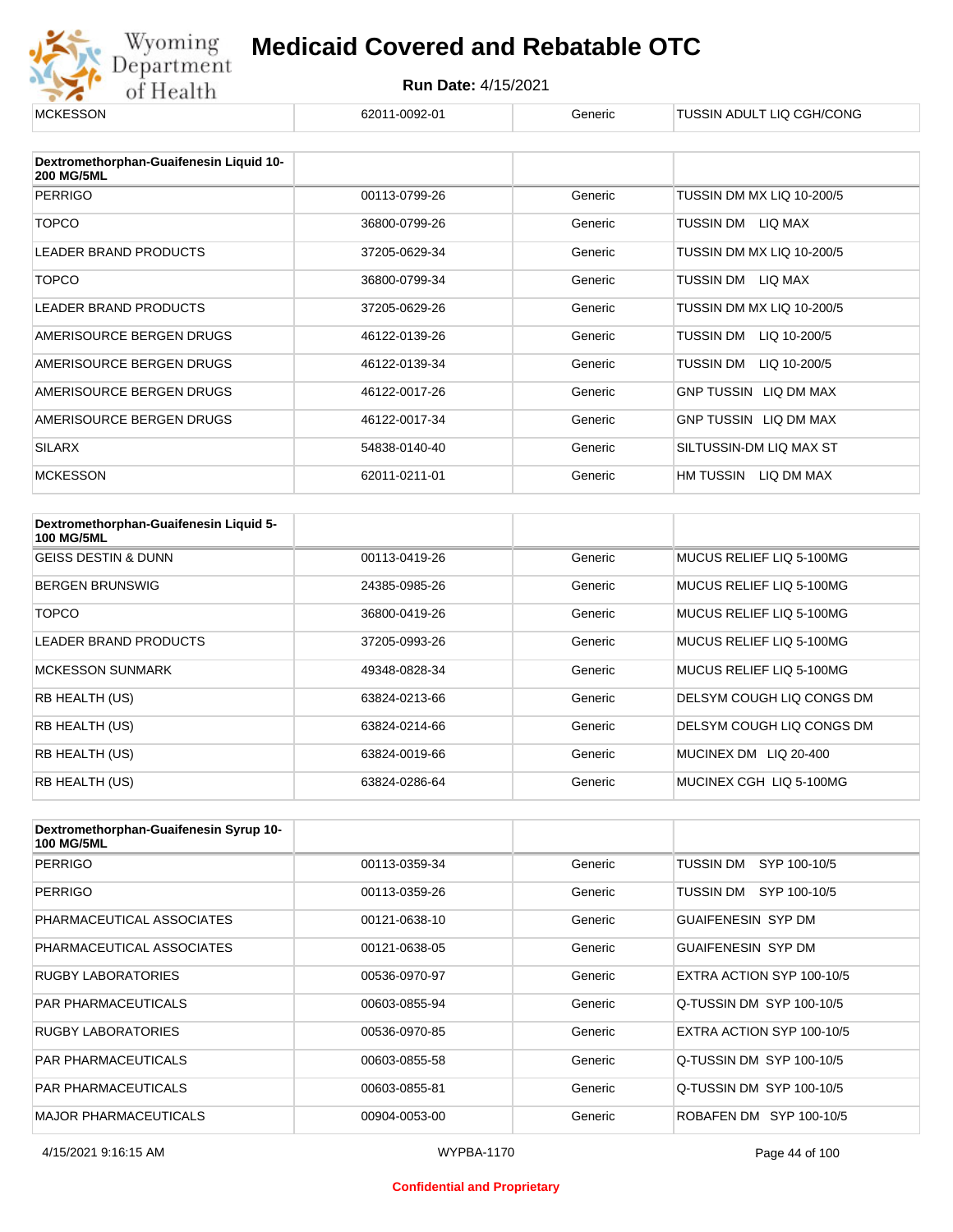| Wyoming<br>Department        | <b>Medicaid Covered and Rebatable OTC</b> |         |                           |  |  |
|------------------------------|-------------------------------------------|---------|---------------------------|--|--|
| of Health                    | <b>Run Date: 4/15/2021</b>                |         |                           |  |  |
| <b>MAJOR PHARMACEUTICALS</b> | 00904-0053-09                             | Generic | ROBAFEN DM SYP 100-10/5   |  |  |
| <b>MAJOR PHARMACEUTICALS</b> | 00904-0053-16                             | Generic | ROBAFEN DM SYP 100-10/5   |  |  |
| <b>MAJOR PHARMACEUTICALS</b> | 00904-0053-20                             | Generic | ROBAFEN DM SYP 100-10/5   |  |  |
| <b>MAJOR PHARMACEUTICALS</b> | 00904-6306-20                             | Generic | ROBAFEN DM SYP 100-10/5   |  |  |
| <b>LEADER BRAND PRODUCTS</b> | 37205-0970-26                             | Generic | SYP 100-10/5<br>TUSSIN DM |  |  |
| <b>LEADER BRAND PRODUCTS</b> | 37205-0970-34                             | Generic | TUSSIN DM<br>SYP 100-10/5 |  |  |
| <b>MCKESSON SUNMARK</b>      | 49348-0017-34                             | Generic | SM TUSSIN DM SYP 100-10/5 |  |  |
| <b>MCKESSON SUNMARK</b>      | 49348-0017-39                             | Generic | SM TUSSIN DM SYP 100-10/5 |  |  |
| <b>MCKESSON SUNMARK</b>      | 49348-0861-34                             | Generic | SM TUSSIN SYP DM          |  |  |
| <b>MCKESSON SUNMARK</b>      | 49348-0017-37                             | Generic | SM TUSSIN DM SYP 100-10/5 |  |  |
| <b>MCKESSON SUNMARK</b>      | 49348-0861-37                             | Generic | SM TUSSIN SYP DM          |  |  |
| <b>SILARX</b>                | 54838-0209-40                             | Generic | SILTUSSIN-DM SYP ALC FREE |  |  |
| <b>SILARX</b>                | 54838-0209-70                             | Generic | SILTUSSIN-DM SYP ALC FREE |  |  |
| <b>SILARX</b>                | 54838-0209-80                             | Generic | SILTUSSIN-DM SYP ALC FREE |  |  |

| Dextromethorphan-Guaifenesin Syrup 5-<br><b>100 MG/5ML</b> |               |              |                       |
|------------------------------------------------------------|---------------|--------------|-----------------------|
| <b>GLAXO CONSUMER HEALTHCARE L.P.</b>                      | 00067-8118-04 | <b>Brand</b> | TRIAMINIC SYP CGH/CNG |

| Dextromethorphan-Guaifenesin Tab 20-400<br>MG |               |         |                            |
|-----------------------------------------------|---------------|---------|----------------------------|
| <b>MAJOR PHARMACEUTICALS</b>                  | 00904-6233-46 | Generic | <b>MUCUS RELIEF TAB DM</b> |
| <b>MAJOR PHARMACEUTICALS</b>                  | 00904-6233-52 | Generic | <b>MUCUS RELIEF TAB DM</b> |
| <b>BERGEN BRUNSWIG</b>                        | 24385-0026-71 | Generic | MUCUS RELIEF TAB DM        |
| LEADER BRAND PRODUCTS                         | 37205-0538-71 | Generic | CHEST CONGES TAB 20-400MG  |
| LEADER BRAND PRODUCTS                         | 37205-0675-62 | Generic | TABTUSSIN DM TAB 20-400MG  |
| <b>MCKESSON SUNMARK</b>                       | 49348-0728-09 | Generic | CHEST CONGES TAB 20-400MG  |
| AMERISOURCE BERGEN DRUGS                      | 46122-0058-62 | Generic | TAB TUSSIN TAB DM          |
| TIME-CAP LABS                                 | 49483-0280-06 | Generic | MUCOSA DM<br>TAB 20-400MG  |
| <b>MCKESSON</b>                               | 62011-0061-01 | Generic | CHEST CONGES TAB RELF DM   |
| CHAIN DRUG MARKETING ASSOC                    | 63868-0753-50 | Generic | OC MEDIFIN TAB DM          |

| Dextromethorphan-Guaifenesin Tab ER<br>12HR 30-600 MG |               |              |                         |
|-------------------------------------------------------|---------------|--------------|-------------------------|
| RB HEALTH (US)                                        | 63824-0056-32 | <b>Brand</b> | MUCINEX DM TAB 30-600ER |
| RB HEALTH (US)                                        | 63824-0056-69 | <b>Brand</b> | MUCINEX DM TAB 30-600ER |
| RB HEALTH (US)                                        | 63824-0056-34 | <b>Brand</b> | MUCINEX DM TAB 30-600ER |

| Dextromethorphan-Guaifenesin Tab ER<br>12HR 60-1200 MG |               |              |                        |
|--------------------------------------------------------|---------------|--------------|------------------------|
| RB HEALTH (US)                                         | 63824-0072-36 | <b>Brand</b> | MUCINEX DM TAB 60-1200 |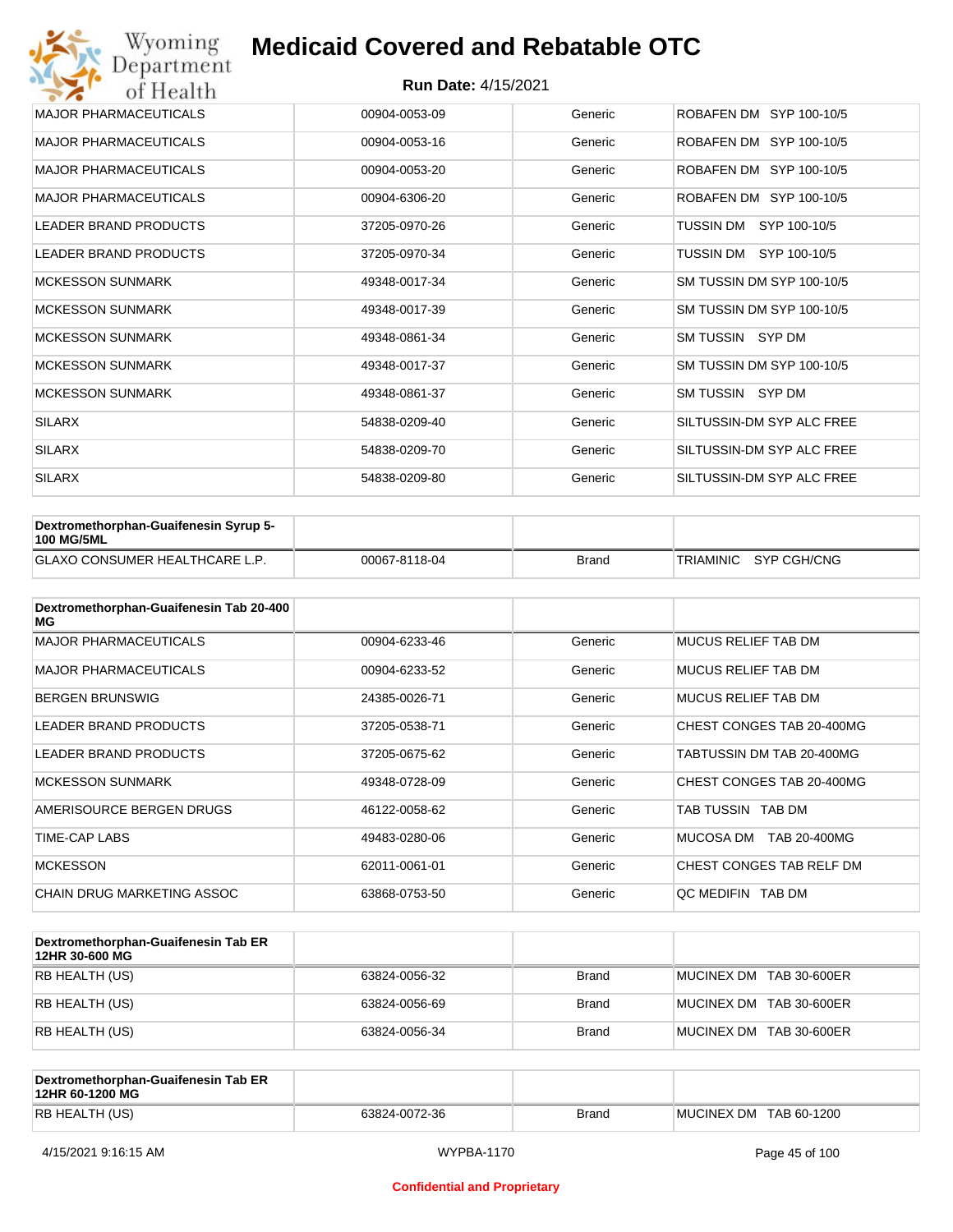# Wyoming<br>Department<br>of Health

### **Medicaid Covered and Rebatable OTC**

| RB HEALTH (US) | 63824-0072-46 | <b>Brand</b> | MUCINEX DM TAB 60-1200 |
|----------------|---------------|--------------|------------------------|
| RB HEALTH (US) | 63824-0072-35 | <b>Brand</b> | MUCINEX DM TAB 60-1200 |

| Dextromethorphan-Phenylephrine-APAP<br>Cap 10-5-325 MG |               |              |                                  |
|--------------------------------------------------------|---------------|--------------|----------------------------------|
| <b>MAJOR PHARMACEUTICALS</b>                           | 00904-5763-44 | <b>Brand</b> | DAY TIME<br>CAP COLD/FLU         |
| <b>SELECT BRAND</b>                                    | 15127-0989-12 | Generic      | SB DAY TIME CAP COLD/FLU         |
| <b>BERGEN BRUNSWIG</b>                                 | 24385-0036-62 | Generic      | <b>GNP DAY TIME CAP COLD/FLU</b> |
| <b>TOPCO</b>                                           | 36800-0215-53 | Generic      | DAYTIME PE CAP COLD/FLU          |
| <b>TOPCO</b>                                           | 36800-0215-60 | Generic      | DAYTIME PE CAP COLD/FLU          |
| <b>MCKESSON SUNMARK</b>                                | 49348-0738-04 | Generic      | SM DAY TIME CAP PE               |
| AMERISOURCE BERGEN DRUGS                               | 46122-0184-73 | Generic      | DAY COLD/FLU CAP 10-5-325        |
| <b>MCKESSON</b>                                        | 62011-0066-02 | Generic      | HM DAY TIME CAP                  |

| Dextromethorphan-Phenylephrine-APAP<br>Ligd 10-5-325 MG/15ML |               |         |                                  |
|--------------------------------------------------------------|---------------|---------|----------------------------------|
| <b>BERGEN BRUNSWIG</b>                                       | 24385-0005-34 | Generic | <b>GNP DAY TIME LIQ COLD/FLU</b> |
| <b>TOPCO</b>                                                 | 36800-0656-30 | Generic | LIQ COLD/FLU<br>DAY TIME         |
| <b>TOPCO</b>                                                 | 36800-0656-38 | Generic | DAY TIME<br>LIQ COLD/FLU         |
| AMERISOURCE BERGEN DRUGS                                     | 46122-0015-33 | Generic | <b>GNP FLU RELF LIQ DAYTIME</b>  |
| MCKESSON SUNMARK                                             | 49348-0753-37 | Generic | SM DAY TIME LIQ COLD/FLU         |
| <b>MCKESSON</b>                                              | 62011-0065-02 | Generic | LIQ COLD/FLU<br>HM DAYTIME       |
| CHAIN DRUG MARKETING ASSOC                                   | 63868-0067-08 | Generic | QC FLU RELF LIQ DAYTIME          |

| Dextromethorphan-Phenylephrine-APAP<br><b>Powd Pack 20-10-500 MG</b> |               |       |                          |
|----------------------------------------------------------------------|---------------|-------|--------------------------|
| <b>GLAXO CONSUMER HEALTHCARE L.P.</b>                                | 00067-6426-06 | Brand | PAK SEV COLD<br>THERAFLU |
|                                                                      |               |       |                          |

| Dextromethorphan-Phenylephrine-APAP<br>Powd Pack 20-10-650 MG |               |         |                                 |
|---------------------------------------------------------------|---------------|---------|---------------------------------|
| PERRIGO PHARMACEUTICALS                                       | 00113-0096-91 | Generic | <b>FLU/COLD/CGH POW DAYTIME</b> |
| CHAIN DRUG MARKETING ASSOC                                    | 63868-0763-06 | Generic | <b>OC COLD/CGH POW DAYTIME</b>  |

| Dextromethorphan-Phenylephrine-APAP<br>Tab 10-5-325 MG |               |         |                                   |
|--------------------------------------------------------|---------------|---------|-----------------------------------|
| <b>MAJOR PHARMACEUTICALS</b>                           | 00904-5786-24 | Generic | MAPAP COLD TAB 10-5-325           |
| <b>TOPCO</b>                                           | 36800-0402-62 | Generic | 'COLD HEAD<br><b>TAB CONGESTI</b> |
| <b>TOPCO</b>                                           | 36800-0371-62 | Generic | COLD MULT-SY TAB DAYTIME          |
| AMERISOURCE BERGEN DRUGS                               | 46122-0073-62 | Generic | <b>COLD RELIEF TAB MULTI-S</b>    |

| Dextromethorphan-Pyrilamine Liquid 7.5-<br>7.5 MG/5ML |               |       |                  |
|-------------------------------------------------------|---------------|-------|------------------|
| CAPITAL PHARMACEUTICAL                                | 29978-0127-16 | Brand | LIQ<br>CAPRON DM |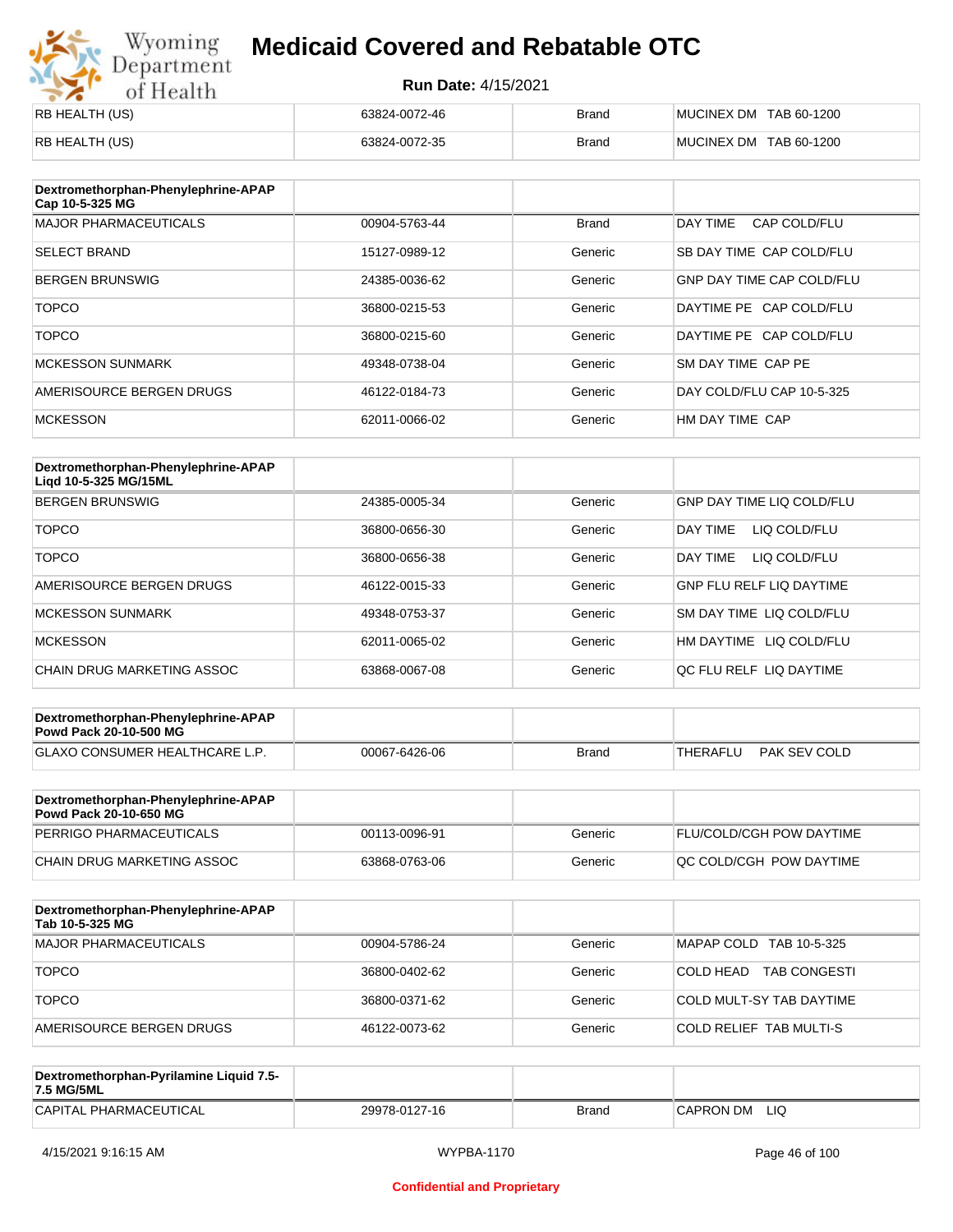

**12.5-325 MG**

**Diphenhydramine-Acetaminophen Tab** 

### **Medicaid Covered and Rebatable OTC**

| <b>RUGBY LABORATORIES</b>                                    | 00536-1003-01 | Generic      | ACETA-GESIC TAB 12.5-325              |
|--------------------------------------------------------------|---------------|--------------|---------------------------------------|
| Diphenhydramine-Phenylephrine Lig 6.25-<br><b>2.5 MG/5ML</b> |               |              |                                       |
| <b>TOPCO</b>                                                 | 36800-0913-26 | Generic      | TRIACTING NT LIQ COLD/CGH             |
| Diphenhydramine-Phenylephrine Syrup<br>6.25-2.5 MG/5ML       |               |              |                                       |
| GLAXO CONSUMER HEALTHCARE L.P.                               | 00067-8106-04 | <b>Brand</b> | TRIAMINIC<br>SYP COLD/CGH             |
| Diphenhydramine-Phenylephrine-APAP<br>Liq 12.5-5-325 MG/10ML |               |              |                                       |
| RB HEALTH (US)                                               | 63824-0211-66 | Generic      | DELSYM NIGHT LIQ CGH+CLD              |
| RB HEALTH (US)                                               | 63824-0212-66 | Generic      | DELSYM NIGHT LIQ CGH+CLD              |
| RB HEALTH (US)                                               | 63824-0600-64 | Generic      | MUCINEX MS LIQ COLD NGH               |
| RB HEALTH (US)                                               | 63824-0262-66 | Generic      | LIQ<br><b>MUCINEX</b>                 |
| RB HEALTH (US)                                               | 63824-0500-66 | Generic      | MUCINEX FAST LIQ COLD FLU             |
| Diphenhydramine-Phenylephrine-APAP<br>Liq 12.5-5-325 MG/15ML |               |              |                                       |
| AMERISOURCE BERGEN DRUGS                                     | 46122-0016-33 | Generic      | GNP FLU RELF LIQ NIGHTIME             |
| CHAIN DRUG MARKETING ASSOC                                   | 63868-0068-08 | Generic      | QC FLU RELF LIQ NIGHTIME              |
| Diphenhydramine-Phenylephrine-APAP<br>Packet 25-10-650 MG    |               |              |                                       |
| <b>GLAXO CONSUMER HEALTHCARE L.P.</b>                        | 00067-7918-06 | <b>Brand</b> | THERAFLU SEV POW COLD/CGH             |
| <b>RECKITT BENCKISER</b>                                     | 63824-0233-04 | Generic      | <b>MUCINEX</b><br><b>PAK FAST-MAX</b> |
| <b>CHAIN DRUG MARKETING ASSOC</b>                            | 63868-0764-06 | Generic      | QC COLD/CGH POW NIGHTTIM              |
| Diphenhydramine-Phenylephrine-APAP<br>Tab 12.5-5-325 MG      |               |              |                                       |
| <b>SELECT BRAND</b>                                          | 15127-0974-12 | Generic      | SB SEVERE<br>TAB COLD PE              |
| <b>SELECT BRAND</b>                                          | 15127-0973-24 | Generic      | SB ALLERGY/ TAB COLD PE               |
| AMERISOURCE BERGEN DRUGS                                     | 46122-0052-62 | Generic      | ALLERGY PLUS TAB SINUS                |
| CHAIN DRUG MARKETING ASSOC                                   | 63868-0985-24 | Generic      | QC ALLERGY/ TAB SINUS                 |
| Diphenhydramine-Phenylephrine-APAP<br>Tab 25-5-325 MG        |               |              |                                       |
| AMERISOURCE BERGEN DRUGS                                     | 46122-0053-60 | Generic      | ALLERGY PLUS TAB SEV/SINU             |
| RB HEALTH (US)                                               | 63824-0550-20 | Generic      | MUCINEX FAST TAB 25-5-325             |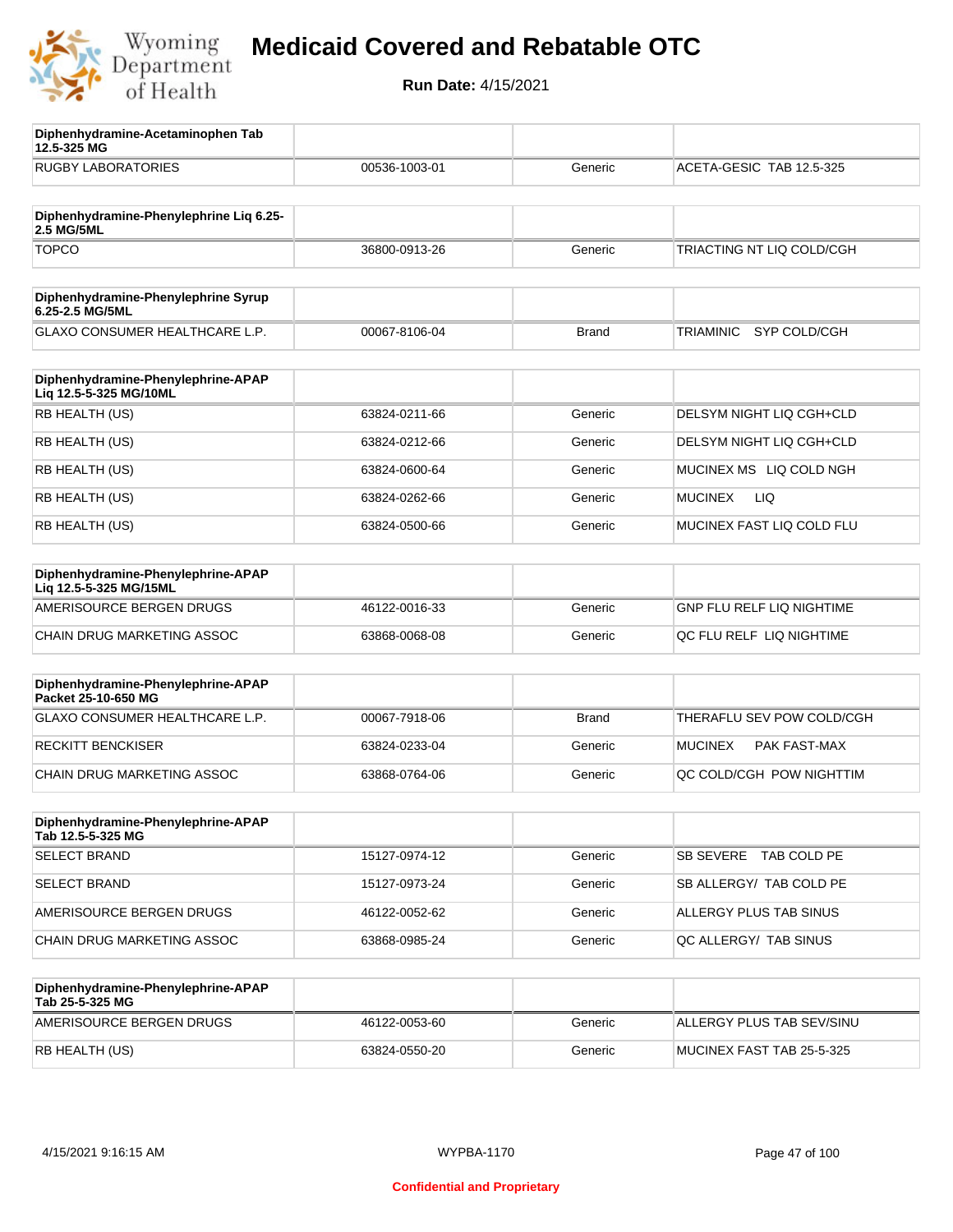

| Doxylamine-DM Liquid 6.25-15 MG/15ML                   |               |              |                                |
|--------------------------------------------------------|---------------|--------------|--------------------------------|
| <b>BERGEN BRUNSWIG</b>                                 | 24385-0461-40 | Generic      | NIGHT TIME LIQ COUGH           |
| <b>TOPCO</b>                                           | 36800-0668-38 | Generic      | NITE TIME LIQ COUGH            |
| <b>BERGEN BRUNSWIG</b>                                 | 24385-0461-34 | Generic      | NIGHT TIME LIQ COUGH           |
| Doxylamine-Phenylephrine Tab 7.5-10 MG                 |               |              |                                |
| POLY PHARMACEUTICALS                                   | 50991-0216-01 |              | POLY HIST TAB 7.5-10MG         |
|                                                        |               | <b>Brand</b> |                                |
| Doxylamine-Pseudoephedrine Liquid 6.25-<br>30 MG/5ML   |               |              |                                |
| <b>SALLUS LABORATORIES</b>                             | 69036-0110-16 | <b>Brand</b> | LORTUSS LQ LIQ                 |
| Fexofenadine-Pseudoephedrine Tab ER<br>24HR 180-240 MG |               |              |                                |
| DR.REDDY'S LABORATORIES, INC.                          | 55111-0557-35 | Generic      | FEXOFEN/PSE TAB 180-240        |
| <b>Guaifenesin Granules Packet 100 MG</b>              |               |              |                                |
| RB HEALTH (US)                                         | 63824-0254-12 | <b>Brand</b> | MUCINEX/KIDS GRA 100MG         |
|                                                        |               |              |                                |
| Guaifenesin Liquid 100 MG/5ML                          |               |              |                                |
| PERRIGO PHARMACEUTICALS                                | 00113-0288-26 | Generic      | MUCUS RELIEF LIQ 100/5ML       |
| PHARMACEUTICAL ASSOCIATES                              | 00121-1744-10 | Generic      | GUAIFENESIN SOL 100/5ML        |
| PHARMACEUTICAL ASSOCIATES                              | 00121-1744-05 | Generic      | GUAIFENESIN SOL 100/5ML        |
| PHARMACEUTICAL ASSOCIATES                              | 00121-1744-15 | Generic      | GUAIFENESIN SOL 100/5ML        |
| PAR PHARMACEUTICALS                                    | 00603-0857-94 | Generic      | Q-TUSSIN<br><b>SOL 100/5ML</b> |
| PAR PHARMACEUTICALS                                    | 00603-0857-58 | Generic      | Q-TUSSIN<br><b>SOL 100/5ML</b> |
| <b>PAR PHARMACEUTICALS</b>                             | 00603-0857-81 | Generic      | Q-TUSSIN<br><b>SOL 100/5ML</b> |
| PAR PHARMACEUTICALS                                    | 00603-1328-58 | Generic      | IOPHEN-NR<br>LIQ 100/5ML       |
| <b>BERGEN BRUNSWIG</b>                                 | 24385-0982-26 | Generic      | MUCUS RELIEF LIQ 100/5ML       |
| <b>TOPCO</b>                                           | 36800-0288-26 | Generic      | MUCUS RELIEF LIQ 100/5ML       |
| HI-TECH                                                | 50383-0063-06 | Generic      | GUAIFENESIN SOL 100/5ML        |
| HI-TECH                                                | 50383-0063-18 | Generic      | GUAIFENESIN SOL 300/15ML       |
| HI-TECH                                                | 50383-0063-07 | Generic      | GUAIFENESIN SOL 100/5ML        |
| HI-TECH                                                | 50383-0063-11 | Generic      | GUAIFENESIN SOL 200/10ML       |
| HI-TECH                                                | 50383-0063-12 | Generic      | GUAIFENESIN SOL 200/10ML       |
| HI-TECH                                                | 50383-0063-17 | Generic      | GUAIFENESIN SOL 300/15ML       |
| <b>MCKESSON</b>                                        | 62011-0089-01 | Generic      | TUSSIN ADULT LIQ 100/5ML       |
| <b>MCKESSON</b>                                        | 62011-0089-02 | Generic      | TUSSIN ADULT LIQ 100/5ML       |
| SILARX                                                 | 54838-0138-40 | Generic      | SILTUSS DAS LIQ 100/5ML        |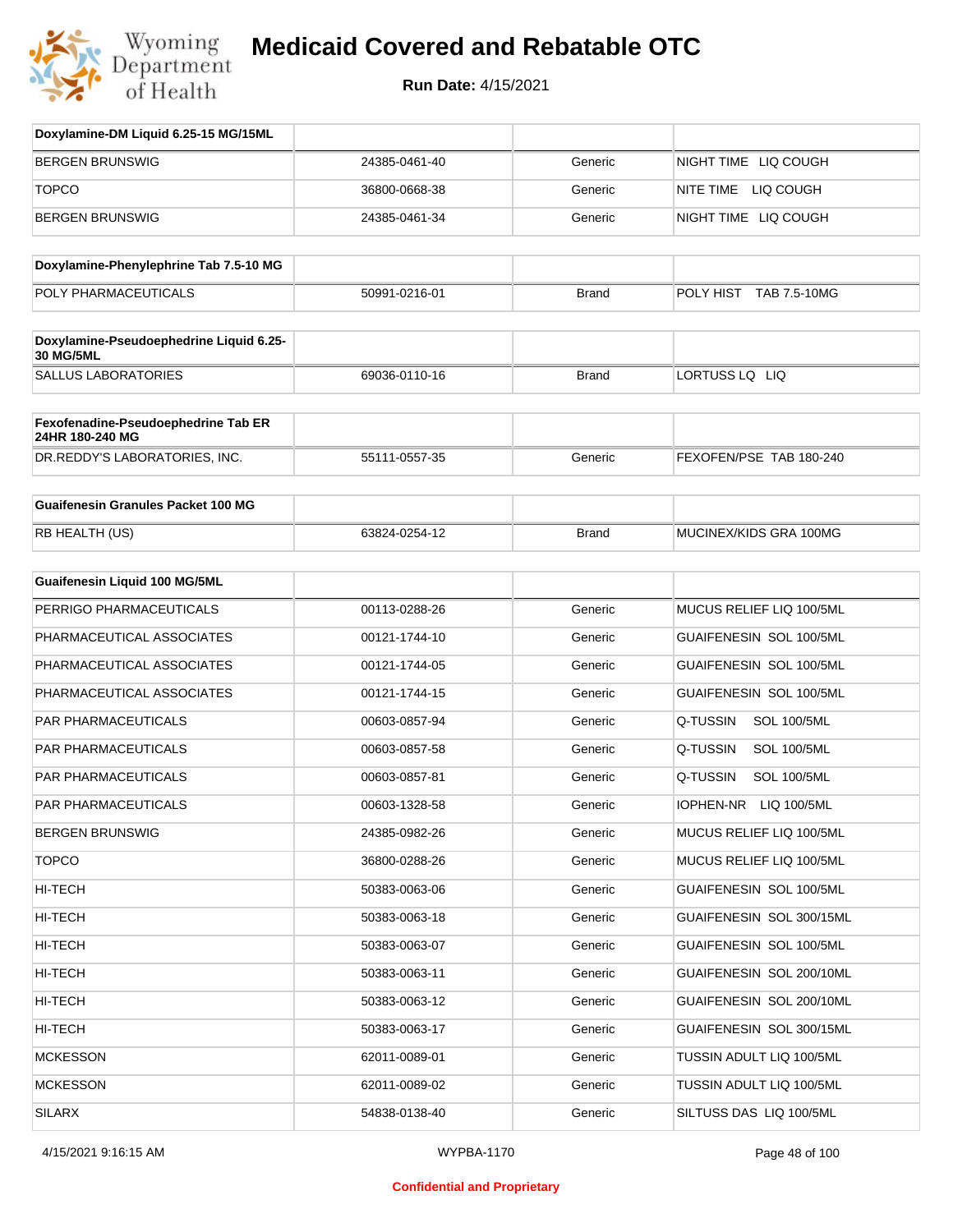

| RB HEALTH (US)                      | 63824-0285-64 | Generic | MUCINEX CHLD LIQ 100/5ML             |
|-------------------------------------|---------------|---------|--------------------------------------|
|                                     |               |         |                                      |
| <b>Guaifenesin Syrup 100 MG/5ML</b> |               |         |                                      |
| <b>PERRIGO</b>                      | 00113-0061-26 | Generic | TUSSIN CHEST SYP 100/5ML             |
| <b>PERRIGO</b>                      | 00113-0061-34 | Generic | TUSSIN CHEST SYP 100/5ML             |
| <b>RUGBY LABORATORIES</b>           | 00536-0825-85 | Generic | <b>COUGH</b><br><b>SYP 100/5ML</b>   |
| <b>MAJOR PHARMACEUTICALS</b>        | 00904-0061-16 | Generic | <b>ROBAFEN</b><br><b>SYP 100/5ML</b> |
| <b>RUGBY LABORATORIES</b>           | 00536-0825-97 | Generic | <b>COUGH</b><br><b>SYP 100/5ML</b>   |
| <b>MAJOR PHARMACEUTICALS</b>        | 00904-0061-09 | Generic | <b>ROBAFEN</b><br><b>SYP 100/5ML</b> |
| <b>MAJOR PHARMACEUTICALS</b>        | 00904-0061-00 | Generic | <b>SYP 100/5ML</b><br><b>ROBAFEN</b> |
| <b>SELECT BRAND</b>                 | 15127-0940-44 | Generic | SB CGH CONTR SYP 100/5ML             |
| <b>SELECT BRAND</b>                 | 15127-0940-48 | Generic | SB CGH CONTR SYP 100/5ML             |
| <b>TOPCO</b>                        | 36800-0310-26 | Generic | TUSSIN CHEST SYP 100/5ML             |
| <b>BERGEN BRUNSWIG</b>              | 24385-0310-34 | Generic | GNP TUSSIN SYP 100/5ML               |
| <b>MCKESSON SUNMARK</b>             | 49348-0278-34 | Generic | SM TUSSIN SYP 100/5ML                |
| <b>MCKESSON SUNMARK</b>             | 49348-0278-37 | Generic | SM TUSSIN SYP 100/5ML                |
| <b>SILARX</b>                       | 54838-0117-70 | Generic | SILTUSSIN SA SYP 100/5ML             |
| <b>SILARX</b>                       | 54838-0117-40 | Generic | SILTUSSIN SA SYP 100/5ML             |
| <b>SILARX</b>                       | 54838-0117-80 | Generic | SILTUSSIN SA SYP 100/5ML             |

| Guaifenesin Tab 200 MG     |               |         |                                     |
|----------------------------|---------------|---------|-------------------------------------|
| MAJOR PHARMACEUTICALS      | 00904-5154-60 | Generic | GUAIFENESIN TAB 200MG               |
| <b>PAR PHARMACEUTICALS</b> | 00603-4886-21 | Generic | ORGAN-INR TAB 200MG                 |
| <b>PAR PHARMACEUTICALS</b> | 00603-4890-21 | Generic | ORGAN-LNR TAB 200MG                 |
| <b>SELECT BRAND</b>        | 15127-0129-60 | Generic | SB COUGHTAB TAB 200MG               |
| LEADER BRAND PRODUCTS      | 37205-0466-72 | Generic | <b>TAB 200MG</b><br><b>COUGHTAB</b> |

| Guaifenesin Tab 400 MG       |               |         |                                   |
|------------------------------|---------------|---------|-----------------------------------|
| <b>MAJOR PHARMACEUTICALS</b> | 00904-6232-46 | Generic | MUCUS RELIEF TAB 400MG            |
| <b>MAJOR PHARMACEUTICALS</b> | 00904-6232-52 | Generic | MUCUS RELIEF TAB 400MG            |
| LEADER BRAND PRODUCTS        | 37205-0476-71 | Generic | CHEST CONGES TAB 400MG            |
| <b>BERGEN BRUNSWIG</b>       | 24385-0602-71 | Generic | MUCUS RELIEF TAB 400MG            |
| LEADER BRAND PRODUCTS        | 37205-0674-62 | Generic | TABTUSSIN<br><b>TAB 400MG</b>     |
| <b>MCKESSON SUNMARK</b>      | 49348-0729-09 | Generic | CHEST CONGES TAB 400MG            |
| AMERISOURCE BERGEN DRUGS     | 46122-0057-62 | Generic | TAB TUSSIN<br>TAB 400MG           |
| TIME-CAP LABS                | 49483-0272-06 | Generic | <b>MUCOSA</b><br><b>TAB 400MG</b> |
| <b>MCKESSON</b>              | 62011-0060-01 | Generic | CHEST CONGES TAB 400MG            |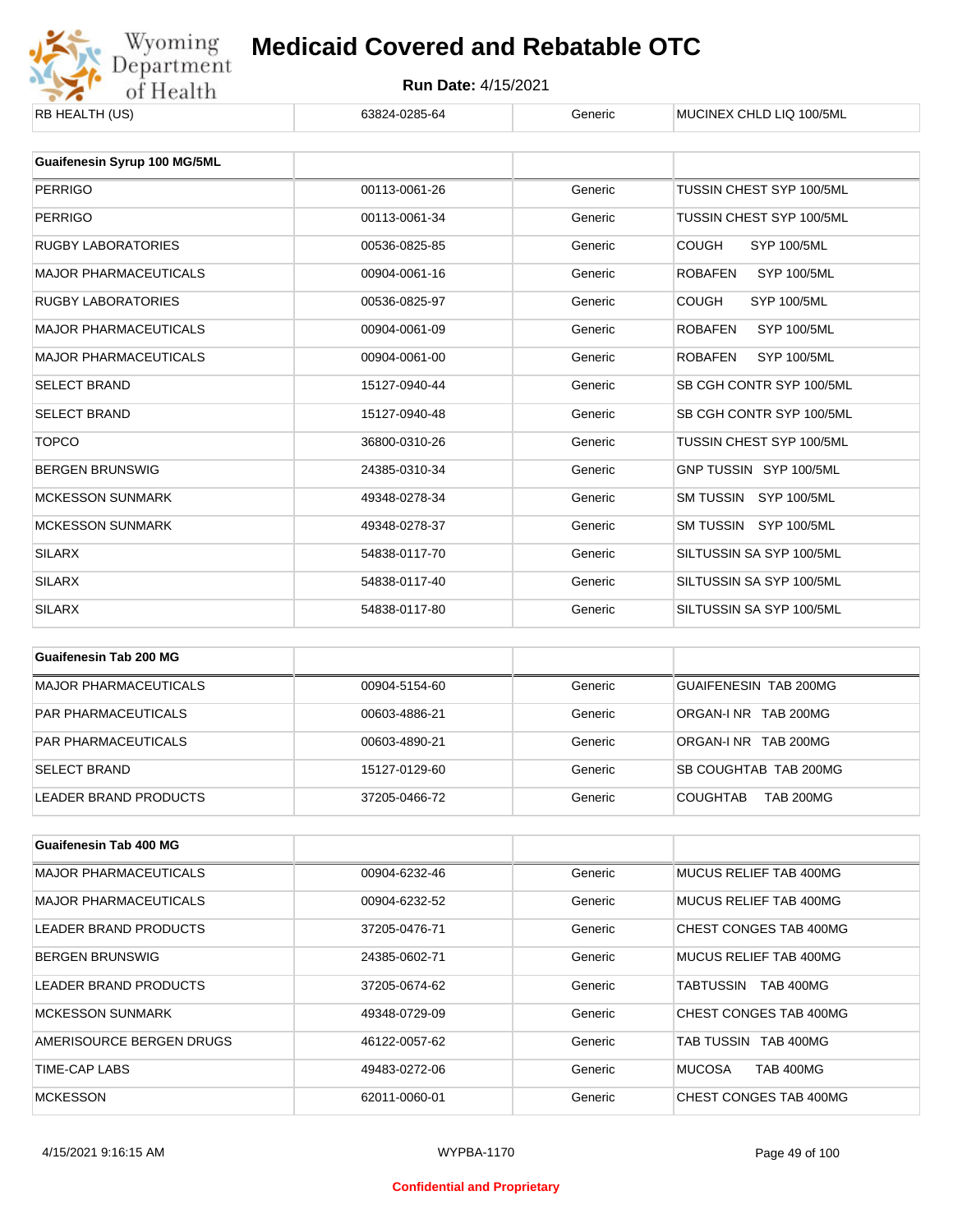

| CHAIN DRUG MARKETING ASSOC                   | 63868-0998-50 | Generic      | MEDIFIN 400 TAB 400MG               |
|----------------------------------------------|---------------|--------------|-------------------------------------|
| Guaifenesin Tab ER 12HR 1200 MG              |               |              |                                     |
| RB HEALTH (US)                               | 63824-0023-35 | <b>Brand</b> | <b>MUCINEX</b><br><b>TAB 1200MG</b> |
| RB HEALTH (US)                               | 63824-0023-36 | <b>Brand</b> | <b>MUCINEX</b><br><b>TAB 1200MG</b> |
| RB HEALTH (US)                               | 63824-0023-46 | <b>Brand</b> | <b>MUCINEX</b><br><b>TAB 1200MG</b> |
| RB HEALTH (US)                               | 63824-0023-48 | <b>Brand</b> | <b>TAB 1200MG</b><br><b>MUCINEX</b> |
|                                              |               |              |                                     |
| Guaifenesin Tab ER 12HR 600 MG               |               |              |                                     |
| <b>RUGBY LABORATORIES</b>                    | 00536-1026-37 | Generic      | MUCUS-ER<br>TAB 600MG               |
| LEADER BRAND PRODUCTS                        | 37205-0628-58 | Generic      | TAB 600MG<br><b>MUCUS-ER</b>        |
| PERRIGO PHARMACEUTICALS                      | 45802-0498-60 | Generic      | GUAIFENESIN TAB 600MG ER            |
| AMERISOURCE BERGEN DRUGS                     | 46122-0028-60 | Generic      | GNP MUCUS-ER TAB 600MG              |
| AMERISOURCE BERGEN DRUGS                     | 46122-0028-58 | Generic      | GNP MUCUS-ER TAB 600MG              |
| PERRIGO PHARMACEUTICALS                      | 45802-0498-58 | Generic      | GUAIFENESIN TAB 600MG ER            |
| PERRIGO PHARMACEUTICALS                      | 45802-0498-78 | Generic      | GUAIFENESIN TAB 600MG ER            |
| <b>MCKESSON SUNMARK</b>                      | 49348-0905-47 | Generic      | SM MUCUS ER TAB 600MG               |
| <b>MCKESSON SUNMARK</b>                      | 49348-0905-59 | Generic      | SM MUCUS ER TAB 600MG               |
| <b>MCKESSON</b>                              | 62011-0076-02 | Generic      | HM MUCUS ER TAB 600MG               |
| <b>MCKESSON</b>                              | 62011-0076-01 | Generic      | HM MUCUS ER TAB 600MG               |
| RB HEALTH (US)                               | 63824-0008-15 | <b>Brand</b> | <b>MUCINEX</b><br>TAB 600MG ER      |
| RB HEALTH (US)                               | 63824-0008-50 | <b>Brand</b> | <b>MUCINEX</b><br>TAB 600MG ER      |
| <b>RECKITT BENCKISER</b>                     | 63824-0008-61 | <b>Brand</b> | <b>MUCINEX</b><br>TAB 600MG ER      |
| RB HEALTH (US)                               | 63824-0008-27 | <b>Brand</b> | <b>MUCINEX</b><br>TAB 600MG ER      |
| RB HEALTH (US)                               | 63824-0008-34 | <b>Brand</b> | <b>MUCINEX</b><br>TAB 600MG ER      |
| RB HEALTH (US)                               | 63824-0008-32 | <b>Brand</b> | <b>MUCINEX</b><br>TAB 600MG ER      |
| RB HEALTH (US)                               | 63824-0008-36 | <b>Brand</b> | <b>MUCINEX</b><br>TAB 600MG ER      |
| RB HEALTH (US)                               | 63824-0008-69 | <b>Brand</b> | TAB 600MG ER<br><b>MUCINEX</b>      |
| Guaifenesin-Codeine Liquid 200-8 MG/5ML      |               |              |                                     |
| <b>CENTURION LABS</b>                        | 23359-0040-16 | <b>Brand</b> | NINJACOF-XG LIQ 200-8/5             |
|                                              |               |              |                                     |
| Guaifenesin-Codeine Liquid 225-7.5<br>MG/5ML |               |              |                                     |
| ALLEGIS PHARMACEUTICALS                      | 00682-0475-16 | <b>Brand</b> | MAR-COF CG LIQ 225-7.5              |
|                                              |               |              |                                     |

| Guaifenesin-Codeine Soln 100-10 MG/5ML |               |         |                         |
|----------------------------------------|---------------|---------|-------------------------|
| PHARMACEUTICAL ASSOCIATES              | 00121-0775-04 | Generic | GG/CODEINE SOL 100-10/5 |
| PHARMACEUTICAL ASSOCIATES              | 00121-0775-16 | Generic | GG/CODEINE SOL 100-10/5 |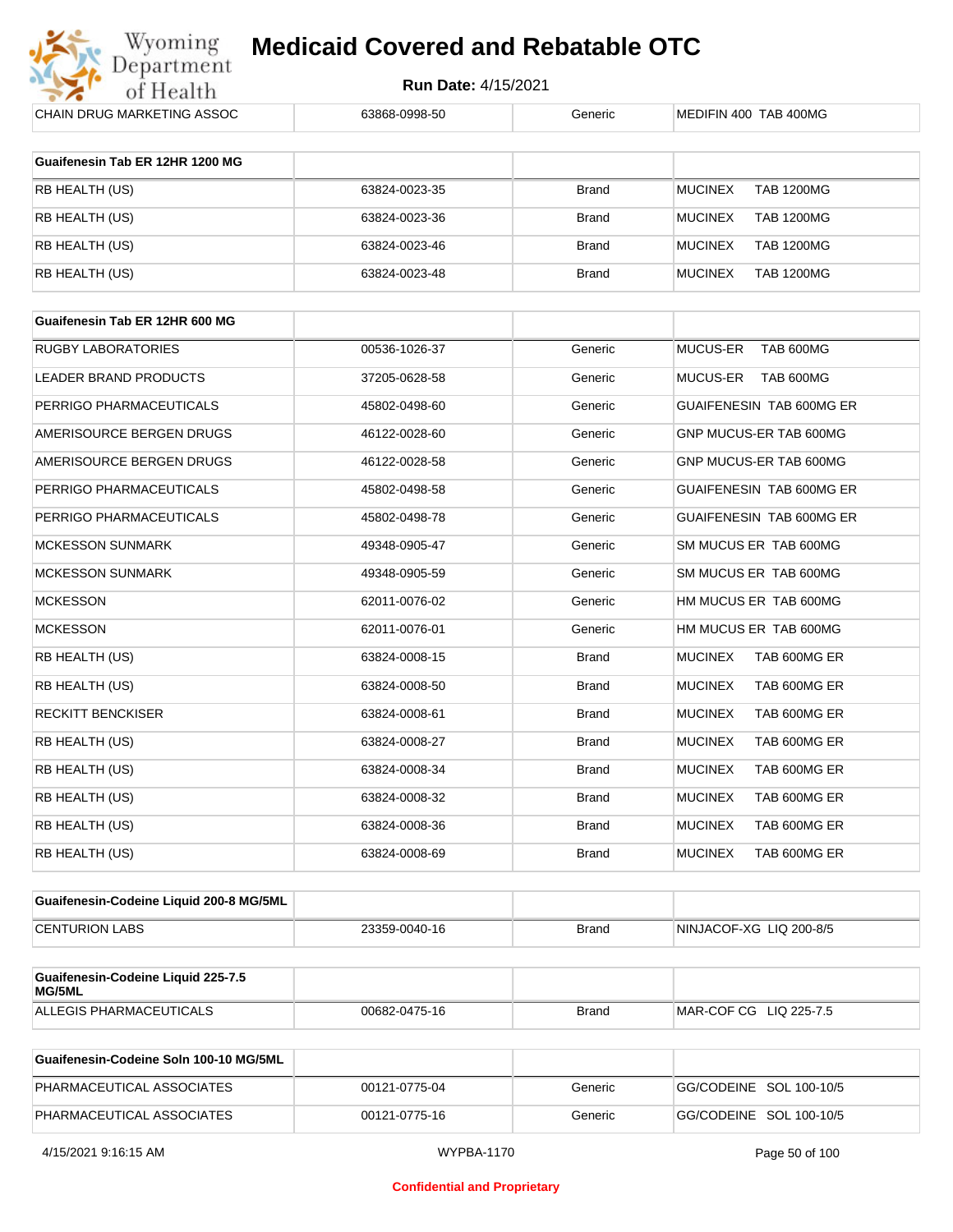| Wyoming<br>Department              | <b>Medicaid Covered and Rebatable OTC</b> |         |                           |
|------------------------------------|-------------------------------------------|---------|---------------------------|
| of Health                          | <b>Run Date: 4/15/2021</b>                |         |                           |
| PHARMACEUTICAL ASSOCIATES          | 00121-1775-05                             | Generic | GG/CODEINE SOL 100-10/5   |
| PHARMACEUTICAL ASSOCIATES          | 00121-1775-10                             | Generic | GG/CODEINE SOL 100-10/5   |
| <b>PAR PHARMACEUTICALS</b>         | 00603-1075-56                             | Generic | CHERATUSSIN SYP AC        |
| <b>PAR PHARMACEUTICALS</b>         | 00603-1075-54                             | Generic | CHERATUSSIN SYP AC        |
| <b>PAR PHARMACEUTICALS</b>         | 00603-1329-58                             | Generic | IOPHEN C-NR LIQ 100-10/5  |
| <b>PAR PHARMACEUTICALS</b>         | 00603-1075-58                             | Generic | CHERATUSSIN SYP AC        |
| PACK PHARMACEUTICALS. LLC          | 16571-0302-16                             | Generic | GUAIFENESIN SYP 100-10/5  |
| <b>AKORN</b>                       | 50383-0087-12                             | Generic | GUAIATUSS AC SYP 100-10/5 |
| <b>AKORN</b>                       | 50383-0087-10                             | Generic | GUAIATUSS AC SYP 100-10/5 |
| <b>AKORN</b>                       | 50383-0087-16                             | Generic | GUAIATUSS AC SYP 100-10/5 |
| <b>AKORN</b>                       | 50383-0087-04                             | Generic | GUAIATUSS AC SYP 100-10/5 |
| <b>AKORN</b>                       | 50383-0087-05                             | Generic | GUAIATUSS AC SYP 100-10/5 |
| <b>AKORN</b>                       | 50383-0087-07                             | Generic | GUAIATUSS AC SYP 100-10/5 |
| <b>METHOD PHARMACEUTICALS</b>      | 58657-0500-04                             | Generic | CODEINE/GG SOL 10-100/5   |
| <b>METHOD PHARMACEUTICALS</b>      | 58657-0500-16                             | Generic | CODEINE/GG SOL 10-100/5   |
| <b>VIRTUS PHARMACEUTICALS OPCO</b> | 76439-0252-16                             | Generic | VIRTUSSIN AC SOL 100-10/5 |
| VIRTUS PHARMACEUTICALS OPCO        | 76439-0252-04                             | Generic | VIRTUSSIN AC SOL 100-10/5 |

| Guaifenesin-Codeine Soln 100-6.3 MG/5ML |               |         |                        |
|-----------------------------------------|---------------|---------|------------------------|
| R A MCNEIL                              | 12830-0717-16 | Brand   | M-CLEAR WC LIQ 100-6.3 |
| BUREL PHARMACEUTICALS                   | 35573-0006-16 | Generic | RELCOF C SOL 100-6.3   |

| Loratadine & Pseudoephedrine Tab ER<br>12HR 5-120 MG |               |         |                          |
|------------------------------------------------------|---------------|---------|--------------------------|
| <b>PERRIGO</b>                                       | 00113-2013-52 | Generic | ALLERGY/CONG TAB 5-120MG |
| <b>PERRIGO</b>                                       | 00113-2013-39 | Generic | ALLERGY/CONG TAB 5-120MG |
| <b>PERRIGO</b>                                       | 00113-2013-60 | Generic | ALLERGY/CONG TAB 5-120MG |
| PERRIGO PHARMACEUTICALS                              | 45802-0106-39 | Generic | LORATADINE-D TAB 5-120MG |
| PERRIGO PHARMACEUTICALS                              | 45802-0106-52 | Generic | LORATADINE-D TAB 5-120MG |
| PERRIGO PHARMACEUTICALS                              | 45802-0106-60 | Generic | LORATADINE-D TAB 5-120MG |
| AMERISOURCE BERGEN DRUGS                             | 46122-0109-52 | Generic | LORATADINE-D TAB 5-120MG |
| <b>MCKESSON SUNMARK</b>                              | 49348-0183-47 | Generic | LORATADINE D TAB 5-120MG |
| <b>MCKESSON</b>                                      | 62011-0120-01 | Generic | ALLERGY/CONG TAB 5-120MG |

| Loratadine & Pseudoephedrine Tab ER<br>24HR 10-240 MG |               |         |                           |
|-------------------------------------------------------|---------------|---------|---------------------------|
| PERRIGO                                               | 00113-0165-22 | Generic | ALLERGY/CONG TAB RELIEF   |
| PERRIGO                                               | 00113-0165-52 | Generic | ALLERGY/CONG TAB RELIEF   |
| MAJOR PHARMACEUTICALS                                 | 00904-5833-15 | Generic | LORATADINE-D TAB 10-240MG |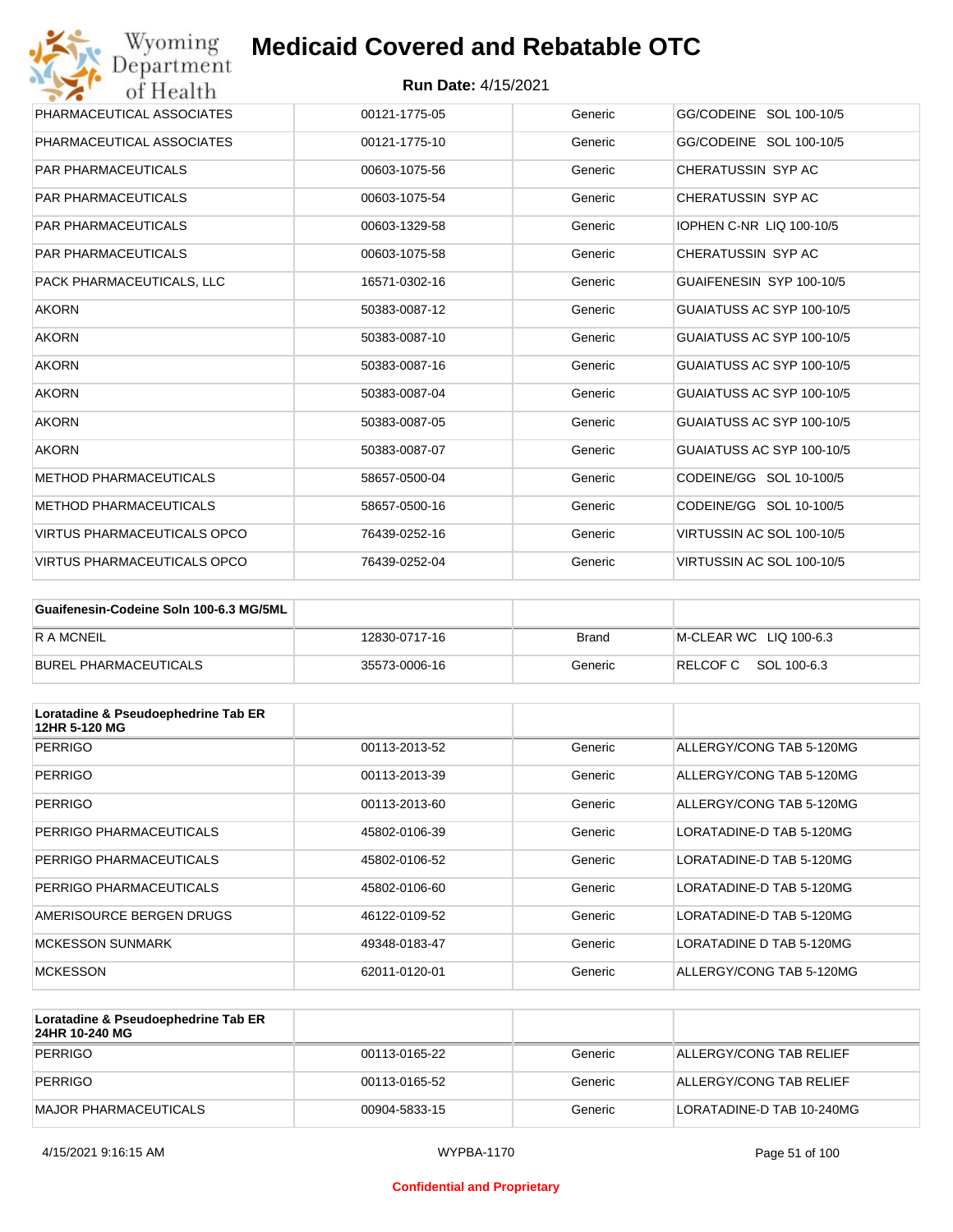| Wyoming<br>Department                   | <b>Medicaid Covered and Rebatable OTC</b> |         |                           |  |
|-----------------------------------------|-------------------------------------------|---------|---------------------------|--|
| <b>Run Date: 4/15/2021</b><br>of Health |                                           |         |                           |  |
| <b>MAJOR PHARMACEUTICALS</b>            | 00904-5833-48                             | Generic | LORATADINE-D TAB 10-240MG |  |
| <b>LEADER BRAND PRODUCTS</b>            | 37205-0348-52                             | Generic | ALLERGY RELF TAB D-24     |  |
| <b>LEADER BRAND PRODUCTS</b>            | 37205-0348-88                             | Generic | ALLERGY RELF TAB D-24     |  |
| PERRIGO PHARMACEUTICALS                 | 45802-0008-52                             | Generic | LORATADINE-D TAB 10-240MG |  |
| AMERISOURCE BERGEN DRUGS                | 46122-0167-52                             | Generic | ALLER/CONGES TAB 10-240MG |  |
| PERRIGO PHARMACEUTICALS                 | 45802-0008-22                             | Generic | LORATADINE-D TAB 10-240MG |  |
| AMERISOURCE BERGEN DRUGS                | 46122-0206-22                             | Generic | LORATADINE-D TAB 10-240MG |  |
| <b>MCKESSON SUNMARK</b>                 | 49348-0543-01                             | Generic | LORATA-DINE TAB D 24HR    |  |
| <b>MCKESSON SUNMARK</b>                 | 49348-0543-57                             | Generic | LORATA-DINE TAB D 24HR    |  |
| <b>OHM LABS</b>                         | 51660-0724-15                             | Generic | ALLERGY RELF TAB DECONGES |  |
| <b>OHM LABS</b>                         | 51660-0724-69                             | Generic | ALLERGY RELF TAB DECONGES |  |
| <b>MCKESSON</b>                         | 62011-0071-01                             | Generic | ALLERGY REL/ TAB DECONGES |  |
| <b>CHAIN DRUG MARKETING ASSOC</b>       | 63868-0154-10                             | Generic | LORATADINE-D TAB 10-240MG |  |

| PE-DM-APAP & PE-CPM-DM-APAP Tab<br>Day/Night Therapy Pack |               |         |                                  |
|-----------------------------------------------------------|---------------|---------|----------------------------------|
| <b>SELECT BRAND</b>                                       | 15127-0927-24 | Generic | <b>SB COLD MULT PAK DAY/NGHT</b> |
| BERGEN BRUNSWIG                                           | 24385-0963-60 | Generic | PAK DAY/NGHT<br>ICOI D HEAD.     |

| <b>PE-GG-APAP 5-200-325MG &amp; PE-DPH-</b><br>APAP 5-25-325MG Tab Pack |               |         |                           |
|-------------------------------------------------------------------------|---------------|---------|---------------------------|
| RB HEALTH (US)                                                          | 63824-0202-20 | Generic | SINUS-MAX<br>TAB DAY/NGHT |

| Pheniramine-Phenylephrine w/ APAP<br>Powd Pack 20-10-650 MG |               |       |                                  |
|-------------------------------------------------------------|---------------|-------|----------------------------------|
| GLAXO CONSUMER HEALTHCARE L.P.                              | 00067-7916-06 | Brand | 'THERAFLU FLU PAK SORE THR       |
| <b>TOPCO</b>                                                | 36800-0133-91 | Brand | <b>FLU &amp; SORE POW THROAT</b> |

| Phenyleph-Chlorphen-DM w/APAP Susp<br>2.5-1-5-160 MG/5ML |               |         |                          |
|----------------------------------------------------------|---------------|---------|--------------------------|
| GLAXO CONSUMER HEALTHCARE L.P.                           | 00067-8116-04 | Generic | TRIAMINIC<br>SUS FEV&CLD |
| BERGEN BRUNSWIG                                          | 24385-0984-26 | Generic | PAIN RELIEF SUS PLS COLD |
| <b>TOPCO</b>                                             | 36800-0903-26 | Generic | PAIN RELIEF SUS PLS COLD |
| AMERISOURCE BERGEN DRUGS                                 | 46122-0036-26 | Generic | MULTI-SYMPT SUS PLS COLD |
| MCKESSON SUNMARK                                         | 49348-0879-34 | Generic | SM CHILDRENS SUS MS COLD |
| CHAIN DRUG MARKETING ASSOC                               | 63868-0063-04 | Generic | OC COLD RELF SUS PLUS MS |

| Phenyleph-Chlorphen-DM w/APAP Tab 5-2-<br>10-325 MG |               |         |                           |
|-----------------------------------------------------|---------------|---------|---------------------------|
| <b>TOPCO</b>                                        | 36800-0014-62 | Generic | COLD MULTI-S TAB NIGHTTIM |
| <b>TOPCO</b>                                        | 36800-0393-62 | Generic | CLD HEAD CNG TAB NIGHTTIM |
| <b>BERGEN BRUNSWIG</b>                              | 24385-0195-62 | Generic | CLD HEAD CNG TAB NIGHTTIM |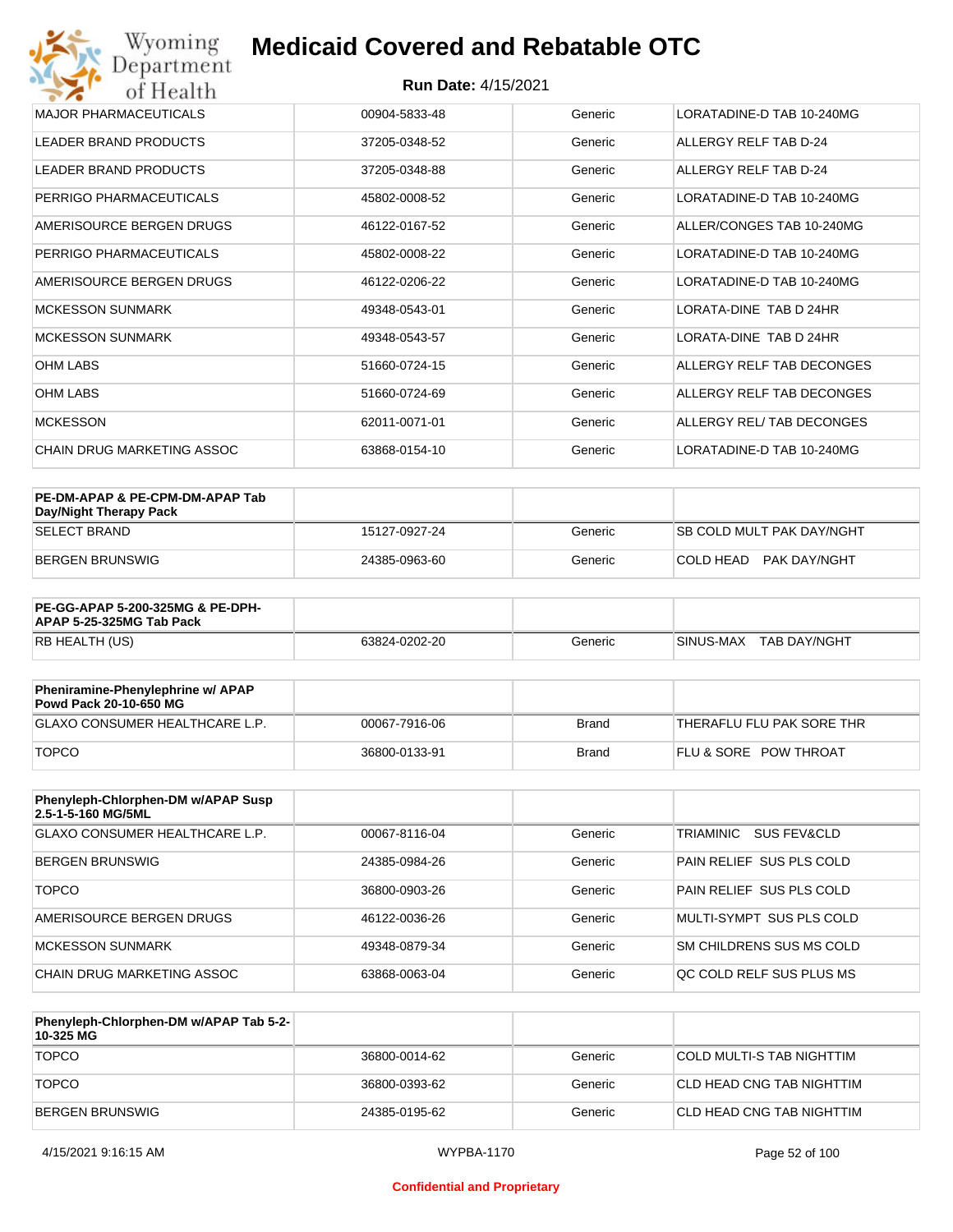#### **Run Date:** 4/15/2021

| Wyoming<br><b>Medicaid Covered and Rebatable OTC</b><br>Department |                            |         |                           |  |
|--------------------------------------------------------------------|----------------------------|---------|---------------------------|--|
| of Health                                                          | <b>Run Date: 4/15/2021</b> |         |                           |  |
| CHAIN DRUG MARKETING ASSOC                                         | 63868-0072-24              | Generic | MULTI-SYMPTM TAB NIGHTTIM |  |
| CHAIN DRUG MARKETING ASSOC                                         | 63868-0074-24              | Generic | QC COLD/HEAD TAB NIGHTTIM |  |

| Phenylephrine w/ Acetaminophen Tab 5-<br>325 MG |               |         |                                         |
|-------------------------------------------------|---------------|---------|-----------------------------------------|
| <b>PERRIGO</b>                                  | 00113-0272-62 | Generic | SINUS CONGST TAB /PAIN DT               |
| MAJOR PHARMACEUTICALS                           | 00904-5783-24 | Generic | MAPAP SINUS TAB MAX ST                  |
| <b>SELECT BRAND</b>                             | 15127-0965-24 | Generic | SB SINUS CNG TAB / PAIN DT              |
| <b>TOPCO</b>                                    | 36800-0272-62 | Generic | SINUS CONGST TAB /PAIN DT               |
| LEADER BRAND PRODUCTS                           | 37205-0571-62 | Generic | PAIN RLF SIN TAB PE DAY                 |
| BERGEN BRUNSWIG                                 | 24385-0169-62 | Generic | <b>TAB CNG/PAIN</b><br><b>GNP SINUS</b> |
| CHAIN DRUG MARKETING ASSOC                      | 63868-0984-24 | Generic | QC SINUS PAI TAB RELIEF                 |

| Phenylephrine w/ DM-GG Ligd 10-18-200<br>MG/15ML |               |              |                      |
|--------------------------------------------------|---------------|--------------|----------------------|
| <b>GM PHARMACEUTICALS</b>                        | 58809-0555-08 | <b>Brand</b> | 'VANACOF DM<br>- LIQ |

| Phenylephrine w/ DM-GG Ligd 2.5-5-100<br>MG/5ML |               |              |                           |
|-------------------------------------------------|---------------|--------------|---------------------------|
| <b>MCKESSON SUNMARK</b>                         | 49348-0083-36 | Generic      | SEVERE CONG LIO COUGH     |
| <b>RB HEALTH (US)</b>                           | 63824-0014-69 | <b>Brand</b> | MUCINEX CONG LIO COUGH    |
| <b>RB HEALTH (US)</b>                           | 63824-0014-66 | <b>Brand</b> | MUCINEX CONG LIO COUGH    |
| <b>RB HEALTH (US)</b>                           | 63824-0282-67 | <b>Brand</b> | MUCINEX COLD LIQ CHILDREN |
| <b>RB HEALTH (US)</b>                           | 63824-0283-67 | <b>Brand</b> | MUCINEX CONG LIO & COUGH  |
| <b>RB HEALTH (US)</b>                           | 63824-0282-64 | <b>Brand</b> | MUCINEX COLD LIQ CHILDREN |

| Phenylephrine w/ DM-GG Ligd 5-10-100<br><b>MG/5ML</b> |               |         |                                  |
|-------------------------------------------------------|---------------|---------|----------------------------------|
| PERRIGO PHARMACEUTICALS                               | 00113-0516-26 | Generic | LIQ CGH/COLD<br><b>TUSSIN CF</b> |
| PERRIGO PHARMACEUTICALS                               | 00113-0516-34 | Generic | LIQ CGH/COLD<br><b>TUSSIN CF</b> |
| <b>SELECT BRAND</b>                                   | 15127-0943-04 | Generic | SB CGH CONTR LIQ CF              |
| <b>SELECT BRAND</b>                                   | 15127-0943-08 | Generic | SB CGH CONTR LIQ CF              |
| <b>TOPCO</b>                                          | 36800-0516-26 | Generic | TUSSIN CF<br>LIQ.                |
| <b>LEADER BRAND PRODUCTS</b>                          | 37205-0709-26 | Generic | <b>TUSSIN CF</b><br>LIQ.         |
| <b>TOPCO</b>                                          | 36800-0516-34 | Generic | TUSSIN CF<br>LIQ.                |
| <b>LEADER BRAND PRODUCTS</b>                          | 37205-0709-34 | Generic | <b>TUSSIN CF</b><br>LIQ.         |
| <b>MCKESSON SUNMARK</b>                               | 49348-0737-34 | Generic | <b>SM TUSSIN CF LIQ</b>          |
| <b>MCKESSON SUNMARK</b>                               | 49348-0737-37 | Generic | SM TUSSIN CF LIQ                 |
| <b>MCKESSON</b>                                       | 62011-0090-01 | Generic | TUSSIN ADULT LIQ COLD            |
| CHAIN DRUG MARKETING ASSOC                            | 63868-0244-04 | Generic | LIQ.<br>TUSSIN CF                |
| CHAIN DRUG MARKETING ASSOC                            | 63868-0244-08 | Generic | <b>TUSSIN CF</b><br>LIQ.         |

#### **Confidential and Proprietary**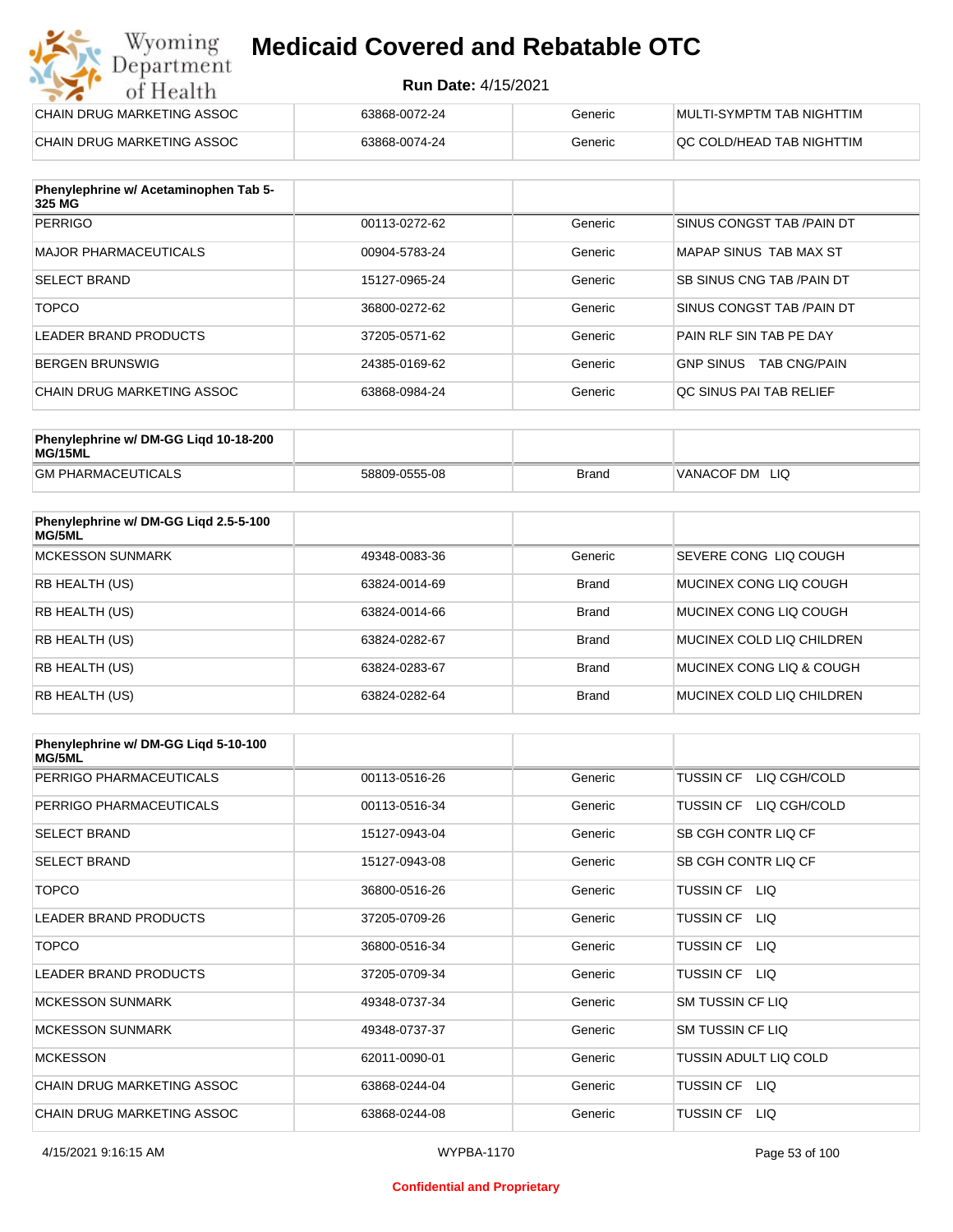

| Phenylephrine w/ DM-GG Liqd 5-10-200<br><b>MG/5ML</b> |               |         |                                 |
|-------------------------------------------------------|---------------|---------|---------------------------------|
| AMERISOURCE BERGEN DRUGS                              | 46122-0138-26 | Generic | LIO MAX/M-S<br><b>TUSSIN CF</b> |
| AMERISOURCE BERGEN DRUGS                              | 46122-0138-34 | Generic | LIO MAX/M-S<br><b>TUSSIN CF</b> |
|                                                       |               |         |                                 |

| Phenylephrine w/ DM-GG Syrup 5-10-100<br>MG/5ML |               |         |                          |
|-------------------------------------------------|---------------|---------|--------------------------|
| MAJOR PHARMACEUTICALS                           | 00904-6309-20 | Generic | ROBAFEN CF SYP CGH/CLD   |
| BERGEN BRUNSWIG                                 | 24385-0904-34 | Generic | GNP TUSSIN SYP CF        |
| BERGEN BRUNSWIG                                 | 24385-0904-26 | Generic | <b>GNP TUSSIN SYP CF</b> |

| Phenylephrine w/ DM-GG Tab 10-15-380<br>MG |               |       |                 |
|--------------------------------------------|---------------|-------|-----------------|
| POLY PHARMACEUTICALS                       | 50991-0730-60 | Brand | DECONEX DMX TAB |
| NIVAGEN PHARMACEUTICALS                    | 75834-0040-60 | Brand | NIVANEX DMX TAB |

| Phenylephrine w/ DM-GG Tab 10-15-395<br>MG |               |       |                 |
|--------------------------------------------|---------------|-------|-----------------|
| ALLEGIS PHARMACEUTICALS                    | 28595-0906-60 | Brand | DURAVENT DM TAB |

| Phenylephrine w/ DM-GG Tab 5-10-200 MG |               |       |                           |
|----------------------------------------|---------------|-------|---------------------------|
| RB HEALTH (US)                         | 63824-0193-20 | Brand | MUCINEX FAST TAB 5-10-200 |
| RB HEALTH (US)                         | 63824-0193-30 | Brand | MUCINEX FAST TAB 5-10-200 |

| Phenylephrine-APAP-GG Ligd 10-650-400<br>MG/20ML |               |              |                              |
|--------------------------------------------------|---------------|--------------|------------------------------|
| RB HEALTH (US)                                   | 63824-0016-66 | <b>Brand</b> | MUCINEX COLD LIQ SINUS       |
| RB HEALTH (US)                                   | 63824-0260-66 | Generic      | <b>LIQ</b><br><b>MUCINEX</b> |
| RB HEALTH (US)                                   | 63824-0261-66 | Generic      | LIQ<br><b>MUCINEX</b>        |

| Phenylephrine-APAP-GG Tab 5-325-200<br>MG |               |         |                                    |
|-------------------------------------------|---------------|---------|------------------------------------|
| <b>SELECT BRAND</b>                       | 15127-0963-24 | Generic | SB SINUS CNG TAB /PAIN             |
| AMERISOURCE BERGEN DRUGS                  | 46122-0194-60 | Generic | MUCUS RELIEF TAB CLD/SINU          |
| <b>RB HEALTH (US)</b>                     | 63824-0190-20 | Generic | MUCINEX COLD TAB SINUS             |
| <b>RB HEALTH (US)</b>                     | 63824-0190-30 | Generic | MUCINEX COLD TAB SINUS             |
| <b>RB HEALTH (US)</b>                     | 63824-0200-30 | Generic | <b>TAB SINUS</b><br><b>MUCINEX</b> |
| <b>RB HEALTH (US)</b>                     | 63824-0201-30 | Generic | <b>MUCINEX</b><br><b>TAB SINUS</b> |
| <b>RB HEALTH (US)</b>                     | 63824-0200-20 | Generic | <b>TAB SINUS</b><br><b>MUCINEX</b> |
| <b>RB HEALTH (US)</b>                     | 63824-0201-20 | Generic | <b>MUCINEX</b><br><b>TAB SINUS</b> |
| <b>CHAIN DRUG MARKETING ASSOC</b>         | 63868-0071-24 | Generic | SINUS CONGST TAB /PAIN             |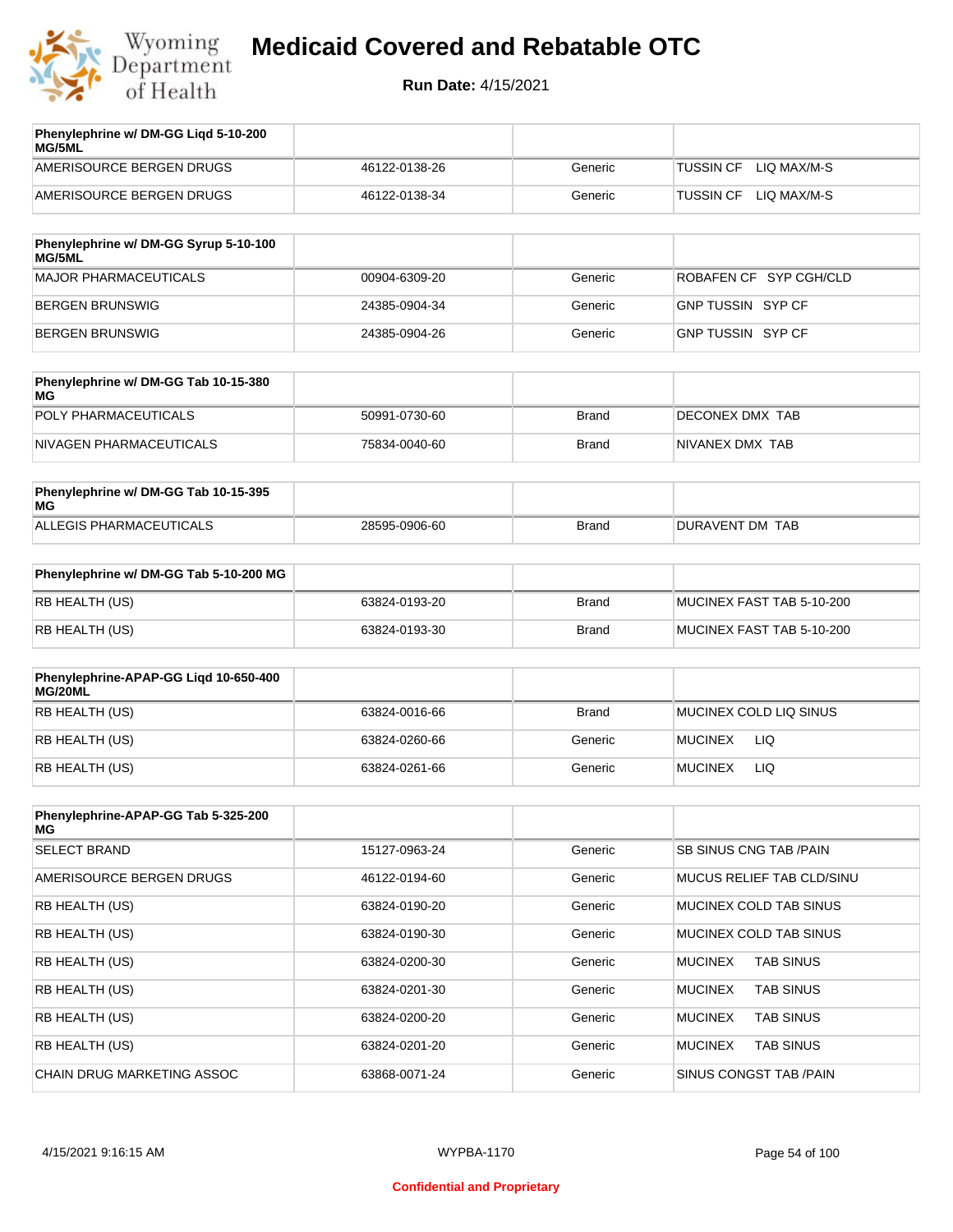

**3.33-1.33-6.33 MG/5ML**

**Phenylephrine-Bromphen w/ Codeine Liqd** 

### **Medicaid Covered and Rebatable OTC**

| <b>RAMCNEIL</b>                                                   | 12830-0754-12 | Brand        | M-END PE<br>LIQ               |
|-------------------------------------------------------------------|---------------|--------------|-------------------------------|
|                                                                   |               |              |                               |
| Phenylephrine-Bromphen w/ Codeine<br><b>Liquid 10-4-10 MG/5ML</b> |               |              |                               |
| POLY PHARMACEUTICALS                                              | 50991-0723-16 | <b>Brand</b> | POLY-TUSSIN LIQ 10-4-10       |
| Phenylephrine-Brompheniramine-DM Elixir<br>2.5-1-5 MG/5ML         |               |              |                               |
| <b>MAJOR PHARMACEUTICALS</b>                                      | 00904-5782-20 | Generic      | DIMAPHEN DM ELX COLD/CGH      |
| <b>LEADER BRAND PRODUCTS</b>                                      | 37205-0969-26 | Generic      | COLD/COUGH ELX DM CHILD       |
|                                                                   |               |              |                               |
| Phenylephrine-Brompheniramine-DM<br>Liquid 2.5-1-5 MG/5ML         |               |              |                               |
| <b>PERRIGO</b>                                                    | 00113-0987-26 | Generic      | COLD/COUGH LIQ CHILD          |
| WOMEN'S CHOICE PHARMACEUTICALS                                    | 00485-0204-04 | Generic      | <b>RYNEX DM</b><br>LIQ.       |
| <b>WOMEN'S CHOICE PHARMACEUTICALS</b>                             | 00485-0204-16 | Generic      | <b>LIQ</b><br>RYNEX DM        |
| <b>BERGEN BRUNSWIG</b>                                            | 24385-0519-26 | Generic      | <b>GNP COLD/CGH LIQ CHILD</b> |
| <b>TOPCO</b>                                                      | 36800-0987-26 | Generic      | COLD/COUGH LIQ CHILD          |
| <b>MCKESSON SUNMARK</b>                                           | 49348-0775-34 | Generic      | SM COLD/CGH LIQ DM CHILD      |
| <b>MCKESSON</b>                                                   | 62011-0063-01 | Generic      | HM COLD/CGH LIQ CHILDREN      |
| LARKEN LABORATORIES, INC.                                         | 68047-0143-16 | Generic      | ENDACOF-DM LIQ 2.5-1-5        |
|                                                                   |               |              |                               |
| Phenylephrine-Brompheniramine-DM<br>Liquid 7.5-4-15 MG/5ML        |               |              |                               |
| ALLEGIS PHARMACEUTICALS                                           | 28595-0800-16 | <b>Brand</b> | AP-HIST DM LIQ 7.5-4-15       |
| POLY PHARMACEUTICALS                                              | 50991-0814-16 | Brand        | ALAHIST DM LIQ 7.5-4-15       |
| NIVAGEN PHARMACEUTICALS                                           | 75834-0060-16 | Generic      | NIVA-HIST DM LIQ 7.5-4-15     |
|                                                                   |               |              |                               |
| Phenylephrine-Brompheniramine-DM<br>Syrup 5-2-10 MG/5ML           |               |              |                               |
| LARKEN LABORATORIES, INC.                                         | 68047-0129-16 | Brand        | LOHIST-DM<br>SYP 5-2-10MG     |
| Phenylephrine-Chlorphen w/ Codeine<br>Syrup 5-2-10 MG/5ML         |               |              |                               |
| CAPITAL PHARMACEUTICAL                                            | 29978-0420-16 | Brand        | <b>CAPCOF</b><br>SYP 5-2-10MG |
|                                                                   |               |              |                               |
| Phenylephrine-Chlorphen-DM Liquid 10-4-<br><b>15 MG/5ML</b>       |               |              |                               |
| WOMEN'S CHOICE PHARMACEUTICALS                                    | 00485-0171-16 | Generic      | ED A-HIST DM LIQ              |
| LARKEN LABORATORIES, INC.                                         | 68047-0186-16 | Generic      | NOHIST-DM LIQ                 |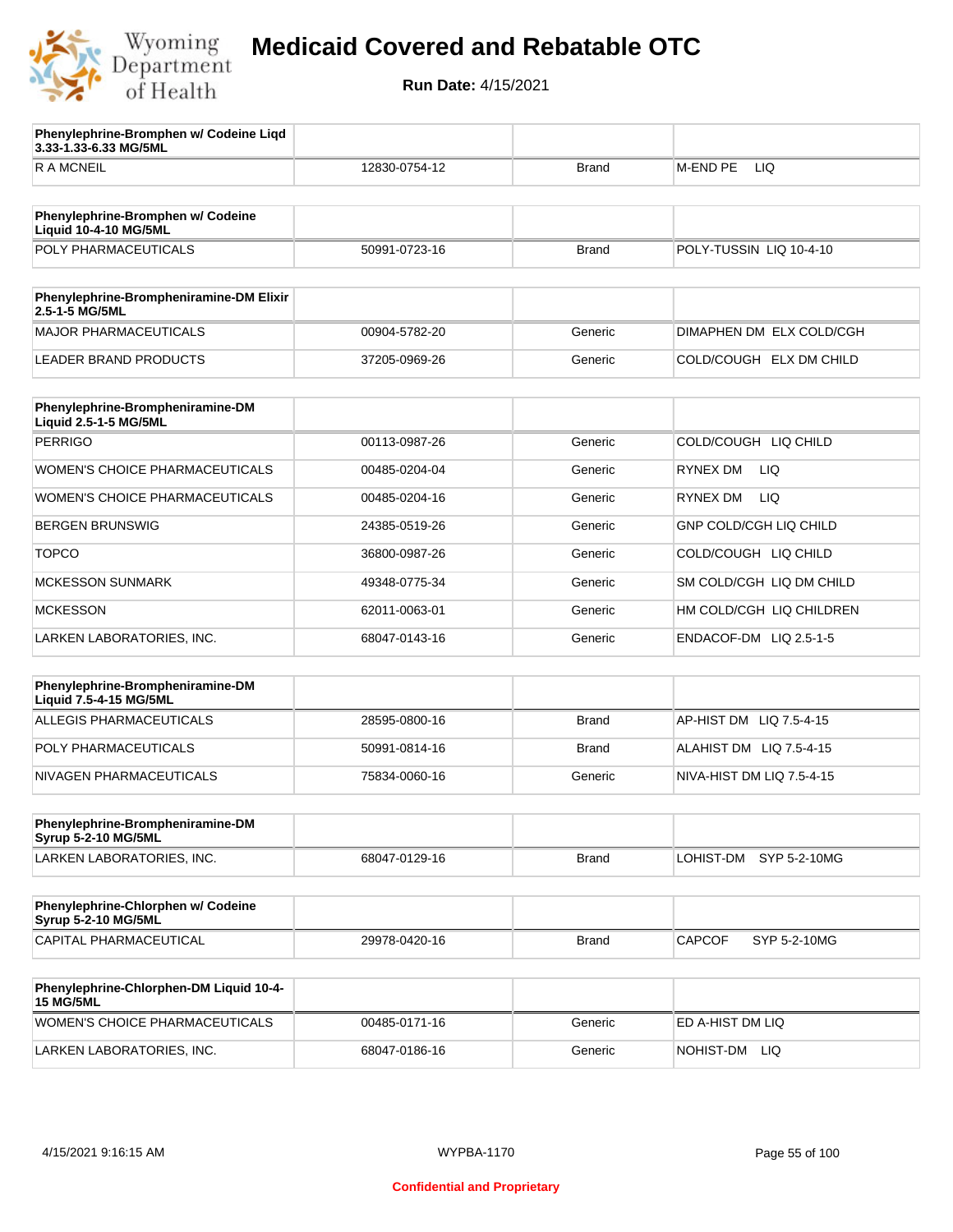

| Phenylephrine-Chlorphen-DM Liquid 3.5-1-<br>3 MG/ML              |               |              |                                  |
|------------------------------------------------------------------|---------------|--------------|----------------------------------|
| VIRTUS PHARMACEUTICALS OPCO                                      | 76439-0320-30 | Generic      | DRO 3.5-1-3<br>VIRDEC DM         |
| Phenylephrine-Chlorphen-DM Syrup 10-4-                           |               |              |                                  |
| <b>20 MG/5ML</b>                                                 |               |              |                                  |
| <b>LASER PHARMACEUTICALS</b>                                     | 16477-0186-01 | <b>Brand</b> | DONATUSSIN SYP                   |
| Phenylephrine-Chlorphen-DM Tab 10-4-10<br>ΜG                     |               |              |                                  |
| WOMEN'S CHOICE PHARMACEUTICALS                                   | 00485-0240-01 | <b>Brand</b> | ED A-HIST DM TAB 10-4-10         |
| Phenylephrine-Dexbromphen-<br>Chlophedianol Liqd 5-1-12.5 MG/5ML |               |              |                                  |
| <b>RAMCNEIL</b>                                                  | 12830-0760-16 | <b>Brand</b> | CHLO TUSS LIQ                    |
| Phenylephrine-Dexchlorphenir-Codeine<br>Syrup 5-1-9 MG/5ML       |               |              |                                  |
| PRO-PHARMA LLC                                                   | 66594-0499-16 | <b>Brand</b> | PRO-RED AC SYP 5-1-9/5           |
| Phenylephrine-DM Soln 2.5-5 MG/5ML                               |               |              |                                  |
| <b>BERGEN BRUNSWIG</b>                                           | 24385-0981-26 | Generic      | TRIACTING DT LIQ COLD/CGH        |
| <b>TOPCO</b>                                                     | 36800-0444-26 | Generic      | TRIACTING DT LIQ COLD/CGH        |
| Phenylephrine-DM Syrup 2.5-5 MG/5ML                              |               |              |                                  |
| GLAXO CONSUMER HEALTHCARE L.P.                                   | 00067-8105-04 | <b>Brand</b> | <b>TRIAMINIC</b><br>SOL COLD/CGH |
| Phenylephrine-DM-GG w/ APAP Liq 5-10-                            |               |              |                                  |
| 200-325 MG/10ML                                                  |               |              |                                  |
| RB HEALTH (US)                                                   | 63824-0015-66 | <b>Brand</b> | MUCINEX COLD LIQ FLU&SORE        |
| RB HEALTH (US)                                                   | 63824-0015-69 | Brand        | MUCINEX COLD LIQ FLU&SORE        |
| RB HEALTH (US)                                                   | 63824-0017-64 | <b>Brand</b> | MUCINEX CHLD LIQ MULTISYM        |
| RB HEALTH (US)                                                   | 63824-0020-66 | <b>Brand</b> | MUCINEX FAST LIQ SEV COLD        |
| RB HEALTH (US)                                                   | 63824-0278-64 | Brand        | MUCINEX COLD LIQ CHILD           |
| RB HEALTH (US)                                                   | 63824-0215-66 | Generic      | CGH/COLD DAY LIQ DELSYM          |
| Phenylephrine-DM-GG w/ APAP Liq 5-10-<br>200-325 MG/15ML         |               |              |                                  |
| <b>PERRIGO</b>                                                   | 00113-0603-34 | Generic      | COLD & FLU LIQ DAY TIME          |
| <b>PERRIGO</b>                                                   | 00113-0603-40 | Generic      | COLD & FLU LIQ DAY TIME          |
| Phenylephrine-DM-GG w/ APAP Packet 10-<br>20-400-650 MG          |               |              |                                  |
| <b>RECKITT BENCKISER</b>                                         | 63824-0231-04 | <b>Brand</b> | <b>MUCINEX</b><br>PAK FAST-MAX   |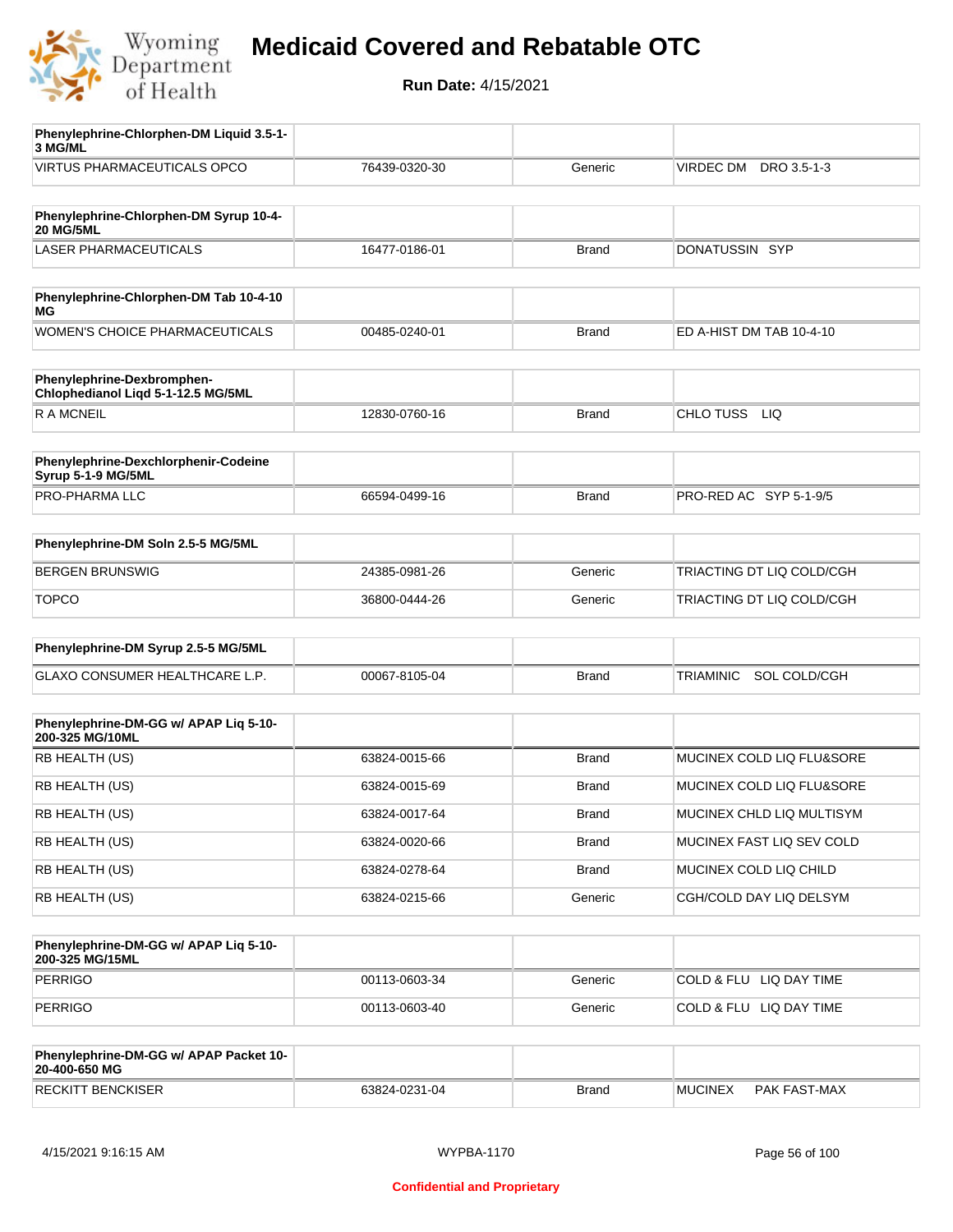

| <b>RECKITT BENCKISER</b>                            | 63824-0232-08 | <b>Brand</b> | <b>MUCINEX</b><br>PAK FAST-MAX  |
|-----------------------------------------------------|---------------|--------------|---------------------------------|
| Phenylephrine-DM-GG w/ APAP Tab 5-10-<br>200-325 MG |               |              |                                 |
| <b>PERRIGO</b>                                      | 00113-0548-62 | Generic      | COLD & FLU TAB DAYTIME          |
| PERRIGO PHARMACEUTICALS                             | 00113-0234-62 | Generic      | COLD HEAD TAB CONG DT           |
| PERRIGO PHARMACEUTICALS                             | 00113-0308-62 | Generic      | COLD MULT-SY TAB SEVR DAY       |
| <b>PERRIGO</b>                                      | 00113-0548-53 | Generic      | COLD & FLU TAB DAYTIME          |
| <b>SELECT BRAND</b>                                 | 15127-0962-24 | Generic      | SB COLD MULT TAB SYMP SEV       |
| <b>SELECT BRAND</b>                                 | 15127-0964-24 | Generic      | SB COLD HEAD TAB CONGEST        |
| <b>TOPCO</b>                                        | 36800-0234-62 | Generic      | COLD HEAD TAB CONG DT           |
| <b>TOPCO</b>                                        | 36800-0308-62 | Generic      | COLD MULT-SY TAB SEVR DAY       |
| AMERISOURCE BERGEN DRUGS                            | 46122-0192-60 | Generic      | MUCUS RELIEF TAB COLD/FLU       |
| <b>MCKESSON SUNMARK</b>                             | 49348-0104-04 | Generic      | SM COLD&FLU TAB SEVERE          |
| AMERISOURCE BERGEN DRUGS                            | 46122-0126-62 | Generic      | <b>GNP COLD RLF TAB DAYTIME</b> |
| AMERISOURCE BERGEN DRUGS                            | 46122-0193-60 | Generic      | MUCUS RELIEF TAB CONG/CLD       |
| AMERISOURCE BERGEN DRUGS                            | 46122-0072-62 | Generic      | COLD RELIEF TAB MULTI-SY        |
| <b>MCKESSON SUNMARK</b>                             | 49348-0118-04 | Generic      | SM COLD&FLU TAB SEVERE          |
| <b>MCKESSON</b>                                     | 62011-0241-01 | Generic      | HM SEVERE TAB COLD/FLU          |
| RB HEALTH (US)                                      | 63824-0191-20 | Generic      | MUCINEX COLD TAB FLU&SORE       |
| <b>RECKITT BENCKISER</b>                            | 63824-0192-20 | Generic      | MUCINEX FAST TAB CONGEST        |
| RB HEALTH (US)                                      | 63824-0196-20 | Generic      | MUCINEX FAST TAB SEV COLD       |
| RB HEALTH (US)                                      | 63824-0196-30 | Generic      | MUCINEX FAST TAB SEV COLD       |
| RB HEALTH (US)                                      | 63824-0191-30 | Generic      | MUCINEX COLD TAB FLU&SORE       |
| <b>RECKITT BENCKISER</b>                            | 63824-0192-30 | Generic      | MUCINEX FAST TAB CONGEST        |
| CHAIN DRUG MARKETING ASSOC                          | 63868-0073-24 | Generic      | MULTI-SYMPTM TAB DAYTIME        |

| <b>Phenylephrine-Doxylamine-DM-APAP Lig 5</b><br>-6.25-10-325 MG/15ML |               |         |                          |
|-----------------------------------------------------------------------|---------------|---------|--------------------------|
| PERRIGO                                                               | 00113-0763-34 | Generic | COLD & FLU LIQ NIGHTTIM  |
| PERRIGO                                                               | 00113-0763-40 | Generic | COLD & FLU LIQ NIGHTTIM  |
| AMERISOURCE BERGEN DRUGS                                              | 46122-0034-34 | Generic | MULTI-SYMPT LIQ CLD NGHT |

| Phenylephrine-Guaifenesin Ligd 2.5-100<br>MG/5ML |               |              |                          |
|--------------------------------------------------|---------------|--------------|--------------------------|
| RB HEALTH (US)                                   | 63824-0284-64 | <b>Brand</b> | MUCINEX COLD LIQ 2.5-100 |

| <b>Phenylephrine-Guaifenesin Ligd 5-100</b><br>MG/5ML |               |       |                    |
|-------------------------------------------------------|---------------|-------|--------------------|
| WOMEN'S CHOICE PHARMACEUTICALS                        | 00485-0208-16 | Brand | ED BRON GP<br>-LIQ |
| CAPELLON PHARMACEUTICALS                              | 64543-0044-16 | Brand | RESCON-GG LIO      |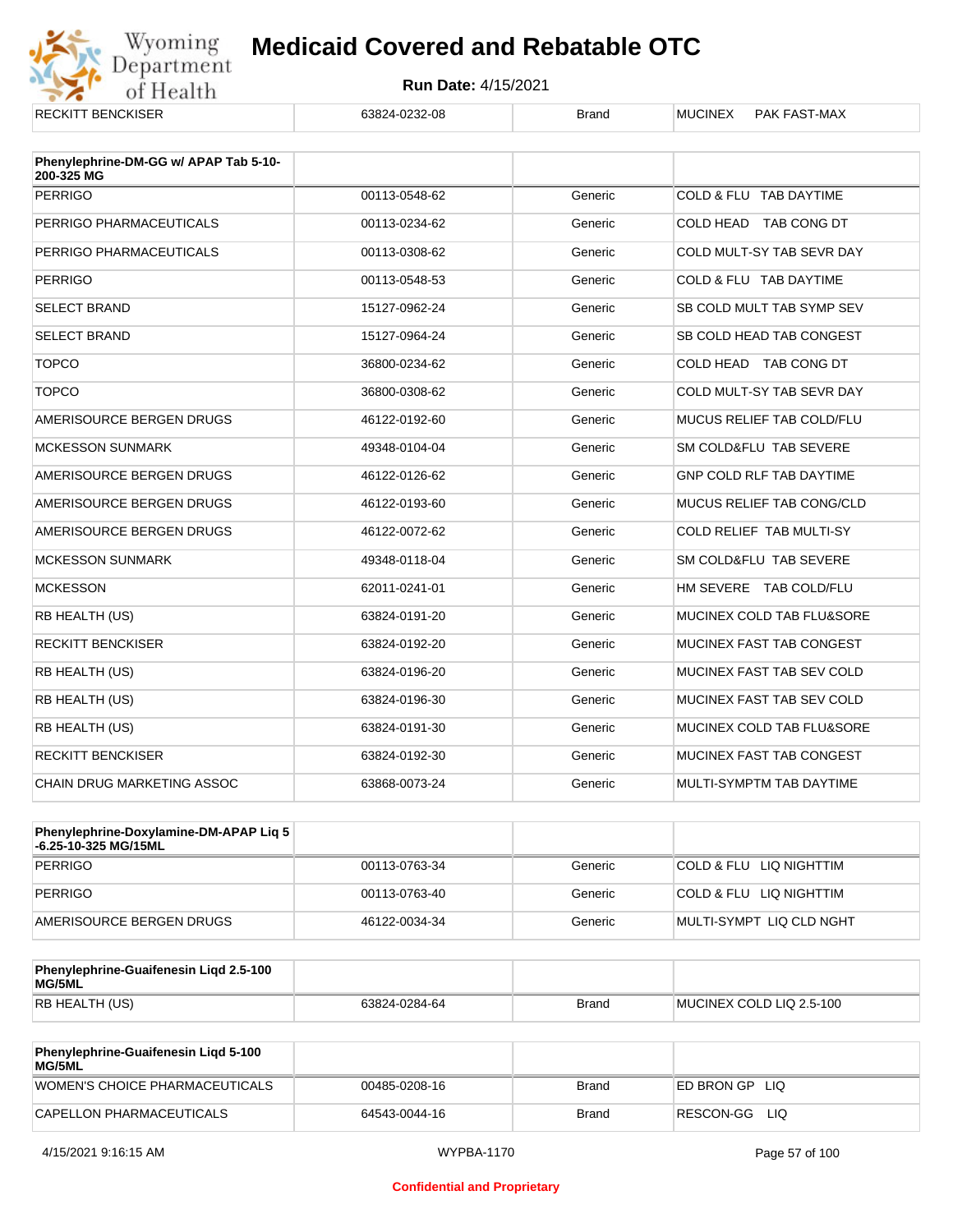| of Health                                       | <b>Run Date: 4/15/2021</b> |              |                                 |  |  |
|-------------------------------------------------|----------------------------|--------------|---------------------------------|--|--|
| CAPELLON PHARMACEUTICALS                        | 64543-0044-04              | <b>Brand</b> | RESCON-GG<br><b>LIQ</b>         |  |  |
|                                                 |                            |              |                                 |  |  |
| Phenylephrine-Guaifenesin Syrup 5-200<br>MG/5ML |                            |              |                                 |  |  |
| JAYMAC PHARMACEUTICAL LLC                       | 64661-0011-16              | <b>Brand</b> | J-MAX<br>SYP 5-200MG            |  |  |
| Phenylephrine-Guaifenesin Tab 10-380 MG         |                            |              |                                 |  |  |
| POLY PHARMACEUTICALS                            | 50991-0716-60              | <b>Brand</b> | DECONEX IR TAB 10-380MG         |  |  |
|                                                 |                            |              |                                 |  |  |
| Phenylephrine-Guaifenesin Tab 10-400 MG         |                            |              |                                 |  |  |
| <b>WOMEN'S CHOICE PHARMACEUTICALS</b>           | 00485-0250-01              | Generic      | <b>MUCAPHED</b><br>TAB 10-400MG |  |  |
| <b>MAJOR PHARMACEUTICALS</b>                    | 00904-5792-46              | Generic      | MUCUSRELIEF TAB SINUS           |  |  |
| <b>MAJOR PHARMACEUTICALS</b>                    | 00904-5792-52              | Generic      | MUCUSRELIEF TAB SINUS           |  |  |
| <b>BERGEN BRUNSWIG</b>                          | 24385-0925-71              | Generic      | <b>MUCUS RELIEF TAB PE</b>      |  |  |
| <b>LEADER BRAND PRODUCTS</b>                    | 37205-0874-71              | Generic      | CHEST CONGST TAB RLF PE         |  |  |
| <b>MCKESSON SUNMARK</b>                         | 49348-0774-09              | Generic      | CHEST CONGST TAB RLF PE         |  |  |
| CHAIN DRUG MARKETING ASSOC                      | 63868-0752-50              | <b>Brand</b> | MEDIFIN PE TAB 10-400MG         |  |  |
|                                                 |                            |              |                                 |  |  |
| Phenylephrine-Ibuprofen Tab 10-200 MG           |                            |              |                                 |  |  |
| <b>RUGBY LABORATORIES</b>                       | 00536-1044-19              | Generic      | CONGESTION TAB 10-200MG         |  |  |
| <b>RUGBY LABORATORIES</b>                       | 00536-1044-34              | Generic      | CONGESTION TAB 10-200MG         |  |  |

| <b>Phenylephrine-Pyrilamine-DM Syrup 5-8.33</b><br>$-10$ MG/5ML |               |       |                 |
|-----------------------------------------------------------------|---------------|-------|-----------------|
| <b>PAR PHARMACEUTICALS</b>                                      | 00603-0728-54 | Brand | CODITUSS DM_SYP |

| <b>Phenylephrine-Thonzylamine-DM Liquid 5-</b><br><b>25-10 MG/5ML</b> |               |              |                          |
|-----------------------------------------------------------------------|---------------|--------------|--------------------------|
| <b>POLY PHARMACEUTICALS</b>                                           | 50991-0220-16 | <b>Brand</b> | POLY-HIST DM LIQ 5-25-10 |

| Phenyleph-Triprolidine-DM Syrup 10-2.5-20<br>MG/5ML |               |       |               |  |
|-----------------------------------------------------|---------------|-------|---------------|--|
| ALLEGIS PHARMACEUTICALS                             | 28595-0804-16 | Brand | HISTEX-DM SYP |  |

| <b>Pseudoephed-Bromphen-DM Elixir 15-1-5</b><br>MG/5ML |               |         |                         |
|--------------------------------------------------------|---------------|---------|-------------------------|
| <b>PAR PHARMACEUTICALS</b>                             | 00603-0852-94 | Generic | <b>Q-TAPP DM ELX</b>    |
| SILARX                                                 | 54838-0136-40 | Brand   | BROTAPP DM LIQ 15-1-5/5 |
| SILARX                                                 | 54838-0136-70 | Brand   | BROTAPP DM LIQ 15-1-5/5 |

| <b>Pseudoephed-Chlorphen-DM Lig 15-1-5</b><br>MG/5ML |               |         |                           |
|------------------------------------------------------|---------------|---------|---------------------------|
| MAJOR PHARMACEUTICALS                                | 00904-5050-20 | Generic | PEDIA RELIEF LIO CGH/COLD |
| RUGBY LABORATORIES                                   | 00536-2310-97 | Generic | LIQ CGH/COLD<br>KIDKARE   |

من<br>من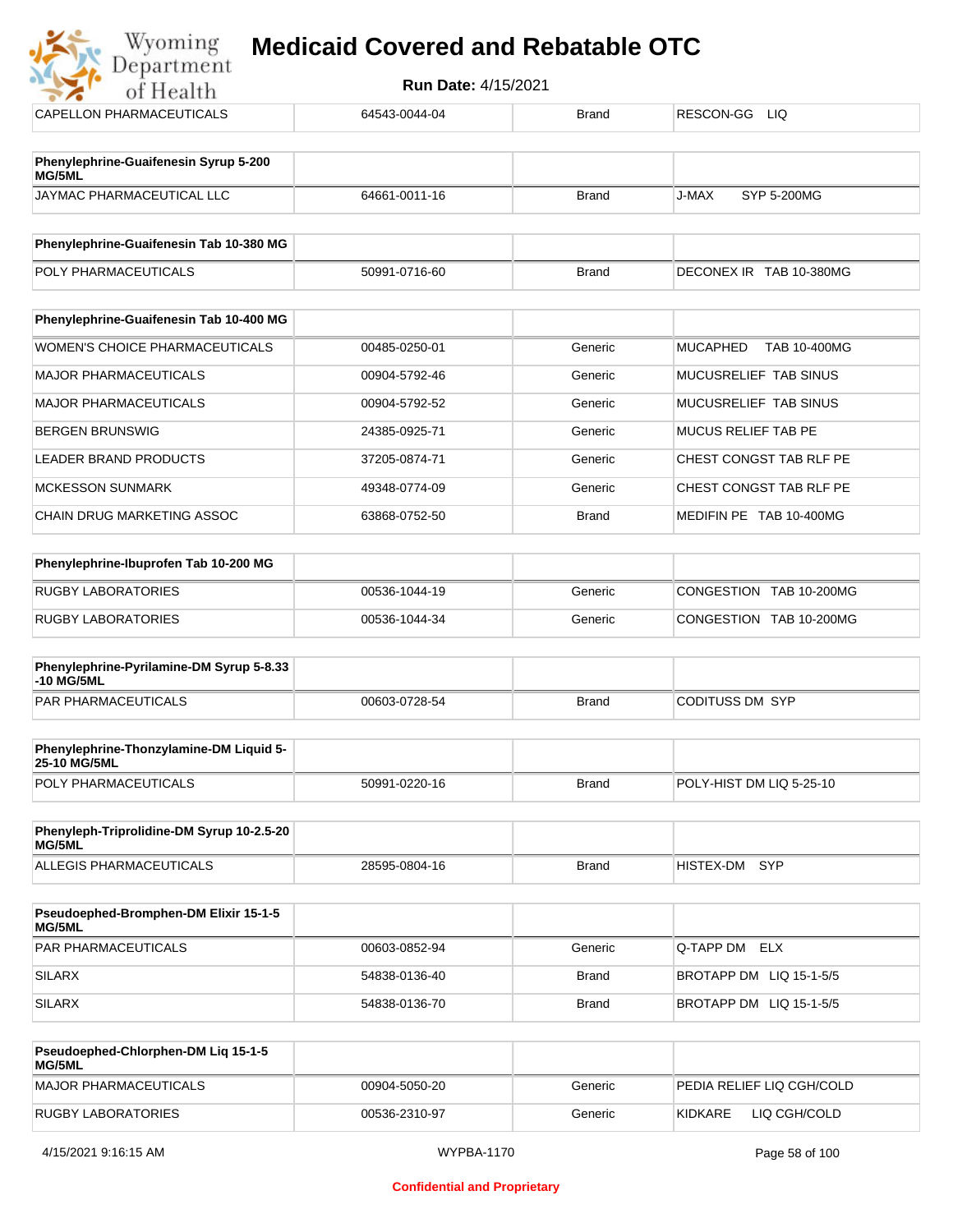Wyoming<br>Department<br>of Health

| <b>SILARX</b>                                                    | 54838-0115-40 | Brand        | PEDIATRIC<br>LIQ CGH/COLD    |
|------------------------------------------------------------------|---------------|--------------|------------------------------|
|                                                                  |               |              |                              |
| Pseudoephed-Chlorphen-DM Liq 15-2-15<br>MG/5ML                   |               |              |                              |
| <b>RAMCNEIL</b>                                                  | 12830-0810-16 | Generic      | M-END DM<br>LIQ              |
| Pseudoephed-Chlorphen-DM Syrup 30-2-                             |               |              |                              |
| <b>10 MG/5ML</b>                                                 |               |              |                              |
| CAPELLON PHARMACEUTICALS                                         | 64543-0105-16 | <b>Brand</b> | RESCON-DM<br><b>SYP</b>      |
| CAPELLON PHARMACEUTICALS                                         | 64543-0105-04 | <b>Brand</b> | RESCON-DM<br>SYP             |
| Pseudoephed-Dexbromphen-<br>Chlophedianol Liqd 30-1-12.5 MG/5ML  |               |              |                              |
| <b>RAMCNEIL</b>                                                  | 12830-0762-16 | <b>Brand</b> | CHLO TUSS<br>LIQ             |
| Pseudoephed-Dexbrompheniramine-DM<br>Ligd 20-0.667-10 MG/5ML     |               |              |                              |
| <b>RAMCNEIL</b>                                                  | 12830-0816-16 | <b>Brand</b> | M-END DMX<br>LIQ             |
| Pseudoephed-Dexchlorphen-<br>Chlophedianol Liqd 30-1-12.5 MG/5ML |               |              |                              |
| <b>GM PHARMACEUTICALS</b>                                        | 58809-0999-01 | <b>Brand</b> | <b>LIQ</b><br><b>VANACOF</b> |
| Pseudoephed-Doxylamine-DM Liquid 30-<br>6.25-15 MG/5ML           |               |              |                              |
| <b>SALLUS LABORATORIES</b>                                       | 69036-0120-16 | <b>Brand</b> | LORTUSS DM LIQ               |
| Pseudoephedrine w/ COD-GG Liquid 30-10                           |               |              |                              |
| -100 MG/5ML                                                      |               |              |                              |
| <b>SALLUS LABORATORIES</b>                                       | 69036-0130-16 | <b>Brand</b> | LORTUSS EX LIQ               |
| Pseudoephedrine w/ COD-GG Soln 30-10-<br><b>100 MG/5ML</b>       |               |              |                              |
| PAR PHARMACEUTICALS                                              | 00603-1078-58 | Generic      | CHERATUSSIN SOL DAC          |
| VIRTUS PHARMACEUTICALS OPCO                                      | 76439-0253-16 | Generic      | VIRTUSSIN SOL DAC            |
| Pseudoephedrine w/ COD-GG Syrup 30-10-<br><b>100 MG/5ML</b>      |               |              |                              |
| LLORENS PHARMACEUTICAL                                           | 54859-0520-16 | <b>Brand</b> | TUSNEL C<br>SYP              |
| Pseudoephedrine w/ DM-GG Liquid 15-5-50                          |               |              |                              |
| MG/5ML                                                           |               |              |                              |
| LLORENS PHARMACEUTICAL                                           | 54859-0544-04 | <b>Brand</b> | TUSNEL PEDI LIQ 15-5-50      |
| Pseudoephedrine w/ DM-GG Liquid 30-15-<br><b>200 MG/5ML</b>      |               |              |                              |
| LLORENS PHARMACEUTICAL                                           | 54859-0502-06 | Brand        | <b>TUSNEL</b><br>LIQ         |
| LLORENS PHARMACEUTICAL                                           | 54859-0502-10 | <b>Brand</b> | <b>TUSNEL</b><br>LIQ         |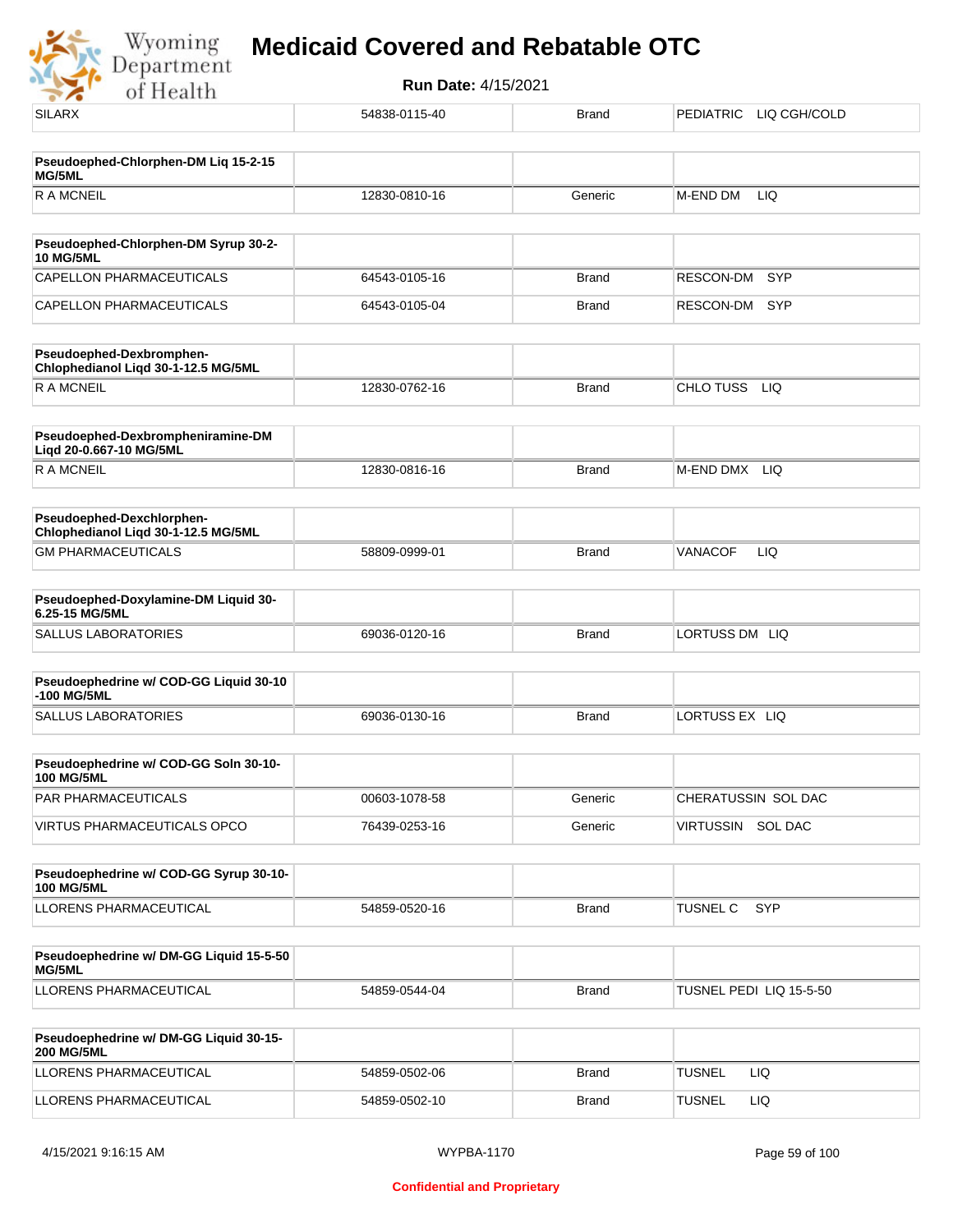| Wyoming<br>Department |  |  |  | <b>Medicaid Covered and Rebatable OTC</b> |  |
|-----------------------|--|--|--|-------------------------------------------|--|
|-----------------------|--|--|--|-------------------------------------------|--|

**Run Date:** 4/15/2021 of Health LLORENS PHARMACEUTICAL **1986-0502-16** 54859-0502-16 Brand TUSNEL LIQ **Pseudoephedrine w/ DM-GG Liquid 7.5-2.5- 25 MG/ML** LLORENS PHARMACEUTICAL 54859-0603-02 Brand TUSNEL-DM DRO PEDIATRC **Pseudoephedrine w/ DM-GG Tab 60-15-400 MG** CAPITAL PHARMACEUTICAL  $29978-0601-90$ Brand CAPMIST DM TAB **Pseudoephedrine w/ DM-GG Tab 60-20-380 MG** POLY PHARMACEUTICALS 50991-0214-01 Brand POLY-VENT DM TAB **Pseudoephedrine-Bromphen-Codeine Liq 10-1.33-6.33 MG/5ML** R A MCNEIL **12830-0735-16** Generic M-END WC LIQ CENTURION LABS 23359-0023-16 Brand RYDEX LIQ **Pseudoephedrine-Bromphen-Codeine Liqd 30-2-7.5 MG/5ML** ALLEGIS PHARMACEUTICALS 00682-0480-16 DATE: DETAIL BRAND MAR-COF BP LIQ 30-2-7.5 **Pseudoephedrine-Chlorphen w/ Codeine Liq 30-2-10 MG/5ML** PAR PHARMACEUTICALS 00603-1520-54 Brand PHENHIST DH LIQ 30-2-10 PAR PHARMACEUTICALS 
and the compact of the compact of the compact of the compact of the compact of the compact of the compact of the compact of the compact of the compact of the compact of the compact of the compact of th **Pseudoephedrine-Dexbromphen-Codeine Liqd 20-0.667-6 MG/5ML** R A MCNEIL **Example 2018** 12830-0739-16 Brand M-END MAX D LIQ **Pseudoephedrine-DM-GG w/ APAP Tab 60- 20-200-500 MG** POLY PHARMACEUTICALS 
and the solution of the solution of the state of the state of the state of the state of the state of the state of the state of the state of the state of the state of the state of the state of the stat **Pseudoephedrine-GG Tab 60-400 MG** B.F. ASCHER 00225-0580-08 Brand CONGESTAC TAB 60-400MG B.F. ASCHER 00225-0580-06 Brand CONGESTAC TAB 60-400MG **Pseudoephedrine-Guaifenesin Cap 30-150 MG** LASER PHARMACEUTICALS 16477-0306-01 Brand RESPAIRE-30 CAP

| Pseudoephedrine-Guaifenesin Ligd 7.5-50<br><b>MG/ML</b> |               |       |                       |
|---------------------------------------------------------|---------------|-------|-----------------------|
| LLORENS PHARMACEUTICAL                                  | 54859-0602-02 | Brand | TUSNEL PED DRO 7.5-50 |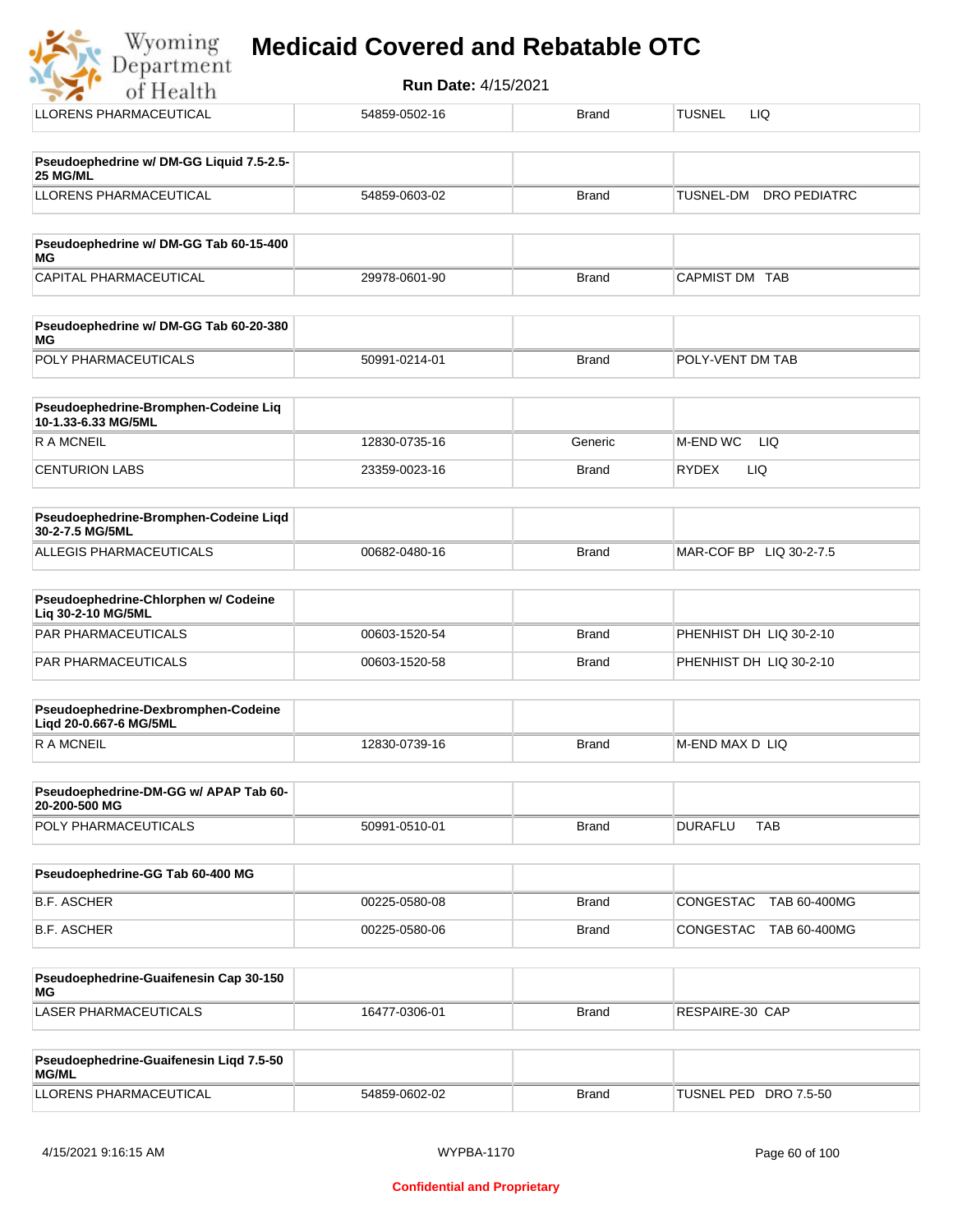

| Pseudoephedrine-Guaifenesin Tab 60-380<br>МG              |               |              |                                         |
|-----------------------------------------------------------|---------------|--------------|-----------------------------------------|
| POLY PHARMACEUTICALS                                      | 50991-0212-01 | <b>Brand</b> | POLY-VENT IR TAB 60-380MG               |
|                                                           |               |              |                                         |
| Pseudoephedrine-Guaifenesin Tab ER<br>12HR 120-1200 MG    |               |              |                                         |
| RB HEALTH (US)                                            | 63824-0041-24 | <b>Brand</b> | <b>MUCINEX D</b><br>TAB 120-1200        |
| RB HEALTH (US)                                            | 63824-0041-36 | <b>Brand</b> | MUCINEX D TAB 120-1200                  |
|                                                           |               |              |                                         |
| Pseudoephedrine-Guaifenesin Tab ER<br>12HR 60-600 MG      |               |              |                                         |
| RB HEALTH (US)                                            | 63824-0057-18 | <b>Brand</b> | <b>MUCINEX D</b><br><b>TAB 60-600MG</b> |
| RB HEALTH (US)                                            | 63824-0057-36 | <b>Brand</b> | MUCINEX D TAB 60-600MG                  |
| Pseudoephedrine-Ibuprofen Tab 30-200<br>МG                |               |              |                                         |
| <b>TOPCO</b>                                              | 36800-0083-60 | Generic      | <b>IBUPROFEN</b><br>TAB COLD/SIN        |
| <b>BERGEN BRUNSWIG</b>                                    | 24385-0465-60 | Generic      | GNP IBUPROFN TAB COLD/SIN               |
| <b>MCKESSON</b>                                           | 62011-0070-01 | Generic      | <b>COLD &amp; SINUS TAB RELIEF</b>      |
| CHAIN DRUG MARKETING ASSOC                                | 63868-0453-20 | Generic      | QC IBUPROFEN TAB COLD/SIN               |
|                                                           |               |              |                                         |
| Pseudoephedrine-Naproxen Sodium Tab<br>ER 12HR 120-220 MG |               |              |                                         |
| <b>PERRIGO</b>                                            | 00113-2417-01 | Generic      | SINUS&COLD-D TAB NON-DRSY               |
| AMERISOURCE BERGEN DRUGS                                  | 46122-0197-52 | Generic      | SINUS/COLD-D TAB 120-220                |
| <b>MCKESSON</b>                                           | 62011-0204-01 | Generic      | SINUS/COLD-D TAB 120-220                |
| Pyrilamine-Phenylephrine Tab 25-10 MG                     |               |              |                                         |
| <b>XSPIRE PHARMA</b>                                      | 42195-0210-10 | Generic      | PYRILAMIN/PE TAB 25-10MG                |
| Pyrilamine-Phenylephrine Tab 30-10 MG                     |               |              |                                         |
| <b>CARWIN ASSOCIATES</b>                                  | 15370-0031-10 | Brand        | RU-HIST-D TAB 30-10MG                   |
|                                                           |               |              |                                         |
| Thonzylamine-Chlophedianol Liquid 6.25-<br>6.25 MG/ML     |               |              |                                         |
| POLY PHARMACEUTICALS                                      | 50991-0222-45 | <b>Brand</b> | POLY-HIST PD LIQ                        |
|                                                           |               |              |                                         |
| Thonzylamine-Phenylephrine Liquid 50-10<br>MG/15ML        |               |              |                                         |
| <b>GM PHARMACEUTICALS</b>                                 | 58809-0729-04 | <b>Brand</b> | NASOPEN PE LIQ                          |
| Triprolidine & Pseudoephedrine Tab 2.5-60<br>МG           |               |              |                                         |
| WOMEN'S CHOICE PHARMACEUTICALS                            | 00485-0210-01 | Generic      | ED A-HIST TAB 2.5-60MG                  |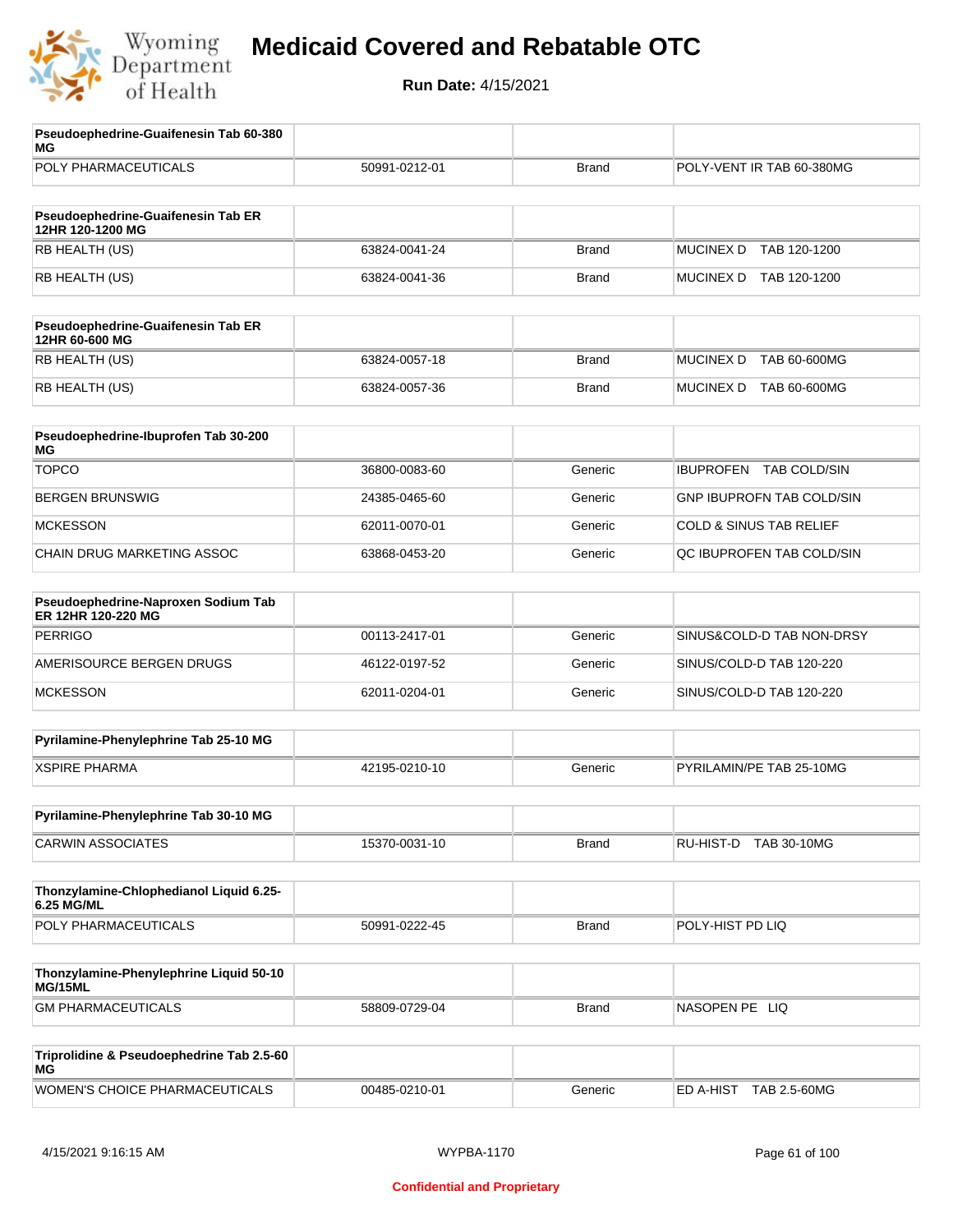#### **Run Date:** 4/15/2021

| MAJOR PHARMACEUTICALS         | 00904-0250-24 | Generic | TAB 2.5-60MG<br>APRODINE |
|-------------------------------|---------------|---------|--------------------------|
| <b>IMAJOR PHARMACEUTICALS</b> | 00904-0250-59 | Generic | APRODINE<br>TAB 2.5-60MG |
| <br>- -<br>.<br>---           |               |         |                          |

| Triprolidine-Phenylephrine Liquid 2.5-10<br>MG/5ML |               |       |                        |
|----------------------------------------------------|---------------|-------|------------------------|
| ALLEGIS PHARMACEUTICALS                            | 28595-0803-16 | Brand | HISTEX-PE SYP 2.5-10/5 |
| <b>DERMATOLOGICALS</b>                             |               |       |                        |

| *Bacitracin-Polymyxin B Oint*** |               |         |                  |
|---------------------------------|---------------|---------|------------------|
| <b>FOUGERA</b>                  | 00168-0021-31 | Generic | DOUBLE ANTIB OIN |
| <b>FOUGERA</b>                  | 00168-0021-09 | Generic | DOUBLE ANTIB OIN |
| <b>FOUGERA</b>                  | 00168-0021-35 | Generic | DOUBLE ANTIB OIN |
| <b>MCKESSON SUNMARK</b>         | 49348-0274-72 | Generic | DOUBLE ANTIB OIN |
| <b>MCKESSON</b>                 | 62011-0097-01 | Generic | DOUBLE ANTIB OIN |

| *Neomycin-Bacitracin-Polymyxin Oint*** |               |         |                         |
|----------------------------------------|---------------|---------|-------------------------|
| PERRIGO PHARMACEUTICALS                | 00113-0067-64 | Generic | <b>TRIPLE ANTIB OIN</b> |
| <b>FOUGERA</b>                         | 00168-0012-31 | Generic | <b>BAC/NEO/POLY OIN</b> |
| <b>FOUGERA</b>                         | 00168-0012-09 | Generic | <b>BAC/NEO/POLY OIN</b> |
| <b>FOUGERA</b>                         | 00168-0012-35 | Generic | BAC/NEO/POLY OIN        |
| <b>COSETTE PHARMACEUTICALS</b>         | 00713-0268-31 | Generic | TRIPLE ANTIB OIN        |
| <b>ACTAVIS MID ATLANTIC</b>            | 00472-0179-34 | Generic | TRIPLE ANTIB OIN        |
| <b>ACTAVIS MID ATLANTIC</b>            | 00472-0179-56 | Generic | <b>TRIPLE ANTIB OIN</b> |
| <b>MAJOR PHARMACEUTICALS</b>           | 00904-0734-31 | Generic | <b>TRIPLE ANTIB OIN</b> |
| <b>MAJOR PHARMACEUTICALS</b>           | 00904-0734-36 | Generic | <b>TRIPLE ANTIB OIN</b> |
| PAR PHARMACEUTICAL                     | 00603-0644-50 | Generic | <b>TRIPLE ANTIB OIN</b> |
| <b>BERGEN BRUNSWIG</b>                 | 24385-0061-01 | Generic | GNP TRIPLE OIN ANTIBIOT |
| <b>BERGEN BRUNSWIG</b>                 | 24385-0061-03 | Generic | GNP TRIPLE OIN ANTIBIOT |
| <b>LEADER BRAND PRODUCTS</b>           | 37205-0273-10 | Generic | <b>TRIPLE ANTIB OIN</b> |
| <b>PERRIGO</b>                         | 45802-0061-01 | Generic | TRIPLE ANTIB OIN        |
| <b>PERRIGO</b>                         | 45802-0061-70 | Generic | <b>TRIPLE ANTIB OIN</b> |
| PERRIGO PHARMACEUTICALS                | 45802-0143-01 | Generic | <b>TRIPLE ANTIB OIN</b> |
| PERRIGO PHARMACEUTICALS                | 45802-0143-03 | Generic | TRIPLE ANTIB OIN        |
| PERRIGO PHARMACEUTICALS                | 45802-0143-70 | Generic | <b>TRIPLE ANTIB OIN</b> |
| <b>PERRIGO</b>                         | 45802-0061-03 | Generic | TRIPLE ANTIB OIN        |
| <b>MCKESSON SUNMARK</b>                | 49348-0029-72 | Generic | SM TRIPLE OIN ANTIBIOT  |
| <b>TARO</b>                            | 51672-2016-01 | Generic | <b>TRIPLE ANTIB OIN</b> |
| <b>TARO</b>                            | 51672-2016-02 | Generic | <b>TRIPLE ANTIB OIN</b> |

#### **Confidential and Proprietary**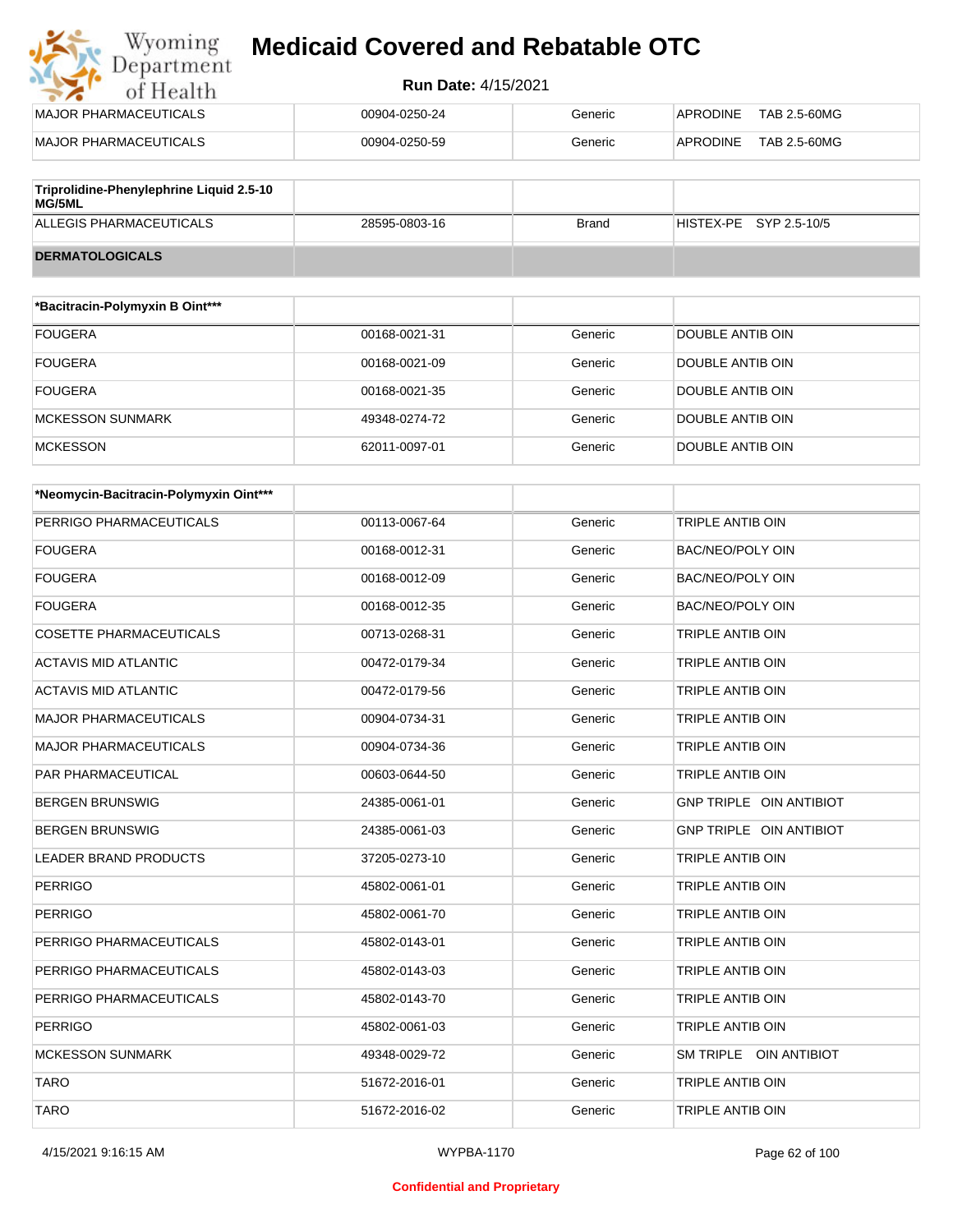

| <b>MCKESSON</b>                         | 62011-0098-01 | Generic | HM TRIPLE OIN ANTIBIOT     |
|-----------------------------------------|---------------|---------|----------------------------|
| Bacitracin Oint 500 Unit/GM             |               |         |                            |
|                                         |               |         |                            |
| <b>COSETTE PHARMACEUTICALS</b>          | 00713-0280-31 | Generic | BACITRACIN OIN 500/GM      |
| <b>LEADER BRAND PRODUCTS</b>            | 37205-0275-10 | Generic | BACITRACIN OIN 500/GM      |
| PERRIGO PHARMACEUTICALS                 | 45802-0060-01 | Generic | BACITRACIN OIN 500/GM      |
| PERRIGO PHARMACEUTICALS                 | 45802-0060-03 | Generic | BACITRACIN OIN 500/GM      |
| PERRIGO PHARMACEUTICALS                 | 45802-0060-70 | Generic | BACITRACIN OIN 500/GM      |
|                                         |               |         |                            |
| <b>Bacitracin Zinc Oint 500 Unit/GM</b> |               |         |                            |
| <b>FOUGERA</b>                          | 00168-0111-09 | Generic | BACITR ZINC OIN 500/GM     |
| PAR PHARMACEUTICAL                      | 00603-0441-50 | Generic | BACITR ZINC OIN 500/GM     |
| ACTAVIS MID ATLANTIC                    | 00472-1105-34 | Generic | BACITR ZINC OIN 500/GM     |
| ACTAVIS MID ATLANTIC                    | 00472-1105-56 | Generic | BACITR ZINC OIN 500/GM     |
| <b>FOUGERA</b>                          | 00168-0011-04 | Generic | BACITR ZINC OIN 500/GM     |
| <b>FOUGERA</b>                          | 00168-0011-16 | Generic | BACITR ZINC OIN 500/GM     |
| <b>FOUGERA</b>                          | 00168-0011-31 | Generic | BACITR ZINC OIN 500/GM     |
| <b>FOUGERA</b>                          | 00168-0011-35 | Generic | BACITR ZINC OIN 500/GM     |
| <b>BERGEN BRUNSWIG</b>                  | 24385-0060-03 | Generic | BACITR ZINC OIN 500/GM     |
| <b>MCKESSON SUNMARK</b>                 | 49348-0154-72 | Generic | SM ANTIBIOTI OIN 500/GM    |
| <b>TARO</b>                             | 51672-2075-01 | Generic | BACITR ZINC OIN 500/GM     |
| <b>TARO</b>                             | 51672-2075-02 | Generic | BACITR ZINC OIN 500/GM     |
| <b>MCKESSON</b>                         | 62011-0094-01 | Generic | BACITRACIN OIN 500/GM      |
| <b>Castellani Paint</b>                 |               |         |                            |
|                                         |               |         |                            |
| <b>BAUSCH HEALTH</b>                    | 00884-2993-01 | Generic | CASTELLANI LIQ PAINT/CL    |
| <b>BAUSCH HEALTH</b>                    | 00884-2893-01 | Generic | CASTELLANI LIQ PAINT       |
| <b>Clotrimazole Cream 1%</b>            |               |         |                            |
| <b>MAJOR PHARMACEUTICALS</b>            | 00904-7822-31 | Generic | <b>CLOTRIMAZOLE CRE 1%</b> |
| <b>MAJOR PHARMACEUTICALS</b>            | 00904-7822-36 | Generic | <b>CLOTRIMAZOLE CRE 1%</b> |
| <b>BERGEN BRUNSWIG</b>                  | 24385-0205-03 | Generic | ATHLETE FOOT CRE 1%        |
| <b>BERGEN BRUNSWIG</b>                  | 24385-0205-01 | Generic | ATHLETE FOOT CRE 1%        |
| <b>PERRIGO</b>                          | 45802-0434-11 | Generic | <b>CLOTRIMAZOLE CRE 1%</b> |
| <b>PERRIGO</b>                          | 45802-0434-01 | Generic | <b>CLOTRIMAZOLE CRE 1%</b> |
| MCKESSON SUNMARK                        | 49348-0279-72 | Generic | <b>CLOTRIMAZOLE CRE 1%</b> |
| <b>TARO</b>                             | 51672-2002-01 | Generic | <b>CLOTRIMAZOLE CRE 1%</b> |
| <b>TARO</b>                             | 51672-2002-02 | Generic | <b>CLOTRIMAZOLE CRE 1%</b> |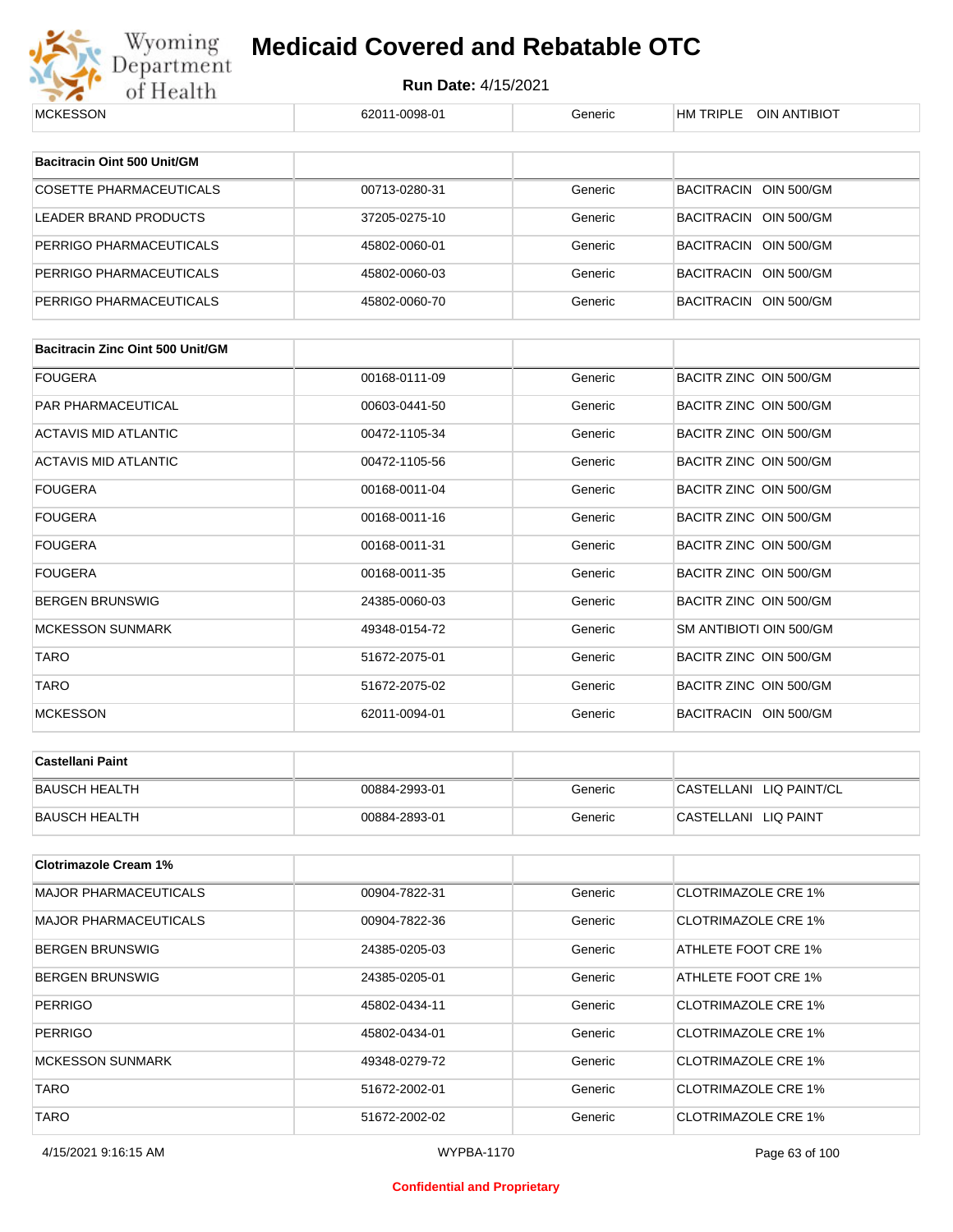

| <b>Clotrimazole Ointment 1%</b>  |               |         |                              |
|----------------------------------|---------------|---------|------------------------------|
| CAPITAL PHARMACEUTICAL           | 29978-0918-60 | Brand   | <b>OIN 1%</b><br>ALEVAZOL    |
|                                  |               |         |                              |
| <b>Clotrimazole Soln 1%</b>      |               |         |                              |
| <b>TARO</b>                      | 51672-2037-01 | Generic | <b>CLOTRIMAZOLE SOL 1%</b>   |
|                                  |               |         |                              |
| <b>Hydrocortisone Cream 0.5%</b> |               |         |                              |
| <b>FOUGERA</b>                   | 00168-0014-31 | Generic | <b>HYDROCORT</b><br>CRE 0.5% |
| <b>BERGEN BRUNSWIG</b>           | 24385-0190-03 | Generic | HYDROCORT CRE 0.5%           |
|                                  |               |         |                              |
| <b>Hydrocortisone Cream 1%</b>   |               |         |                              |
| PERRIGO PHARMACEUTICALS          | 00113-0541-64 | Generic | ANTI-ITCH CRE 1%             |
| PERRIGO PHARMACEUTICALS          | 00113-0973-64 | Generic | ANTI-ITCH CRE 1%             |
| <b>ACTAVIS MID ATLANTIC</b>      | 00472-0343-56 | Generic | HYDROCORT CRE 1%             |
| PAR PHARMACEUTICAL               | 00603-0535-50 | Generic | HYDROCORT CRE 1%             |
| <b>FOUGERA</b>                   | 00168-0154-08 | Generic | HYDROCORT CRE 1%             |
| <b>FOUGERA</b>                   | 00168-0154-31 | Generic | HYDROCORT CRE 1%             |
| <b>RUGBY LABORATORIES</b>        | 00536-5108-95 | Generic | HYDROSKIN<br><b>CRE 1%</b>   |
| <b>MAJOR PHARMACEUTICALS</b>     | 00904-7623-31 | Generic | HYDROCORT CRE 1%             |
| <b>SELECT BRAND</b>              | 15127-0127-01 | Generic | SB HYDROCORT CRE 1%          |
| <b>BERGEN BRUNSWIG</b>           | 24385-0021-03 | Generic | GNP HYDROCOR CRE 1% PLUS     |
| <b>LEADER BRAND PRODUCTS</b>     | 37205-0162-10 | Generic | HYDROCORT CRE 1%             |
| <b>MCKESSON SUNMARK</b>          | 49348-0521-72 | Generic | SM HYDROCORT CRE 1%          |
| <b>PERRIGO</b>                   | 45802-0438-03 | Generic | HYDROCORT CRE 1%             |
| <b>PERRIGO</b>                   | 45802-0438-05 | Generic | HYDROCORT CRE 1%             |
| <b>TARO</b>                      | 51672-2013-02 | Generic | HYDROCORT CRE 1%             |
| <b>TARO</b>                      | 51672-2013-01 | Generic | HYDROCORT CRE 1%             |
| TARO                             | 51672-2063-02 | Generic | HYDROCORT CRE 1%             |
| <b>TARO</b>                      | 51672-2069-02 | Generic | HYDROCORT CRE 1%             |
|                                  |               |         |                              |
| <b>Hydrocortisone Lotion 1%</b>  |               |         |                              |
| <b>RUGBY LABORATORIES</b>        | 00536-5105-97 | Generic | HYDRO SKIN LOT 1%            |
| <b>BERGEN BRUNSWIG</b>           | 24385-0283-06 | Generic | HYDRO-LOTION LOT 1%          |
|                                  |               |         |                              |
| <b>Hydrocortisone Oint 0.5%</b>  |               |         |                              |
| <b>FOUGERA</b>                   | 00168-0016-31 | Generic | HYDROCORT OIN 0.5%           |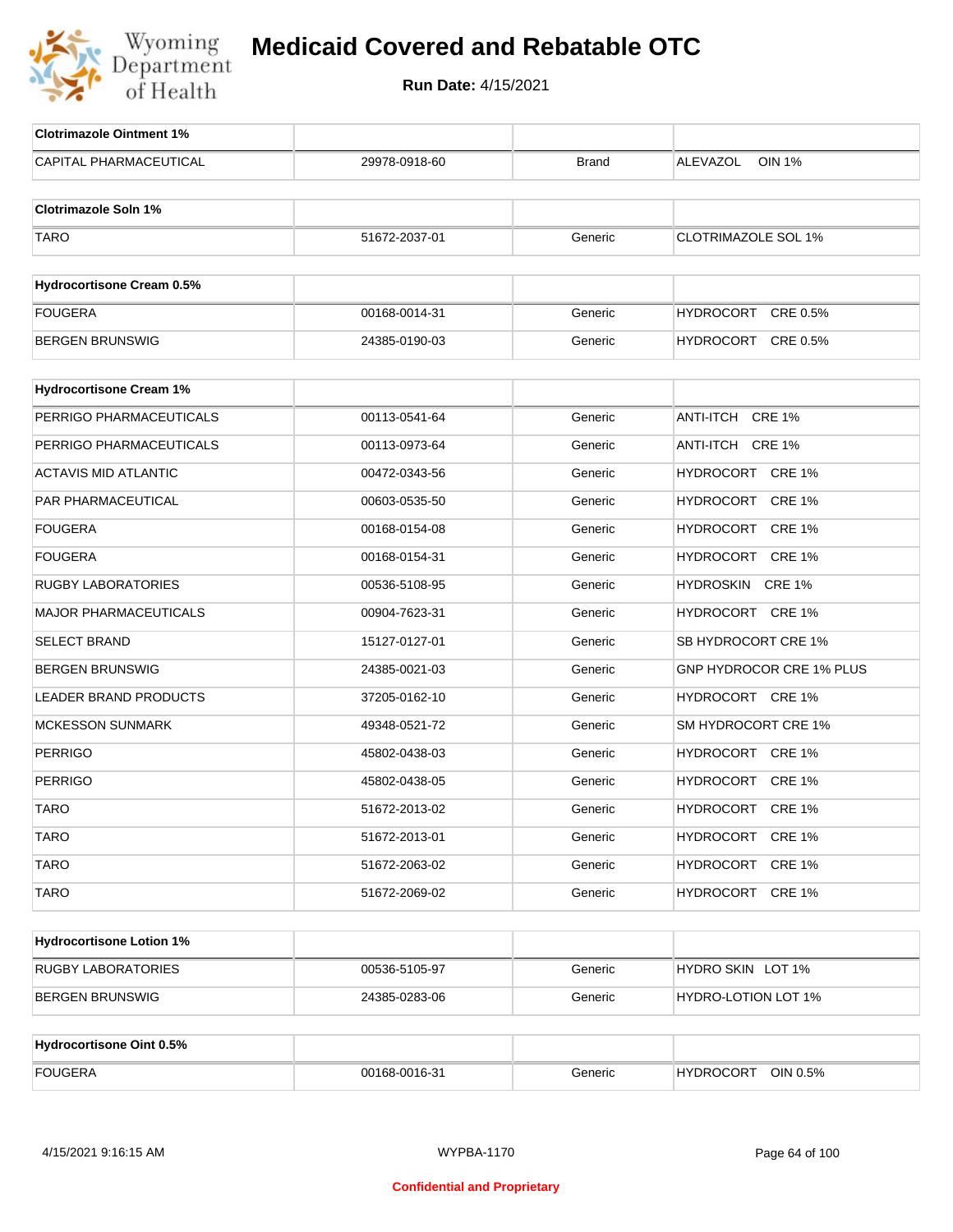

### **Medicaid Covered and Rebatable OTC**

**Run Date:** 4/15/2021

 $\top$ 

| <b>FOUGERA</b><br>00168-0181-31<br><b>HYDROCORT</b><br><b>OIN 1%</b><br>Generic<br><b>ACTAVIS MID ATLANTIC</b><br>HYDROCORT OIN 1%<br>00472-0345-56<br>Generic<br><b>SELECT BRAND</b><br>SB HYDROCORT OIN 1%<br>15127-0128-01<br>Generic<br>HYDROCORT OIN 1%<br><b>BERGEN BRUNSWIG</b><br>24385-0276-03<br>Generic<br>PERRIGO PHARMACEUTICALS<br>HYDROCORT OIN 1%<br>45802-0276-03<br>Generic<br>SM HYDROCORT OIN 1%<br><b>MCKESSON SUNMARK</b><br>Generic<br>49348-0522-72<br><b>TARO</b><br>HYDROCORT OIN 1%<br>51672-2018-02<br>Generic<br><b>Hydrocortisone Soln 1%</b><br>RB HEALTH (US)<br>SCALPICIN SOL 1%<br>63824-0850-15<br>Generic<br>Hydrocortisone-Aloe Vera Cream 0.5%<br>CRE 0.5%<br><b>TARO</b><br><b>HC/ALOE</b><br>51672-2010-02<br>Generic<br>Hydrocortisone-Aloe Vera Cream 1%<br><b>ACTAVIS MID ATLANTIC</b><br>HYDROCORT/ CRE ALOE 1%<br>00472-0339-56<br>Generic<br><b>BERGEN BRUNSWIG</b><br>HYDROCORT/ CRE ALOE 1%<br>24385-0274-03<br>Generic<br>HYDROCORT/ CRE ALOE 1%<br>LEADER BRAND PRODUCTS<br>37205-0272-10<br>Generic<br>SM HYDROCORT CRE 1% PLUS<br><b>MCKESSON SUNMARK</b><br>Generic<br>49348-0441-72<br><b>MCKESSON</b><br>HYDROCORT/ CRE ALOE 1%<br>62011-0095-01<br>Generic<br><b>MCKESSON</b><br>HM HYDROCORT CRE 1% PLUS<br>62011-0096-01<br>Generic<br>Miconazole Nitrate Aerosol 2%<br>GLAXO CONSUMER HEALTHCARE L.P.<br>DESENEX SPRY AER LIQUID<br>00067-0969-46<br>Generic<br>Miconazole Nitrate Aerosol Pow 2%<br>GLAXO CONSUMER HEALTHCARE L.P.<br>Generic<br><b>DESENEX</b><br><b>AER 2%</b><br>00067-0959-40<br>LEADER BRAND PRODUCTS<br><b>MICATIN</b><br>37205-0998-66<br>Generic<br><b>AER 2%</b><br><b>Miconazole Nitrate Cream 2%</b><br><b>ACTAVIS MID ATLANTIC</b><br>ANTIFUNGAL CRE 2%<br>00472-0735-14<br>Generic<br>PAR PHARMACEUTICAL<br>MICONAZOLE CRE 2%<br>00603-7805-50<br>Generic<br>ACTAVIS MID ATLANTIC<br>Generic<br>ANTIFUNGAL CRE 2%<br>00472-0735-42<br><b>ACTAVIS MID ATLANTIC</b><br>ANTIFUNGAL CRE 2%<br>00472-0735-56<br>Generic<br>COLOPLAST<br>Generic<br><b>BAZA ANTIFUN CRE 2%</b><br>11701-0045-14<br>COLOPLAST<br>11701-0045-22<br>Generic<br><b>BAZA ANTIFUN CRE 2%</b> | <b>Hydrocortisone Oint 1%</b> |  |  |
|-----------------------------------------------------------------------------------------------------------------------------------------------------------------------------------------------------------------------------------------------------------------------------------------------------------------------------------------------------------------------------------------------------------------------------------------------------------------------------------------------------------------------------------------------------------------------------------------------------------------------------------------------------------------------------------------------------------------------------------------------------------------------------------------------------------------------------------------------------------------------------------------------------------------------------------------------------------------------------------------------------------------------------------------------------------------------------------------------------------------------------------------------------------------------------------------------------------------------------------------------------------------------------------------------------------------------------------------------------------------------------------------------------------------------------------------------------------------------------------------------------------------------------------------------------------------------------------------------------------------------------------------------------------------------------------------------------------------------------------------------------------------------------------------------------------------------------------------------------------------------------------------------------------------------------------------------------------------------------------------------------------------------------------------------------------------------------------------------------------------------------------------------------------|-------------------------------|--|--|
|                                                                                                                                                                                                                                                                                                                                                                                                                                                                                                                                                                                                                                                                                                                                                                                                                                                                                                                                                                                                                                                                                                                                                                                                                                                                                                                                                                                                                                                                                                                                                                                                                                                                                                                                                                                                                                                                                                                                                                                                                                                                                                                                                           |                               |  |  |
|                                                                                                                                                                                                                                                                                                                                                                                                                                                                                                                                                                                                                                                                                                                                                                                                                                                                                                                                                                                                                                                                                                                                                                                                                                                                                                                                                                                                                                                                                                                                                                                                                                                                                                                                                                                                                                                                                                                                                                                                                                                                                                                                                           |                               |  |  |
|                                                                                                                                                                                                                                                                                                                                                                                                                                                                                                                                                                                                                                                                                                                                                                                                                                                                                                                                                                                                                                                                                                                                                                                                                                                                                                                                                                                                                                                                                                                                                                                                                                                                                                                                                                                                                                                                                                                                                                                                                                                                                                                                                           |                               |  |  |
|                                                                                                                                                                                                                                                                                                                                                                                                                                                                                                                                                                                                                                                                                                                                                                                                                                                                                                                                                                                                                                                                                                                                                                                                                                                                                                                                                                                                                                                                                                                                                                                                                                                                                                                                                                                                                                                                                                                                                                                                                                                                                                                                                           |                               |  |  |
|                                                                                                                                                                                                                                                                                                                                                                                                                                                                                                                                                                                                                                                                                                                                                                                                                                                                                                                                                                                                                                                                                                                                                                                                                                                                                                                                                                                                                                                                                                                                                                                                                                                                                                                                                                                                                                                                                                                                                                                                                                                                                                                                                           |                               |  |  |
|                                                                                                                                                                                                                                                                                                                                                                                                                                                                                                                                                                                                                                                                                                                                                                                                                                                                                                                                                                                                                                                                                                                                                                                                                                                                                                                                                                                                                                                                                                                                                                                                                                                                                                                                                                                                                                                                                                                                                                                                                                                                                                                                                           |                               |  |  |
|                                                                                                                                                                                                                                                                                                                                                                                                                                                                                                                                                                                                                                                                                                                                                                                                                                                                                                                                                                                                                                                                                                                                                                                                                                                                                                                                                                                                                                                                                                                                                                                                                                                                                                                                                                                                                                                                                                                                                                                                                                                                                                                                                           |                               |  |  |
|                                                                                                                                                                                                                                                                                                                                                                                                                                                                                                                                                                                                                                                                                                                                                                                                                                                                                                                                                                                                                                                                                                                                                                                                                                                                                                                                                                                                                                                                                                                                                                                                                                                                                                                                                                                                                                                                                                                                                                                                                                                                                                                                                           |                               |  |  |
|                                                                                                                                                                                                                                                                                                                                                                                                                                                                                                                                                                                                                                                                                                                                                                                                                                                                                                                                                                                                                                                                                                                                                                                                                                                                                                                                                                                                                                                                                                                                                                                                                                                                                                                                                                                                                                                                                                                                                                                                                                                                                                                                                           |                               |  |  |
|                                                                                                                                                                                                                                                                                                                                                                                                                                                                                                                                                                                                                                                                                                                                                                                                                                                                                                                                                                                                                                                                                                                                                                                                                                                                                                                                                                                                                                                                                                                                                                                                                                                                                                                                                                                                                                                                                                                                                                                                                                                                                                                                                           |                               |  |  |
|                                                                                                                                                                                                                                                                                                                                                                                                                                                                                                                                                                                                                                                                                                                                                                                                                                                                                                                                                                                                                                                                                                                                                                                                                                                                                                                                                                                                                                                                                                                                                                                                                                                                                                                                                                                                                                                                                                                                                                                                                                                                                                                                                           |                               |  |  |
|                                                                                                                                                                                                                                                                                                                                                                                                                                                                                                                                                                                                                                                                                                                                                                                                                                                                                                                                                                                                                                                                                                                                                                                                                                                                                                                                                                                                                                                                                                                                                                                                                                                                                                                                                                                                                                                                                                                                                                                                                                                                                                                                                           |                               |  |  |
|                                                                                                                                                                                                                                                                                                                                                                                                                                                                                                                                                                                                                                                                                                                                                                                                                                                                                                                                                                                                                                                                                                                                                                                                                                                                                                                                                                                                                                                                                                                                                                                                                                                                                                                                                                                                                                                                                                                                                                                                                                                                                                                                                           |                               |  |  |
|                                                                                                                                                                                                                                                                                                                                                                                                                                                                                                                                                                                                                                                                                                                                                                                                                                                                                                                                                                                                                                                                                                                                                                                                                                                                                                                                                                                                                                                                                                                                                                                                                                                                                                                                                                                                                                                                                                                                                                                                                                                                                                                                                           |                               |  |  |
|                                                                                                                                                                                                                                                                                                                                                                                                                                                                                                                                                                                                                                                                                                                                                                                                                                                                                                                                                                                                                                                                                                                                                                                                                                                                                                                                                                                                                                                                                                                                                                                                                                                                                                                                                                                                                                                                                                                                                                                                                                                                                                                                                           |                               |  |  |
|                                                                                                                                                                                                                                                                                                                                                                                                                                                                                                                                                                                                                                                                                                                                                                                                                                                                                                                                                                                                                                                                                                                                                                                                                                                                                                                                                                                                                                                                                                                                                                                                                                                                                                                                                                                                                                                                                                                                                                                                                                                                                                                                                           |                               |  |  |
|                                                                                                                                                                                                                                                                                                                                                                                                                                                                                                                                                                                                                                                                                                                                                                                                                                                                                                                                                                                                                                                                                                                                                                                                                                                                                                                                                                                                                                                                                                                                                                                                                                                                                                                                                                                                                                                                                                                                                                                                                                                                                                                                                           |                               |  |  |
|                                                                                                                                                                                                                                                                                                                                                                                                                                                                                                                                                                                                                                                                                                                                                                                                                                                                                                                                                                                                                                                                                                                                                                                                                                                                                                                                                                                                                                                                                                                                                                                                                                                                                                                                                                                                                                                                                                                                                                                                                                                                                                                                                           |                               |  |  |
|                                                                                                                                                                                                                                                                                                                                                                                                                                                                                                                                                                                                                                                                                                                                                                                                                                                                                                                                                                                                                                                                                                                                                                                                                                                                                                                                                                                                                                                                                                                                                                                                                                                                                                                                                                                                                                                                                                                                                                                                                                                                                                                                                           |                               |  |  |
|                                                                                                                                                                                                                                                                                                                                                                                                                                                                                                                                                                                                                                                                                                                                                                                                                                                                                                                                                                                                                                                                                                                                                                                                                                                                                                                                                                                                                                                                                                                                                                                                                                                                                                                                                                                                                                                                                                                                                                                                                                                                                                                                                           |                               |  |  |
|                                                                                                                                                                                                                                                                                                                                                                                                                                                                                                                                                                                                                                                                                                                                                                                                                                                                                                                                                                                                                                                                                                                                                                                                                                                                                                                                                                                                                                                                                                                                                                                                                                                                                                                                                                                                                                                                                                                                                                                                                                                                                                                                                           |                               |  |  |
|                                                                                                                                                                                                                                                                                                                                                                                                                                                                                                                                                                                                                                                                                                                                                                                                                                                                                                                                                                                                                                                                                                                                                                                                                                                                                                                                                                                                                                                                                                                                                                                                                                                                                                                                                                                                                                                                                                                                                                                                                                                                                                                                                           |                               |  |  |
|                                                                                                                                                                                                                                                                                                                                                                                                                                                                                                                                                                                                                                                                                                                                                                                                                                                                                                                                                                                                                                                                                                                                                                                                                                                                                                                                                                                                                                                                                                                                                                                                                                                                                                                                                                                                                                                                                                                                                                                                                                                                                                                                                           |                               |  |  |
|                                                                                                                                                                                                                                                                                                                                                                                                                                                                                                                                                                                                                                                                                                                                                                                                                                                                                                                                                                                                                                                                                                                                                                                                                                                                                                                                                                                                                                                                                                                                                                                                                                                                                                                                                                                                                                                                                                                                                                                                                                                                                                                                                           |                               |  |  |
|                                                                                                                                                                                                                                                                                                                                                                                                                                                                                                                                                                                                                                                                                                                                                                                                                                                                                                                                                                                                                                                                                                                                                                                                                                                                                                                                                                                                                                                                                                                                                                                                                                                                                                                                                                                                                                                                                                                                                                                                                                                                                                                                                           |                               |  |  |
|                                                                                                                                                                                                                                                                                                                                                                                                                                                                                                                                                                                                                                                                                                                                                                                                                                                                                                                                                                                                                                                                                                                                                                                                                                                                                                                                                                                                                                                                                                                                                                                                                                                                                                                                                                                                                                                                                                                                                                                                                                                                                                                                                           |                               |  |  |
|                                                                                                                                                                                                                                                                                                                                                                                                                                                                                                                                                                                                                                                                                                                                                                                                                                                                                                                                                                                                                                                                                                                                                                                                                                                                                                                                                                                                                                                                                                                                                                                                                                                                                                                                                                                                                                                                                                                                                                                                                                                                                                                                                           |                               |  |  |
|                                                                                                                                                                                                                                                                                                                                                                                                                                                                                                                                                                                                                                                                                                                                                                                                                                                                                                                                                                                                                                                                                                                                                                                                                                                                                                                                                                                                                                                                                                                                                                                                                                                                                                                                                                                                                                                                                                                                                                                                                                                                                                                                                           |                               |  |  |
|                                                                                                                                                                                                                                                                                                                                                                                                                                                                                                                                                                                                                                                                                                                                                                                                                                                                                                                                                                                                                                                                                                                                                                                                                                                                                                                                                                                                                                                                                                                                                                                                                                                                                                                                                                                                                                                                                                                                                                                                                                                                                                                                                           |                               |  |  |
|                                                                                                                                                                                                                                                                                                                                                                                                                                                                                                                                                                                                                                                                                                                                                                                                                                                                                                                                                                                                                                                                                                                                                                                                                                                                                                                                                                                                                                                                                                                                                                                                                                                                                                                                                                                                                                                                                                                                                                                                                                                                                                                                                           |                               |  |  |
|                                                                                                                                                                                                                                                                                                                                                                                                                                                                                                                                                                                                                                                                                                                                                                                                                                                                                                                                                                                                                                                                                                                                                                                                                                                                                                                                                                                                                                                                                                                                                                                                                                                                                                                                                                                                                                                                                                                                                                                                                                                                                                                                                           |                               |  |  |
|                                                                                                                                                                                                                                                                                                                                                                                                                                                                                                                                                                                                                                                                                                                                                                                                                                                                                                                                                                                                                                                                                                                                                                                                                                                                                                                                                                                                                                                                                                                                                                                                                                                                                                                                                                                                                                                                                                                                                                                                                                                                                                                                                           |                               |  |  |
|                                                                                                                                                                                                                                                                                                                                                                                                                                                                                                                                                                                                                                                                                                                                                                                                                                                                                                                                                                                                                                                                                                                                                                                                                                                                                                                                                                                                                                                                                                                                                                                                                                                                                                                                                                                                                                                                                                                                                                                                                                                                                                                                                           |                               |  |  |
|                                                                                                                                                                                                                                                                                                                                                                                                                                                                                                                                                                                                                                                                                                                                                                                                                                                                                                                                                                                                                                                                                                                                                                                                                                                                                                                                                                                                                                                                                                                                                                                                                                                                                                                                                                                                                                                                                                                                                                                                                                                                                                                                                           |                               |  |  |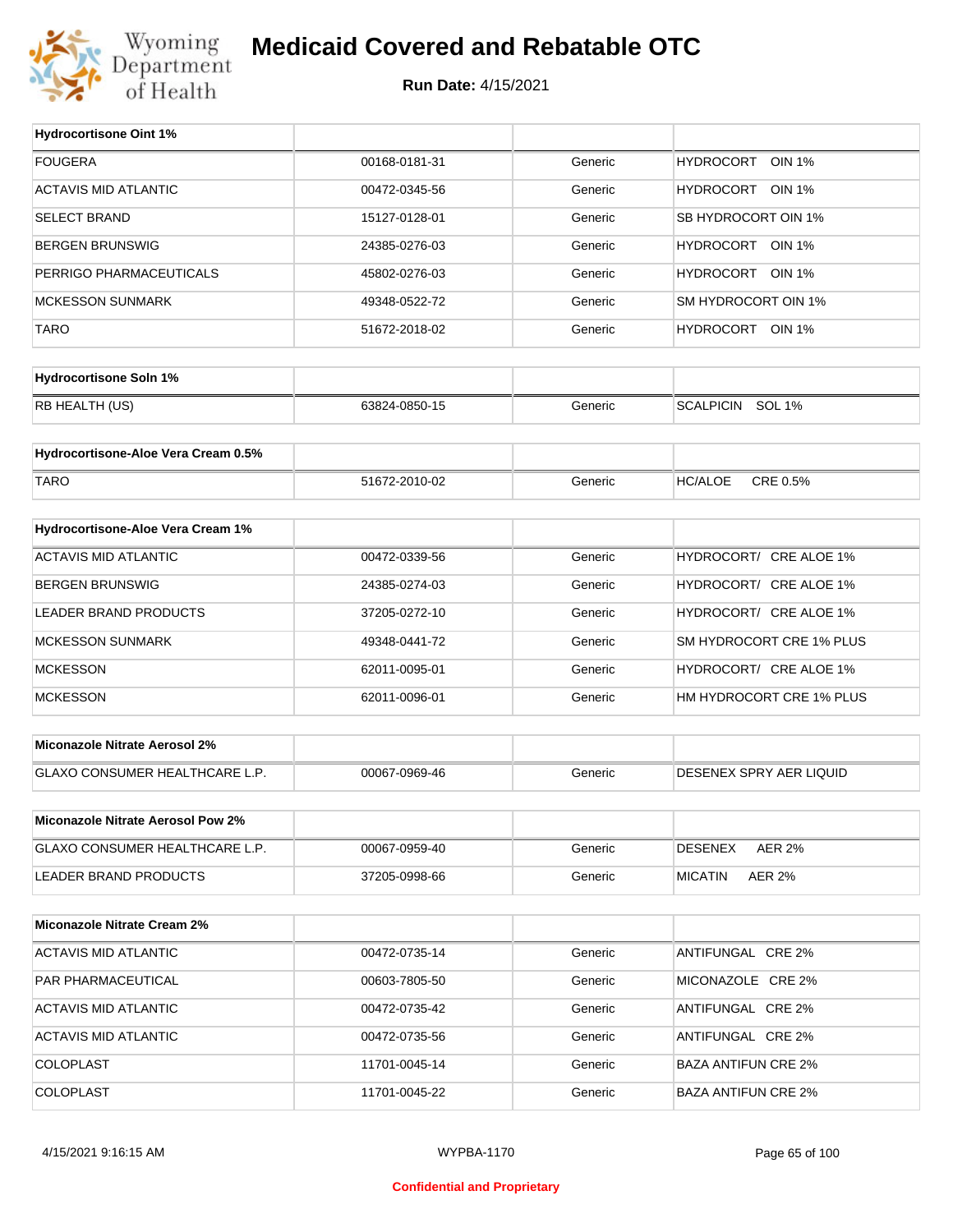

| <b>COLOPLAST</b>          | 11701-0045-23 | Generic | BAZA ANTIFUN CRE 2%           |
|---------------------------|---------------|---------|-------------------------------|
| <b>MCKESSON SUNMARK</b>   | 49348-0689-72 | Generic | SM ANTIFUNGL CRE 2%           |
| SMITH & NEPHEW UNITED     | 50484-0328-00 | Generic | ANTIFUNGAL CRE 2%             |
| TARO                      | 51672-2001-01 | Generic | MICONAZOLE CRE 2%             |
| SMITH & NEPHEW UNITED     | 50484-0329-00 | Generic | ANTIFUNGAL CRE 2%             |
| TARO                      | 51672-2001-02 | Generic | MICONAZOLE CRE 2%             |
| MEDLINE/DERMAL MANAGEMENT | 53329-0079-64 | Generic | ANTIFUNGAL CRE 2%             |
| MEDLINE/DERMAL MANAGEMENT | 53329-0162-04 | Generic | <b>CRE ANTIFUNG</b><br>REMEDY |
| MEDLINE/DERMAL MANAGEMENT | 53329-0080-58 | Generic | SOOTHE&COOL CRE INZO 2%       |
| MEDLINE/DERMAL MANAGEMENT | 53329-0080-57 | Generic | SOOTHE&COOL CRE INZO 2%       |

| Miconazole Nitrate Kit 2% |               |              |                         |
|---------------------------|---------------|--------------|-------------------------|
| BAUSCH HEALTH             | 00884-5493-01 | <b>Brand</b> | <b>FUNGOID TINC KIT</b> |

| Miconazole Nitrate Ointment 2% |               |         |                   |
|--------------------------------|---------------|---------|-------------------|
| <b>COLOPLAST</b>               | 11701-0067-22 | Generic | CRITIC-AID OIN 2% |
| <b>COLOPLAST</b>               | 11701-0067-14 | Generic | CRITIC-AID OIN 2% |
| <b>COLOPLAST</b>               | 11701-0067-23 | Generic | CRITIC-AID OIN 2% |

| Miconazole Nitrate Powder 2%          |               |         |                            |
|---------------------------------------|---------------|---------|----------------------------|
| <b>GLAXO CONSUMER HEALTHCARE L.P.</b> | 00067-0949-30 | Generic | <b>DESENEX SHAK POW 2%</b> |
| GLAXO CONSUMER HEALTHCARE L.P.        | 00067-0949-15 | Generic | <b>DESENEX SHAK POW 2%</b> |
| GLAXO CONSUMER HEALTHCARE L.P.        | 00145-1501-03 | Generic | ZEASORB-AF POW 2%          |
| GLAXO CONSUMER HEALTHCARE L.P.        | 00145-1506-05 | Generic | ZEASORB-AF POW 2%          |
| COLOPLAST                             | 11701-0038-16 | Generic | MICRO GUARD POW 2%         |
| LEADER BRAND PRODUCTS                 | 37205-0653-18 | Generic | MICONAZORB POW AF 2%       |
| AMERISOURCE BERGEN DRUGS              | 46122-0039-27 | Generic | MICONAZORB POW AF 2%       |

| Miconazole Nitrate Soln 2% |               |       |                     |
|----------------------------|---------------|-------|---------------------|
| BAUSCH HEALTH              | 00884-0293-01 | Brand | FUNGOID TINC SOL 2% |

| Neomycin-Bacitracin-Polymyxin-<br><b>Pramoxine Oint 1%</b> |               |         |                         |
|------------------------------------------------------------|---------------|---------|-------------------------|
| COSETTE PHARMACEUTICALS                                    | 00713-0622-31 | Generic | TRIPLE ANTIB OIN PLUS   |
| BERGEN BRUNSWIG                                            | 24385-0143-03 | Generic | TRIPLE ANTIB OIN PLUS   |
| LEADER BRAND PRODUCTS                                      | 37205-0266-10 | Generic | TRIPLE ANTIB OIN PLUS   |
| MCKESSON SUNMARK                                           | 49348-0600-72 | Generic | TRIPLE ANTIB OIN MAX ST |
| <b>TARO</b>                                                | 51672-2027-01 | Generic | TRIPLE ANTIB OIN PLUS   |
| <b>TARO</b>                                                | 51672-2027-02 | Generic | TRIPLE ANTIB OIN PLUS   |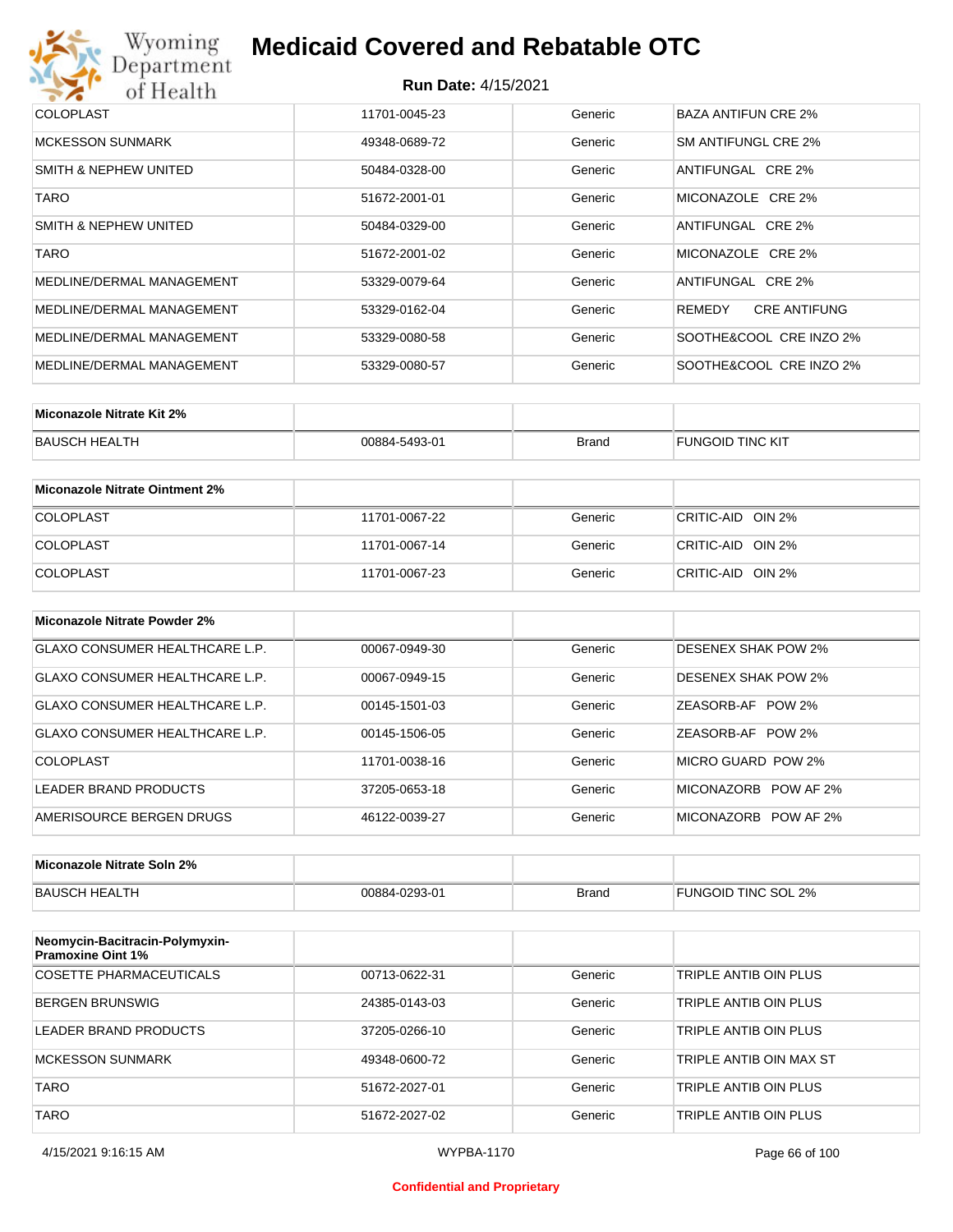Wyoming<br>Department<br>of Health

| <b>MCKESSON</b>                                                 | 62011-0099-01 | Generic | TRIPLE ANTIB OIN MAX ST  |  |
|-----------------------------------------------------------------|---------------|---------|--------------------------|--|
| Neomycin-Polymyxin w/ Pramoxine Cream                           |               |         |                          |  |
| 1%<br><b>MCKESSON SUNMARK</b>                                   | 49348-0690-69 | Generic | SM ANTIBIOTI CRE PLUS    |  |
| <b>Permethrin Creme Rinse 1%</b>                                |               |         |                          |  |
| AMERISOURCE BERGEN DRUGS                                        | 46122-0108-46 | Generic | LICE TRTMNT LIQ 1%       |  |
| <b>Permethrin Lotion 1%</b>                                     |               |         |                          |  |
| <b>ACTAVIS MID ATLANTIC</b>                                     | 00472-5242-67 | Generic | PERMETHRIN LOT 1%        |  |
| <b>ACTAVIS MID ATLANTIC</b>                                     | 00472-5242-69 | Generic | PERMETHRIN LOT 1%        |  |
| <b>MCKESSON SUNMARK</b>                                         | 49348-0460-30 | Generic | SM LICE<br>LOT TREATMNT  |  |
| <b>MCKESSON SUNMARK</b>                                         | 49348-0460-34 | Generic | SM LICE<br>LOT TREATMNT  |  |
| <b>MCKESSON</b>                                                 | 62011-0112-01 | Generic | LICE TREATME LOT 1%      |  |
| Pyreth-Piperonyl Butox Sham-Permeth<br>Aero-Nit Remover Gel Kit |               |         |                          |  |
| <b>BERGEN BRUNSWIG</b>                                          | 24385-0634-23 | Generic | <b>GNP LICE</b><br>KIT   |  |
| LEADER BRAND PRODUCTS                                           | 37205-0519-02 | Generic | LICE SOLN KIT            |  |
| Pyrethrins-Piperonyl Butoxide Liq 0.33-4%                       |               |         |                          |  |
| <b>LEADER BRAND PRODUCTS</b>                                    | 37205-0285-16 | Generic | LICE TRTMNT LIQ CRM RNSE |  |
| Pyrethrins-Piperonyl Butoxide Shampoo                           |               |         |                          |  |
| $0.33 - 4%$<br>PERRIGO PHARMACEUTICALS                          | 00113-0866-26 | Generic | LICE KILLING SHA 0.33-4% |  |
| <b>MAJOR PHARMACEUTICALS</b>                                    | 00904-2528-20 | Generic | LICE KILLING SHA 0.33-4% |  |
| <b>BERGEN BRUNSWIG</b>                                          | 24385-0116-03 | Generic | LICE TREATMT SHA 0.33-4% |  |
| LEADER BRAND PRODUCTS                                           | 37205-0165-26 | Generic | LICE KILLING SHA 0.33-4% |  |
| <b>MCKESSON SUNMARK</b>                                         | 49348-0443-34 | Generic | LICE KILLING SHA 0.33-4% |  |
| <b>MCKESSON</b>                                                 | 62011-0119-02 | Generic | LICE KILLING SHA 0.33-4% |  |
| <b>Terbinafine Gel 1%</b>                                       |               |         |                          |  |
| GLAXO CONSUMER HEALTHCARE L.P.                                  | 00067-6239-42 | Brand   | LAMISIL ADV GEL 1%       |  |
| <b>Terbinafine HCI Cream 1%</b>                                 |               |         |                          |  |
| GLAXO CONSUMER HEALTHCARE L.P.                                  | 00067-8100-12 | Brand   | LAMISIL AT CRE 1%        |  |
| GLAXO CONSUMER HEALTHCARE L.P.                                  | 00067-3998-42 | Brand   | LAMISIL AT CRE 1%        |  |
| GLAXO CONSUMER HEALTHCARE L.P.                                  | 00067-8114-12 | Brand   | LAMISIL AT CRE 1%        |  |
| GLAXO CONSUMER HEALTHCARE L.P.                                  | 00067-8100-30 | Brand   | LAMISIL AT CRE 1%        |  |
|                                                                 |               |         |                          |  |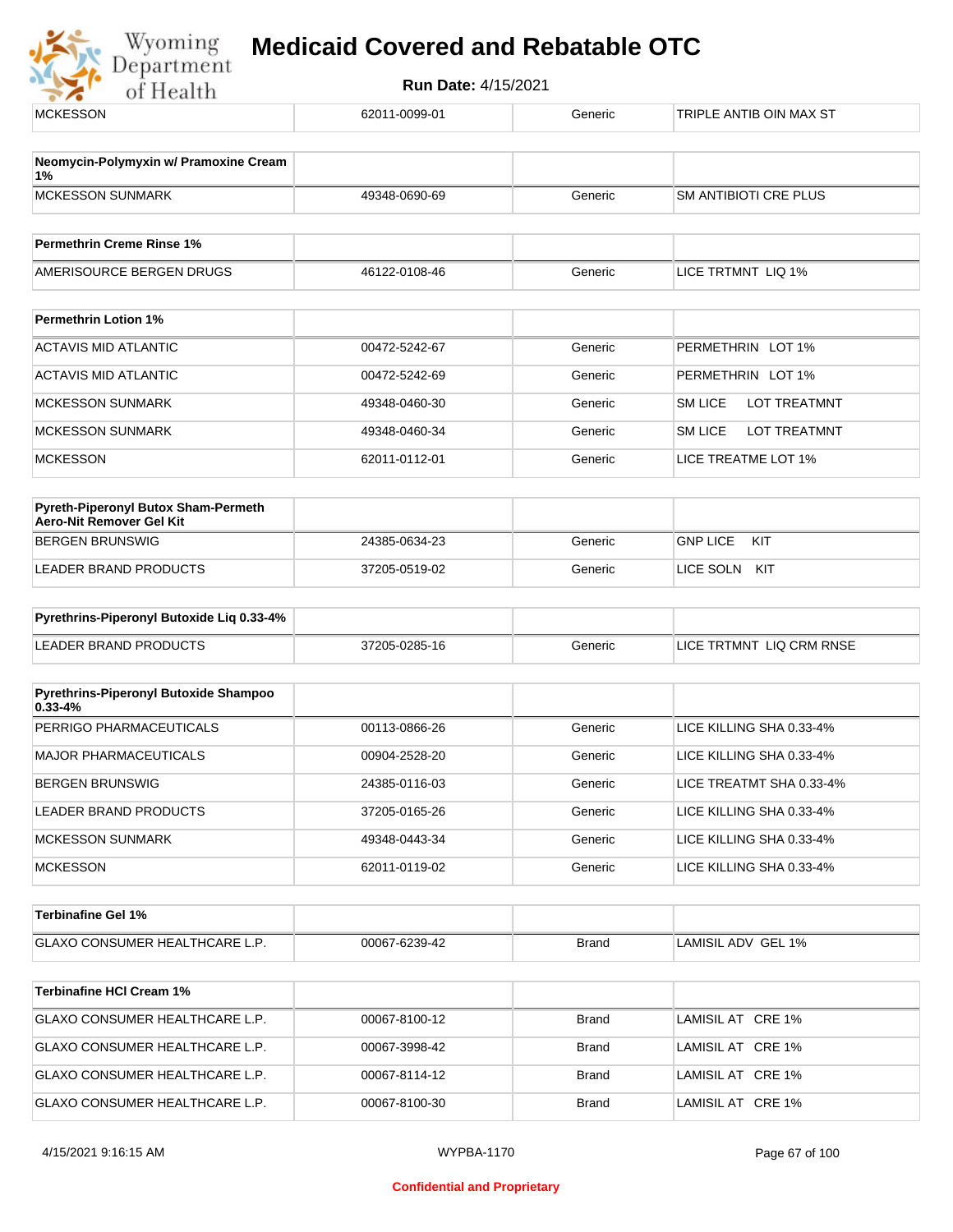## **Wyoming Medicaid Covered and Rebatable OTC**<br>Department

| マズ<br>of Health                  | 11011 Dalt. 4/10/2021 |              |                           |
|----------------------------------|-----------------------|--------------|---------------------------|
| <b>BERGEN BRUNSWIG</b>           | 24385-0524-03         | Generic      | <b>TERBINAFINE CRE 1%</b> |
| <b>BERGEN BRUNSWIG</b>           | 24385-0524-05         | Generic      | <b>TERBINAFINE CRE 1%</b> |
| LEADER BRAND PRODUCTS            | 37205-0941-99         | Generic      | ATHLETE FOOT CRE AF       |
| <b>MCKESSON SUNMARK</b>          | 49348-0790-72         | Generic      | ATHLETE FOOT CRE 1%       |
| <b>TARO</b>                      | 51672-2080-01         | Generic      | TERBINAFINE CRE 1%        |
| <b>TARO</b>                      | 51672-2080-02         | Generic      | <b>TERBINAFINE CRE 1%</b> |
| Terbinafine HCI Soln 1%          |                       |              |                           |
| GLAXO CONSUMER HEALTHCARE L.P.   | 00067-6293-83         | <b>Brand</b> | LAMISIL AT SPR 1%         |
| GLAXO CONSUMER HEALTHCARE L.P.   | 00067-6292-83         | <b>Brand</b> | LAMISIL AT SPR 1%         |
| <b>Tolnaftate Aerosol 1%</b>     |                       |              |                           |
| PERRIGO PHARMACEUTICALS          | 00113-0154-73         | Generic      | ATH FOOT SPR AER 1%       |
| LEADER BRAND PRODUCTS            | 37205-0344-66         | Generic      | ANTIFUNGAL AER 1%         |
| <b>Tolnaftate Aerosol Pow 1%</b> |                       |              |                           |
| GLAXO CONSUMER HEALTHCARE L.P.   | 00067-6114-46         | Generic      | LAMISIL AF AER 1%         |
| PERRIGO PHARMACEUTICALS          | 00113-0695-90         | Generic      | JOCK ITCH AER 1%          |
| <b>Tolnaftate Cream 1%</b>       |                       |              |                           |
| <b>MAJOR PHARMACEUTICALS</b>     | 00904-0722-36         | Generic      | ANTIFUNGAL CRE 1%         |
| <b>BERGEN BRUNSWIG</b>           | 24385-0032-03         | Generic      | TOLNAFTATE CRE 1%         |
| LEADER BRAND PRODUCTS            | 37205-0197-10         | Generic      | ANTIFUNGAL CRE 1%         |
| <b>PERRIGO</b>                   | 45802-0032-01         | Generic      | TOLNAFTATE CRE 1%         |
| <b>PERRIGO</b>                   | 45802-0032-03         | Generic      | TOLNAFTATE CRE 1%         |
| <b>MCKESSON SUNMARK</b>          | 49348-0155-29         | Generic      | SM ANTIFUNGL CRE 1%       |
| <b>TARO</b>                      | 51672-2020-02         | Generic      | TOLNAFTATE CRE 1%         |
| <b>TARO</b>                      | 51672-2020-01         | Generic      | TOLNAFTATE CRE 1%         |
| CHAIN DRUG MARKETING ASSOC       | 63868-0104-46         | Generic      | TOLNAFTATE CRE 1%         |
| <b>Tolnaftate Powder 1%</b>      |                       |              |                           |
| <b>RUGBY LABORATORIES</b>        | 00536-5150-26         | Generic      | ANTI-FUNGAL POW 1%        |
| <b>MAJOR PHARMACEUTICALS</b>     | 00904-0726-45         | Generic      | TOLNAFTATE POW 1%         |
| Tolnaftate Soln 1%               |                       |              |                           |

| 1911816669911170                         |              |         |                                              |
|------------------------------------------|--------------|---------|----------------------------------------------|
| PERRIGO<br><b>CEUTICALS</b><br>J PHARMA∩ | 45802-0701-1 | 3eneric | וחס<br>1%<br><b>ATF</b><br><b>NAI</b><br>ושכ |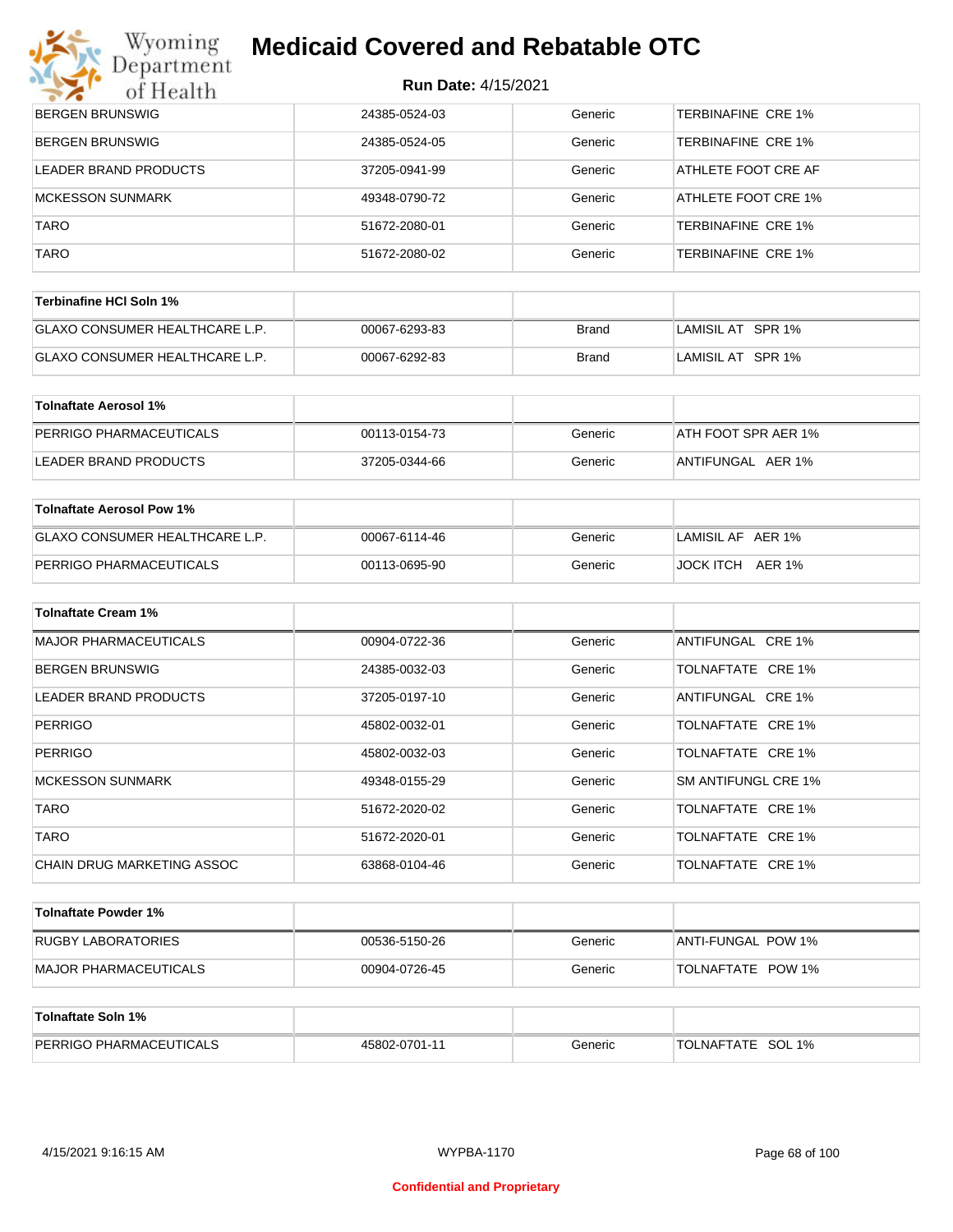

**GASTROINTESTINAL AGENTS - MISC.**

Wyoming<br>Department

of Health

| Calcium Acetate (Phosphate Binder) Tab<br>667 MG |               |         |                                     |
|--------------------------------------------------|---------------|---------|-------------------------------------|
| NEPHRO-TECH                                      | 59528-0331-02 | Generic | <b>CALPHRON</b><br><b>TAB 667MG</b> |
| Simethicone Cap 125 MG                           |               |         |                                     |
|                                                  |               |         |                                     |
| <b>GLAXO CONSUMER HEALTHCARE L.P.</b>            | 00067-6275-10 | Generic | GAS-X<br><b>CAP 125MG</b>           |
| <b>GLAXO CONSUMER HEALTHCARE L.P.</b>            | 00067-6275-50 | Generic | GAS-X<br><b>CAP 125MG</b>           |
| <b>GLAXO CONSUMER HEALTHCARE L.P.</b>            | 00067-6275-72 | Generic | GAS-X<br><b>CAP 125MG</b>           |
| <b>GLAXO CONSUMER HEALTHCARE L.P.</b>            | 00067-6275-82 | Generic | GAS-X<br><b>CAP 125MG</b>           |
| <b>GLAXO CONSUMER HEALTHCARE L.P.</b>            | 00067-6275-20 | Generic | GAS-X<br><b>CAP 125MG</b>           |
| <b>PERRIGO</b>                                   | 00113-0428-60 | Generic | GAS RELIEF CAP 125MG                |
| <b>MAJOR PHARMACEUTICALS</b>                     | 00904-5458-46 | Generic | <b>CAP 125MG</b><br><b>GAS FREE</b> |
| <b>TOPCO</b>                                     | 36800-0428-60 | Generic | GAS RELIEF CAP 125MG                |
| <b>LEADER BRAND PRODUCTS</b>                     | 37205-0295-65 | Generic | GAS RELIEF CAP 125MG                |
| <b>BERGEN BRUNSWIG</b>                           | 24385-0428-65 | Generic | GAS RELIEF CAP 125MG                |
| <b>TOPCO</b>                                     | 36800-0428-71 | Generic | GAS RELIEF CAP 125MG                |
| <b>MCKESSON</b>                                  | 62011-0160-01 | Generic | GAS RELIEF CAP 125MG                |
|                                                  |               |         |                                     |
| Simethicone Cap 180 MG                           |               |         |                                     |
| <b>GLAXO CONSUMER HEALTHCARE L.P.</b>            | 00067-6274-18 | Generic | GAS-X<br>CAP 180MG                  |
| <b>GLAXO CONSUMER HEALTHCARE L.P.</b>            | 00067-6274-50 | Generic | GAS-X<br>CAP 180MG                  |

| PERRIGO PHARMACEUTICALS   | 00113-0657-72 | Generic | GAS RELIEF CAP 180MG  |
|---------------------------|---------------|---------|-----------------------|
| MAJOR PHARMACEUTICALS     | 00904-5572-52 | Generic | GAS RELIEF CAP 180MG  |
| <b>RUGBY LABORATORIES</b> | 00536-3604-08 | Generic | SIMETHICONE CAP 180MG |
| LEADER BRAND PRODUCTS     | 37205-0292-72 | Generic | GAS RELIEF CAP 180MG  |
| <b>BERGEN BRUNSWIG</b>    | 24385-0460-72 | Generic | CAP 180MG<br>ANTI-GAS |
| MCKESSON SUNMARK          | 49348-0489-12 | Generic | GAS RELIEF CAP 180MG  |

| Simethicone Chew Tab 125 MG           |               |              |                        |
|---------------------------------------|---------------|--------------|------------------------|
| <b>GLAXO CONSUMER HEALTHCARE L.P.</b> | 00067-0117-18 | <b>Brand</b> | GAS-X EX-STR CHW 125MG |
| GLAXO CONSUMER HEALTHCARE L.P.        | 00067-0117-48 | <b>Brand</b> | GAS-X EX-STR CHW 125MG |
| GLAXO CONSUMER HEALTHCARE L.P.        | 00067-0129-18 | <b>Brand</b> | GAS-X EX-STR CHW 125MG |
| RUGBY LABORATORIES                    | 00536-1020-08 | Generic      | GAS RELIEF CHW 125MG   |
| <b>PAR PHARMACEUTICAL</b>             | 00603-0211-20 | Generic      | CHW 125MG<br>MYTAB GAS |
| <b>SELECT BRAND</b>                   | 15127-0157-08 | Generic      | SB GAS RELF CHW 125MG  |
| <b>BERGEN BRUNSWIG</b>                | 24385-0307-89 | Generic      | GNP GAS RELF CHW 125MG |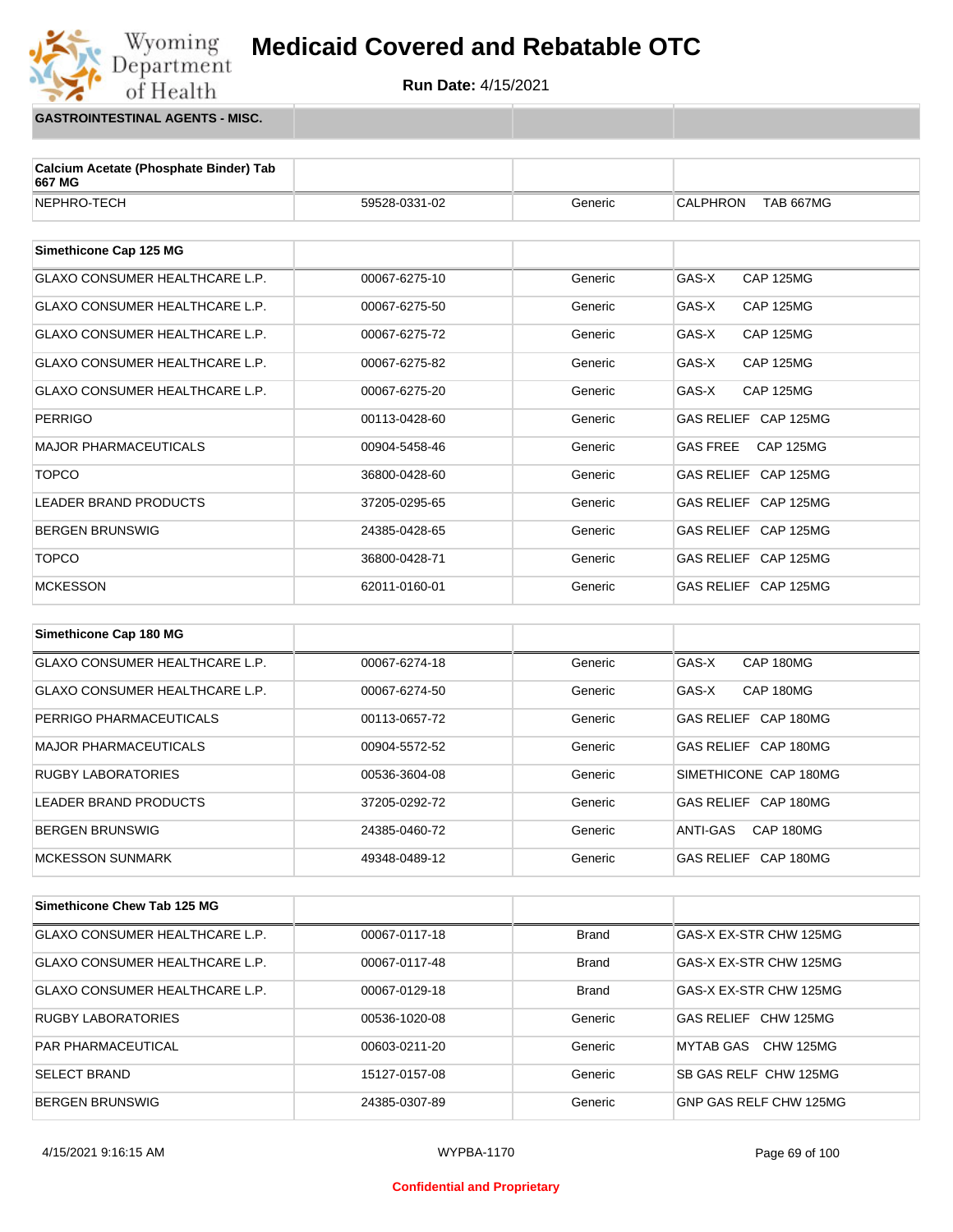| Wyoming          | <b>Medicaid Covered and Rebatable OTC</b><br>Department<br><b>Run Date: 4/15/2021</b><br>of Health |         |                       |  |  |
|------------------|----------------------------------------------------------------------------------------------------|---------|-----------------------|--|--|
|                  |                                                                                                    |         |                       |  |  |
| MCKESSON SUNMARK | 49348-0863-48                                                                                      | Generic | SM GAS REL CHW 125MG  |  |  |
| <b>MCKESSON</b>  | 62011-0189-01                                                                                      | Generic | HM GAS RELF CHW 125MG |  |  |

| Simethicone Chew Tab 80 MG            |               |              |                       |
|---------------------------------------|---------------|--------------|-----------------------|
| GLAXO CONSUMER HEALTHCARE L.P.        | 00067-0113-36 | <b>Brand</b> | GAS-X<br>CHW 80MG     |
| <b>GLAXO CONSUMER HEALTHCARE L.P.</b> | 00067-0116-36 | <b>Brand</b> | CHW 80MG<br>GAS-X     |
| <b>RUGBY LABORATORIES</b>             | 00536-1019-01 | Generic      | GAS RELIEF CHW 80MG   |
| <b>PAR PHARMACEUTICAL</b>             | 00603-0210-21 | Generic      | MYTAB GAS CHW 80MG    |
| <b>MAJOR PHARMACEUTICALS</b>          | 00904-5068-60 | Generic      | MI-ACID GAS CHW 80MG  |
| <b>BERGEN BRUNSWIG</b>                | 24385-0118-78 | Generic      | GNP GAS RELF CHW 80MG |
| <b>LEADER BRAND PRODUCTS</b>          | 37205-0112-78 | Generic      | GAS RELIEF CHW 80MG   |
| MCKESSON SUNMARK                      | 49348-0509-07 | Generic      | SM GAS RELF CHW 80MG  |
| <b>MCKESSON</b>                       | 62011-0138-01 | Generic      | HM GAS RELF CHW 80MG  |

| Simethicone Susp 40 MG/0.6ML |               |         |                          |
|------------------------------|---------------|---------|--------------------------|
| PERRIGO PHARMACEUTICALS      | 00113-0882-10 | Generic | SIMETHICONE DRO 20/0.3ML |
| <b>MAJOR PHARMACEUTICALS</b> | 00904-5894-30 | Generic | GAS RELIEF DRO 20/0.3ML  |
| <b>RUGBY LABORATORIES</b>    | 00536-2220-75 | Generic | GAS RELIEF DRO 20/0.3ML  |
| <b>PAR PHARMACEUTICALS</b>   | 00603-0894-50 | Generic | SIMETHICONE DRO 40/0.6ML |
| <b>SELECT BRAND</b>          | 15127-0042-17 | Generic | GAS RELIEF DRO 40/0.6ML  |
| <b>TOPCO</b>                 | 36800-0882-10 | Generic | GAS RELIEF DRO 40/0.6ML  |
| <b>LEADER BRAND PRODUCTS</b> | 37205-0119-10 | Generic | SIMETHICONE DRO 40/0.6ML |
| <b>MCKESSON SUNMARK</b>      | 49348-0740-27 | Generic | GAS RELIEF DRO 20/0.3ML  |
| AMERISOURCE BERGEN DRUGS     | 46122-0051-03 | Generic | GAS RELIEF DRO 20/0.3ML  |
| <b>MCKESSON</b>              | 62011-0139-01 | Generic | GAS RELIEF DRO 40/0.6ML  |
| <b>MCKESSON</b>              | 62011-0187-01 | Generic | GAS RELIEF DRO 20/0.3ML  |
| <b>HEMATOPOIETIC AGENTS</b>  |               |         |                          |

| Carbonyl Iron Susp 15 MG/1.25ML<br>(Elemental Iron) |               |         |                 |             |
|-----------------------------------------------------|---------------|---------|-----------------|-------------|
| <b>CENTURION LABS</b>                               | 23359-0012-04 | Generic | <b>WEE CARE</b> | SUS 15/1.25 |

| <b>Polysaccharide Iron Complex Cap 150 MG</b><br>(Iron Equivalent) |               |         |                |
|--------------------------------------------------------------------|---------------|---------|----------------|
| NNODUM CORPORATION                                                 | 63044-0203-61 | Generic | IFEREX 150 CAP |
| NNODUM CORPORATION                                                 | 63044-0203-01 | Generic | IFEREX 150 CAP |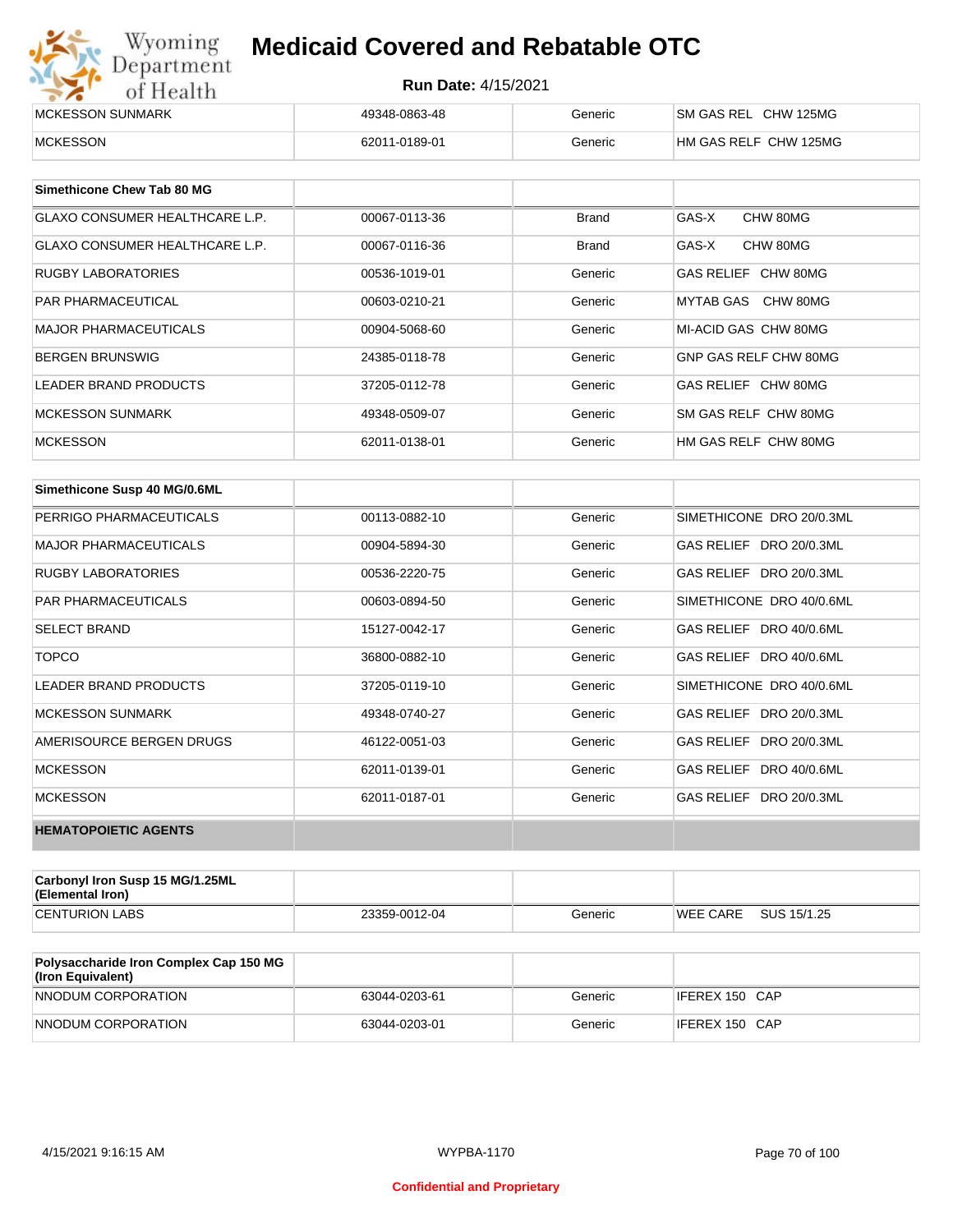

**\*Sodium Phosphates - Enema (Pediatric)\*\*\***

| <b>FLEET PHARMACEUTICALS</b>             | 00132-0202-20 | <b>Brand</b> | FLEET<br><b>ENE PED</b>           |  |  |
|------------------------------------------|---------------|--------------|-----------------------------------|--|--|
| *Sodium Phosphates - Enema***            |               |              |                                   |  |  |
| <b>FLEET PHARMACEUTICALS</b>             | 00132-0201-42 | <b>Brand</b> | <b>FLEET</b><br><b>ENE</b>        |  |  |
| FLEET PHARMACEUTICALS                    | 00132-0201-40 | <b>Brand</b> | <b>FLEET</b><br>ENE               |  |  |
| FLEET PHARMACEUTICALS                    | 00132-0201-45 | Brand        | FLEET<br><b>ENE</b>               |  |  |
| RUGBY LABORATORIES                       | 00536-7415-51 | Generic      | <b>ENEMA READY- ENE -TO-USE</b>   |  |  |
| MAJOR PHARMACEUTICALS                    | 00904-6320-78 | Generic      | ENEMA READY- ENE-TO-USE           |  |  |
| <b>BERGEN BRUNSWIG</b>                   | 24385-0039-36 | Generic      | <b>GNP ENEMA ENE</b>              |  |  |
| <b>TOPCO</b>                             | 36800-0002-02 | Generic      | <b>ENE SINGLE</b><br><b>ENEMA</b> |  |  |
| <b>TOPCO</b>                             | 36800-0002-36 | Generic      | <b>ENE SINGLE</b><br><b>ENEMA</b> |  |  |
| AMERISOURCE BERGEN DRUGS                 | 46122-0161-28 | Generic      | ENE<br><b>GNP ENEMA</b>           |  |  |
| AMERISOURCE BERGEN DRUGS                 | 46122-0161-36 | Generic      | <b>GNP ENEMA</b><br>ENE           |  |  |
| <b>MCKESSON SUNMARK</b>                  | 49348-0864-20 | Generic      | <b>SM ENEMA</b><br>ENE            |  |  |
| <b>MCKESSON</b>                          | 62011-0154-01 | Generic      | HM ENEMA<br>ENE                   |  |  |
| MCKESSON                                 | 62011-0191-02 | Generic      | HM ENEMA<br>ENE R-T-U             |  |  |
| <b>MCKESSON</b>                          | 62011-0191-01 | Generic      | HM ENEMA<br>ENE R-T-U             |  |  |
| <b>Benzocaine-Docusate Sodium Rectal</b> |               |              |                                   |  |  |
| <b>Enema 20-283 MG</b>                   |               |              |                                   |  |  |
| <b>ENEMEEZ</b>                           | 17433-9877-03 | <b>Brand</b> | ENEMEEZ PLUS ENE 20-283           |  |  |
| <b>ENEMEEZ</b>                           | 17433-9883-05 | Brand        | DOCUSOL PLUS ENE 20-283           |  |  |
| <b>Bisacodyl Enema 10 MG/30ML</b>        |               |              |                                   |  |  |
|                                          |               |              |                                   |  |  |
| <b>FLEET PHARMACEUTICALS</b>             | 00132-0703-36 | <b>Brand</b> | FLEET BISACO ENE 10/30ML          |  |  |
| <b>Bisacodyl Suppos 10 MG</b>            |               |              |                                   |  |  |
| <b>RUGBY LABORATORIES</b>                | 00536-1355-01 | Generic      | SUP 10MG<br>LAXATIVE              |  |  |
| <b>COSETTE PHARMACEUTICALS</b>           | 00713-0109-10 | Generic      | BISAC-EVAC SUP 10MG               |  |  |
| RUGBY LABORATORIES                       | 00536-1355-12 | Generic      | LAXATIVE<br>SUP 10MG              |  |  |
| COSETTE PHARMACEUTICALS                  | 00713-0109-05 | Generic      | BISAC-EVAC SUP 10MG               |  |  |
| COSETTE PHARMACEUTICALS                  | 00713-0109-08 | Generic      | BISAC-EVAC SUP 10MG               |  |  |
| COSETTE PHARMACEUTICALS                  | 00713-0109-12 | Generic      | BISAC-EVAC SUP 10MG               |  |  |
| COSETTE PHARMACEUTICALS                  | 00713-0109-50 | Generic      | BISAC-EVAC SUP 10MG               |  |  |
| MAJOR PHARMACEUTICALS                    | 00904-5058-12 | Generic      | <b>BISCOLAX</b><br>SUP 10MG       |  |  |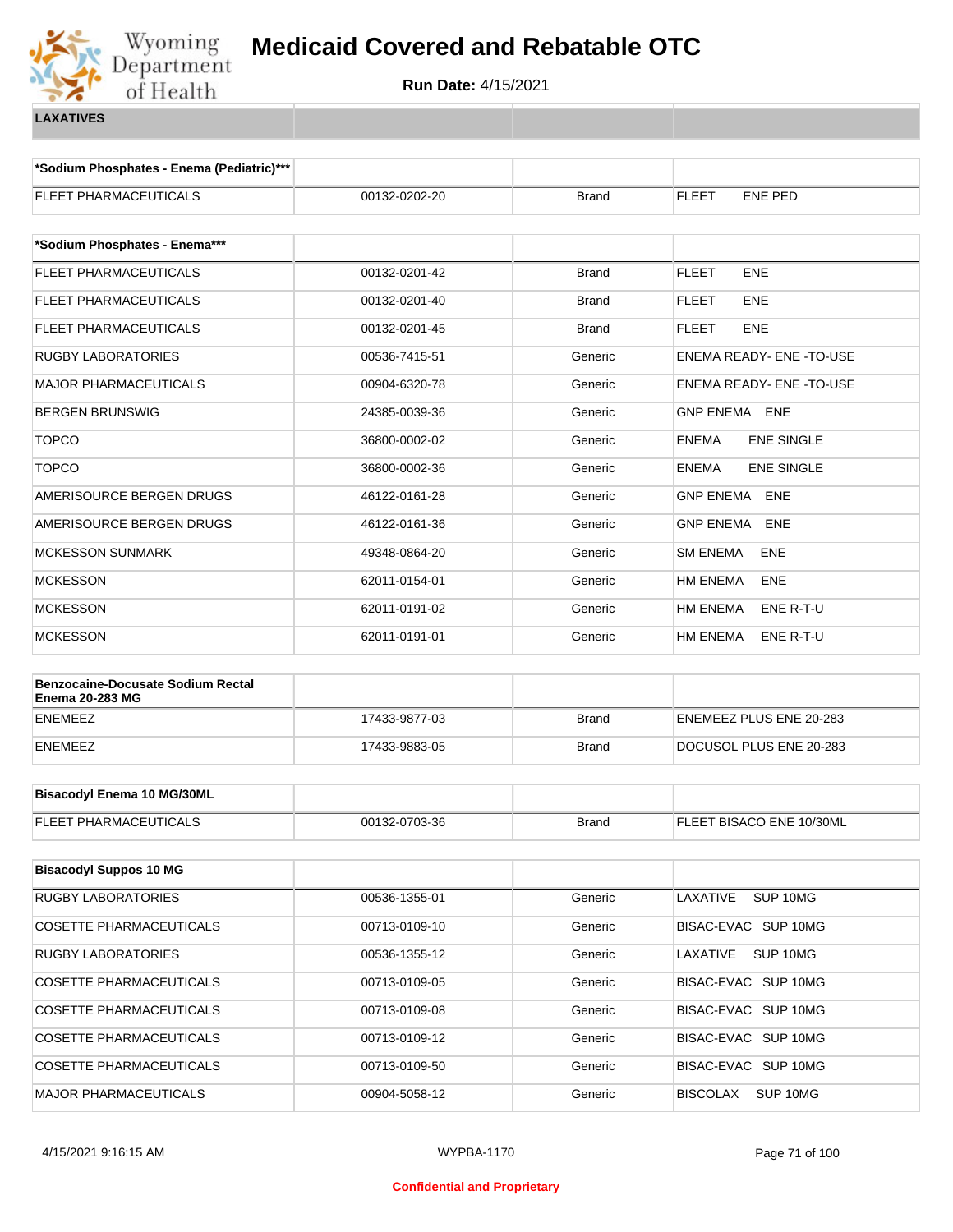| Department<br>of Health                   | Run Date: 4/15/2021 |         |                                 |
|-------------------------------------------|---------------------|---------|---------------------------------|
| <b>MAJOR PHARMACEUTICALS</b>              | 00904-5058-60       | Generic | SUP <sub>10MG</sub><br>BISCOLAX |
| <b>PERRIGO</b>                            | 00574-7050-12       | Generic | BISACODYL<br>SUP 10MG           |
| <b>PERRIGO</b>                            | 00574-7050-50       | Generic | BISACODYL SUP 10MG              |
| <b>COSETTE PHARMACEUTICALS</b>            | 00713-0109-01       | Generic | BISAC-EVAC SUP 10MG             |
| CHAIN DRUG MARKETING ASSOC                | 63868-0328-08       | Generic | QC LAXATIVE SUP 10MG            |
| <b>Bisacodyl Tab Delayed Release 5 MG</b> |                     |         |                                 |
|                                           |                     |         |                                 |
| FLEET PHARMACEUTICALS                     | 00132-0704-02       | Generic | FLEET LAXATI TAB 5MG EC         |
| <b>RUGBY LABORATORIES</b>                 | 00536-3381-10       | Generic | STIM LAXAT TAB 5MG EC           |
| <b>RUGBY LABORATORIES</b>                 | 00536-3381-01       | Generic | STIM LAXAT TAB 5MG EC           |
| PAR PHARMACEUTICALS                       | 00603-2483-21       | Generic | BISACODYL TAB 5MG EC            |
| <b>MAJOR PHARMACEUTICALS</b>              | 00904-6407-61       | Generic | BISACODYL TAB 5MG EC            |
| <b>MAJOR PHARMACEUTICALS</b>              | 00904-7927-17       | Generic | BISACODYL TAB 5MG EC            |
| <b>MAJOR PHARMACEUTICALS</b>              | 00904-7927-60       | Generic | BISACODYL TAB 5MG EC            |
| <b>MAJOR PHARMACEUTICALS</b>              | 00904-7927-80       | Generic | BISACODYL TAB 5MG EC            |
| SELECT BRAND                              | 15127-0178-07       | Generic | SB BISACODYL TAB 5MG EC         |
| <b>BERGEN BRUNSWIG</b>                    | 24385-0193-65       | Generic | <b>GNP LAXATIVE TAB 5MG EC</b>  |
| <b>BERGEN BRUNSWIG</b>                    | 24385-0903-78       | Generic | GNP BISA-LAX TAB 5MG EC         |
| <b>TOPCO</b>                              | 36800-0086-63       | Generic | LAXATIVE TAB 5MG EC             |
| <b>LEADER BRAND PRODUCTS</b>              | 37205-0298-65       | Generic | FEMININE LAX TAB 5MG EC         |
| <b>BERGEN BRUNSWIG</b>                    | 24385-0903-63       | Generic | <b>GNP LAXATIVE TAB 5MG EC</b>  |
| <b>TOPCO</b>                              | 36800-0174-65       | Generic | WOMANS LAXAT TAB 5MG EC         |
| <b>LEADER BRAND PRODUCTS</b>              | 37205-0128-63       | Generic | BISACODYL TAB 5MG EC            |
| <b>MCKESSON SUNMARK</b>                   | 49348-0599-05       | Generic | SM LAXATIVE TAB 5MG EC          |
| <b>MCKESSON SUNMARK</b>                   | 49348-0920-44       | Generic | WOMENS LAXAT TAB 5MG EC         |
| TIME-CAP LABS                             | 49483-0003-10       | Generic | BISACODYL TAB 5MG EC            |
| TIME-CAP LABS                             | 49483-0003-01       | Generic | BISACODYL TAB 5MG EC            |
| <b>MCKESSON</b>                           | 62011-0159-01       | Generic | HM LAXATIVE TAB 5MG EC          |
| AUBURN PHARMACEUTICAL                     | 62107-0030-01       | Generic | <b>DUCODYL</b><br>TAB 5MG EC    |
| AUBURN PHARMACEUTICAL                     | 62107-0030-10       | Generic | <b>DUCODYL</b><br>TAB 5MG EC    |
|                                           |                     |         |                                 |
| Calcium Polycarbophil Tab 625 MG          |                     |         |                                 |
|                                           | 0.0110.01777        |         | FIDED LAVATU TAD COEMO          |

| PERRIGO PHARMACEUTICALS   | 00113-0477-75 | Generic | FIBER LAXATV TAB 625MG           |
|---------------------------|---------------|---------|----------------------------------|
| KONSYL PHARMACEUTICAL     | 00224-0500-80 | Generic | KONSYL FIBER TAB 625MG           |
| MAJOR PHARMACEUTICALS     | 00904-2500-91 | Generic | <b>TAB 625MG</b><br><b>FIBER</b> |
| KONSYL PHARMACEUTICAL     | 00224-0500-90 | Generic | KONSYL FIBER TAB 625MG           |
| <b>RUGBY LABORATORIES</b> | 00536-4306-05 | Generic | TAB 625MG<br>FIBER-LAX           |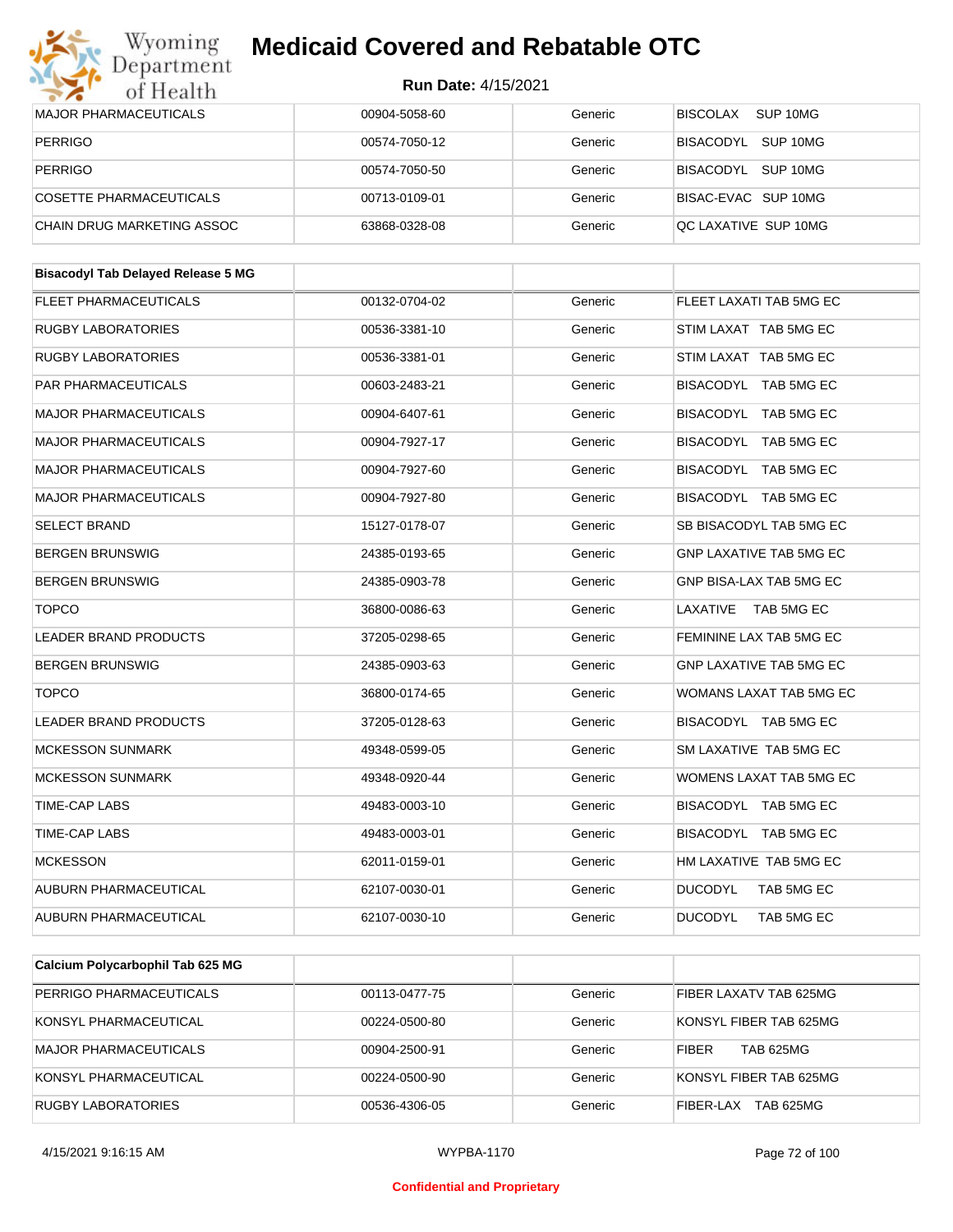

| <b>RUGBY LABORATORIES</b> | 00536-4306-08 | Generic | TAB 625MG<br>FIBER-LAX |
|---------------------------|---------------|---------|------------------------|
| RUGBY LABORATORIES        | 00536-4306-11 | Generic | TAB 625MG<br>FIBER-LAX |
| <b>BERGEN BRUNSWIG</b>    | 24385-0125-76 | Generic | FIBER-CAPS TAB 625MG   |
| <b>TOPCO</b>              | 36800-0477-75 | Generic | FIBER LAXATV TAB 625MG |
| <b>TOPCO</b>              | 36800-0477-92 | Generic | FIBER LAXATV TAB 625MG |
| LEADER BRAND PRODUCTS     | 37205-0213-75 | Generic | FIBER LAXATV TAB 625MG |
| <b>MCKESSON SUNMARK</b>   | 49348-0759-13 | Generic | FIBER LAXATV TAB 625MG |

| Castor Oil 100%         |               |         |                                 |
|-------------------------|---------------|---------|---------------------------------|
| <b>MCKESSON SUNMARK</b> | 49348-0016-36 | Beneric | OIL<br><b>SM CASTOR</b><br>100% |

| Docusate Calcium Cap 240 MG  |               |         |                             |
|------------------------------|---------------|---------|-----------------------------|
| <b>MAJOR PHARMACEUTICALS</b> | 00904-5779-40 | Generic | KAO-TIN<br><b>CAP 240MG</b> |
| <b>MAJOR PHARMACEUTICALS</b> | 00904-5779-60 | Generic | <b>CAP 240MG</b><br>KAO-TIN |
| <b>RUGBY LABORATORIES</b>    | 00536-1065-01 | Generic | STOOL SOFTNR CAP 240MG      |
| RUGBY LABORATORIES           | 00536-1065-05 | Generic | STOOL SOFTNR CAP 240MG      |
| <b>RUGBY LABORATORIES</b>    | 00536-3755-01 | Generic | STOOL SOFTNR CAP 240MG      |
| <b>RUGBY LABORATORIES</b>    | 00536-3755-05 | Generic | STOOL SOFTNR CAP 240MG      |
| RUGBY LABORATORIES           | 00536-3755-10 | Generic | STOOL SOFTNR CAP 240MG      |
| <b>MAJOR PHARMACEUTICALS</b> | 00904-6459-59 | Generic | <b>CAP 240MG</b><br>KAO-TIN |
| <b>BERGEN BRUNSWIG</b>       | 24385-0435-78 | Generic | DOCUSATE CAL CAP 240MG      |
| <b>MCKESSON SUNMARK</b>      | 49348-0280-10 | Generic | DOCUSATE CAL CAP 240MG      |

| Docusate Sodium Cap 100 MG   |               |         |                              |
|------------------------------|---------------|---------|------------------------------|
| PERRIGO PHARMACEUTICALS      | 00113-0486-72 | Generic | STOOL SOFTNR CAP 100MG       |
| FLEET PHARMACEUTICALS        | 00132-0751-60 | Generic | CAP 100MG<br>SOF-LAX         |
| <b>RUGBY LABORATORIES</b>    | 00536-1062-10 | Generic | STOOL SOFTNR CAP 100MG       |
| <b>RUGBY LABORATORIES</b>    | 00536-3756-10 | Generic | STOOL SOFTNR CAP 100MG       |
| <b>RUGBY LABORATORIES</b>    | 00536-1062-29 | Generic | STOOL SOFTNR CAP 100MG       |
| <b>MAJOR PHARMACEUTICALS</b> | 00904-2244-61 | Generic | DOK.<br>CAP 100MG            |
| <b>RUGBY LABORATORIES</b>    | 00536-3756-01 | Generic | STOOL SOFTNR CAP 100MG       |
| <b>PAR PHARMACEUTICALS</b>   | 00603-0150-21 | Generic | <b>DOCQLACE</b><br>CAP 100MG |
| <b>PAR PHARMACEUTICALS</b>   | 00603-0150-32 | Generic | <b>DOCQLACE</b><br>CAP 100MG |
| <b>MAJOR PHARMACEUTICALS</b> | 00904-6457-80 | Generic | CAP 100MG<br>DOK.            |
| <b>MAJOR PHARMACEUTICALS</b> | 00904-7889-60 | Generic | <b>DOK</b><br>CAP 100MG      |
| PHARBEST PHARMACEUTICALS     | 16103-0384-08 | Generic | DOCUSATE SOD CAP 100MG       |
| <b>MAJOR PHARMACEUTICALS</b> | 00904-6457-60 | Generic | DOK.<br>CAP 100MG            |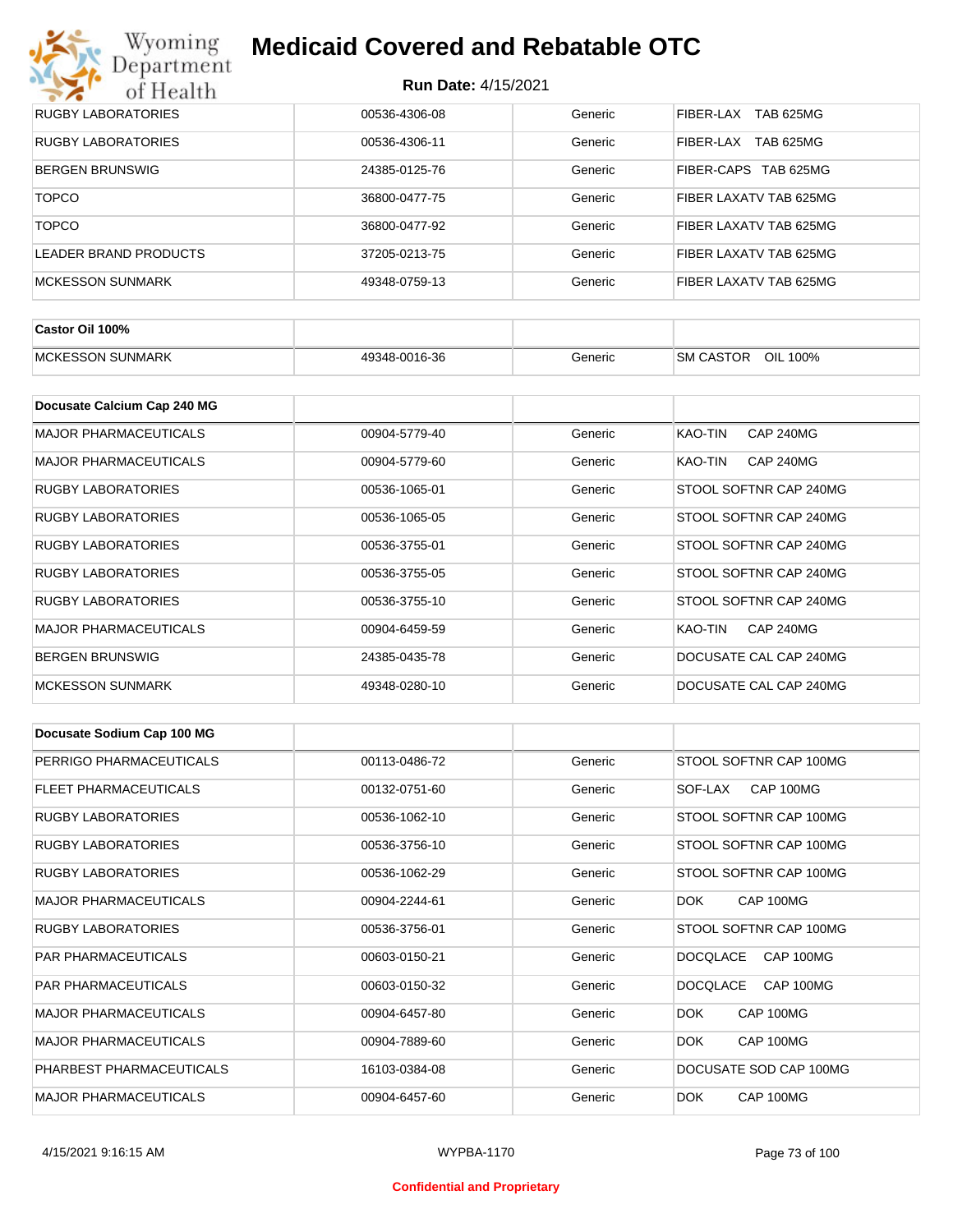| Department<br>of Health      | <b>Run Date: 4/15/2021</b> |              |                             |
|------------------------------|----------------------------|--------------|-----------------------------|
| <b>MAJOR PHARMACEUTICALS</b> | 00904-7889-59              | Generic      | <b>DOK</b><br>CAP 100MG     |
| <b>MAJOR PHARMACEUTICALS</b> | 00904-7889-80              | Generic      | CAP 100MG<br><b>DOK</b>     |
| PHARBEST PHARMACEUTICALS     | 16103-0384-11              | Generic      | DOCUSATE SOD CAP 100MG      |
| <b>SELECT BRAND</b>          | 15127-0288-10              | Generic      | DOCUSATE SOD CAP 100MG      |
| <b>BERGEN BRUNSWIG</b>       | 24385-0436-78              | Generic      | STOOL SOFTNR CAP 100MG      |
| <b>TOPCO</b>                 | 36800-0486-72              | Generic      | STOOL SOFTNR CAP 100MG      |
| <b>TOPCO</b>                 | 36800-0486-78              | Generic      | STOOL SOFTNR CAP 100MG      |
| <b>MCKESSON SUNMARK</b>      | 49348-0058-19              | Generic      | STOOL SOFTNR CAP 100MG      |
| <b>MCKESSON SUNMARK</b>      | 49348-0483-90              | Generic      | STOOL SOFTNR CAP 100MG      |
| <b>MCKESSON SUNMARK</b>      | 49348-0616-90              | Generic      | STOOL SOFTNR CAP 100MG      |
| <b>MCKESSON SUNMARK</b>      | 49348-0483-19              | Generic      | STOOL SOFTNR CAP 100MG      |
| PERRIGO PHARMACEUTICALS      | 45802-0486-78              | Generic      | DOCUSATE SOD CAP 100MG      |
| AMERISOURCE BERGEN DRUGS     | 46122-0231-72              | Generic      | STOOL SOFTNR CAP 100MG      |
| AMERISOURCE BERGEN DRUGS     | 46122-0231-78              | Generic      | STOOL SOFTNR CAP 100MG      |
| <b>MCKESSON SUNMARK</b>      | 49348-0483-10              | Generic      | STOOL SOFTNR CAP 100MG      |
| <b>MCKESSON SUNMARK</b>      | 49348-0917-05              | Generic      | STOOL SOFTNR CAP 100MG      |
| AUBURN PHARMACEUTICAL        | 62107-0033-01              | Generic      | CAP 100MG<br><b>DOCUSIL</b> |
| AUBURN PHARMACEUTICAL        | 62107-0033-10              | Generic      | <b>DOCUSIL</b><br>CAP 100MG |
| AMERICAN HEALTH PACKAGING    | 62584-0683-01              | Generic      | DOCUSATE SOD CAP 100MG      |
| AMERICAN HEALTH PACKAGING    | 62584-0683-11              | Generic      | DOCUSATE SOD CAP 100MG      |
| <b>MCKESSON</b>              | 62011-0163-03              | Generic      | STOOL SOFTNR CAP 100MG      |
| <b>MCKESSON</b>              | 62011-0224-01              | Generic      | STOOL SOFTNR CAP 100MG      |
| <b>SKY PACKAGING</b>         | 63739-0478-01              | Generic      | DOCUSATE SOD CAP 100MG      |
| <b>SKY PACKAGING</b>         | 63739-0478-10              | Generic      | DOCUSATE SOD CAP 100MG      |
| <b>SDA LABORATORIES INC</b>  | 66424-0030-10              | Generic      | STOOL SOFTNR CAP 100MG      |
| <b>AVRIO HEALTH LP</b>       | 67618-0101-10              | <b>Brand</b> | <b>COLACE</b><br>CAP 100MG  |
| AVRIO HEALTH LP              | 67618-0101-52              | Brand        | <b>COLACE</b><br>CAP 100MG  |
| AVRIO HEALTH LP              | 67618-0101-30              | Brand        | <b>COLACE</b><br>CAP 100MG  |
| <b>AVRIO HEALTH LP</b>       | 67618-0101-60              | Brand        | <b>COLACE</b><br>CAP 100MG  |

| <b>Docusate Obdition Oap 200 MO</b> |               |         |                                |
|-------------------------------------|---------------|---------|--------------------------------|
| RUGBY LABORATORIES                  | 00536-1064-01 | Generic | STOOL SOFTNR CAP 250MG         |
| <b>RUGBY LABORATORIES</b>           | 00536-3757-10 | Generic | STOOL SOFTNR CAP 250MG         |
| RUGBY LABORATORIES                  | 00536-1064-10 | Generic | STOOL SOFTNR CAP 250MG         |
| RUGBY LABORATORIES                  | 00536-3757-01 | Generic | STOOL SOFTNR CAP 250MG         |
| <b>MAJOR PHARMACEUTICALS</b>        | 00904-6458-59 | Generic | <b>CAP 250MG</b><br><b>DOK</b> |
| <b>MAJOR PHARMACEUTICALS</b>        | 00904-7891-59 | Generic | <b>CAP 250MG</b><br><b>DOK</b> |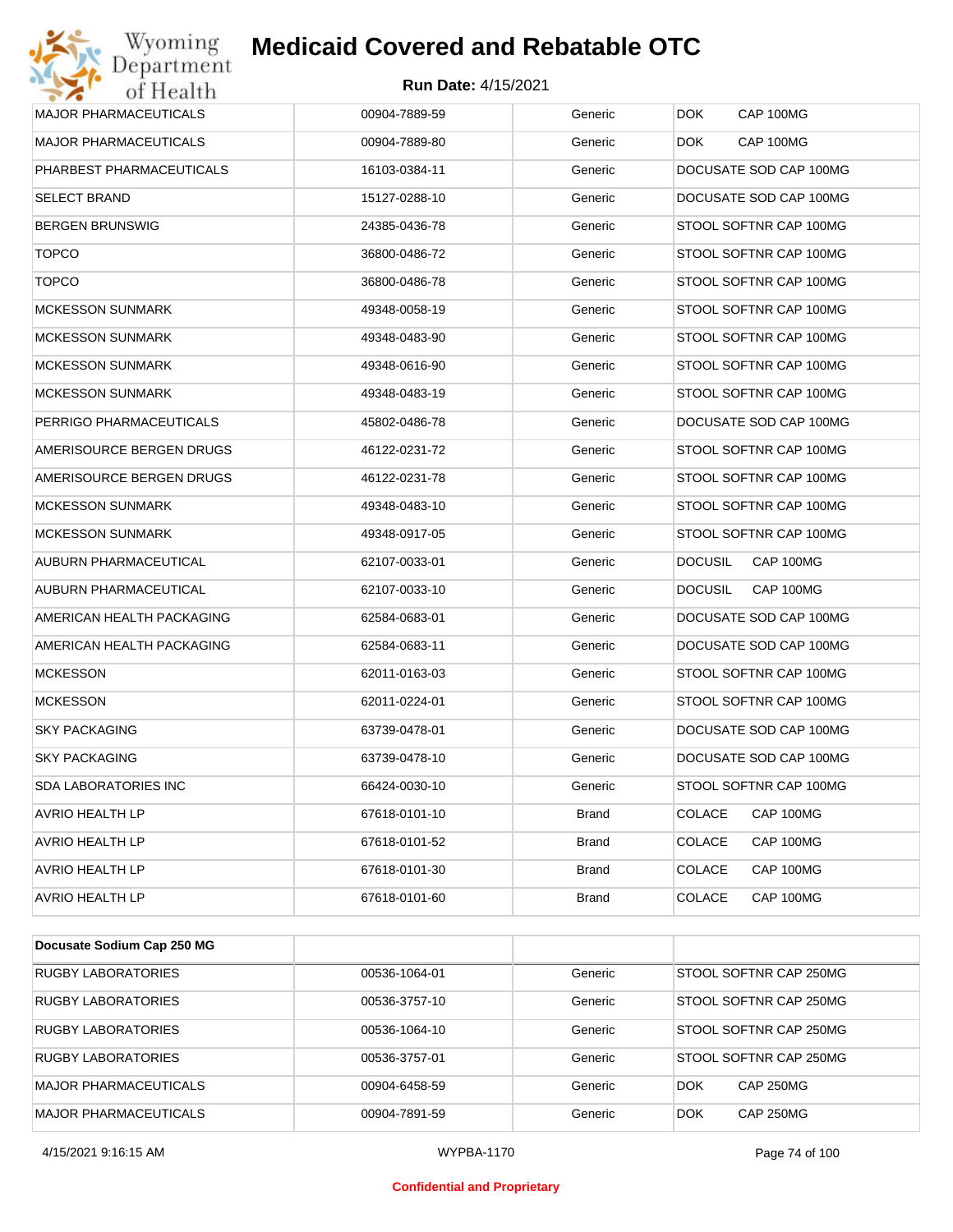| <b>Medicaid Covered and Rebatable OTC</b> |
|-------------------------------------------|
|                                           |

| <b>Run Date: 4/15/2021</b> |  |
|----------------------------|--|
|----------------------------|--|

| Wyoming<br>Department                                        | <b>Medicaid Covered and Rebatable OTC</b> |              |                                |
|--------------------------------------------------------------|-------------------------------------------|--------------|--------------------------------|
| of Health                                                    | <b>Run Date: 4/15/2021</b>                |              |                                |
| <b>BERGEN BRUNSWIG</b>                                       | 24385-0443-78                             | Generic      | STOOL SOFTNR CAP 250MG         |
| AMERISOURCE BERGEN DRUGS                                     | 46122-0263-78                             | Generic      | STOOL SOFTNR CAP 250MG         |
| <b>MCKESSON SUNMARK</b>                                      | 49348-0714-10                             | Generic      | STOOL SOFTNR CAP 250MG         |
| <b>MCKESSON</b>                                              | 62011-0244-01                             | Generic      | STOOL SOFTNR CAP 250MG         |
| <b>MCKESSON</b>                                              | 62011-0164-01                             | Generic      | STOOL SOFTNR CAP 250MG         |
| Docusate Sodium Cap 50 MG                                    |                                           |              |                                |
| PURDUE PRODUCTS LP                                           | 67618-0100-30                             | <b>Brand</b> | <b>COLACE</b><br>CAP 50MG      |
| PURDUE PRODUCTS LP                                           | 67618-0100-60                             | <b>Brand</b> | <b>COLACE</b><br>CAP 50MG      |
| AVRIO HEALTH LP                                              | 67618-0109-28                             | <b>Brand</b> | COLACE CLEAR CAP 50 MG         |
| Docusate Sodium Enema 100 MG/5ML                             |                                           |              |                                |
| <b>ENEMEEZ</b>                                               | 17433-9884-05                             | <b>Brand</b> | DOCUSOL KIDS ENE 100MG/5M      |
| Docusate Sodium Enema 283 MG/5ML                             |                                           |              |                                |
| <b>ENEMEEZ</b>                                               | 17433-9876-03                             | Generic      | ENEMEEZ MINI ENE               |
| <b>ENEMEEZ</b>                                               | 17433-9878-05                             | Generic      | DOCUSOL MINI ENE               |
| Docusate Sodium Liquid 150 MG/15ML                           |                                           |              |                                |
| PHARMACEUTICAL ASSOCIATES                                    | 00121-0544-10                             | Generic      | DOCUSATE SOD LIQ 50MG/5ML      |
| <b>RUGBY LABORATORIES</b>                                    | 00536-0590-85                             | Generic      | <b>DIOCTO</b><br>LIQ 50MG/5ML  |
| HI-TECH                                                      | 50383-0771-10                             | Generic      | <b>DOCU</b><br>LIQ 50MG/5ML    |
| HI-TECH                                                      | 50383-0771-11                             | Generic      | <b>DOCU</b><br>LIQ 50MG/5ML    |
| HI-TECH                                                      | 50383-0771-16                             | Generic      | DOCU<br>LIQ 50MG/5ML           |
| <b>SILARX</b>                                                | 54838-0116-80                             | Generic      | <b>SILACE</b><br>LIQ 10MG/ML   |
| Docusate Sodium Liquid 50 MG/15ML                            |                                           |              |                                |
| FLEET PHARMACEUTICALS                                        | 00132-0106-24                             | <b>Brand</b> | PEDIA-LAX LIQ 50MG             |
| Docusate Sodium Syrup 60 MG/15ML                             |                                           |              |                                |
| <b>RUGBY LABORATORIES</b>                                    | 00536-1001-85                             | Generic      | <b>DIOCTO</b><br>SYP 60/15ML   |
| <b>SILARX</b>                                                | 54838-0107-80                             | Generic      | <b>SILACE</b><br>SYP 60/15ML   |
| Docusate Sodium Tab 100 MG                                   |                                           |              |                                |
| <b>MAJOR PHARMACEUTICALS</b>                                 | 00904-5869-60                             | Generic      | <b>TAB 100MG</b><br><b>DOK</b> |
| Glycerin Enema Adult 5.4 GM/Average<br><b>Delivered Dose</b> |                                           |              |                                |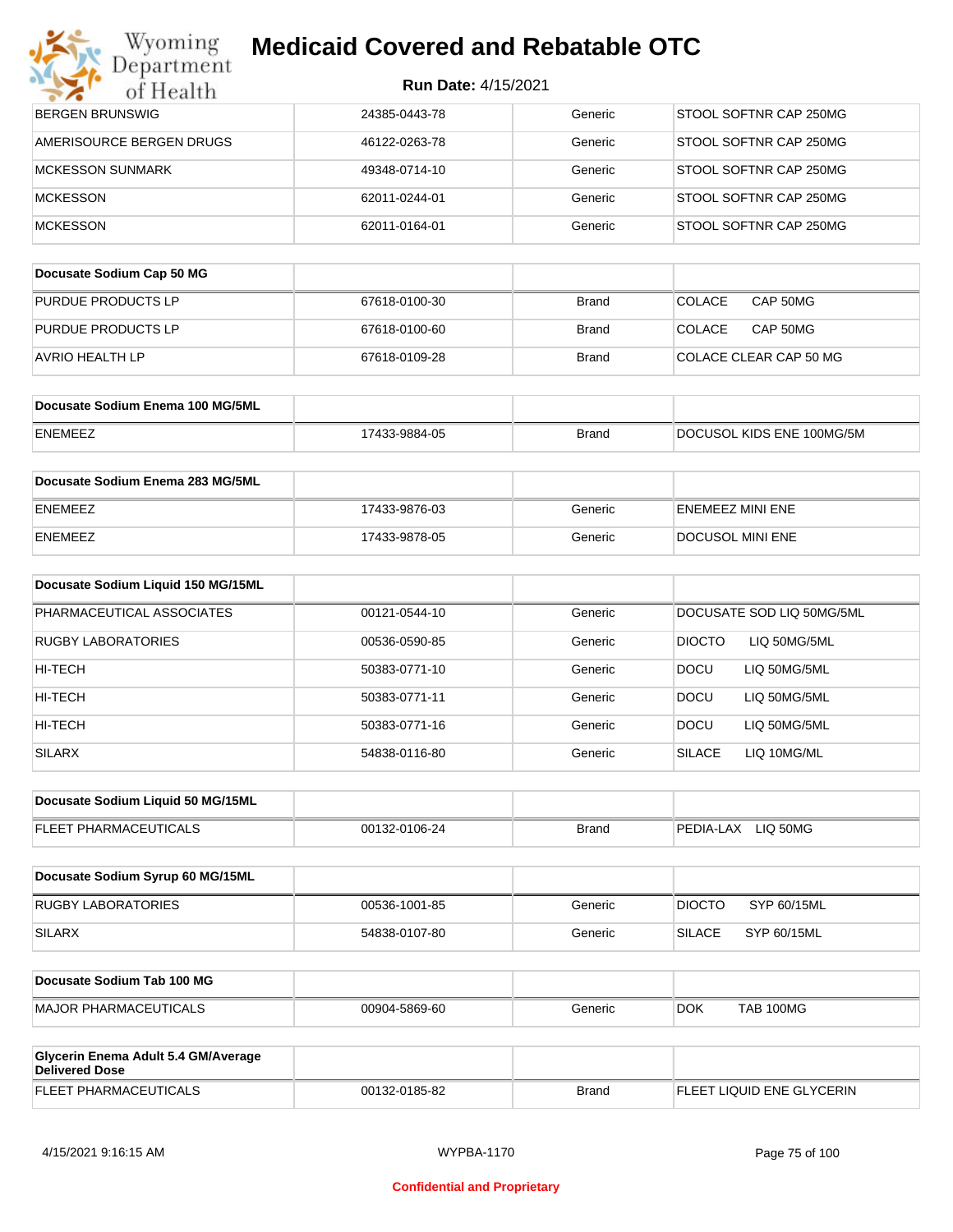

## **Medicaid Covered and Rebatable OTC**

**Run Date:** 4/15/2021

| Glycerin Liquid Suppos 2.8 GM (2.7 ML) |               |              |                                       |
|----------------------------------------|---------------|--------------|---------------------------------------|
| FLEET PHARMACEUTICALS                  | 00132-0190-12 | <b>Brand</b> | PEDIA-LAX SUP 2.8GM                   |
|                                        |               |              |                                       |
| <b>Glycerin Suppos 1 GM</b>            |               |              |                                       |
| FLEET PHARMACEUTICALS                  | 00132-0081-12 | <b>Brand</b> | PEDIA-LAX SUP 1GM                     |
|                                        |               |              |                                       |
| <b>Glycerin Suppos 1.2 GM</b>          |               |              |                                       |
| <b>COSETTE PHARMACEUTICALS</b>         | 00713-0102-09 | Generic      | SANI-SUPP<br><b>SUP PEDIATRI</b>      |
| <b>COSETTE PHARMACEUTICALS</b>         | 00713-0102-25 | Generic      | SANI-SUPP SUP PEDIATRI                |
| G & W LABS                             | 00713-0102-13 | Generic      | <b>GLYCERIN PED SUP 1.2GM</b>         |
| G & W LABS                             | 00713-0102-26 | Generic      | GLYCERIN PED SUP 1.2GM                |
|                                        |               |              |                                       |
| <b>Glycerin Suppos 2 GM</b>            |               |              |                                       |
| FLEET PHARMACEUTICALS                  | 00132-0079-12 | Generic      | <b>GLYCERIN</b><br>SUP <sub>2GM</sub> |
| <b>FLEET PHARMACEUTICALS</b>           | 00132-0079-24 | Generic      | GLYCERIN<br>SUP <sub>2GM</sub>        |
| FLEET PHARMACEUTICALS                  | 00132-0079-50 | Generic      | <b>GLYCERIN</b><br>SUP 2GM            |
| COSETTE PHARMACEUTICALS                | 00713-0101-09 | Generic      | SANI-SUPP<br><b>SUP ADULT</b>         |
| COSETTE PHARMACEUTICALS                | 00713-0101-25 | Generic      | <b>SUP ADULT</b><br>SANI-SUPP         |
| <b>Glycerin Suppos 2.1 GM</b>          |               |              |                                       |
| G & W LABS                             | 00713-0101-02 | Generic      | <b>GLYCERIN</b><br><b>SUP 2.1GM</b>   |
|                                        |               |              |                                       |
| G & W LABS                             | 00713-0101-51 | Generic      | <b>GLYCERIN</b><br><b>SUP 2.1GM</b>   |
| G & W LABS                             | 00713-0101-13 | Generic      | <b>GLYCERIN</b><br><b>SUP 2.1GM</b>   |
| G & W LABS                             | 00713-0101-26 | Generic      | GLYCERIN<br><b>SUP 2.1GM</b>          |
| <b>Magnesium Citrate Soln</b>          |               |              |                                       |
|                                        |               |              |                                       |
| MAJOR PHARMACEUTICALS                  | 00904-6304-77 | Generic      | MAG CITRATE SOL LEMON                 |
| <b>BERGEN BRUNSWIG</b>                 | 24385-0910-10 | Generic      | MAG CITRATE SOL CHERRY                |
| <b>BERGEN BRUNSWIG</b>                 | 24385-0675-10 | Generic      | MAG CITRATE SOL LEMON                 |
| <b>MCKESSON SUNMARK</b>                | 49348-0504-49 | Generic      | MAG CITRATE SOL CHERRY                |
| <b>MCKESSON SUNMARK</b>                | 49348-0696-49 | Generic      | MAG CITRATE SOL LEMON                 |
| <b>MCKESSON</b>                        | 62011-0166-01 | Generic      | MAG CITRATE SOL LEMON                 |
| CHAIN DRUG MARKETING ASSOC             | 63868-0934-10 | Generic      | MAG CITRATE SOL CHERRY                |
| CHAIN DRUG MARKETING ASSOC             | 63868-0935-10 | Generic      | MAG CITRATE SOL LEMON                 |
|                                        |               |              |                                       |
| Magnesium Hydroxide Chew Tab 400 MG    |               |              |                                       |
| FLEET PHARMACEUTICALS                  | 00132-0655-01 | <b>Brand</b> | PEDIA-LAX CHW 400MG                   |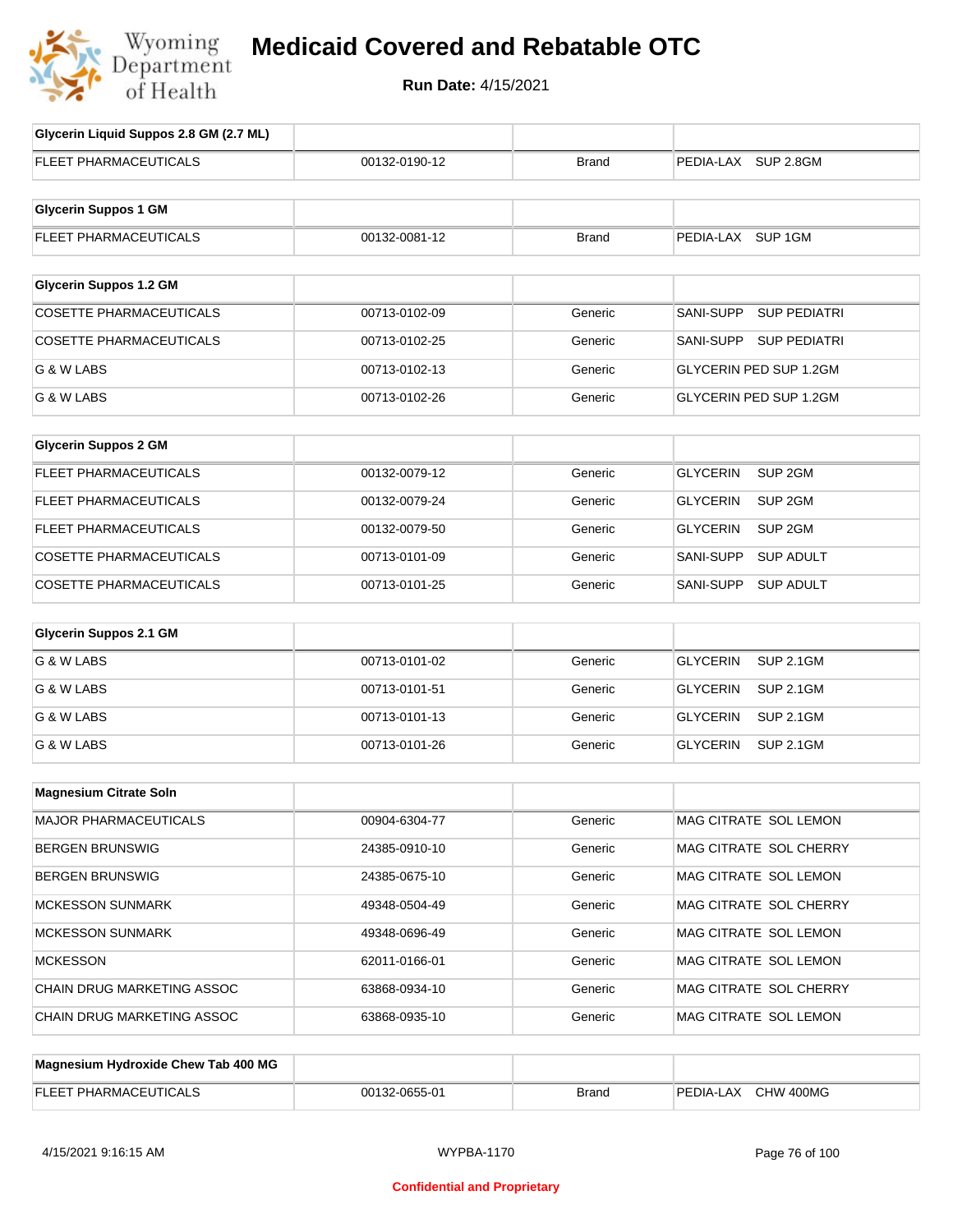

| Magnesium Hydroxide Susp 400 MG/5ML  |               |         |                           |
|--------------------------------------|---------------|---------|---------------------------|
| <b>PERRIGO</b>                       | 00113-0332-40 | Generic | MILK OF MAGN SUS FRSH MNT |
| <b>PERRIGO</b>                       | 00113-0396-40 | Generic | <b>MILK OF MAGN SUS</b>   |
| PHARMACEUTICAL ASSOCIATES            | 00121-0431-30 | Generic | <b>MILK OF MAGN SUS</b>   |
| <b>MAJOR PHARMACEUTICALS</b>         | 00904-0789-14 | Generic | MILK OF MAGN SUS MINT     |
| <b>RUGBY LABORATORIES</b>            | 00536-2470-83 | Generic | MILK OF MAGN SUS          |
| <b>RUGBY LABORATORIES</b>            | 00536-2470-85 | Generic | MILK OF MAGN SUS          |
| <b>MAJOR PHARMACEUTICALS</b>         | 00904-0788-14 | Generic | MILK OF MAGN SUS 1200/15  |
| <b>MAJOR PHARMACEUTICALS</b>         | 00904-0788-16 | Generic | MILK OF MAGN SUS 1200/15  |
| <b>SELECT BRAND</b>                  | 15127-0835-73 | Generic | SB MILK MAGN SUS MINT     |
| <b>SELECT BRAND</b>                  | 15127-0833-73 | Generic | <b>SB MILK MAGN SUS</b>   |
| <b>BERGEN BRUNSWIG</b>               | 24385-0332-40 | Generic | <b>GNP MILK MAG SUS</b>   |
| <b>BERGEN BRUNSWIG</b>               | 24385-0396-40 | Generic | <b>GNP MILK MAG SUS</b>   |
| <b>BERGEN BRUNSWIG</b>               | 24385-0608-40 | Generic | <b>GNP MILK MAG SUS</b>   |
| <b>TOPCO</b>                         | 36800-0332-40 | Generic | MILK OF MAGN SUS 1200/15  |
| <b>TOPCO</b>                         | 36800-0949-40 | Generic | MILK OF MAGN SUS CHERRY   |
| <b>LEADER BRAND PRODUCTS</b>         | 37205-0833-40 | Generic | MILK OF MAGN SUS 400/5ML  |
| <b>TOPCO</b>                         | 36800-0396-40 | Generic | MILK OF MAGN SUS          |
| <b>LEADER BRAND PRODUCTS</b>         | 37205-0834-40 | Generic | MILK OF MAGN SUS MINT     |
| <b>MCKESSON SUNMARK</b>              | 49348-0307-39 | Generic | MILK OF MAGN SUS 1200/15  |
| <b>MCKESSON</b>                      | 62011-0123-01 | Generic | MILK OF MAGN SUS 400/5ML  |
| <b>MCKESSON</b>                      | 62011-0124-01 | Generic | MILK OF MAGN SUS 400/5ML  |
| <b>CHAIN DRUG MARKETING ASSOC</b>    | 63868-0310-12 | Generic | MILK OF MAGN SUS 400/5ML  |
| <b>CHAIN DRUG MARKETING ASSOC</b>    | 63868-0788-57 | Generic | MILK OF MAGN SUS 400/5ML  |
| <b>CHAIN DRUG MARKETING ASSOC</b>    | 63868-0787-57 | Generic | MILK OF MAGN SUS 400/5ML  |
|                                      |               |         |                           |
| Magnosium Hydroxido Susp Concontrato |               |         |                           |

| Magnesium Hydroxide Susp Concentrate<br>2400 MG/10ML |               |         |                         |
|------------------------------------------------------|---------------|---------|-------------------------|
| <b>HIKMA</b>                                         | 00054-3567-49 | Generic | MILK OF MAGN SUS 2400MG |
| <b>HIKMA</b>                                         | 00054-3567-61 | Generic | MILK OF MAGN SUS 2400MG |
| PHARMACEUTICAL ASSOCIATES                            | 00121-0527-10 | Generic | MILK OF MAGN SUS 2400MG |

| Magnesium Sulfate Oral Granules |               |         |                                    |
|---------------------------------|---------------|---------|------------------------------------|
| <b>BERGEN BRUNSWIG</b>          | 24385-0807-04 | Generic | <b>GNP EPSOM</b><br>GRA SALT       |
| <b>BERGEN BRUNSWIG</b>          | 24385-0807-01 | Generic | <b>GNP EPSOM</b><br>GRA SALT       |
| MCKESSON SUNMARK                | 49348-0018-63 | Generic | <b>SM EPSOM</b><br>GRA SALT        |
| MCKESSON SUNMARK                | 49348-0018-75 | Generic | <b>GRA SALT</b><br><b>SM EPSOM</b> |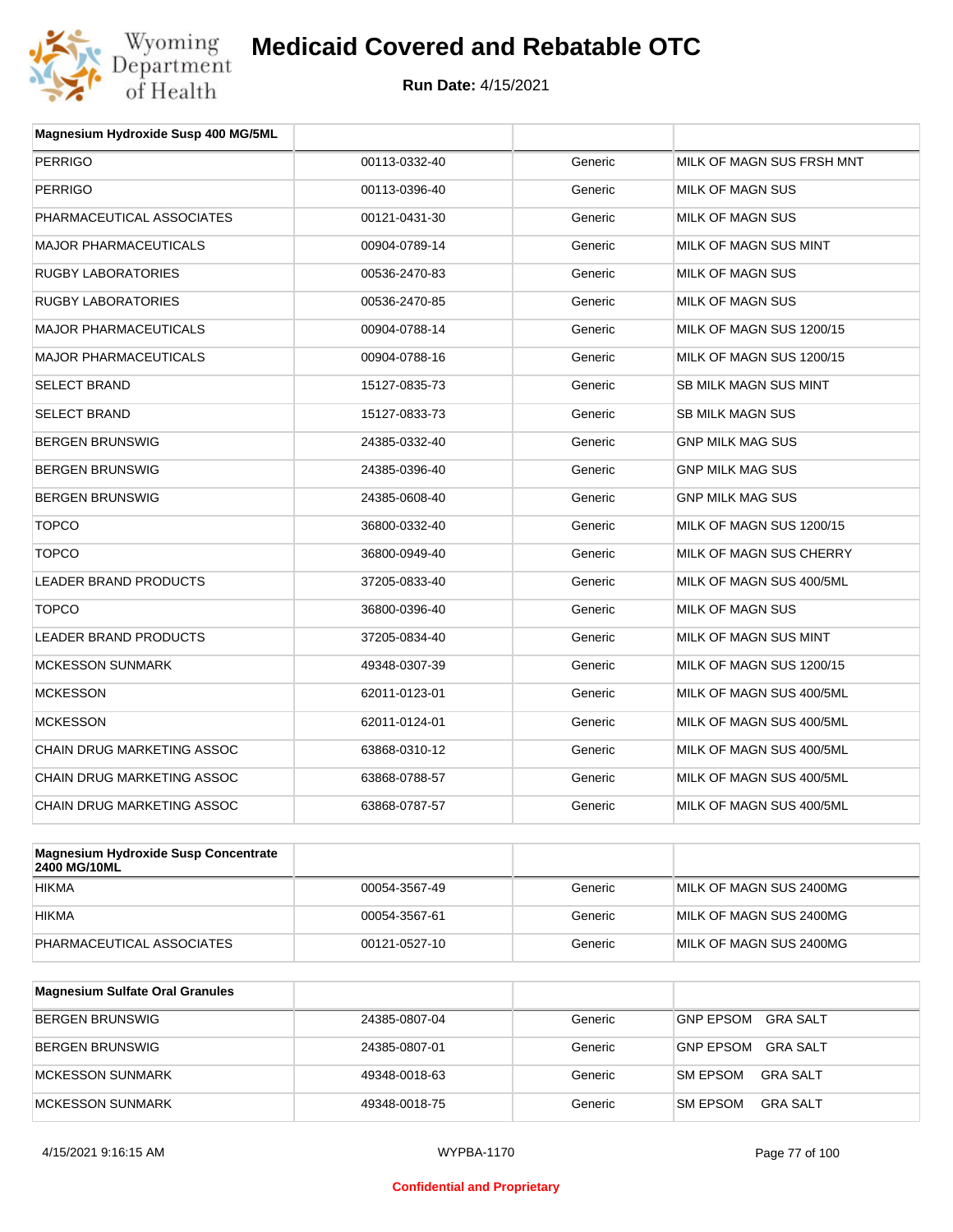

| <b>Methylcellulose Powder Laxative</b>         |               |              |                                     |
|------------------------------------------------|---------------|--------------|-------------------------------------|
| GLAXO CONSUMER HEALTHCARE L.P.                 | 00135-0089-71 | <b>Brand</b> | <b>CITRUCEL</b><br>POW ORANGE       |
| GLAXO CONSUMER HEALTHCARE L.P.                 | 00135-0089-69 | <b>Brand</b> | <b>CITRUCEL</b><br>POW ORANGE       |
| <b>GLAXO CONSUMER HEALTHCARE L.P.</b>          | 00135-0090-70 | <b>Brand</b> | <b>CITRUCEL</b><br>POW SF ORANG     |
| GLAXO CONSUMER HEALTHCARE L.P.                 | 00135-0090-74 | <b>Brand</b> | <b>CITRUCEL</b><br>POW SF ORANG     |
| GLAXO CONSUMER HEALTHCARE L.P.                 | 00135-0090-75 | <b>Brand</b> | <b>CITRUCEL</b><br>POW SF ORANG     |
| <b>MAJOR PHARMACEUTICALS</b>                   | 00904-5675-16 | Generic      | SOLUBLE FIB POW THERAPY             |
|                                                |               |              |                                     |
| Methylcellulose Tab 500 MG                     |               |              |                                     |
| GLAXO CONSUMER HEALTHCARE L.P.                 | 00135-0199-01 | <b>Brand</b> | <b>CITRUCEL</b><br><b>TAB 500MG</b> |
| GLAXO CONSUMER HEALTHCARE L.P.                 | 00135-0199-02 | <b>Brand</b> | <b>CITRUCEL</b><br><b>TAB 500MG</b> |
| GLAXO CONSUMER HEALTHCARE L.P.                 | 00135-0199-07 | <b>Brand</b> | <b>CITRUCEL</b><br><b>TAB 500MG</b> |
| <b>BERGEN BRUNSWIG</b>                         | 24385-0466-78 | Generic      | FIBER THERAP TAB 500MG              |
| <b>MCKESSON SUNMARK</b>                        | 49348-0541-10 | Generic      | SM FIBER LAX TAB 500MG              |
| <b>MCKESSON</b>                                | 62011-0134-01 | Generic      | HM FIBER<br>TAB 500MG               |
|                                                |               |              |                                     |
| <b>Mineral Oil</b>                             |               |              |                                     |
| <b>PERRIGO</b>                                 | 00574-0618-16 | Generic      | <b>MINERAL</b><br>OIL               |
| BERGEN BRUNSWIG                                | 24385-0685-16 | Generic      | <b>GNP MINERAL OIL HEAVY</b>        |
| <b>MCKESSON SUNMARK</b>                        | 49348-0804-38 | Generic      | SM MINERAL OIL                      |
| CHAIN DRUG MARKETING ASSOC                     | 63868-0938-16 | Generic      | QC MINERAL OIL HEAVY                |
|                                                |               |              |                                     |
| <b>Mineral Oil Enema</b>                       |               |              |                                     |
| FLEET PHARMACEUTICALS                          | 00132-0301-40 | <b>Brand</b> | FLEET OIL ENE                       |
| <b>MCKESSON</b>                                | 62011-0190-01 | Generic      | MINERAL OIL ENE                     |
|                                                |               |              |                                     |
| Polyethylene Glycol 3350 Oral Packet 17<br>GM. |               |              |                                     |
| <b>MAJOR PHARMACEUTICALS</b>                   | 00904-6025-61 | Generic      | <b>POW</b><br>PEG 3350              |
| <b>MAJOR PHARMACEUTICALS</b>                   | 00904-6422-81 | Generic      | PEG 3350<br><b>POW</b>              |
| <b>MAJOR PHARMACEUTICALS</b>                   | 00904-6422-86 | Generic      | PEG 3350<br><b>POW</b>              |
| <b>TOPCO</b>                                   | 36800-0306-52 | Generic      | CLEARLAX<br><b>POW</b>              |
| <b>MYLAN INSTITUTIONAL</b>                     | 51079-0306-01 | Generic      | POLYETH GLYC POW 3350 NF            |
| <b>MYLAN INSTITUTIONAL</b>                     | 51079-0306-30 | Generic      | POLYETH GLYC POW 3350 NF            |
| AMERICAN HEALTH PACKAGING                      | 68084-0430-98 | Generic      | HEALTHYLAX POW                      |
| AMERICAN HEALTH PACKAGING                      | 68084-0430-99 | Generic      | HEALTHYLAX POW                      |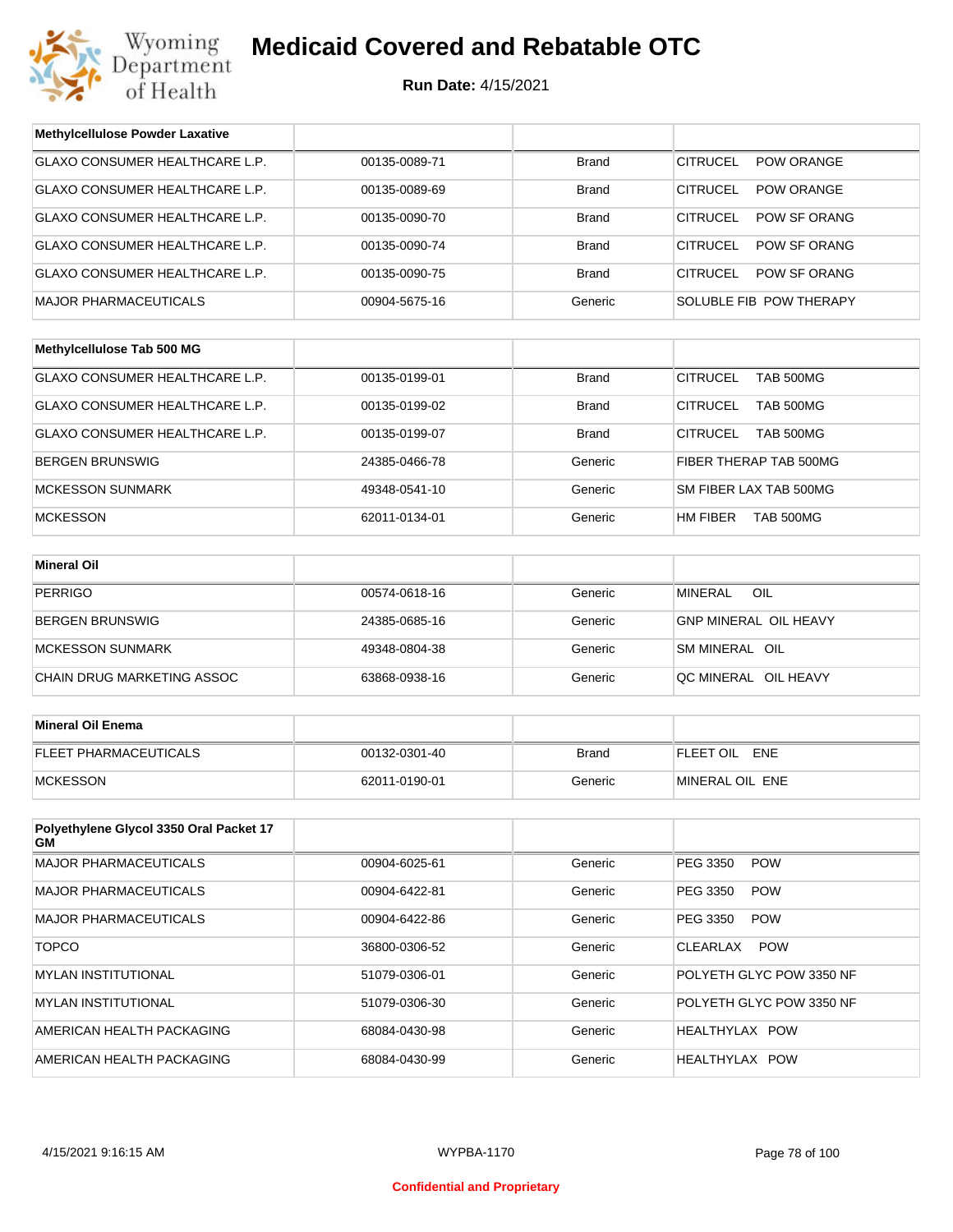

| Polyethylene Glycol 3350 Oral Powder 17<br><b>GM/SCOOP</b> |               |         |                               |
|------------------------------------------------------------|---------------|---------|-------------------------------|
| <b>MAJOR PHARMACEUTICALS</b>                               | 00904-6025-76 | Generic | PEG 3350<br><b>POW</b>        |
| <b>MAJOR PHARMACEUTICALS</b>                               | 00904-6025-77 | Generic | PEG 3350<br><b>POW</b>        |
| RUGBY LABORATORIES                                         | 00536-1052-24 | Generic | PEG3350<br><b>POW</b>         |
| RUGBY LABORATORIES                                         | 00536-1052-27 | Generic | PEG3350<br><b>POW</b>         |
| <b>RUGBY LABORATORIES</b>                                  | 00536-1052-84 | Generic | PEG3350<br><b>POW</b>         |
| <b>MAJOR PHARMACEUTICALS</b>                               | 00904-6025-84 | Generic | PEG 3350<br><b>POW</b>        |
| <b>TOPCO</b>                                               | 36800-0181-04 | Generic | <b>CLEARLAX</b><br><b>POW</b> |
| <b>TOPCO</b>                                               | 36800-0306-03 | Generic | <b>CLEARLAX</b><br><b>POW</b> |
| <b>TOPCO</b>                                               | 36800-0306-01 | Generic | CLEARLAX<br><b>POW</b>        |
| <b>TOPCO</b>                                               | 36800-0306-02 | Generic | CLEARLAX<br><b>POW</b>        |
| PERRIGO PHARMACEUTICALS                                    | 45802-0868-01 | Generic | POLYETH GLYC POW 3350 NF      |
| AMERISOURCE BERGEN DRUGS                                   | 46122-0014-31 | Generic | <b>GNP CLEARLAX POW</b>       |
| AMERISOURCE BERGEN DRUGS                                   | 46122-0014-71 | Generic | <b>GNP CLEARLAX POW</b>       |
| PERRIGO PHARMACEUTICALS                                    | 45802-0868-03 | Generic | POLYETH GLYC POW 3350 NF      |
| <b>LEADER BRAND PRODUCTS</b>                               | 37205-0612-71 | Generic | CLEARLAX<br><b>POW</b>        |
| <b>LEADER BRAND PRODUCTS</b>                               | 37205-0612-72 | Generic | <b>CLEARLAX</b><br><b>POW</b> |
| <b>LEADER BRAND PRODUCTS</b>                               | 37205-0612-73 | Generic | CLEARLAX<br><b>POW</b>        |
| LUPIN PHARMACEUTICALS                                      | 43386-0312-08 | Generic | <b>GAVILAX</b><br><b>POW</b>  |
| LUPIN PHARMACEUTICALS                                      | 43386-0312-14 | Generic | <b>POW</b><br>GAVILAX         |
| PERRIGO PHARMACEUTICALS                                    | 45802-0868-02 | Generic | POLYETH GLYC POW 3350 NF      |
| AMERISOURCE BERGEN DRUGS                                   | 46122-0014-33 | Generic | <b>GNP CLEARLAX POW</b>       |
| <b>MCKESSON SUNMARK</b>                                    | 49348-0893-70 | Generic | SM CLEARLAX POW               |
| <b>MCKESSON SUNMARK</b>                                    | 49348-0893-50 | Generic | <b>SM CLEARLAX POW</b>        |
| MCKESSON SUNMARK                                           | 49348-0893-92 | Generic | SM CLEARLAX POW               |
| <b>MCKESSON</b>                                            | 62011-0153-01 | Generic | HM CLEARLAX POW               |
| <b>MCKESSON</b>                                            | 62011-0153-02 | Generic | HM CLEARLAX POW               |
| <b>KREMERS URBAN</b>                                       | 62175-0190-15 | Generic | GLYCOLAX POW 3350 NF          |
| <b>KREMERS URBAN</b>                                       | 62175-0195-07 | Generic | POLYETH GLYC POW 3350 NF      |
| KREMERS URBAN                                              | 62175-0195-31 | Generic | POLYETH GLYC POW 3350 NF      |
| <b>KREMERS URBAN</b>                                       | 62175-0190-31 | Generic | GLYCOLAX POW 3350 NF          |
| KREMERS URBAN                                              | 62175-0195-15 | Generic | POLYETH GLYC POW 3350 NF      |
| CHAIN DRUG MARKETING ASSOC                                 | 63868-0002-14 | Generic | NATURA-LAX POW 3350 NF        |

| <b>Psyllium Cap 0.52 GM</b> |               |         |         |           |
|-----------------------------|---------------|---------|---------|-----------|
| KONSYL PHARMACEUTICAL       | 00224-1847-80 | Generic | 'KONSYL | CAP 520MG |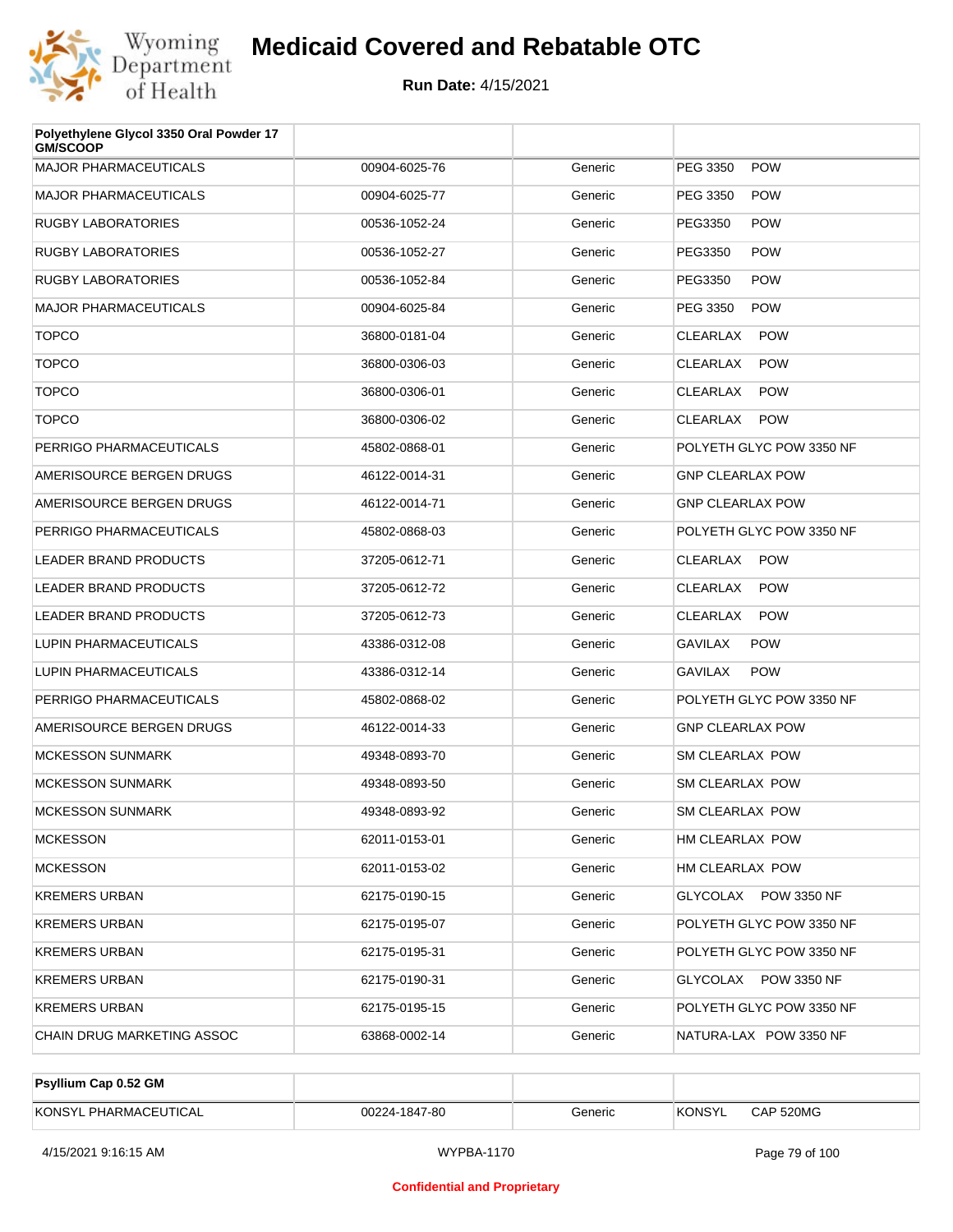| Wyoming<br>Department     | <b>Medicaid Covered and Rebatable OTC</b> |              |                                   |  |  |  |
|---------------------------|-------------------------------------------|--------------|-----------------------------------|--|--|--|
| of Health                 | <b>Run Date: 4/15/2021</b>                |              |                                   |  |  |  |
| KONSYL PHARMACEUTICAL     | 00224-1847-10                             | Generic      | <b>KONSYL</b><br><b>CAP 520MG</b> |  |  |  |
| <b>RUGBY LABORATORIES</b> | 00536-1500-60                             | Generic      | <b>REGULOID</b><br>CAP 0.52GM     |  |  |  |
| LEADER BRAND PRODUCTS     | 37205-0372-78                             | Generic      | FIBER LAXTIV CAP 0.52GM           |  |  |  |
| <b>MCKESSON SUNMARK</b>   | 49348-0633-49                             | Generic      | SM FIBER LAX CAP 0.52GM           |  |  |  |
| <b>MCKESSON</b>           | 62011-0053-01                             | Generic      | CAP 0.52GM<br>HM FIBER            |  |  |  |
| Psyllium Powder 100%      |                                           |              |                                   |  |  |  |
|                           |                                           |              |                                   |  |  |  |
| KONSYL PHARMACEUTICAL     | 00224-1801-80                             | <b>Brand</b> | KONSYL DAILY POW 100%             |  |  |  |

| KONSYL PHARMACEUTICAL | 00224-1801-81 | Brand        | KONSYL DAILY POW 100% |
|-----------------------|---------------|--------------|-----------------------|
| KONSYL PHARMACEUTICAL | 00224-1801-06 | Brand        | KONSYL DAILY POW 100% |
| KONSYL PHARMACEUTICAL | 00224-1801-07 | <b>Brand</b> | KONSYL DAILY POW 100% |

| Psyllium Powder 28.3%        |               |         |                              |
|------------------------------|---------------|---------|------------------------------|
| KONSYL PHARMACEUTICAL        | 00224-1852-06 | Generic | KONSYL DAILY POW 28.3%       |
| KONSYL PHARMACEUTICAL        | 00224-1852-80 | Generic | KONSYL DAILY POW 28.3%       |
| <b>RUGBY LABORATORIES</b>    | 00536-4445-54 | Generic | POW 28.3%<br><b>REGULOID</b> |
| <b>RUGBY LABORATORIES</b>    | 00536-4445-89 | Generic | <b>REGULOID</b><br>POW 28.3% |
| <b>MAJOR PHARMACEUTICALS</b> | 00904-5200-65 | Generic | NATURL FIBER POW 28.3%       |
| <b>MAJOR PHARMACEUTICALS</b> | 00904-5200-66 | Generic | NATURL FIBER POW 28.3%       |
| <b>MCKESSON SUNMARK</b>      | 49348-0047-65 | Generic | SM FIBER<br>POW 28.3%        |
| <b>MCKESSON SUNMARK</b>      | 49348-0091-68 | Generic | SM FIBER<br>POW 28.3%        |
| <b>MCKESSON</b>              | 62011-0133-01 | Generic | HM FIBER<br>POW 28.3%        |

| <b>Psyllium Powder 30.9%</b> |               |         |                       |
|------------------------------|---------------|---------|-----------------------|
| KONSYL PHARMACEUTICAL        | 00224-1841-80 | Generic | KONSYL<br>POW 30.9%   |
| KONSYL PHARMACEUTICAL        | 00224-1841-03 | Generic | KONSYL<br>POW 30.9%   |
| <b>IMCKESSON</b>             | 62011-0135-01 | Generic | HM FIBER<br>POW 30.9% |

| Psyllium Powder 48.57%    |               |         |                                 |
|---------------------------|---------------|---------|---------------------------------|
| <b>RUGBY LABORATORIES</b> | 00536-4444-54 | Generic | <b>REGULOID</b><br>POW 48.57%   |
| <b>RUGBY LABORATORIES</b> | 00536-4444-89 | Generic | <b>REGULOID</b><br>POW 48.57%   |
| MAJOR PHARMACEUTICALS     | 00904-5199-65 | Generic | NAT FIBER<br><b>POW THERAPY</b> |
| MAJOR PHARMACEUTICALS     | 00904-5199-66 | Generic | NAT FIBER<br><b>POW THERAPY</b> |
| BERGEN BRUNSWIG           | 24385-0301-27 | Generic | <b>NAT FIBER</b><br>POW 48.57%  |
| MCKESSON SUNMARK          | 49348-0166-93 | Generic | SM FIBER<br>POW 48.57%          |
| MCKESSON SUNMARK          | 49348-0166-65 | Generic | SM FIBER<br>POW 48.57%          |
| <b>MCKESSON</b>           | 62011-0136-01 | Generic | HM FIBER<br>POW 48.57%          |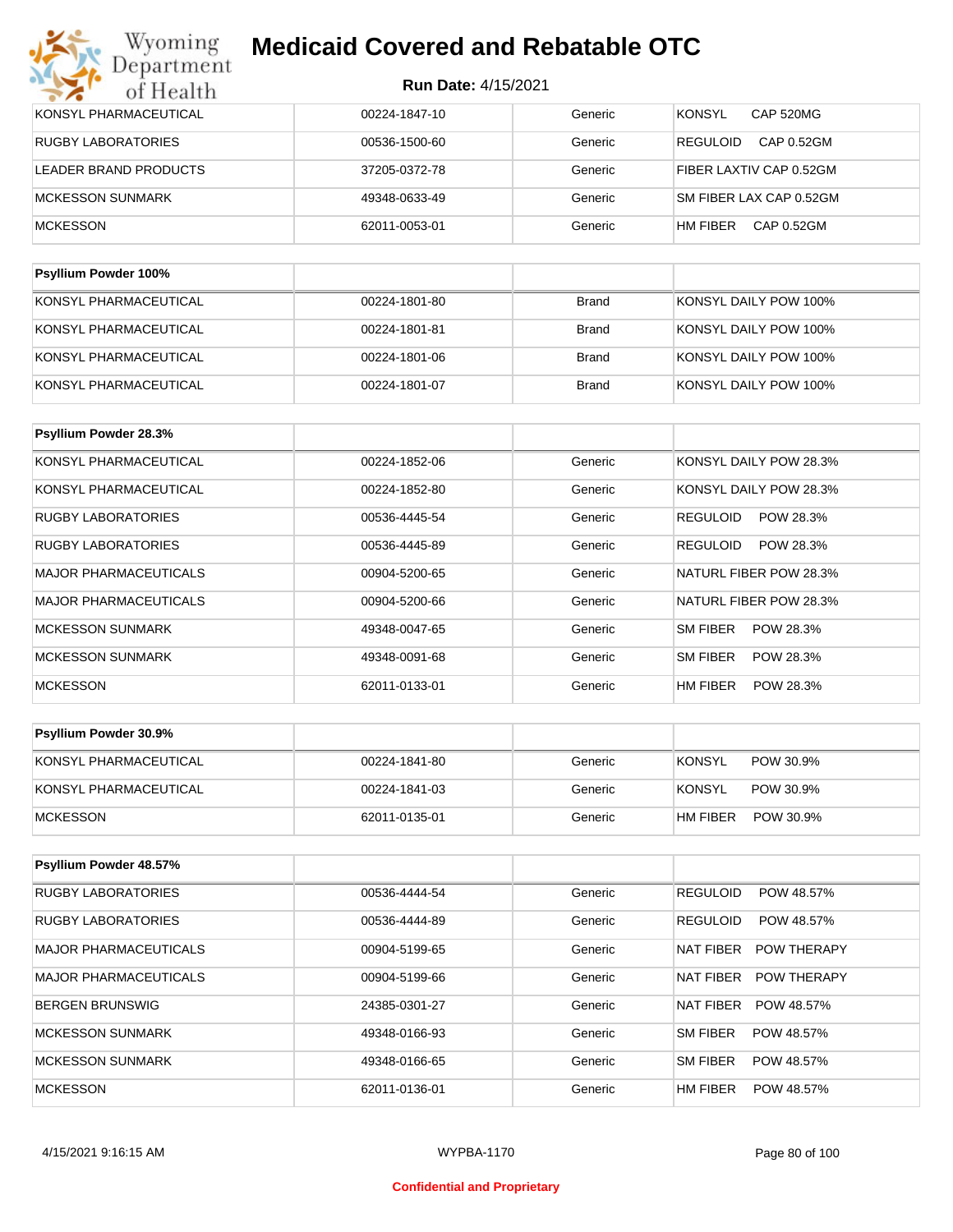

**Run Date:** 4/15/2021

| Psyllium Powder 52.3%          |               |              |                              |
|--------------------------------|---------------|--------------|------------------------------|
| KONSYL PHARMACEUTICAL          | 00224-1822-03 | <b>Brand</b> | KONSYL-D<br>POW 52.3%        |
| KONSYL PHARMACEUTICAL          | 00224-1822-80 | <b>Brand</b> | KONSYL-D<br>POW 52.3%        |
|                                |               |              |                              |
| Psyllium Powder 58.6%          |               |              |                              |
| <b>MAJOR PHARMACEUTICALS</b>   | 00904-5788-77 | Generic      | FIBER THERAP POW 58.6%       |
| <b>RUGBY LABORATORIES</b>      | 00536-1881-79 | Generic      | <b>REGULOID</b><br>POW 58.6% |
| <b>RUGBY LABORATORIES</b>      | 00536-1875-16 | Generic      | <b>REGULOID</b><br>POW 58.6% |
| <b>RUGBY LABORATORIES</b>      | 00536-1875-79 | Generic      | <b>REGULOID</b><br>POW 58.6% |
| <b>RUGBY LABORATORIES</b>      | 00536-1881-16 | Generic      | <b>REGULOID</b><br>POW 58.6% |
| <b>MCKESSON SUNMARK</b>        | 49348-0090-92 | Generic      | SM FIBER<br>POW 58.6%        |
| <b>MCKESSON</b>                | 62011-0137-01 | Generic      | HM FIBER<br>POW 58.6%        |
|                                |               |              |                              |
| Psyllium Powder 60.3%          |               |              |                              |
| KONSYL PHARMACEUTICAL          | 00224-1855-07 | <b>Brand</b> | <b>KONSYL</b><br>POW 60.3%   |
| KONSYL PHARMACEUTICAL          | 00224-1866-28 | <b>Brand</b> | <b>KONSYL</b><br>POW 60.3%   |
| KONSYL PHARMACEUTICAL          | 00224-1866-80 | <b>Brand</b> | <b>KONSYL</b><br>POW 60.3%   |
| KONSYL PHARMACEUTICAL          | 00224-1855-81 | <b>Brand</b> | <b>KONSYL</b><br>POW 60.3%   |
| Psyllium Powder 71.67%         |               |              |                              |
| KONSYL PHARMACEUTICAL          | 00224-1856-80 | <b>Brand</b> | <b>KONSYL</b><br>POW 71.67%  |
| KONSYL PHARMACEUTICAL          | 00224-1856-06 | <b>Brand</b> | <b>KONSYL</b><br>POW 71.67%  |
|                                |               |              |                              |
| Psyllium Powder Packet 100%    |               |              |                              |
| KONSYL PHARMACEUTICAL          | 00224-1801-84 | <b>Brand</b> | KONSYL DAILY POW 100%        |
| KONSYL PHARMACEUTICAL          | 00224-1801-35 | <b>Brand</b> | KONSYL DAILY POW 100%        |
| KONSYL PHARMACEUTICAL          | 00224-1801-24 | <b>Brand</b> | KONSYL DAILY POW 100%        |
|                                |               |              |                              |
| Psyllium Powder Packet 28.3%   |               |              |                              |
| KONSYL PHARMACEUTICAL          | 00224-1852-81 | <b>Brand</b> | KONSYL DAILY POW 28.3%       |
| KONSYL PHARMACEUTICAL          | 00224-1852-13 | <b>Brand</b> | KONSYL DAILY POW 28.3%       |
| Psyllium Powder Packet 60.3%   |               |              |                              |
| KONSYL PHARMACEUTICAL          | 00224-1855-30 | <b>Brand</b> | <b>KONSYL</b><br>POW 60.3%   |
| KONSYL PHARMACEUTICAL          | 00224-1855-82 | <b>Brand</b> | <b>KONSYL</b><br>POW 60.3%   |
|                                |               |              |                              |
| Sennosides Chew Tab 15 MG      |               |              |                              |
| GLAXO CONSUMER HEALTHCARE L.P. | 00067-0005-48 | <b>Brand</b> | EX-LAX<br>CHW 15MG           |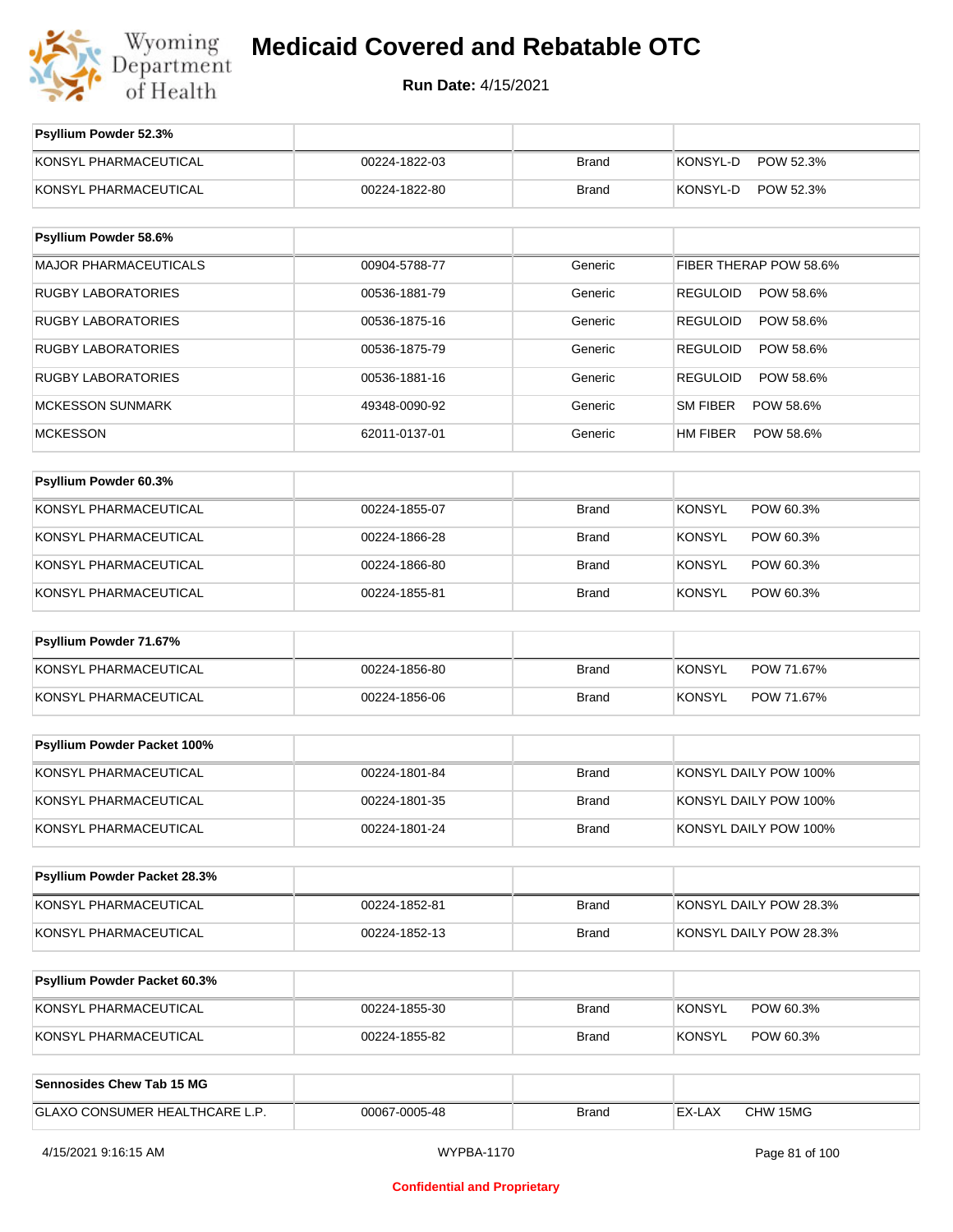| Wyoming<br><b>Medicaid Covered and Rebatable OTC</b><br>Department |                            |              |        |          |  |
|--------------------------------------------------------------------|----------------------------|--------------|--------|----------|--|
| of Health                                                          | <b>Run Date: 4/15/2021</b> |              |        |          |  |
| <b>GLAXO CONSUMER HEALTHCARE L.P.</b>                              | 00067-0005-12              | Brand        | EX-LAX | CHW 15MG |  |
| <b>GLAXO CONSUMER HEALTHCARE L.P.</b>                              | 00067-0005-24              | <b>Brand</b> | EX-LAX | CHW 15MG |  |

| Sennosides Syrup 8.8 MG/5ML |               |         |                        |
|-----------------------------|---------------|---------|------------------------|
| <b>RUGBY LABORATORIES</b>   | 00536-1000-59 | Generic | SENEXON<br>LIQ 8.8MG/5 |
| MAJOR PHARMACEUTICALS       | 00904-6289-09 | Generic | SYP 8.8MG/5<br>SENNA   |

| <b>Sennosides Tab 15 MG</b>     |               |         |                       |
|---------------------------------|---------------|---------|-----------------------|
| IGLAXO CONSUMER HEALTHCARE L.P. | 00067-0003-08 | Brand   | TAB 15MG<br>EX-LAX    |
| GLAXO CONSUMER HEALTHCARE L.P.  | 00067-6025-60 | Generic | PERDIEM OVER TAB 15MG |
| IGLAXO CONSUMER HEALTHCARE L.P. | 00067-0003-30 | Brand   | TAB 15MG<br>EX-LAX    |

| Sennosides Tab 17.2 MG |               |              |                                 |
|------------------------|---------------|--------------|---------------------------------|
| <b>AVRIO HEALTH LP</b> | 67618-0315-12 | <b>Brand</b> | <b>ISENOKOT XTRA TAB 17.2MG</b> |

| Sennosides Tab 25 MG           |               |              |                                |
|--------------------------------|---------------|--------------|--------------------------------|
| GLAXO CONSUMER HEALTHCARE L.P. | 00067-0016-24 | <b>Brand</b> | EX-LAX<br>TAB MAX ST           |
| GLAXO CONSUMER HEALTHCARE L.P. | 00067-0016-90 | <b>Brand</b> | TAB MAX ST<br>EX-LAX           |
| GLAXO CONSUMER HEALTHCARE L.P. | 00067-0016-48 | <b>Brand</b> | TAB MAX ST<br>EX-LAX           |
| <b>BERGEN BRUNSWIG</b>         | 24385-0369-62 | Generic      | GNP LAXATIVE TAB 25MG          |
| LEADER BRAND PRODUCTS          | 37205-0294-62 | Generic      | TAB 25MG<br>I AXATIVE          |
| <b>MCKESSON SUNMARK</b>        | 49348-0224-04 | Generic      | SM SENNA LAX TAB MAX STR       |
| CHAIN DRUG MARKETING ASSOC     | 63868-0549-24 | Generic      | LAXATIVE<br><b>TAB MAX-STR</b> |

| Sennosides Tab 8.6 MG        |               |         |                             |
|------------------------------|---------------|---------|-----------------------------|
| <b>PAR PHARMACEUTICAL</b>    | 00603-0282-32 | Generic | SENNA LAX TAB 8.6MG         |
| <b>MAJOR PHARMACEUTICALS</b> | 00904-5165-59 | Generic | <b>SENNA</b><br>TAB 8.6MG   |
| <b>RUGBY LABORATORIES</b>    | 00536-5904-01 | Generic | TAB 8.6MG<br>SENEXON        |
| <b>PAR PHARMACEUTICAL</b>    | 00603-0282-21 | Generic | SENNA LAX TAB 8.6MG         |
| <b>RUGBY LABORATORIES</b>    | 00536-5904-10 | Generic | <b>SENEXON</b><br>TAB 8.6MG |
| <b>MAJOR PHARMACEUTICALS</b> | 00904-5165-61 | Generic | TAB 8.6MG<br><b>SENNA</b>   |
| <b>MAJOR PHARMACEUTICALS</b> | 00904-5165-80 | Generic | TAB 8.6MG<br><b>SENNA</b>   |
| <b>MAJOR PHARMACEUTICALS</b> | 00904-6434-59 | Generic | <b>SENNA</b><br>TAB 8.6MG   |
| <b>MAJOR PHARMACEUTICALS</b> | 00904-6434-80 | Generic | <b>SENNA</b><br>TAB 8.6MG   |
| <b>SELECT BRAND</b>          | 15127-0105-01 | Generic | SB SENNA-LAX TAB 8.6MG      |
| PHARBEST PHARMACEUTICALS     | 16103-0363-08 | Generic | SENNA-TABS TAB 8.6MG        |
| PHARBEST PHARMACEUTICALS     | 16103-0363-11 | Generic | SENNA-TABS TAB 8.6MG        |
| <b>BERGEN BRUNSWIG</b>       | 24385-0404-78 | Generic | SENNA-LAX TAB 8.6MG         |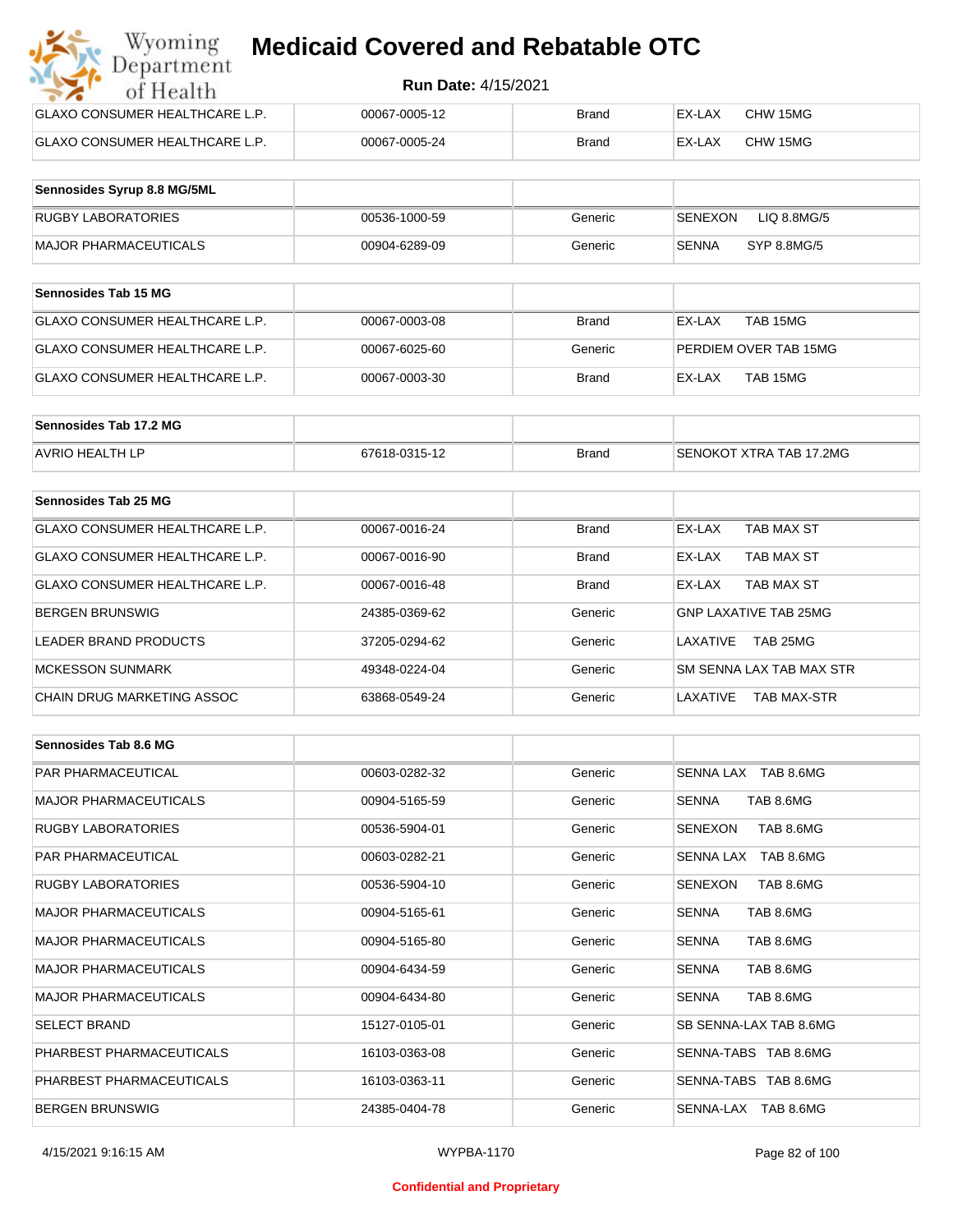

| LEADER BRAND PRODUCTS      | 37205-0241-78 | Generic      | TAB 8.6MG<br><b>SENNA</b>    |
|----------------------------|---------------|--------------|------------------------------|
| TIME-CAP LABS              | 49483-0080-01 | Generic      | TAB 8.6MG<br>SENNA-TIME      |
| TIME-CAP LABS              | 49483-0080-10 | Generic      | TAB 8.6MG<br>SENNA-TIME      |
| AUBURN PHARMACEUTICAL      | 62107-0031-01 | Generic      | TAB 8.6MG<br><b>SENNO</b>    |
| <b>MCKESSON</b>            | 62011-0192-01 | Generic      | <b>HM SENNA</b><br>TAB 8.6MG |
| <b>AVRIO HEALTH LP</b>     | 67618-0300-50 | <b>Brand</b> | TAB 8.6MG<br><b>SENOKOT</b>  |
| CHAIN DRUG MARKETING ASSOC | 63868-0257-10 | Generic      | NAT VEG LAX TAB 8.6MG        |
| <b>AVRIO HEALTH LP</b>     | 67618-0300-10 | <b>Brand</b> | TAB 8.6MG<br><b>SENOKOT</b>  |
| AVRIO HEALTH LP            | 67618-0300-20 | <b>Brand</b> | TAB 8.6MG<br><b>SENOKOT</b>  |
| PURDUE PRODUCTS LP         | 67618-0300-11 | <b>Brand</b> | <b>SENOKOT</b><br>TAB 8.6MG  |

| Sennosides-Docusate Sodium Tab 8.6-50<br>МG |               |         |                           |
|---------------------------------------------|---------------|---------|---------------------------|
| <b>RUGBY LABORATORIES</b>                   | 00536-0355-10 | Generic | DSS/SENNA TAB 8.6-50MG    |
| RUGBY LABORATORIES                          | 00536-4086-10 | Generic | SENEXON-S TAB 8.6-50MG    |
| <b>MAJOR PHARMACEUTICALS</b>                | 00904-5643-60 | Generic | DOK PLUS<br>TAB 8.6-50MG  |
| <b>RUGBY LABORATORIES</b>                   | 00536-0355-01 | Generic | DSS/SENNA TAB 8.6-50MG    |
| <b>RUGBY LABORATORIES</b>                   | 00536-4086-01 | Generic | SENEXON-S TAB 8.6-50MG    |
| PAR PHARMACEUTICAL                          | 00603-0149-21 | Generic | DOC-Q-LAX TAB 8.6-50MG    |
| <b>MAJOR PHARMACEUTICALS</b>                | 00904-5643-61 | Generic | DOK PLUS<br>TAB 8.6-50MG  |
| <b>PAR PHARMACEUTICAL</b>                   | 00603-0283-21 | Generic | SENNALAX-S TAB 8.6-50MG   |
| <b>PAR PHARMACEUTICAL</b>                   | 00603-0283-32 | Generic | SENNALAX-S TAB 8.6-50MG   |
| <b>PAR PHARMACEUTICAL</b>                   | 00603-0149-32 | Generic | DOC-Q-LAX TAB 8.6-50MG    |
| <b>MAJOR PHARMACEUTICALS</b>                | 00904-6339-61 | Generic | SENNA PLUS TAB 8.6-50MG   |
| <b>BERGEN BRUNSWIG</b>                      | 24385-0495-72 | Generic | STOOL SOFTNR TAB 8.6-50MG |
| <b>BERGEN BRUNSWIG</b>                      | 24385-0505-72 | Generic | SENNA PLUS TAB 8.6-50MG   |
| <b>BERGEN BRUNSWIG</b>                      | 24385-0495-78 | Generic | STOOL SOFTNR TAB 8.6-50MG |
| <b>LEADER BRAND PRODUCTS</b>                | 37205-0251-72 | Generic | SENNA PLUS TAB 8.6-50MG   |
| <b>MCKESSON SUNMARK</b>                     | 49348-0544-19 | Generic | STOOL SOFTNR TAB 8.6-50MG |
| <b>MCKESSON SUNMARK</b>                     | 49348-0544-10 | Generic | STOOL SOFTNR TAB 8.6-50MG |
| <b>MCKESSON SUNMARK</b>                     | 49348-0532-12 | Generic | LAX/STL SOFT TAB 8.6-50MG |
| TIME-CAP LABS                               | 49483-0081-01 | Generic | SENNA-TIME S TAB 8.6-50MG |
| TIME-CAP LABS                               | 49483-0081-10 | Generic | SENNA-TIME S TAB 8.6-50MG |
| <b>CYPRESS PHARMACEUTICAL</b>               | 60258-0951-06 | Generic | SENNA-S<br>TAB 8.6-50MG   |
| <b>SKY PACKAGING</b>                        | 63739-0432-01 | Generic | SENNA/DSS TAB 8.6-50MG    |
| <b>MCKESSON</b>                             | 62011-0161-01 | Generic | SENNA-S<br>TAB 8.6-50MG   |
| <b>SKY PACKAGING</b>                        | 63739-0432-10 | Generic | SENNA/DSS TAB 8.6-50MG    |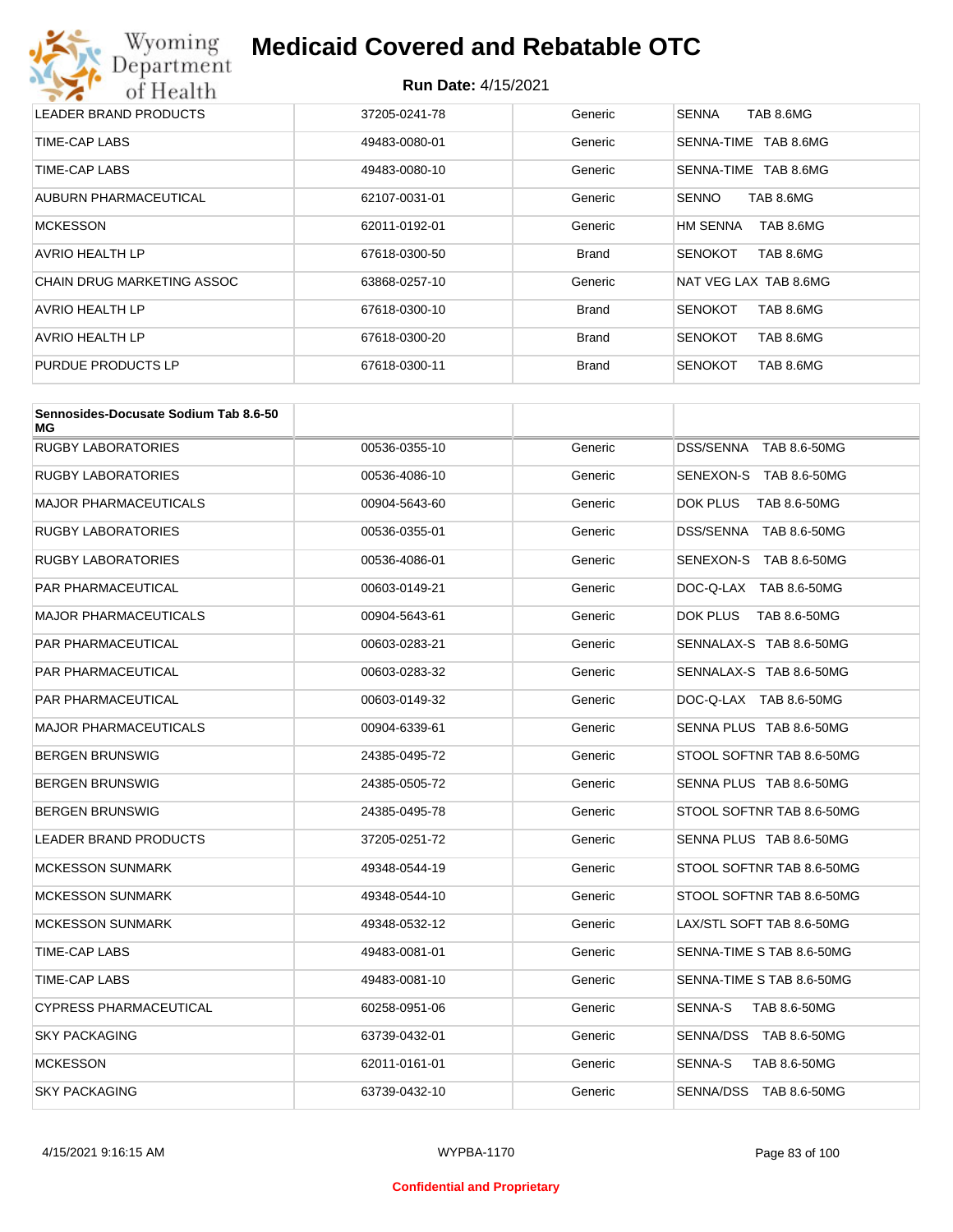

| <b>MCKESSON</b>                   | 62011-0165-01 | Generic      | STOOL SOFTNR TAB 8.6-50MG        |
|-----------------------------------|---------------|--------------|----------------------------------|
| <b>CHAIN DRUG MARKETING ASSOC</b> | 63868-0131-01 | Generic      | STOOL SOFTNR TAB 8.6-50MG        |
| <b>AVRIO HEALTH LP</b>            | 67618-0106-10 | Generic      | PERI-COLACE TAB 8.6-50MG         |
| <b>AVRIO HEALTH LP</b>            | 67618-0106-30 | Generic      | PERI-COLACE TAB 8.6-50MG         |
| <b>AVRIO HEALTH LP</b>            | 67618-0106-60 | Generic      | PERI-COLACE TAB 8.6-50MG         |
| AVRIO HEALTH LP                   | 67618-0310-01 | <b>Brand</b> | TAB 8.6-50MG<br>SENOKOT S        |
| PURDUE PRODUCTS LP                | 67618-0310-11 | <b>Brand</b> | SENOKOT S<br>TAB 8.6-50MG        |
| AVRIO HEALTH LP                   | 67618-0310-60 | <b>Brand</b> | <b>SENOKOT S</b><br>TAB 8.6-50MG |
| AVRIO HEALTH LP                   | 67618-0310-30 | <b>Brand</b> | TAB 8.6-50MG<br><b>SENOKOT S</b> |

| Sennosides-Psyllium Cap 9-500 MG   |               |              |                          |
|------------------------------------|---------------|--------------|--------------------------|
| KONSYL PHARMACEUTICAL              | 00224-1860-60 | <b>Brand</b> | SENNA PROMPT CAP 9-500MG |
| KONSYL PHARMACEUTICAL              | 00224-1860-81 | <b>Brand</b> | SENNA PROMPT CAP 9-500MG |
| <b>MINERALS &amp; ELECTROLYTES</b> |               |              |                          |

| Calcium Carbonate Tab 1250 MG (500 MG<br>Elemental Ca) |               |         |                         |
|--------------------------------------------------------|---------------|---------|-------------------------|
| <b>HIKMA</b>                                           | 00054-4120-25 | Generic | CALCIUM CARB TAB 1250MG |
| <b>HIKMA</b>                                           | 00054-8120-25 | Generic | CALCIUM CARB TAB 1250MG |

| <b>Calcium Carbonate-Magnesium Carbonate</b><br>Tab 250-300 MG |               |              |                             |
|----------------------------------------------------------------|---------------|--------------|-----------------------------|
| NEPHRO-TECH                                                    | 59528-0508-05 | <b>Brand</b> | <b>TAB 300</b><br>MAGNEBIND |

| Calcium Gluconate Tab 500 MG                         |               |         |                        |
|------------------------------------------------------|---------------|---------|------------------------|
| <b>HIKMA</b>                                         | 00054-0262-25 | Generic | CALCIUM GLUC TAB 500MG |
| <b>HIKMA</b>                                         | 00054-0262-20 | Generic | CALCIUM GLUC TAB 500MG |
| <b>NASAL AGENTS - SYSTEMIC AND</b><br><b>TOPICAL</b> |               |         |                        |

| Cromolyn Sodium Nasal Aerosol Soln 5.2<br><b>MG/ACT (4%)</b> |               |         |                          |
|--------------------------------------------------------------|---------------|---------|--------------------------|
| MAJOR PHARMACEUTICALS                                        | 00904-5532-67 | Generic | CROMOLYN SOD SPR 5.2/ACT |
| BAUSCH HEALTH                                                | 57782-0397-26 | Generic | CROMOLYN SOD SPR 5.2/ACT |

| Oxymetazoline HCI Nasal Soln 0.05% |               |         |                       |
|------------------------------------|---------------|---------|-----------------------|
| <b>PERRIGO</b>                     | 00113-0065-10 | Generic | NASAL<br>SPR 0.05%    |
| <b>PERRIGO</b>                     | 00113-0817-10 | Generic | SINUS NASAL SPR 0.05% |
| GEISS DESTIN & DUNN                | 00113-0304-10 | Generic | NASAL 12 HR SPR 0.05% |
| <b>GEISS DESTIN &amp; DUNN</b>     | 00113-0388-10 | Generic | 12 HR NASAL SPR 0.05% |
| <b>RUGBY LABORATORIES</b>          | 00536-1013-94 | Generic | NRS NASAL SPR 0.05%   |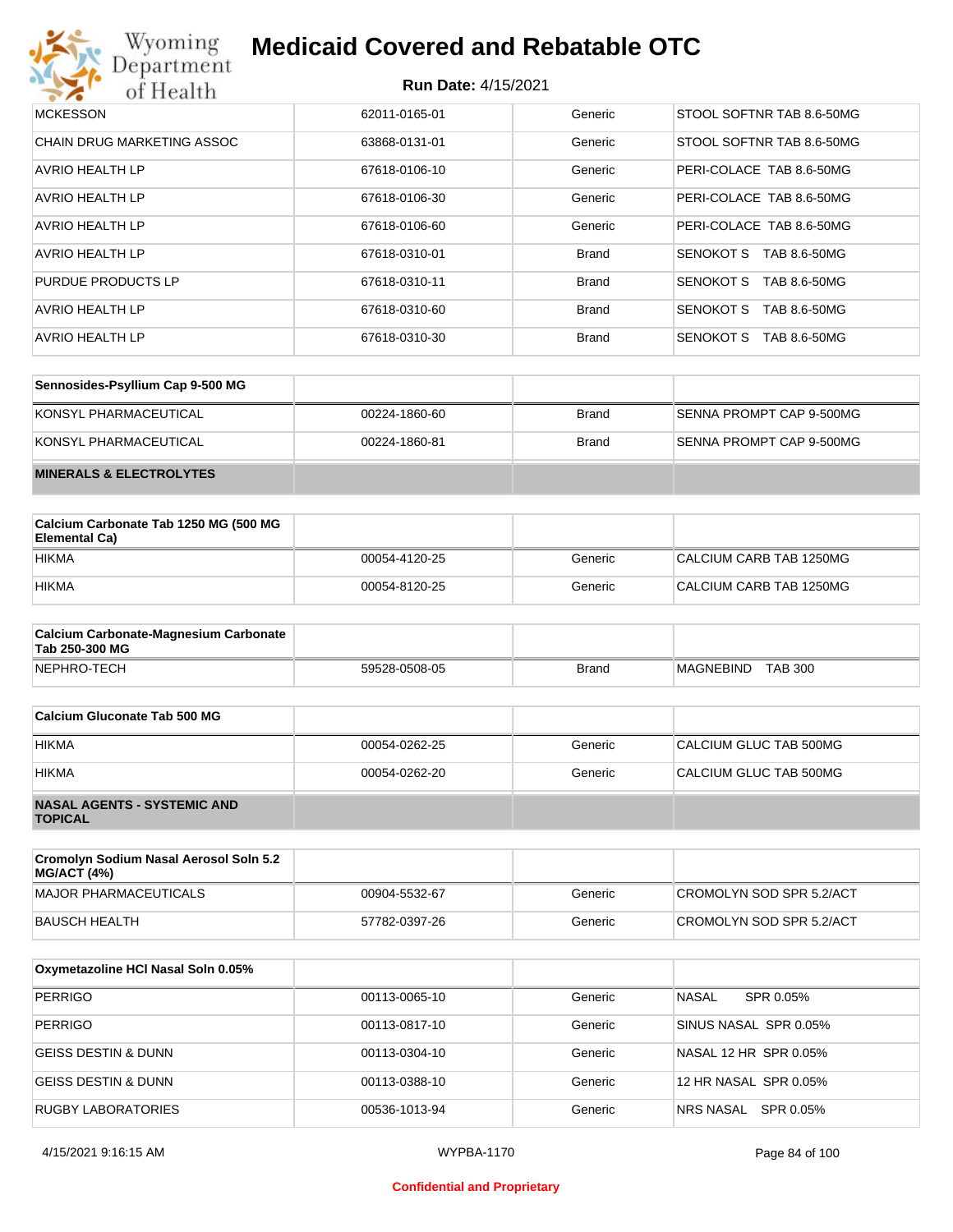#### **Run Date:** 4/15/2021

| Department<br>of Health      | <b>Run Date: 4/15/2021</b> |         |                              |
|------------------------------|----------------------------|---------|------------------------------|
| MAJOR PHARMACEUTICALS        | 00904-5711-30              | Generic | NASAL DECONG SPR 0.05%       |
| <b>MAJOR PHARMACEUTICALS</b> | 00904-5711-35              | Generic | NASAL DECONG SPR 0.05%       |
| <b>SELECT BRAND</b>          | 15127-0304-05              | Generic | 12 HR NASAL SPR 0.05%        |
| <b>SELECT BRAND</b>          | 15127-0304-10              | Generic | 12 HR NASAL SPR 0.05%        |
| <b>BERGEN BRUNSWIG</b>       | 24385-0304-10              | Generic | 12 HR NASAL SPR 0.05%        |
| <b>BERGEN BRUNSWIG</b>       | 24385-0304-11              | Generic | 12 HR NASAL SPR 0.05%        |
| <b>BERGEN BRUNSWIG</b>       | 24385-0352-10              | Generic | GNP NASAL SPR 0.05%          |
| <b>BERGEN BRUNSWIG</b>       | 24385-0067-10              | Generic | GNP NASAL SPR 0.05%          |
| <b>TOPCO</b>                 | 36800-0065-10              | Generic | NASAL 12 HR SPR 0.05%        |
| <b>TOPCO</b>                 | 36800-0304-10              | Generic | NASAL 12 HR SPR 0.05%        |
| <b>TOPCO</b>                 | 36800-0388-10              | Generic | NO DRIP NASL SPR 0.05%       |
| <b>TOPCO</b>                 | 36800-0817-10              | Generic | NASAL 12 HR SPR 0.05%        |
| <b>BERGEN BRUNSWIG</b>       | 24385-0498-10              | Generic | 12 HR NASAL SPR 0.05%        |
| <b>TOPCO</b>                 | 36800-0688-05              | Generic | SINUS RELIEF SPR 0.05%       |
| <b>PERRIGO</b>               | 45802-0410-59              | Generic | NASAL RELIEF SPR 0.05%       |
| <b>MCKESSON SUNMARK</b>      | 49348-0472-27              | Generic | SM 12-HOUR SPR 0.05%         |
| <b>MCKESSON SUNMARK</b>      | 49348-0130-27              | Generic | SM NASAL<br>SPR 0.05%        |
| AMERISOURCE BERGEN DRUGS     | 46122-0165-10              | Generic | GNP NASAL SPR 0.05%          |
| AMERISOURCE BERGEN DRUGS     | 46122-0165-11              | Generic | GNP NASAL SPR 0.05%          |
| <b>MCKESSON SUNMARK</b>      | 49348-0028-27              | Generic | SM NASAL 12H SPR 0.05%       |
| <b>MCKESSON SUNMARK</b>      | 49348-0230-27              | Generic | SM NASAL<br>SPR 0.05%        |
| <b>MCKESSON SUNMARK</b>      | 49348-0231-27              | Generic | SM NASAL<br>SPR 0.05%        |
| TARO                         | 51672-2030-03              | Generic | NASAL DECONG SPR 0.05%       |
| <b>TARO</b>                  | 51672-2030-05              | Generic | NASAL DECONG SPR 0.05%       |
| <b>MCKESSON</b>              | 62011-0079-01              | Generic | SINUS NASAL SPR 0.05%        |
| <b>MCKESSON</b>              | 62011-0081-01              | Generic | SPR 0.05%<br>HM NASAL        |
| <b>MCKESSON</b>              | 62011-0080-01              | Generic | <b>HM NASAL</b><br>SPR 0.05% |
| RB HEALTH (US)               | 63824-0127-75              | Generic | MUCINEX FF SPR 0.05%         |
| <b>RECKITT BENCKISER</b>     | 63824-0126-75              | Generic | MUCINEX MS SPR 0.05%         |

| <b>Phenylephrine HCI Nasal Soln 1%</b> |               |         |                           |
|----------------------------------------|---------------|---------|---------------------------|
| GEISS DESTIN & DUNN                    | 00113-0648-10 | Generic | NASAL FOUR SOL 1%         |
| GLAXO CONSUMER HEALTHCARE L.P.         | 00067-2086-01 | Generic | 4-WAY FAST SPR 1%         |
| <b>TOPCO</b>                           | 36800-0648-10 | Generic | NASAL FOUR SOL 1%         |
| <b>BERGEN BRUNSWIG</b>                 | 24385-0390-10 | Generic | DRO 1%<br><b>GNP NOSE</b> |
| <b>TOPCO</b>                           | 36800-0390-10 | Generic | <b>NOSE</b><br>DRO 1%     |
| LEADER BRAND PRODUCTS                  | 37205-0483-10 | Generic | DECONGESTANT SOL 1%       |

#### **Confidential and Proprietary**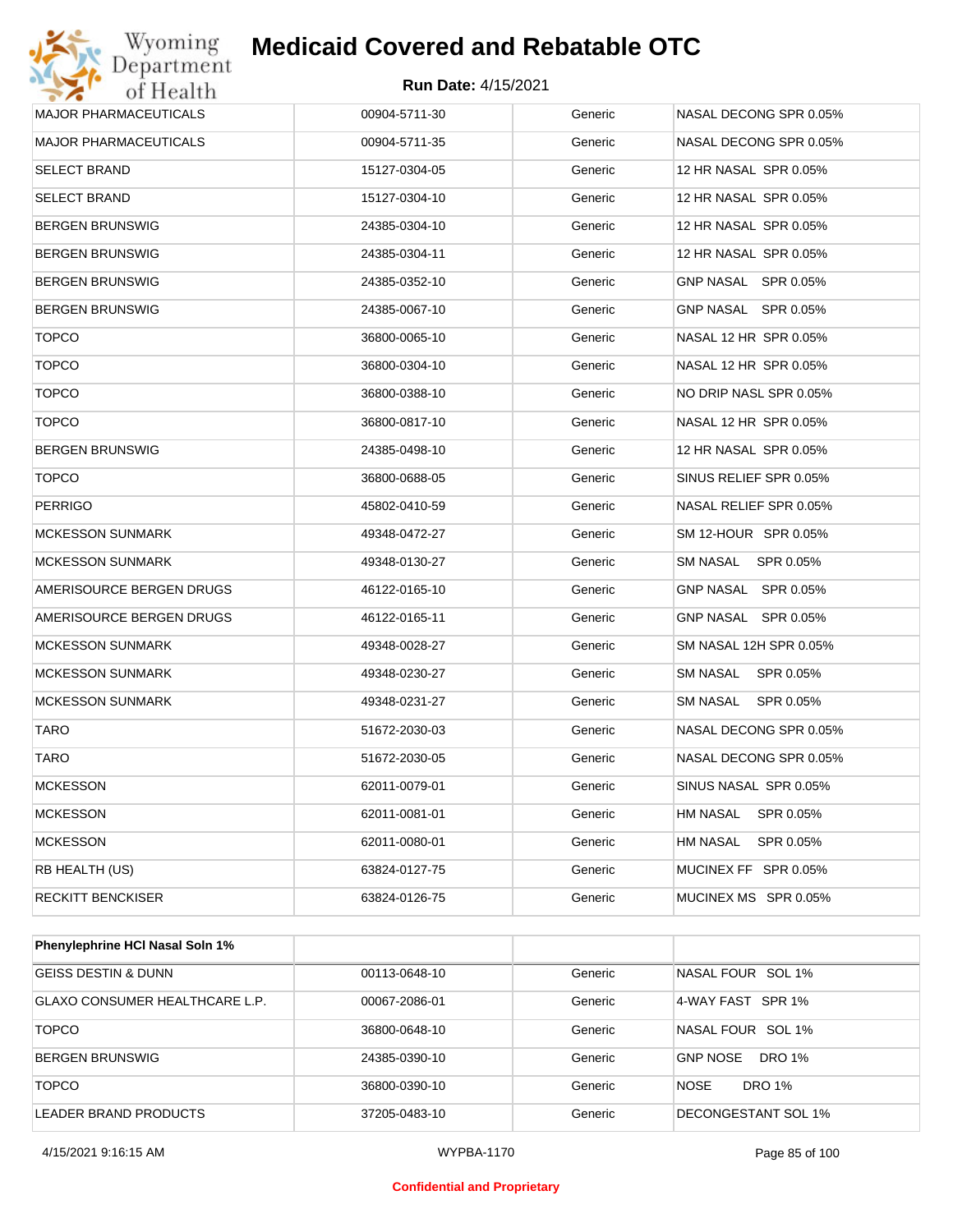| Wyoming<br><b>Medicaid Covered and Rebatable OTC</b><br>Department |                            |         |                          |  |
|--------------------------------------------------------------------|----------------------------|---------|--------------------------|--|
| of Health                                                          | <b>Run Date: 4/15/2021</b> |         |                          |  |
| <b>MCKESSON SUNMARK</b>                                            | 49348-0197-27              | Generic | SM NOSE<br>DRO 1%        |  |
| AMERISOURCE BERGEN DRUGS                                           | 46122-0149-03              | Generic | GNP NASAL SPR 1%         |  |
| <b>MCKESSON</b>                                                    | 62011-0085-01              | Generic | <b>DRO 1%</b><br>HM NOSE |  |

| Phenylephrine HCI Tab 10 MG  |               |         |                       |
|------------------------------|---------------|---------|-----------------------|
| PERRIGO                      | 00113-0094-89 | Generic | NASAL DECONG TAB 10MG |
| <b>PERRIGO</b>               | 00113-0094-68 | Generic | NASAL DECONG TAB 10MG |
| <b>PERRIGO</b>               | 00113-0094-23 | Generic | NASAL DECONG TAB 10MG |
| <b>MAJOR PHARMACEUTICALS</b> | 00904-5733-49 | Generic | SUDOGEST PE TAB 10MG  |
| <b>MAJOR PHARMACEUTICALS</b> | 00904-5733-73 | Generic | SUDOGEST PE TAB 10MG  |
| <b>BERGEN BRUNSWIG</b>       | 24385-0603-68 | Generic | NASAL DECONG TAB 10MG |
| <b>TOPCO</b>                 | 36800-0094-23 | Generic | NASAL DECONG TAB 10MG |
| <b>TOPCO</b>                 | 36800-0094-68 | Generic | NASAL DECONG TAB 10MG |
| <b>LEADER BRAND PRODUCTS</b> | 37205-0473-89 | Generic | NASAL DECONG TAB 10MG |
| <b>TOPCO</b>                 | 36800-0094-89 | Generic | NASAL DECONG TAB 10MG |
| <b>BERGEN BRUNSWIG</b>       | 24385-0603-89 | Generic | NASAL DECONG TAB 10MG |
| <b>TOPCO</b>                 | 36800-0094-47 | Generic | NASAL DECONG TAB 10MG |
| <b>LEADER BRAND PRODUCTS</b> | 37205-0473-69 | Generic | NASAL DECONG TAB 10MG |
| <b>MCKESSON SUNMARK</b>      | 49348-0700-48 | Generic | NASAL DECONG TAB 10MG |
| <b>MCKESSON SUNMARK</b>      | 49348-0700-07 | Generic | NASAL DECONG TAB 10MG |
| <b>MCKESSON</b>              | 62011-0077-01 | Generic | NASAL DECONG TAB 10MG |
| <b>MCKESSON</b>              | 62011-0077-02 | Generic | NASAL DECONG TAB 10MG |

| <b>Pseudoephedrine HCI Lig 15 MG/5ML</b> |               |         |                           |
|------------------------------------------|---------------|---------|---------------------------|
| <b>SILARX</b>                            | 54838-0104-40 | Generic | CHILD SILFED LIQ 15MG/5ML |
| SILARX                                   | 54838-0104-70 | Generic | CHILD SILFED LIQ 15MG/5ML |

| <b>Pseudoephedrine HCI Lig 30 MG/5ML</b> |               |       |                           |
|------------------------------------------|---------------|-------|---------------------------|
| RUGBY LABORATORIES                       | 00536-1850-97 | Brand | NASAL DECONG LIQ 30MG/5ML |

| <b>Pseudoephedrine HCI Syrup 30 MG/5ML</b> |               |       |                           |
|--------------------------------------------|---------------|-------|---------------------------|
| RUGBY LABORATORIES                         | 00536-1850-85 | Brand | INASAL DECON SYP 30MG/5ML |

| <b>Pseudoephedrine HCI Tab 30 MG</b> |               |         |                       |
|--------------------------------------|---------------|---------|-----------------------|
| <b>PERRIGO</b>                       | 00113-2432-67 | Generic | NASAL DECONG TAB 30MG |
| <b>PERRIGO</b>                       | 00113-2432-62 | Generic | NASAL DECONG TAB 30MG |
| <b>PERRIGO</b>                       | 00113-2432-80 | Generic | NASAL DECONG TAB 30MG |
| IGEISS DESTIN & DUNN                 | 00113-0432-62 | Generic | NASAL DECONG TAB 30MG |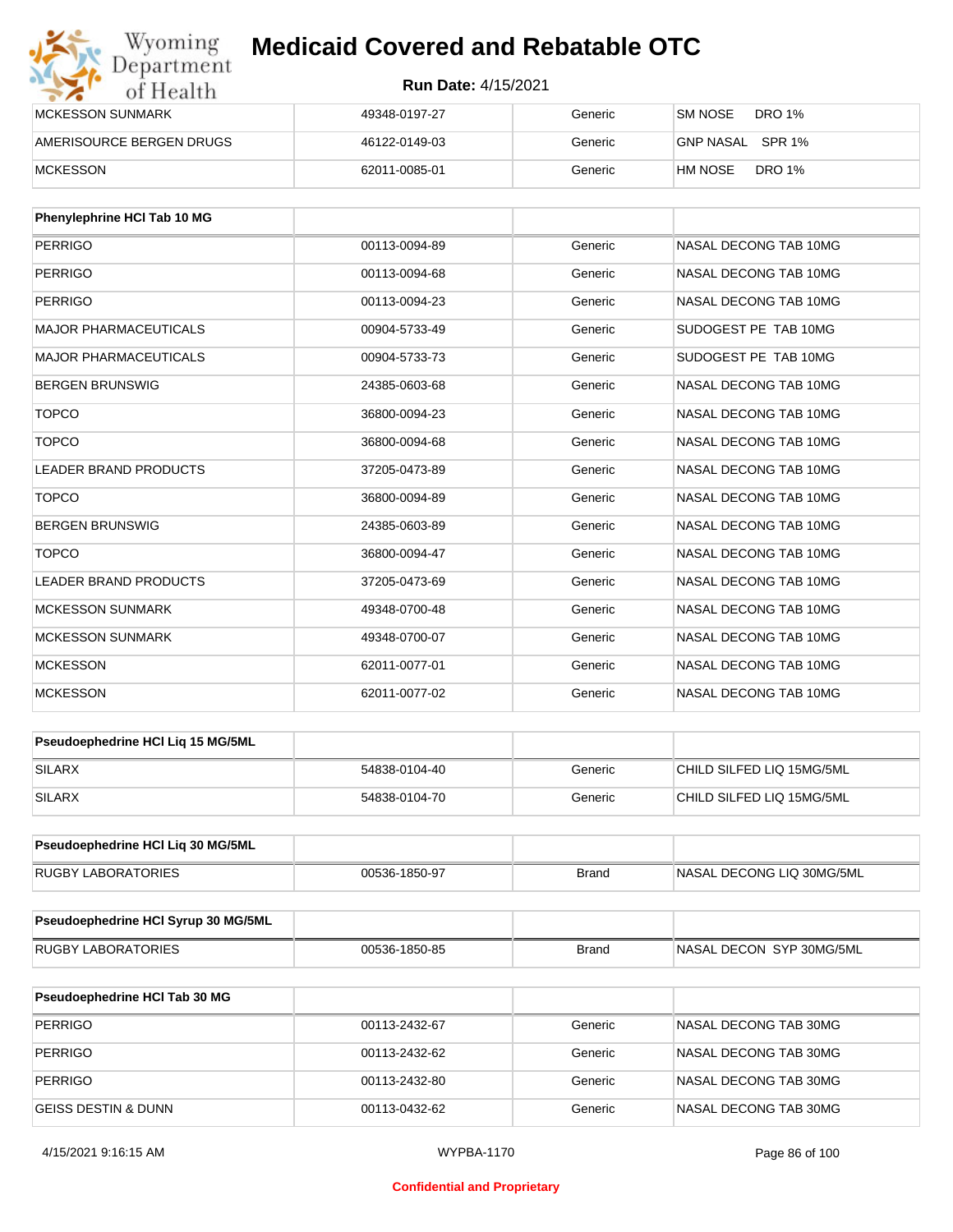#### **Run Date:** 4/15/2021

| Wyoming<br>Department        | <b>Medicaid Covered and Rebatable OTC</b> |         |                             |  |  |
|------------------------------|-------------------------------------------|---------|-----------------------------|--|--|
| of Health                    | <b>Run Date: 4/15/2021</b>                |         |                             |  |  |
| <b>RUGBY LABORATORIES</b>    | 00536-3607-35                             | Generic | NASAL DECONG TAB 30MG       |  |  |
| <b>MAJOR PHARMACEUTICALS</b> | 00904-5053-24                             | Generic | <b>SUDOGEST</b><br>TAB 30MG |  |  |
| <b>MAJOR PHARMACEUTICALS</b> | 00904-5053-59                             | Generic | <b>SUDOGEST</b><br>TAB 30MG |  |  |
| <b>MAJOR PHARMACEUTICALS</b> | 00904-5053-60                             | Generic | <b>SUDOGEST</b><br>TAB 30MG |  |  |
| <b>MAJOR PHARMACEUTICALS</b> | 00904-6338-60                             | Generic | <b>SUDOGEST</b><br>TAB 30MG |  |  |
| <b>BERGEN BRUNSWIG</b>       | 24385-0432-62                             | Generic | NASAL DECONG TAB 30MG       |  |  |
| <b>BERGEN BRUNSWIG</b>       | 24385-0432-80                             | Generic | NASAL DECONG TAB 30MG       |  |  |
| <b>TOPCO</b>                 | 36800-0432-62                             | Generic | NASAL DECONG TAB 30MG       |  |  |
| <b>TOPCO</b>                 | 36800-0432-67                             | Generic | NASAL DECONG TAB 30MG       |  |  |
| PERRIGO PHARMACEUTICALS      | 45802-0432-62                             | Generic | PSEUDOEPHEDR TAB 30MG       |  |  |
| <b>LEADER BRAND PRODUCTS</b> | 37205-0445-80                             | Generic | PSEUDOEPHEDR TAB 30MG       |  |  |
| <b>MCKESSON SUNMARK</b>      | 49348-0024-04                             | Generic | SM NASAL DEC TAB 30MG       |  |  |
| <b>MCKESSON SUNMARK</b>      | 49348-0024-08                             | Generic | SM NASAL DEC TAB 30MG       |  |  |
| <b>MCKESSON SUNMARK</b>      | 49348-0024-34                             | Generic | SM NASAL DEC TAB 30MG       |  |  |
| <b>MCKESSON</b>              | 62011-0078-01                             | Generic | NASAL DECONG TAB 30MG       |  |  |
| <b>MCKESSON</b>              | 62011-0078-02                             | Generic | NASAL DECONG TAB 30MG       |  |  |
| CHAIN DRUG MARKETING ASSOC   | 63868-0146-48                             | Generic | SUPHEDRINE TAB 30MG         |  |  |
| CHAIN DRUG MARKETING ASSOC   | 63868-0146-24                             | Generic | SUPHEDRINE TAB 30MG         |  |  |

| <b>Pseudoephedrine HCI Tab 60 MG</b> |               |         |                             |
|--------------------------------------|---------------|---------|-----------------------------|
| MAJOR PHARMACEUTICALS                | 00904-5125-46 | Generic | TAB 60MG<br><b>SUDOGEST</b> |
| MAJOR PHARMACEUTICALS                | 00904-5125-59 | Generic | TAB 60MG<br><b>SUDOGEST</b> |

| Pseudoephedrine HCI Tab ER 12HR 120<br>МG |               |         |                           |
|-------------------------------------------|---------------|---------|---------------------------|
| <b>GEISS DESTIN &amp; DUNN</b>            | 00113-0054-52 | Generic | DECONGESTANT TAB 120MG ER |
| <b>PERRIGO</b>                            | 00113-2054-60 | Generic | DECONGESTANT TAB 120MG ER |
| <b>MAJOR PHARMACEUTICALS</b>              | 00904-5803-15 | Generic | SUDOGEST<br>TAB 120MG ER  |
| <b>BERGEN BRUNSWIG</b>                    | 24385-0054-52 | Generic | PSEUDOEPHEDR TAB 120MG ER |
| <b>TOPCO</b>                              | 36800-0054-52 | Generic | DECONGESTANT TAB 120MG ER |
| <b>TOPCO</b>                              | 36800-0054-60 | Generic | DECONGESTANT TAB 120MG ER |
| <b>LEADER BRAND PRODUCTS</b>              | 37205-0446-52 | Generic | DECONGESTANT TAB 120MG ER |
| <b>MCKESSON SUNMARK</b>                   | 49348-0361-01 | Generic | DECONGESTANT TAB 120MG ER |
| PERRIGO PHARMACEUTICALS                   | 45802-0107-52 | Generic | PSEUDOEPHEDR TAB 120MG ER |
| AMERISOURCE BERGEN DRUGS                  | 46122-0166-60 | Generic | PSEUDOEPHEDR TAB 120MG ER |
| <b>OHM LABS</b>                           | 51660-0204-69 | Generic | PSEUDOEPHEDR TAB 120MG ER |
| <b>MCKESSON</b>                           | 62011-0087-01 | Generic | NASAL DECONG TAB 120MG ER |
| CHAIN DRUG MARKETING ASSOC                | 63868-0143-10 | Generic | QC SUPHEDRIN TAB 120MG SR |

#### **Confidential and Proprietary**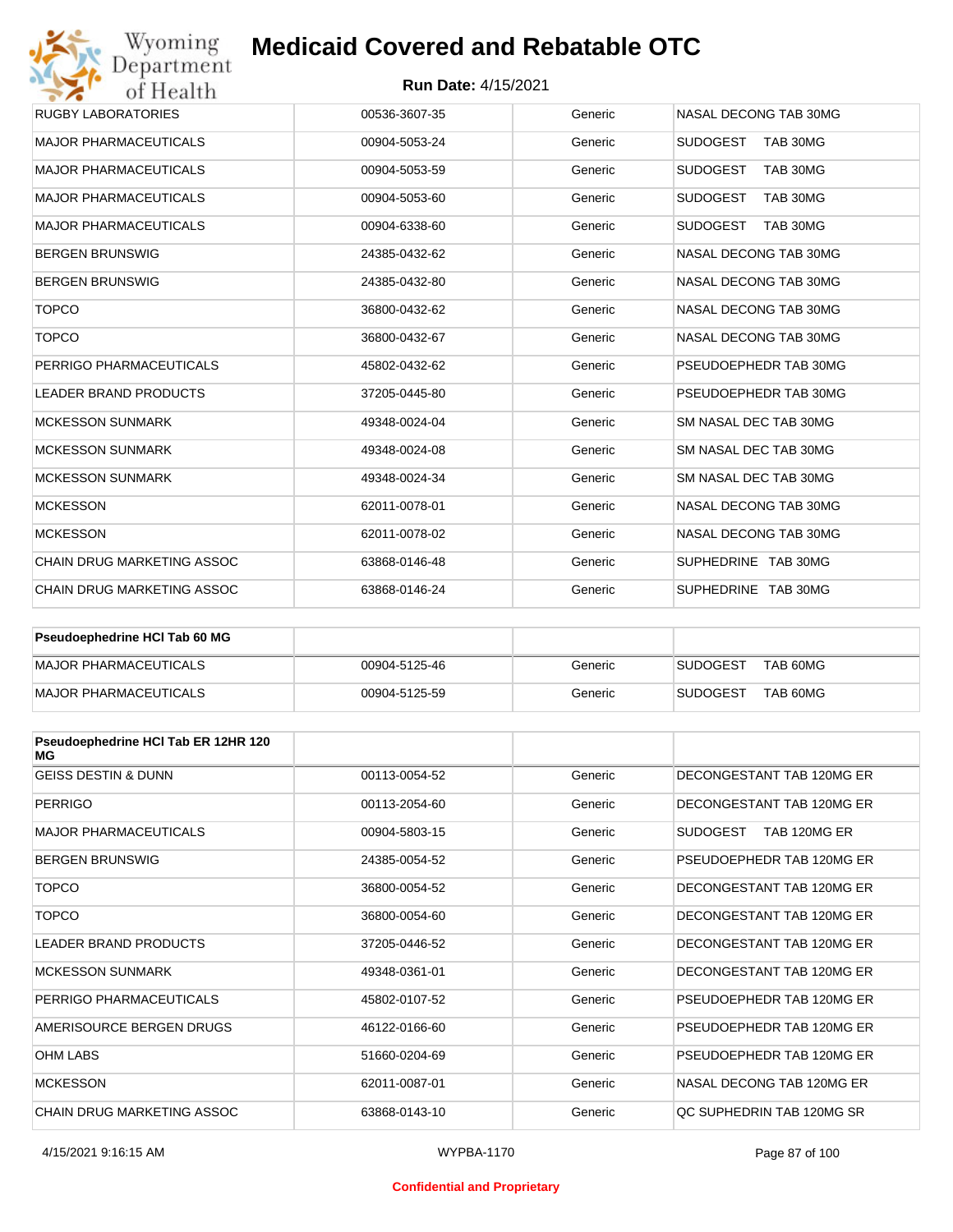

**Run Date:** 4/15/2021

**OPHTHALMIC AGENTS**

| Sodium Chloride Hypertonic Ophth Oint<br>5% |               |              |                        |
|---------------------------------------------|---------------|--------------|------------------------|
| <b>MAJOR PHARMACEUTICALS</b>                | 00904-5315-38 | Generic      | SOD CHLORIDE OIN 5% OP |
| BAUSCH HEALTH                               | 24208-0385-55 | Brand        | MURO 128<br>OIN 5% OP  |
| BAUSCH HEALTH                               | 24208-0385-56 | <b>Brand</b> | MURO 128<br>OIN 5% OP  |
| <b>AKORN</b>                                | 17478-0622-35 | Generic      | SOD CHLORIDE OIN 5% OP |

| Sodium Chloride Hypertonic Ophth Soln<br>2% |               |       |          |           |
|---------------------------------------------|---------------|-------|----------|-----------|
| BAUSCH HEALTH                               | 24208-0276-15 | Brand | MURO 128 | SOL 2% OP |

| Sodium Chloride Hypertonic Ophth Soln<br>5%                        |               |              |                              |
|--------------------------------------------------------------------|---------------|--------------|------------------------------|
| <b>MAJOR PHARMACEUTICALS</b>                                       | 00904-5314-35 | Generic      | SOD CHLORIDE SOL 5% OP       |
| <b>AKORN</b>                                                       | 17478-0623-12 | Generic      | SOD CHLORIDE SOL 5% OP       |
| <b>BAUSCH HEALTH</b>                                               | 24208-0277-15 | <b>Brand</b> | SOL 5% OP<br><b>MURO 128</b> |
| <b>BAUSCH HEALTH</b>                                               | 24208-0277-30 | <b>Brand</b> | <b>MURO 128</b><br>SOL 5% OP |
| <b>PSYCHOTHERAPEUTIC AND</b><br><b>NEUROLOGICAL AGENTS - MISC.</b> |               |              |                              |

| <b>Nicotine Polacrilex Gum 2 MG</b>   |               |              |                                         |
|---------------------------------------|---------------|--------------|-----------------------------------------|
| <b>GLAXO CONSUMER HEALTHCARE L.P.</b> | 00135-0157-10 | <b>Brand</b> | <b>NICORETTE</b><br><b>GUM 2MG ORIG</b> |
| <b>GLAXO CONSUMER HEALTHCARE L.P.</b> | 00135-0225-03 | <b>Brand</b> | <b>GUM 2MG MINT</b><br><b>NICORETTE</b> |
| <b>GLAXO CONSUMER HEALTHCARE L.P.</b> | 00135-0229-04 | <b>Brand</b> | <b>NICORETTE</b><br><b>GUM 2MG MINT</b> |
| <b>GLAXO CONSUMER HEALTHCARE L.P.</b> | 00135-0241-05 | <b>Brand</b> | <b>NICORETTE</b><br><b>GUM 2MGFRUIT</b> |
| <b>GLAXO CONSUMER HEALTHCARE L.P.</b> | 00135-0241-08 | <b>Brand</b> | <b>NICORETTE</b><br><b>GUM 2MGFRUIT</b> |
| <b>GLAXO CONSUMER HEALTHCARE L.P.</b> | 00135-0466-05 | <b>Brand</b> | <b>NICORETTE</b><br><b>GUM 2MG CINN</b> |
| <b>GLAXO CONSUMER HEALTHCARE L.P.</b> | 00135-0474-05 | <b>Brand</b> | <b>NICORETTE</b><br><b>GUM 2MG MINT</b> |
| <b>GLAXO CONSUMER HEALTHCARE L.P.</b> | 00135-0474-08 | <b>Brand</b> | <b>NICORETTE</b><br><b>GUM 2MG MINT</b> |
| <b>PERRIGO</b>                        | 00113-0206-25 | Generic      | NICOTINE POL GUM 2MG MINT               |
| GLAXO CONSUMER HEALTHCARE L.P.        | 00135-0157-11 | <b>Brand</b> | NICORETTE GUM 2MG ORIG                  |
| GLAXO CONSUMER HEALTHCARE L.P.        | 00135-0225-02 | <b>Brand</b> | NICORETTE ST GUM 2MG MINT               |
| <b>GLAXO CONSUMER HEALTHCARE L.P.</b> | 00135-0229-05 | <b>Brand</b> | <b>GUM 2MG MINT</b><br><b>NICORETTE</b> |
| <b>GLAXO CONSUMER HEALTHCARE L.P.</b> | 00135-0241-03 | <b>Brand</b> | <b>NICORETTE</b><br><b>GUM 2MGFRUIT</b> |
| <b>GLAXO CONSUMER HEALTHCARE L.P.</b> | 00135-0241-06 | <b>Brand</b> | <b>NICORETTE</b><br><b>GUM 2MGFRUIT</b> |
| <b>GLAXO CONSUMER HEALTHCARE L.P.</b> | 00135-0466-03 | <b>Brand</b> | <b>NICORETTE</b><br><b>GUM 2MG CINN</b> |
| <b>GLAXO CONSUMER HEALTHCARE L.P.</b> | 00135-0474-03 | <b>Brand</b> | <b>NICORETTE</b><br><b>GUM 2MG MINT</b> |
| <b>GLAXO CONSUMER HEALTHCARE L.P.</b> | 00135-0157-07 | <b>Brand</b> | NICORETTE ST GUM 2MG ORIG               |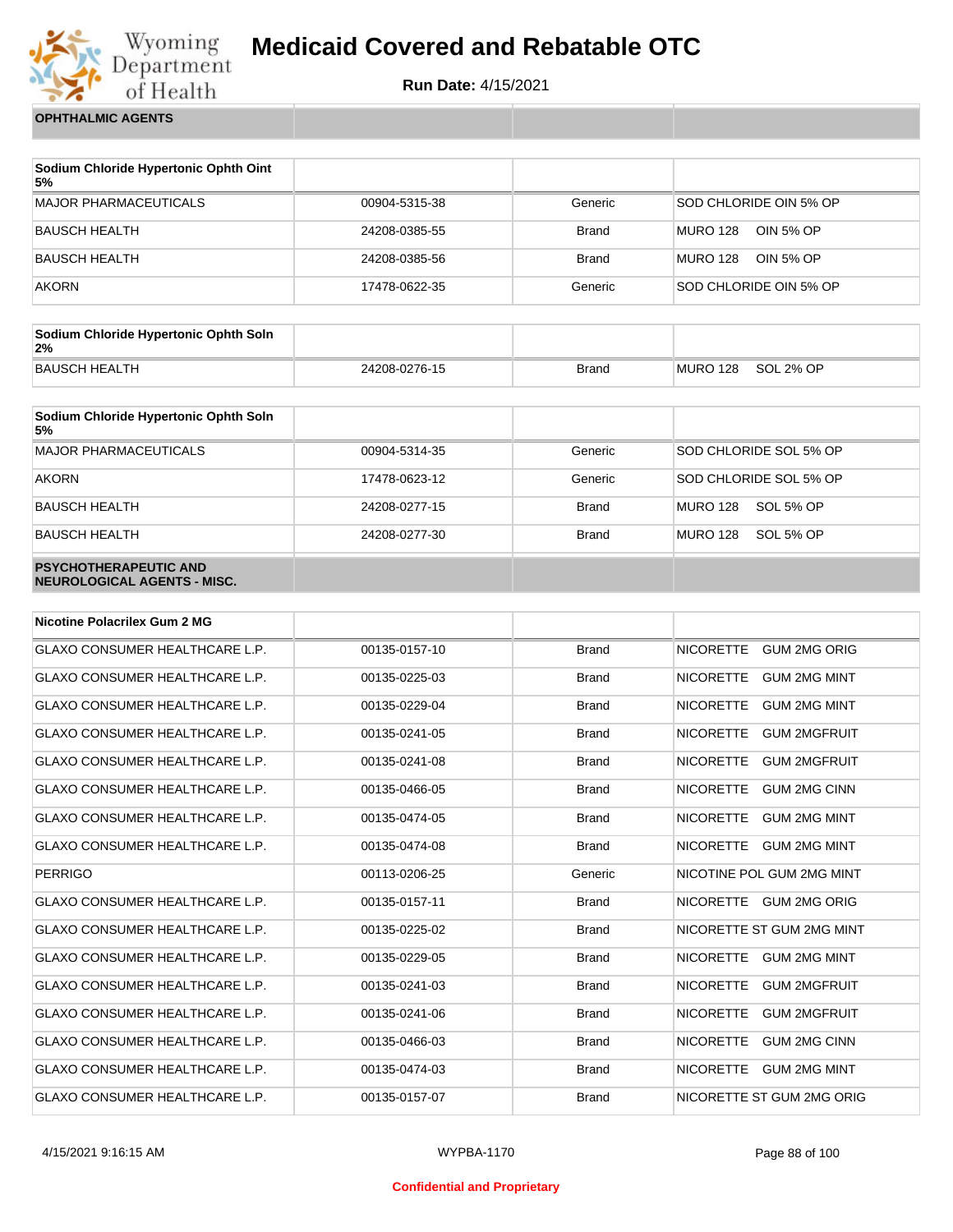| GLAXO CONSUMER HEALTHCARE L.P. | 00135-0474-01 | <b>Brand</b> | NICORETTE GUM 2MG MINT           |
|--------------------------------|---------------|--------------|----------------------------------|
| GLAXO CONSUMER HEALTHCARE L.P. | 00135-0474-02 | <b>Brand</b> | NICORETTE GUM 2MG MINT           |
|                                |               |              | NICOTINE POL GUM 2MG MINT        |
| <b>RUGBY LABORATORIES</b>      | 00536-3112-37 | Generic      |                                  |
| <b>MAJOR PHARMACEUTICALS</b>   | 00904-5736-11 | Generic      | NICORELIEF GUM 2MG MINT          |
| <b>RUGBY LABORATORIES</b>      | 00536-3112-01 | Generic      | NICOTINE POL GUM 2MG MINT        |
| <b>RUGBY LABORATORIES</b>      | 00536-3404-01 | Generic      | NICOTINE POL GUM 2MG CINN        |
| <b>MAJOR PHARMACEUTICALS</b>   | 00904-5736-51 | Generic      | NICORELIEF GUM 2MG MINT          |
| GLAXO CONSUMER HEALTHCARE L.P. | 00135-0241-02 | Brand        | NICORETTE GUM 2MGFRUIT           |
| GLAXO CONSUMER HEALTHCARE L.P. | 00135-0466-01 | <b>Brand</b> | NICORETTE GUM 2MG CINN           |
| GLAXO CONSUMER HEALTHCARE L.P. | 00135-0466-02 | <b>Brand</b> | NICORETTE GUM 2MG CINN           |
| <b>RUGBY LABORATORIES</b>      | 00536-1362-06 | Generic      | NICOTINE POL GUM 2MG             |
| <b>RUGBY LABORATORIES</b>      | 00536-1362-23 | Generic      | NICOTINE POL GUM 2MG             |
| <b>RUGBY LABORATORIES</b>      | 00536-1362-34 | Generic      | NICOTINE POL GUM 2MG             |
| <b>RUGBY LABORATORIES</b>      | 00536-3029-06 | Generic      | NICOTINE POL GUM 2MG ORIG        |
| <b>RUGBY LABORATORIES</b>      | 00536-3029-23 | Generic      | NICOTINE POL GUM 2MG ORIG        |
| <b>RUGBY LABORATORIES</b>      | 00536-3029-34 | Generic      | NICOTINE POL GUM 2MG ORIG        |
| <b>RUGBY LABORATORIES</b>      | 00536-3386-01 | Generic      | NICOTINE POL GUM 2MGFRUIT        |
| <b>MAJOR PHARMACEUTICALS</b>   | 00904-5734-11 | Generic      | NICORELIEF GUM 2MG ORIG          |
| <b>MAJOR PHARMACEUTICALS</b>   | 00904-5734-51 | Generic      | NICORELIEF GUM 2MG ORIG          |
| <b>BERGEN BRUNSWIG</b>         | 24385-0170-58 | Generic      | GNP NICOTINE GUM 2MG MINT        |
| <b>TOPCO</b>                   | 36800-0029-25 | Generic      | NICOTINE POL GUM 2MG ORIG        |
| <b>TOPCO</b>                   | 36800-0352-78 | Generic      | NICOTINE POL GUM 2MGFRUIT        |
| <b>TOPCO</b>                   | 36800-0456-78 | Generic      | NICOTINE POL GUM 2MG MINT        |
| <b>BERGEN BRUNSWIG</b>         | 24385-0594-71 | Generic      | GNP NICOTINE GUM 2MG MINT        |
| <b>TOPCO</b>                   | 36800-0206-25 | Generic      | NICOTINE POL GUM 2MG MINT        |
| LEADER BRAND PRODUCTS          | 37205-0203-71 | Generic      | NICOTINE POL GUM 2MG             |
| LEADER BRAND PRODUCTS          | 37205-0967-78 | Generic      | NICOTINE POL GUM 2MG MINT        |
| AMERISOURCE BERGEN DRUGS       | 46122-0173-20 | Generic      | <b>GNP NICOTINE GUM 2MG ORIG</b> |
| LEADER BRAND PRODUCTS          | 37205-0967-58 | Generic      | NICOTINE POL GUM 2MG MINT        |
| <b>MCKESSON SUNMARK</b>        | 49348-0573-08 | Generic      | SM NICOTINE GUM 2MG              |
| <b>MCKESSON SUNMARK</b>        | 49348-0573-36 | Generic      | SM NICOTINE GUM 2MG              |
| <b>PERRIGO</b>                 | 45802-0206-25 | Generic      | NICOTINE POL GUM 2MG MINT        |
| <b>MCKESSON SUNMARK</b>        | 49348-0691-36 | Generic      | SM NICOTINE GUM 2MG MINT         |
| <b>MCKESSON SUNMARK</b>        | 49348-0787-10 | Generic      | SM NICOTINE GUM 2MG MINT         |
| <b>MCKESSON</b>                | 62011-0047-02 | Generic      | HM NICOTINE GUM 2MG MINT         |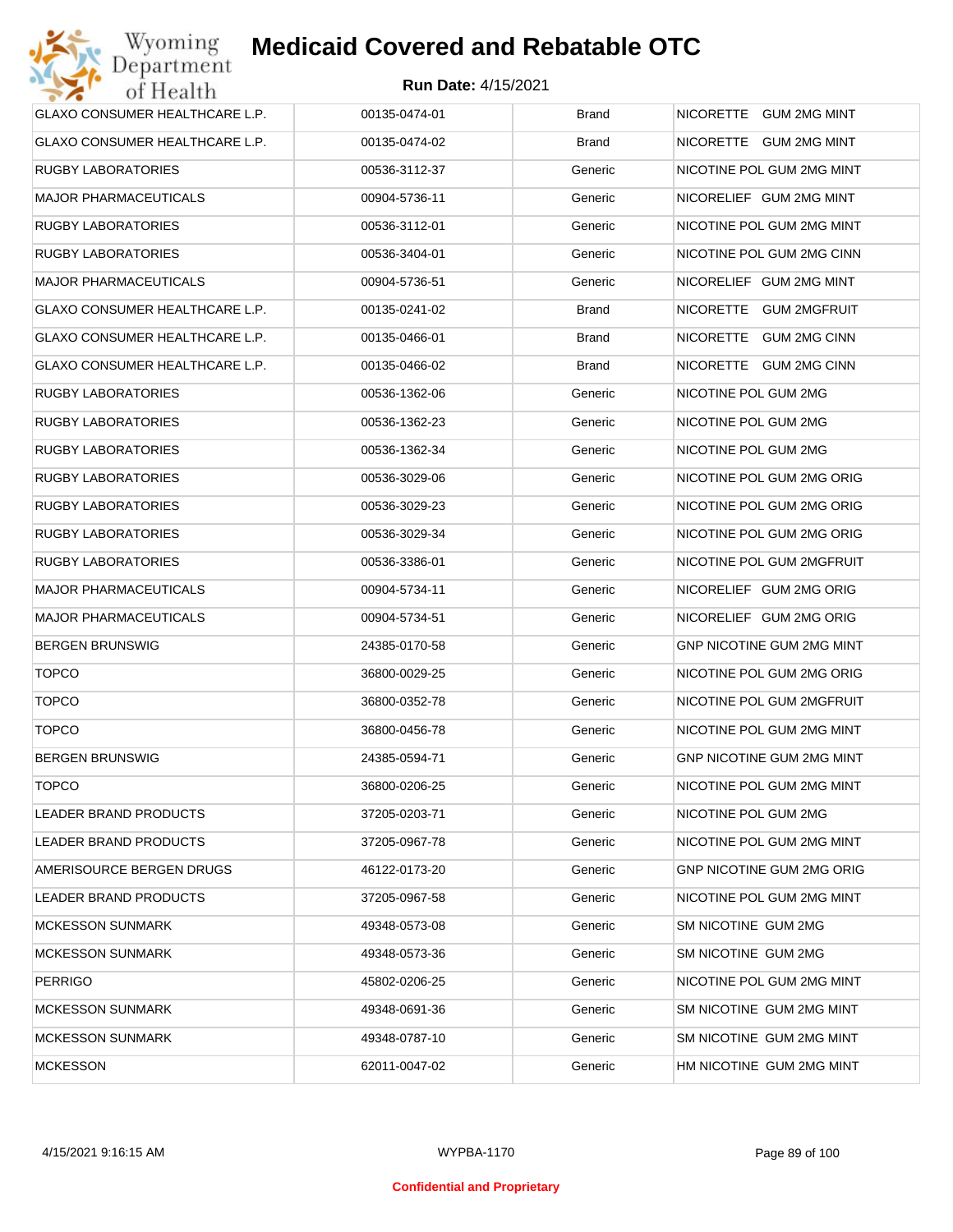

| <b>Nicotine Polacrilex Gum 4 MG</b> |               |              |                            |
|-------------------------------------|---------------|--------------|----------------------------|
| PERRIGO                             | 00113-0422-25 | Generic      | NICOTINE POL GUM 4MG MINT  |
| PERRIGO PHARMACEUTICALS             | 00113-0532-78 | Generic      | <b>NICOTINE</b><br>GUM 4MG |
| GLAXO CONSUMER HEALTHCARE L.P.      | 00135-0158-10 | <b>Brand</b> | NICORETTE GUM 4MG ORIG     |
| GLAXO CONSUMER HEALTHCARE L.P.      | 00135-0230-04 | <b>Brand</b> | NICORETTE GUM 4MG MINT     |
| GLAXO CONSUMER HEALTHCARE L.P.      | 00135-0467-03 | <b>Brand</b> | NICORETTE GUM 4MG CINN     |
| GLAXO CONSUMER HEALTHCARE L.P.      | 00135-0158-11 | <b>Brand</b> | NICORETTE GUM 4MG ORIG     |
| GLAXO CONSUMER HEALTHCARE L.P.      | 00135-0230-05 | <b>Brand</b> | NICORETTE GUM 4MG MINT     |
| GLAXO CONSUMER HEALTHCARE L.P.      | 00135-0242-08 | <b>Brand</b> | NICORETTE GUM 4MGFRUIT     |
| GLAXO CONSUMER HEALTHCARE L.P.      | 00135-0467-02 | <b>Brand</b> | NICORETTE GUM 4MG CINN     |
| GLAXO CONSUMER HEALTHCARE L.P.      | 00135-0467-05 | <b>Brand</b> | NICORETTE GUM 4MG CINN     |
| GLAXO CONSUMER HEALTHCARE L.P.      | 00135-0158-07 | <b>Brand</b> | NICORETTE ST GUM 4MG ORIG  |
| GLAXO CONSUMER HEALTHCARE L.P.      | 00135-0226-02 | <b>Brand</b> | NICORETTE GUM 4MG MINT     |
| GLAXO CONSUMER HEALTHCARE L.P.      | 00135-0226-03 | <b>Brand</b> | NICORETTE GUM 4MG MINT     |
| GLAXO CONSUMER HEALTHCARE L.P.      | 00135-0242-01 | <b>Brand</b> | NICORETTE GUM 4MGFRUIT     |
| GLAXO CONSUMER HEALTHCARE L.P.      | 00135-0242-02 | <b>Brand</b> | NICORETTE GUM 4MGFRUIT     |
| GLAXO CONSUMER HEALTHCARE L.P.      | 00135-0242-03 | <b>Brand</b> | NICORETTE GUM 4MGFRUIT     |
| GLAXO CONSUMER HEALTHCARE L.P.      | 00135-0242-05 | <b>Brand</b> | NICORETTE GUM 4MGFRUIT     |
| GLAXO CONSUMER HEALTHCARE L.P.      | 00135-0242-06 | <b>Brand</b> | NICORETTE GUM 4MGFRUIT     |
| GLAXO CONSUMER HEALTHCARE L.P.      | 00135-0475-08 | <b>Brand</b> | NICORETTE GUM 4MG MINT     |
| RUGBY LABORATORIES                  | 00536-1372-06 | Generic      | NICOTINE POL GUM 4MG MINT  |
| RUGBY LABORATORIES                  | 00536-1372-34 | Generic      | NICOTINE POL GUM 4MG MINT  |
| RUGBY LABORATORIES                  | 00536-3030-06 | Generic      | NICOTINE POL GUM 4MG ORIG  |
| RUGBY LABORATORIES                  | 00536-3113-37 | Generic      | NICOTINE POL GUM 4MG MINT  |
| <b>MAJOR PHARMACEUTICALS</b>        | 00904-5735-51 | Generic      | NICORELIEF GUM 4MG ORIG    |
| RUGBY LABORATORIES                  | 00536-1372-23 | Generic      | NICOTINE POL GUM 4MG MINT  |
| RUGBY LABORATORIES                  | 00536-3030-23 | Generic      | NICOTINE POL GUM 4MG ORIG  |
| <b>RUGBY LABORATORIES</b>           | 00536-3113-01 | Generic      | NICOTINE POL GUM 4MG MINT  |
| RUGBY LABORATORIES                  | 00536-3405-01 | Generic      | NICOTINE POL GUM 4MG       |
| MAJOR PHARMACEUTICALS               | 00904-5735-11 | Generic      | NICORELIEF GUM 4MG ORIG    |
| GLAXO CONSUMER HEALTHCARE L.P.      | 00135-0475-01 | <b>Brand</b> | NICORETTE GUM 4MG MINT     |
| GLAXO CONSUMER HEALTHCARE L.P.      | 00135-0475-02 | <b>Brand</b> | NICORETTE GUM 4MG MINT     |
| GLAXO CONSUMER HEALTHCARE L.P.      | 00135-0475-03 | <b>Brand</b> | NICORETTE GUM 4MG MINT     |
| GLAXO CONSUMER HEALTHCARE L.P.      | 00135-0475-05 | Brand        | NICORETTE GUM 4MG MINT     |
| RUGBY LABORATORIES                  | 00536-3387-01 | Generic      | NICOTINE POL GUM 4MG       |
| MAJOR PHARMACEUTICALS               | 00904-5737-11 | Generic      | NICORELIEF GUM 4MG MINT    |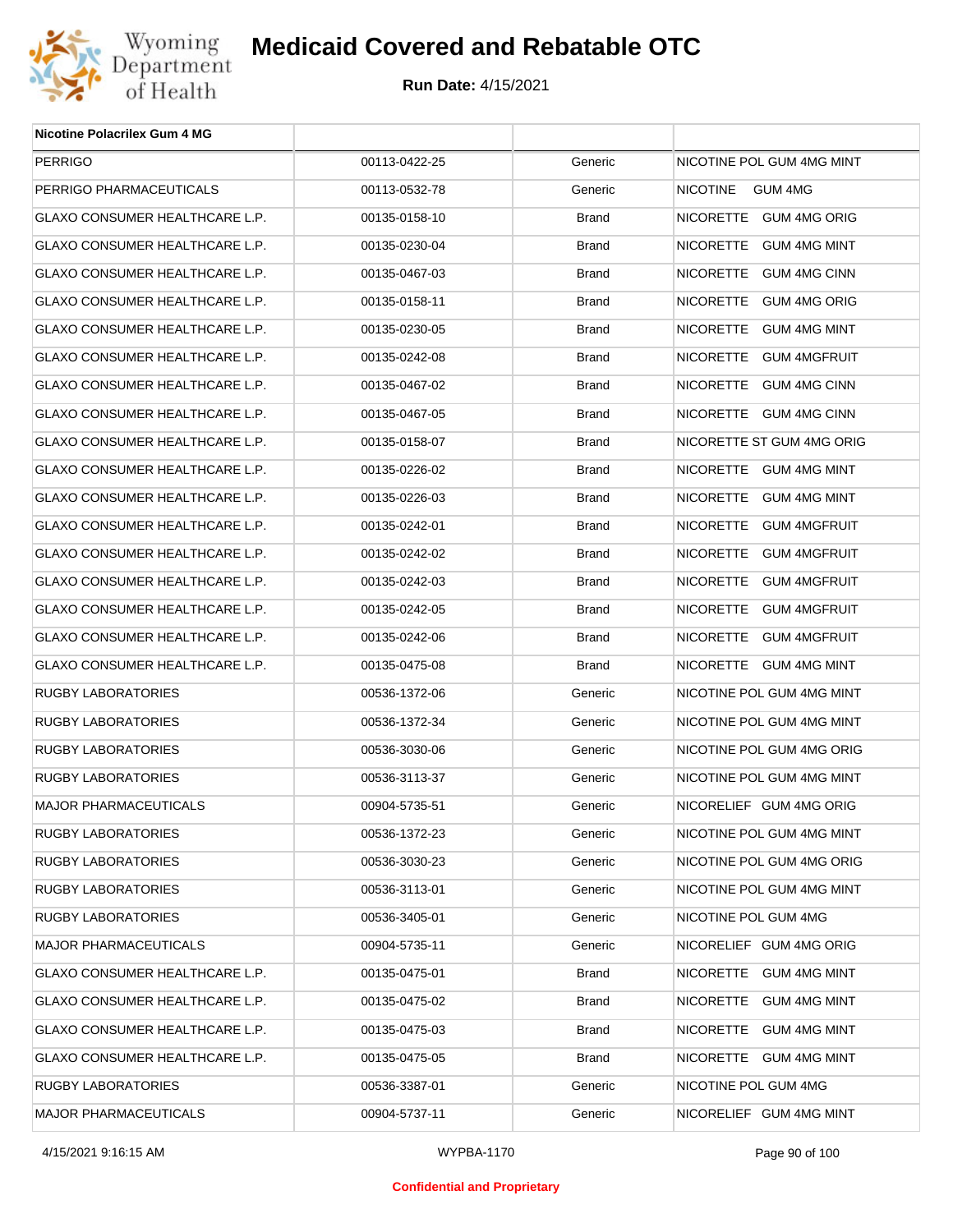

| <b>MAJOR PHARMACEUTICALS</b> | 00904-5737-51 | Generic | NICORELIEF GUM 4MG MINT          |
|------------------------------|---------------|---------|----------------------------------|
| <b>BERGEN BRUNSWIG</b>       | 24385-0598-71 | Generic | <b>GNP NICOTINE GUM 4MG MINT</b> |
| <b>TOPCO</b>                 | 36800-0170-71 | Generic | NICOTINE POL GUM 4MG ORIG        |
| <b>TOPCO</b>                 | 36800-0422-71 | Generic | NICOTINE POL GUM 4MG MINT        |
| <b>TOPCO</b>                 | 36800-0532-78 | Generic | NICOTINE POL GUM 4MG MINT        |
| <b>LEADER BRAND PRODUCTS</b> | 37205-0204-71 | Generic | NICOTINE POL GUM 4MG             |
| <b>TOPCO</b>                 | 36800-0854-78 | Generic | NICOTINE POL GUM 4MGFRUIT        |
| <b>TOPCO</b>                 | 36800-0170-25 | Generic | NICOTINE POL GUM 4MG ORIG        |
| <b>LEADER BRAND PRODUCTS</b> | 37205-0968-78 | Generic | NICOTINE POL GUM 4MG MINT        |
| <b>PERRIGO</b>               | 45802-0001-25 | Generic | NICOTINE POL GUM 4MG MINT        |
| <b>LEADER BRAND PRODUCTS</b> | 37205-0968-58 | Generic | NICOTINE POL GUM 4MG MINT        |
| <b>PERRIGO</b>               | 45802-0110-78 | Generic | NICOTINE POL GUM 4MG MINT        |
| <b>MCKESSON SUNMARK</b>      | 49348-0572-08 | Generic | SM NICOTINE GUM 4MG              |
| <b>MCKESSON SUNMARK</b>      | 49348-0572-36 | Generic | SM NICOTINE GUM 4MG              |
| AMERISOURCE BERGEN DRUGS     | 46122-0286-60 | Generic | <b>GNP NICOTINE GUM 4MG MINT</b> |
| <b>MCKESSON SUNMARK</b>      | 49348-0692-36 | Generic | SM NICOTINE GUM 4MG MINT         |
| <b>MCKESSON SUNMARK</b>      | 49348-0788-10 | Generic | SM NICOTINE GUM 4MG MINT         |
| <b>MCKESSON</b>              | 62011-0170-01 | Generic | HM NICOTINE GUM 4MG MINT         |

| <b>Nicotine Polacrilex Lozenge 2 MG</b> |               |              |                                         |
|-----------------------------------------|---------------|--------------|-----------------------------------------|
| PERRIGO PHARMACEUTICALS                 | 00113-0344-05 | Generic      | NICOTINE POL LOZ 2MG MINT               |
| <b>GLAXO CONSUMER HEALTHCARE L.P.</b>   | 00135-0508-02 | <b>Brand</b> | NICORETTE LOZ 2MG MINT                  |
| <b>GLAXO CONSUMER HEALTHCARE L.P.</b>   | 00135-0510-05 | <b>Brand</b> | NICORETTE LOZ 2MG MINT                  |
| <b>RUGBY LABORATORIES</b>               | 00536-1038-81 | Generic      | NICOTINE POL LOZ 2MG MINT               |
| <b>GLAXO CONSUMER HEALTHCARE L.P.</b>   | 00135-0510-03 | <b>Brand</b> | NICORETTE LOZ 2MG MINT                  |
| <b>GLAXO CONSUMER HEALTHCARE L.P.</b>   | 00135-0514-03 | <b>Brand</b> | <b>NICORETTE</b><br>LOZ 2MG ORIG        |
| <b>GLAXO CONSUMER HEALTHCARE L.P.</b>   | 00135-0508-03 | <b>Brand</b> | <b>NICORETTE</b><br><b>LOZ 2MG MINT</b> |
| <b>GLAXO CONSUMER HEALTHCARE L.P.</b>   | 00135-0510-01 | <b>Brand</b> | <b>NICORETTE</b><br>LOZ 2MG MINT        |
| <b>GLAXO CONSUMER HEALTHCARE L.P.</b>   | 00135-0510-02 | <b>Brand</b> | <b>NICORETTE</b><br><b>LOZ 2MG MINT</b> |
| <b>GLAXO CONSUMER HEALTHCARE L.P.</b>   | 00135-0512-01 | <b>Brand</b> | <b>NICORETTE</b><br>LOZ 2MG CHRY        |
| <b>GLAXO CONSUMER HEALTHCARE L.P.</b>   | 00135-0512-05 | <b>Brand</b> | <b>NICORETTE</b><br>LOZ 2MG CHRY        |
| <b>TOPCO</b>                            | 36800-0344-05 | Generic      | NICOTINE POL LOZ 2MG MINT               |
| <b>LEADER BRAND PRODUCTS</b>            | 37205-0987-69 | Generic      | NICOTINE POL LOZ 2MG MINT               |
| PERRIGO PHARMACEUTICALS                 | 45802-0344-05 | Generic      | NICOTINE POL LOZ 2MG MINT               |
| AMERISOURCE BERGEN DRUGS                | 46122-0254-15 | Generic      | <b>GNP NICOTINE LOZ MINI 2MG</b>        |
| AMERISOURCE BERGEN DRUGS                | 46122-0176-08 | Generic      | GNP NICOTINE LOZ 2MG MINT               |
| <b>MCKESSON SUNMARK</b>                 | 49348-0852-16 | Generic      | SM NICOTINE LOZ 2MG MINT                |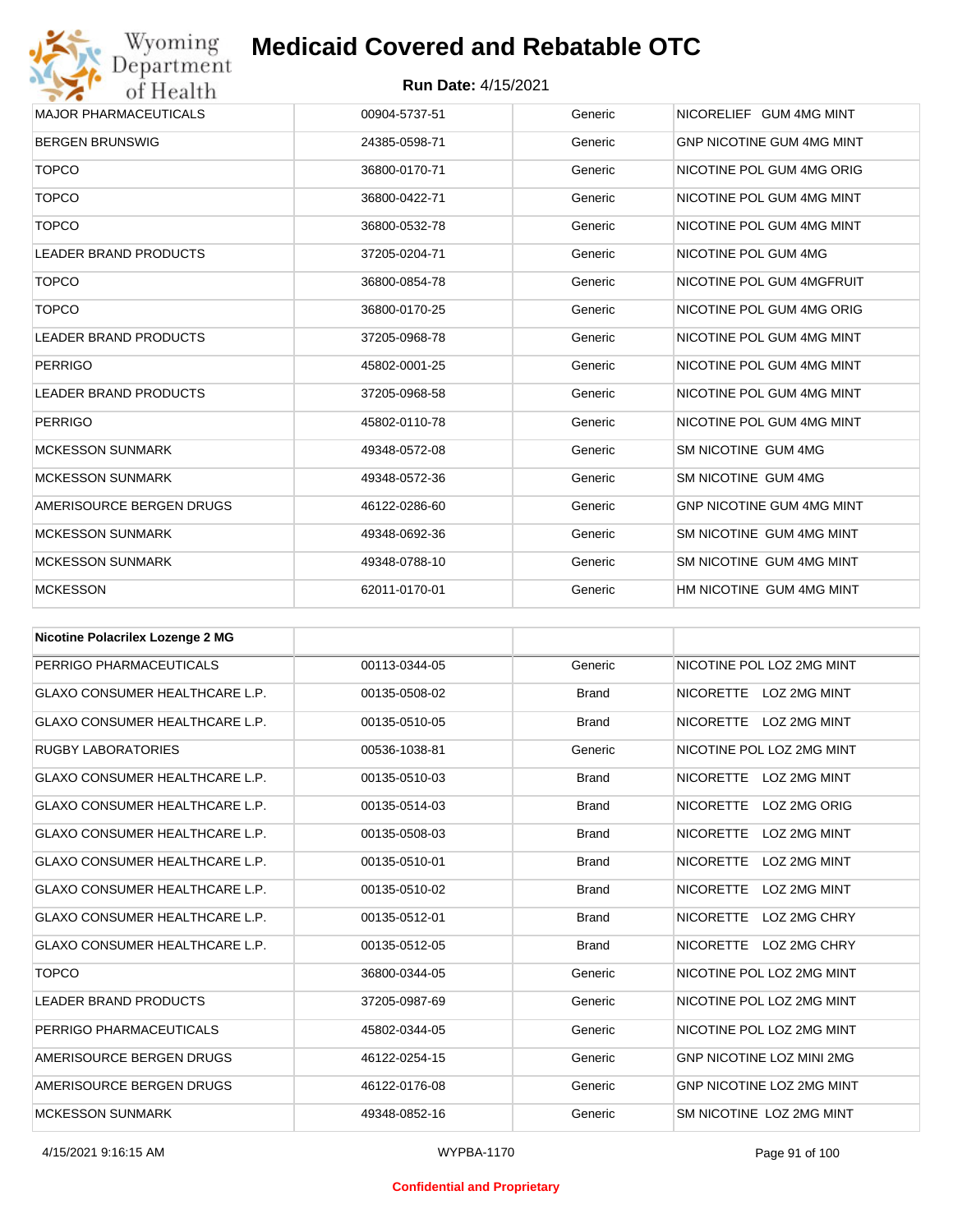# Wyoming<br>Department<br>of Health

## **Medicaid Covered and Rebatable OTC**

| <b>MCKESSON</b> | 62011-0048-01 | Generic | HM NICOTINE LOZ 2MG MINT |
|-----------------|---------------|---------|--------------------------|
| <b>MCKESSON</b> | 62011-0199-01 | Generic | HM NICOTINE LOZ 2MG MINT |

| <b>Nicotine Polacrilex Lozenge 4 MG</b> |               |              |                                         |
|-----------------------------------------|---------------|--------------|-----------------------------------------|
| <b>GEISS DESTIN &amp; DUNN</b>          | 00113-0873-05 | Generic      | NICOTINE POL LOZ 4MG MINT               |
| <b>GLAXO CONSUMER HEALTHCARE L.P.</b>   | 00135-0511-05 | <b>Brand</b> | NICORETTE LOZ 4MG MINT                  |
| <b>GLAXO CONSUMER HEALTHCARE L.P.</b>   | 00135-0511-02 | <b>Brand</b> | <b>NICORETTE</b><br>LOZ 4MG MINT        |
| <b>GLAXO CONSUMER HEALTHCARE L.P.</b>   | 00135-0513-05 | <b>Brand</b> | <b>NICORETTE</b><br>LOZ 4MG CHRY        |
| <b>GLAXO CONSUMER HEALTHCARE L.P.</b>   | 00135-0515-03 | <b>Brand</b> | NICORETTE LOZ 4MG ORIG                  |
| <b>GLAXO CONSUMER HEALTHCARE L.P.</b>   | 00135-0511-01 | <b>Brand</b> | <b>NICORETTE</b><br><b>LOZ 4MG MINT</b> |
| <b>RUGBY LABORATORIES</b>               | 00536-1039-81 | Generic      | NICOTINE POL LOZ 4MG MINT               |
| <b>GLAXO CONSUMER HEALTHCARE L.P.</b>   | 00135-0509-02 | <b>Brand</b> | <b>NICORETTE</b><br>LOZ 4MG MINT        |
| <b>GLAXO CONSUMER HEALTHCARE L.P.</b>   | 00135-0509-03 | <b>Brand</b> | NICORETTE LOZ 4MG MINT                  |
| <b>GLAXO CONSUMER HEALTHCARE L.P.</b>   | 00135-0513-01 | <b>Brand</b> | NICORETTE LOZ 4MG CHRY                  |
| <b>TOPCO</b>                            | 36800-0873-05 | Generic      | NICOTINE POL LOZ 4MG MINT               |
| <b>LEADER BRAND PRODUCTS</b>            | 37205-0988-69 | Generic      | NICOTINE POL LOZ 4MG MINT               |
| PERRIGO PHARMACEUTICALS                 | 45802-0873-05 | Generic      | NICOTINE POL LOZ 4MG MINT               |
| AMERISOURCE BERGEN DRUGS                | 46122-0177-08 | Generic      | GNP NICOTINE LOZ 4MG MINT               |
| AMERISOURCE BERGEN DRUGS                | 46122-0255-15 | Generic      | <b>GNP NICOTINE LOZ 4MG MINT</b>        |
| <b>MCKESSON SUNMARK</b>                 | 49348-0853-16 | Generic      | SM NICOTINE LOZ 4MG MINT                |
| <b>MCKESSON</b>                         | 62011-0171-02 | Generic      | HM NICOTINE LOZ 4MG MINT                |
| <b>MCKESSON</b>                         | 62011-0171-01 | Generic      | HM NICOTINE LOZ 4MG MINT                |
| <b>MCKESSON</b>                         | 62011-0200-01 | Generic      | HM NICOTINE LOZ 4MG MINT                |

| Nicotine TD Patch 24 HR Kit 21-14-7<br>MG/24HR |               |         |                           |
|------------------------------------------------|---------------|---------|---------------------------|
| IDR.REDDY'S LABORATORIES                       | 00067-6045-56 | Generic | NICOTINE SYS KIT TRANSDER |
| DR.REDDY'S LABORATORIES. INC.                  | 43598-0445-56 | Generic | NICOTINE SYS KIT TRANSDER |

| Nicotine TD Patch 24HR 14 MG/24HR |               |              |                                        |
|-----------------------------------|---------------|--------------|----------------------------------------|
| DR.REDDY'S LABORATORIES           | 00067-5125-07 | Generic      | <b>NICOTINE</b><br><b>DIS 14MG/24H</b> |
| <b>MCKESSON SUNMARK</b>           | 00067-6129-14 | Generic      | SM NICOTINE DIS 14MG/24H               |
| GLAXO CONSUMER HEALTHCARE L.P.    | 00135-0195-05 | <b>Brand</b> | NICODERM CO DIS 14MG/24H               |
| DR.REDDY'S LABORATORIES           | 00067-5125-14 | Generic      | <b>NICOTINE</b><br><b>DIS 14MG/24H</b> |
| <b>RUGBY LABORATORIES</b>         | 00536-5895-88 | Generic      | NICOTINE TD DIS 14MG/24H               |
| GLAXO CONSUMER HEALTHCARE L.P.    | 00135-0195-02 | <b>Brand</b> | NICODERM CO DIS 14MG/24H               |
| GLAXO CONSUMER HEALTHCARE L.P.    | 00135-0195-03 | <b>Brand</b> | NICODERM CO DIS 14MG/24H               |
| LEADER BRAND PRODUCTS             | 37205-0361-74 | Generic      | NICOTINE TD DIS 14MG/24H               |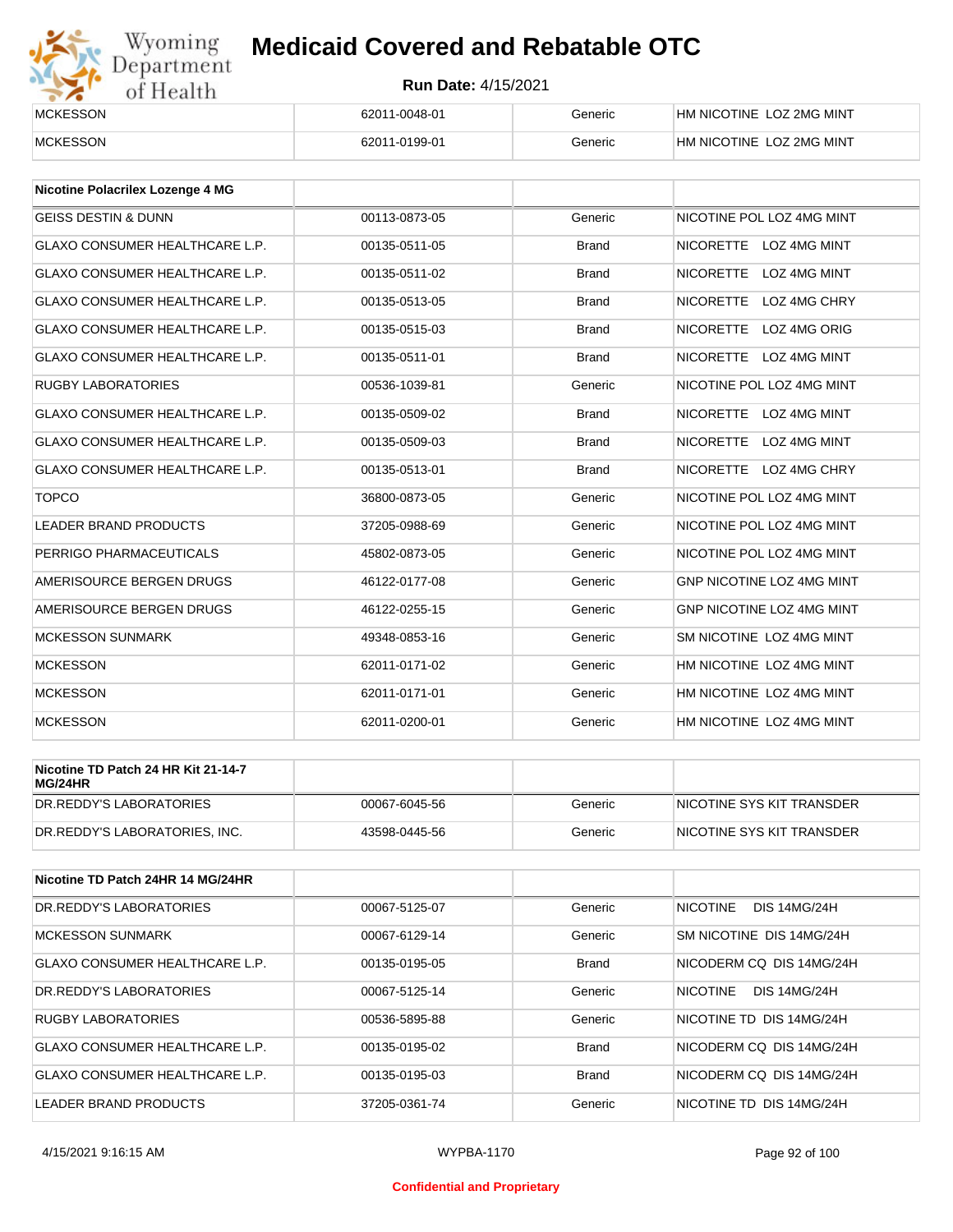| Wyoming<br><b>Medicaid Covered and Rebatable OTC</b><br>Department |                            |         |                          |  |
|--------------------------------------------------------------------|----------------------------|---------|--------------------------|--|
| of Health                                                          | <b>Run Date: 4/15/2021</b> |         |                          |  |
| DR.REDDY'S LABORATORIES, INC.                                      | 43598-0447-70              | Generic | NICOTINE TD DIS 14MG/24H |  |
| DR.REDDY'S LABORATORIES, INC.                                      | 43598-0447-74              | Generic | NICOTINE TD DIS 14MG/24H |  |
| <b>MCKESSON</b>                                                    | 62011-0172-01              | Generic | HM NICOTINE DIS 14MG/24H |  |

| Nicotine TD Patch 24HR 21 MG/24HR     |               |              |                                        |
|---------------------------------------|---------------|--------------|----------------------------------------|
| DR.REDDY'S LABORATORIES               | 00067-5126-07 | Generic      | <b>DIS 21MG/24H</b><br><b>NICOTINE</b> |
| <b>GLAXO CONSUMER HEALTHCARE L.P.</b> | 00135-0194-02 | <b>Brand</b> | NICODERM CO DIS 21MG/24H               |
| DR. REDDY'S LABORATORIES              | 00067-5126-14 | Generic      | <b>NICOTINE</b><br><b>DIS 21MG/24H</b> |
| DR. REDDY'S LABORATORIES              | 00067-5126-28 | Generic      | <b>NICOTINE</b><br><b>DIS 21MG/24H</b> |
| <b>MCKESSON SUNMARK</b>               | 00067-6130-14 | Generic      | SM NICOTINE DIS 21MG                   |
| GLAXO CONSUMER HEALTHCARE L.P.        | 00135-0194-01 | <b>Brand</b> | NICODERM CO DIS 21MG/24H               |
| <b>GLAXO CONSUMER HEALTHCARE L.P.</b> | 00135-0145-02 | <b>Brand</b> | NICODERM CO DIS 21MG/24H               |
| <b>RUGBY LABORATORIES</b>             | 00536-5896-88 | Generic      | NICOTINE TD DIS 21MG/24H               |
| <b>GLAXO CONSUMER HEALTHCARE L.P.</b> | 00135-0194-03 | <b>Brand</b> | NICODERM CO DIS 21MG/24H               |
| <b>GLAXO CONSUMER HEALTHCARE L.P.</b> | 00135-0194-05 | <b>Brand</b> | NICODERM CO DIS 21MG/24H               |
| DR.REDDY'S LABORATORIES, INC.         | 43598-0448-70 | Generic      | NICOTINE TD DIS 21MG/24H               |
| <b>LEADER BRAND PRODUCTS</b>          | 37205-0358-74 | Generic      | NICOTINE TD DIS 21MG/24H               |
| DR.REDDY'S LABORATORIES, INC.         | 43598-0448-28 | Generic      | NICOTINE TD DIS 21MG/24H               |
| DR.REDDY'S LABORATORIES, INC.         | 43598-0448-74 | Generic      | NICOTINE TD DIS 21MG/24H               |
| <b>MCKESSON</b>                       | 62011-0173-01 | Generic      | HM NICOTINE DIS 21MG/24H               |

| Nicotine TD Patch 24HR 7 MG/24HR                                 |               |              |                                 |
|------------------------------------------------------------------|---------------|--------------|---------------------------------|
| <b>GLAXO CONSUMER HEALTHCARE L.P.</b>                            | 00135-0196-05 | <b>Brand</b> | NICODERM CQ DIS 7MG/24HR        |
| DR. REDDY'S LABORATORIES                                         | 00067-5124-14 | Generic      | <b>NICOTINE</b><br>DIS 7MG/24HR |
| <b>MCKESSON SUNMARK</b>                                          | 00067-6128-14 | Generic      | SM NICOTINE DIS 7MG/24HR        |
| GLAXO CONSUMER HEALTHCARE L.P.                                   | 00135-0196-02 | <b>Brand</b> | NICODERM CQ DIS 7MG/24HR        |
| DR. REDDY'S LABORATORIES                                         | 00067-5124-07 | Generic      | NICOTINE<br>DIS 7MG/24HR        |
| <b>RUGBY LABORATORIES</b>                                        | 00536-5894-88 | Generic      | NICOTINE TD DIS 7MG/24HR        |
| <b>LEADER BRAND PRODUCTS</b>                                     | 37205-0363-74 | Generic      | NICOTINE TD DIS 7MG/24HR        |
| DR.REDDY'S LABORATORIES, INC.                                    | 43598-0446-70 | Generic      | NICOTINE TD DIS 7MG/24HR        |
| DR.REDDY'S LABORATORIES, INC.                                    | 43598-0446-74 | Generic      | NICOTINE TD DIS 7MG/24HR        |
| <b>MCKESSON</b>                                                  | 62011-0050-01 | Generic      | NICOTINE TD DIS 7MG/24HR        |
| <b>ULCER</b><br>DRUGS/ANTISPASMODICS/ANTICHOLINE<br><b>RGICS</b> |               |              |                                 |

| <b>Cimetidine Tab 200 MG</b> |               |         |                                    |
|------------------------------|---------------|---------|------------------------------------|
| <b>BERGEN</b><br>I BRUNSWIG  | 24385-0111-65 | ∃eneric | <b>TAB 200MG</b><br>ARTBURN:<br>HF |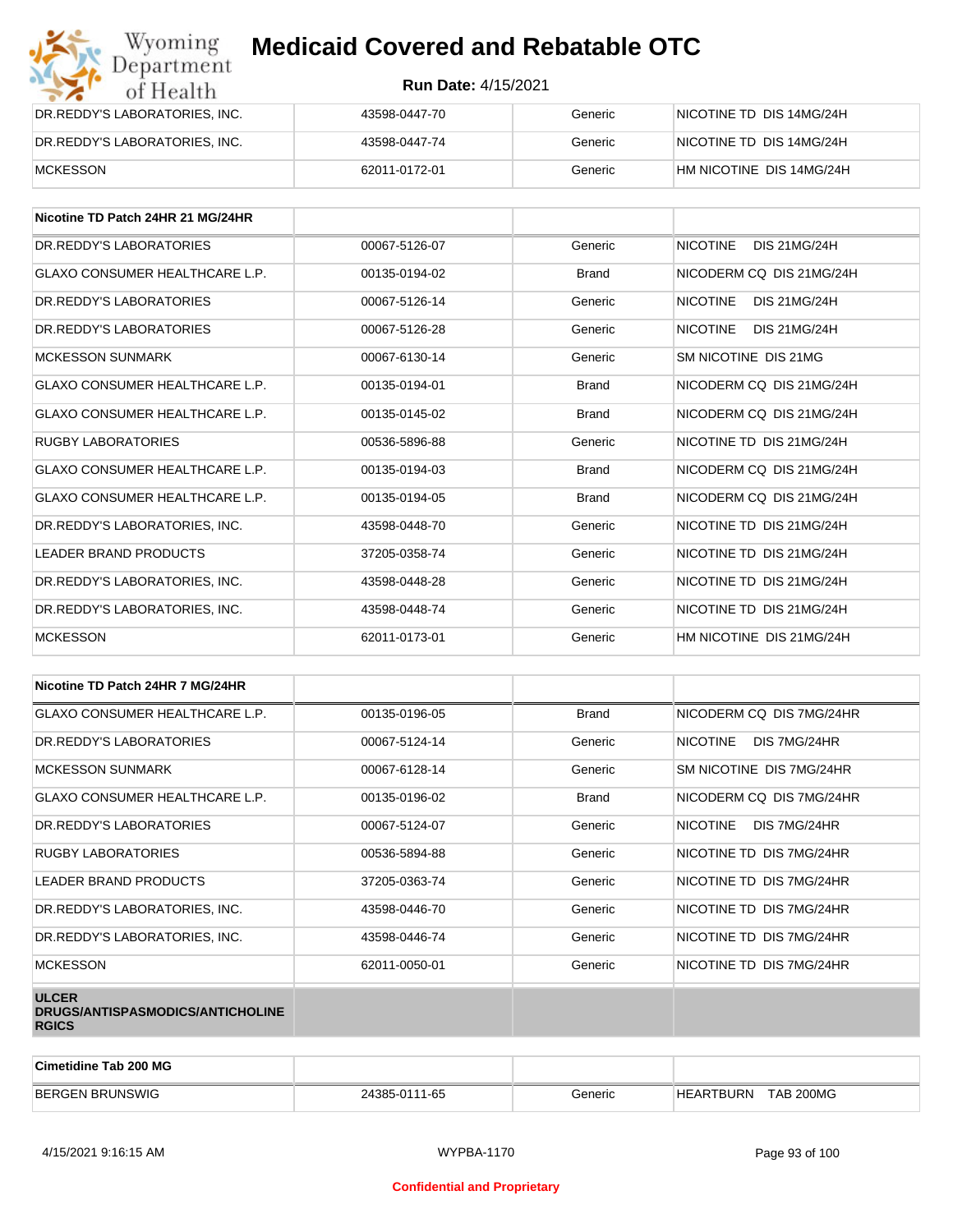

| ______<br><b>TOPCO</b>   | 36800-0022-39 | Generic | <b>TAB RELIEF</b><br><b>HEARTBURN</b> |
|--------------------------|---------------|---------|---------------------------------------|
| <b>IMCKESSON SUNMARK</b> | 49348-0246-44 | Generic | SM ACID REDU TAB 200MG                |

| <b>Famotidine Tab 10 MG</b>  |               |         |                             |
|------------------------------|---------------|---------|-----------------------------|
| TEVA PHARMACEUTICALS USA     | 00093-2748-65 | Generic | FAMOTIDINE TAB 10MG         |
| TEVA PHARMACEUTICALS USA     | 00093-2748-92 | Generic | FAMOTIDINE TAB 10MG         |
| TEVA PHARMACEUTICALS USA     | 00093-2748-94 | Generic | FAMOTIDINE TAB 10MG         |
| PERRIGO PHARMACEUTICALS      | 00113-0141-65 | Generic | ACID REDUCER TAB 10MG       |
| <b>MAJOR PHARMACEUTICALS</b> | 00904-5529-52 | Generic | HEARTBURN TAB RELIEF        |
| <b>MAJOR PHARMACEUTICALS</b> | 00904-5529-87 | Generic | <b>HEARTBURN TAB RELIEF</b> |
| <b>SELECT BRAND</b>          | 15127-0370-30 | Generic | ACID REDUCER TAB 10MG       |
| <b>BERGEN BRUNSWIG</b>       | 24385-0255-72 | Generic | ACID REDUCER TAB 10MG       |
| <b>TOPCO</b>                 | 36800-0141-72 | Generic | ACID REDUCER TAB 10MG       |
| <b>TOPCO</b>                 | 36800-0141-65 | Generic | ACID REDUCER TAB 10MG       |
| <b>LEADER BRAND PRODUCTS</b> | 37205-0614-65 | Generic | ACID REDUCER TAB 10MG       |
| <b>MCKESSON SUNMARK</b>      | 49348-0442-13 | Generic | ACID REDUCER TAB 10MG       |
| <b>MCKESSON</b>              | 62011-0142-01 | Generic | FAMOTIDINE TAB 10MG         |
| CHAIN DRUG MARKETING ASSOC   | 63868-0714-30 | Generic | ACID CONTROL TAB 10MG       |

| <b>Famotidine Tab 20 MG</b>       |               |         |                              |
|-----------------------------------|---------------|---------|------------------------------|
| PERRIGO PHARMACEUTICALS           | 00113-0194-02 | Generic | ACID REDUCER TAB 20MG        |
| <b>MAJOR PHARMACEUTICALS</b>      | 00904-5780-17 | Generic | TAB 20MG<br>HEARTBURN        |
| <b>MAJOR PHARMACEUTICALS</b>      | 00904-5780-51 | Generic | <b>HEARTBURN</b><br>TAB 20MG |
| <b>BERGEN BRUNSWIG</b>            | 24385-0385-51 | Generic | ACID REDUCER TAB 20MG        |
| <b>BERGEN BRUNSWIG</b>            | 24385-0385-71 | Generic | ACID REDUCER TAB 20MG        |
| <b>TOPCO</b>                      | 36800-0194-51 | Generic | ACID REDUCER TAB 20MG        |
| <b>LEADER BRAND PRODUCTS</b>      | 37205-0861-63 | Generic | ACID REDUCER TAB 20MG        |
| <b>TOPCO</b>                      | 36800-0194-02 | Generic | ACID REDUCER TAB 20MG        |
| <b>BERGEN BRUNSWIG</b>            | 24385-0385-63 | Generic | ACID REDUCER TAB 20MG        |
| <b>TOPCO</b>                      | 36800-0194-71 | Generic | ACID REDUCER TAB 20MG        |
| AMERISOURCE BERGEN DRUGS          | 46122-0168-78 | Generic | ACID REDUCER TAB 20MG        |
| <b>MCKESSON SUNMARK</b>           | 49348-0817-09 | Generic | ACID REDUCER TAB 20MG        |
| <b>MCKESSON SUNMARK</b>           | 49348-0817-05 | Generic | ACID REDUCER TAB 20MG        |
| <b>MCKESSON</b>                   | 62011-0143-01 | Generic | FAMOTIDINE TAB 20MG          |
| <b>CHAIN DRUG MARKETING ASSOC</b> | 63868-0486-25 | Generic | ACID CONTROL TAB 20MG        |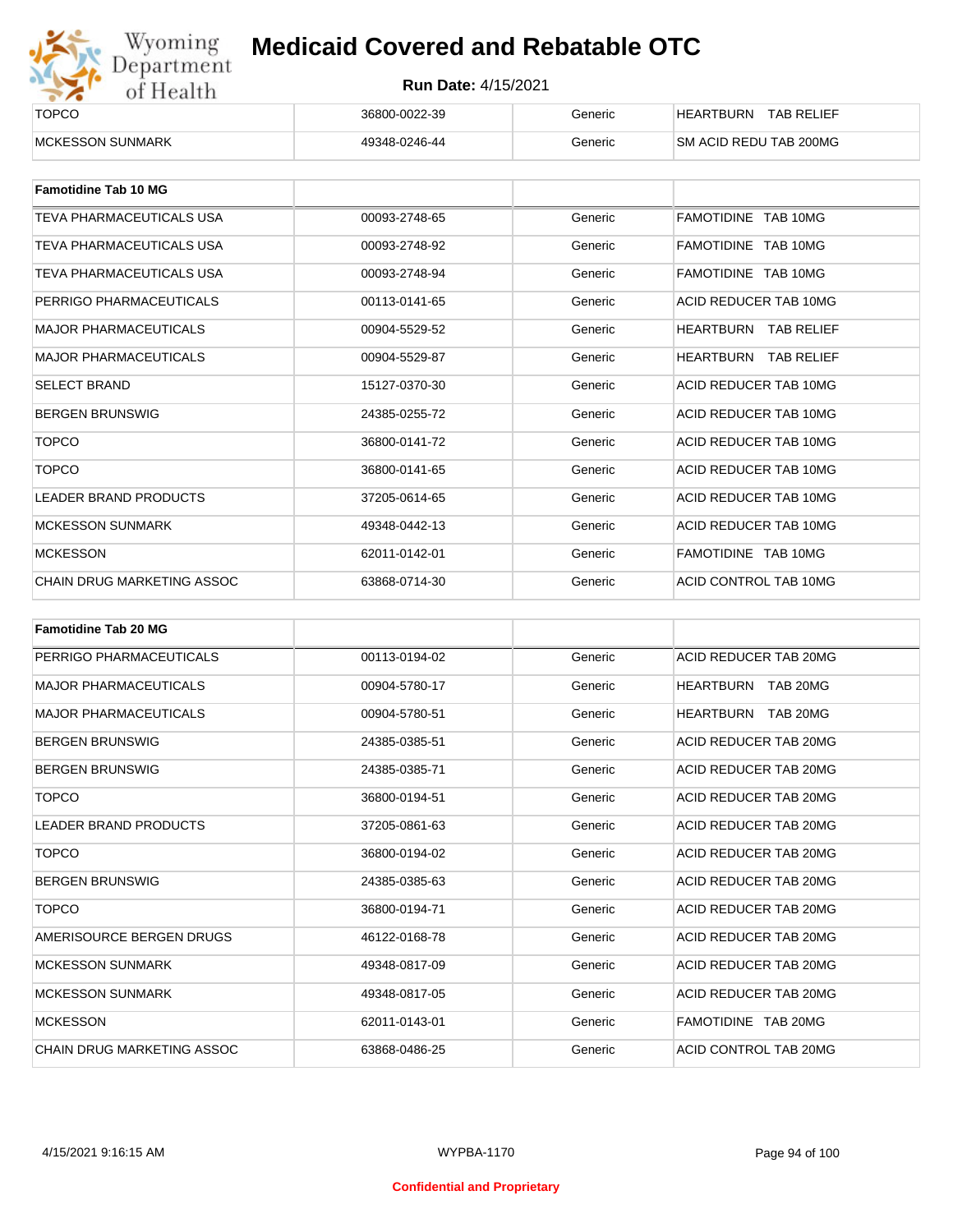

| Famotidine-Ca Carbonate-Mag Hydroxide<br><b>Chew Tab 10-800-165 MG</b> |               |         |                                 |
|------------------------------------------------------------------------|---------------|---------|---------------------------------|
| PERRIGO PHARMACEUTICALS                                                | 00113-0321-63 | Generic | DUAL ACTION CHW COMPLETE        |
| <b>BERGEN BRUNSWIG</b>                                                 | 24385-0201-63 | Generic | DUAL ACTION CHW COMPLETE        |
| <b>BERGEN BRUNSWIG</b>                                                 | 24385-0202-63 | Generic | DUAL ACTION CHW COMPLETE        |
| <b>TOPCO</b>                                                           | 36800-0321-63 | Generic | DUAL ACTION CHW COMPLETE        |
| <b>TOPCO</b>                                                           | 36800-0546-63 | Generic | DUAL ACTION CHW COMPLETE        |
| <b>TOPCO</b>                                                           | 36800-0546-71 | Generic | DUAL ACTION CHW COMPLETE        |
| <b>TOPCO</b>                                                           | 36800-0321-71 | Generic | DUAL ACTION CHW COMPLETE        |
| <b>LEADER BRAND PRODUCTS</b>                                           | 37205-0680-63 | Generic | ACID REDUCER CHW COMPLETE       |
| <b>MCKESSON SUNMARK</b>                                                | 49348-0403-05 | Generic | SM COMPLETE CHW DUAL ACT        |
| <b>MCKESSON</b>                                                        | 62011-0182-01 | Generic | <b>COMPLETE</b><br>CHW DUAL ACT |

| Lansoprazole Cap Delayed Release 15 MG |               |              |                              |
|----------------------------------------|---------------|--------------|------------------------------|
| <b>GLAXO CONSUMER HEALTHCARE L.P.</b>  | 00067-6286-14 | <b>Brand</b> | PREVACID 24H CAP 15MG DR     |
| GLAXO CONSUMER HEALTHCARE L.P.         | 00067-6286-42 | <b>Brand</b> | PREVACID 24H CAP 15MG DR     |
| GLAXO CONSUMER HEALTHCARE L.P.         | 00067-6286-28 | <b>Brand</b> | PREVACID 24H CAP 15MG DR     |
| <b>RUGBY LABORATORIES</b>              | 00536-1034-13 | Generic      | <b>HEARTBURN TR CAP 15MG</b> |
| <b>RUGBY LABORATORIES</b>              | 00536-1034-71 | Generic      | <b>HEARTBURN TR CAP 15MG</b> |
| <b>RUGBY LABORATORIES</b>              | 00536-1034-88 | Generic      | <b>HEARTBURN TR CAP 15MG</b> |
| <b>LEADER BRAND PRODUCTS</b>           | 37205-0661-74 | Generic      | LANSOPRAZOLE CAP 15MG DR     |
| PERRIGO PHARMACEUTICALS                | 45802-0245-01 | Generic      | LANSOPRAZOLE CAP 15MG DR     |
| PERRIGO PHARMACEUTICALS                | 45802-0245-03 | Generic      | LANSOPRAZOLE CAP 15MG DR     |
| AMERISOURCE BERGEN DRUGS               | 46122-0107-03 | Generic      | LANSOPRAZOLE CAP 15MG DR     |
| <b>MCKESSON SUNMARK</b>                | 49348-0301-61 | Generic      | LANSOPRAZOLE CAP 15MG DR     |
| AMERISOURCE BERGEN DRUGS               | 46122-0107-04 | Generic      | LANSOPRAZOLE CAP 15MG DR     |
| AMERISOURCE BERGEN DRUGS               | 46122-0107-74 | Generic      | LANSOPRAZOLE CAP 15MG DR     |
| PERRIGO PHARMACEUTICALS                | 45802-0245-02 | Generic      | LANSOPRAZOLE CAP 15MG DR     |
| <b>MCKESSON SUNMARK</b>                | 49348-0301-46 | Generic      | LANSOPRAZOLE CAP 15MG DR     |
| <b>MCKESSON SUNMARK</b>                | 49348-0301-78 | Generic      | LANSOPRAZOLE CAP 15MG DR     |
| <b>MCKESSON</b>                        | 62011-0168-01 | Generic      | LANSOPRAZOLE CAP 15MG DR     |
| <b>MCKESSON</b>                        | 62011-0168-02 | Generic      | LANSOPRAZOLE CAP 15MG DR     |
| <b>MCKESSON</b>                        | 62011-0168-03 | Generic      | LANSOPRAZOLE CAP 15MG DR     |

| Omeprazole Delayed Release Tab 20 MG |               |         |                     |
|--------------------------------------|---------------|---------|---------------------|
| PERRIGO PHARMACEUTICALS              | 00113-0915-74 | Generic | OMEPRAZOLE TAB 20MG |
| PERRIGO PHARMACEUTICALS              | 00113-0915-30 | Generic | OMEPRAZOLE TAB 20MG |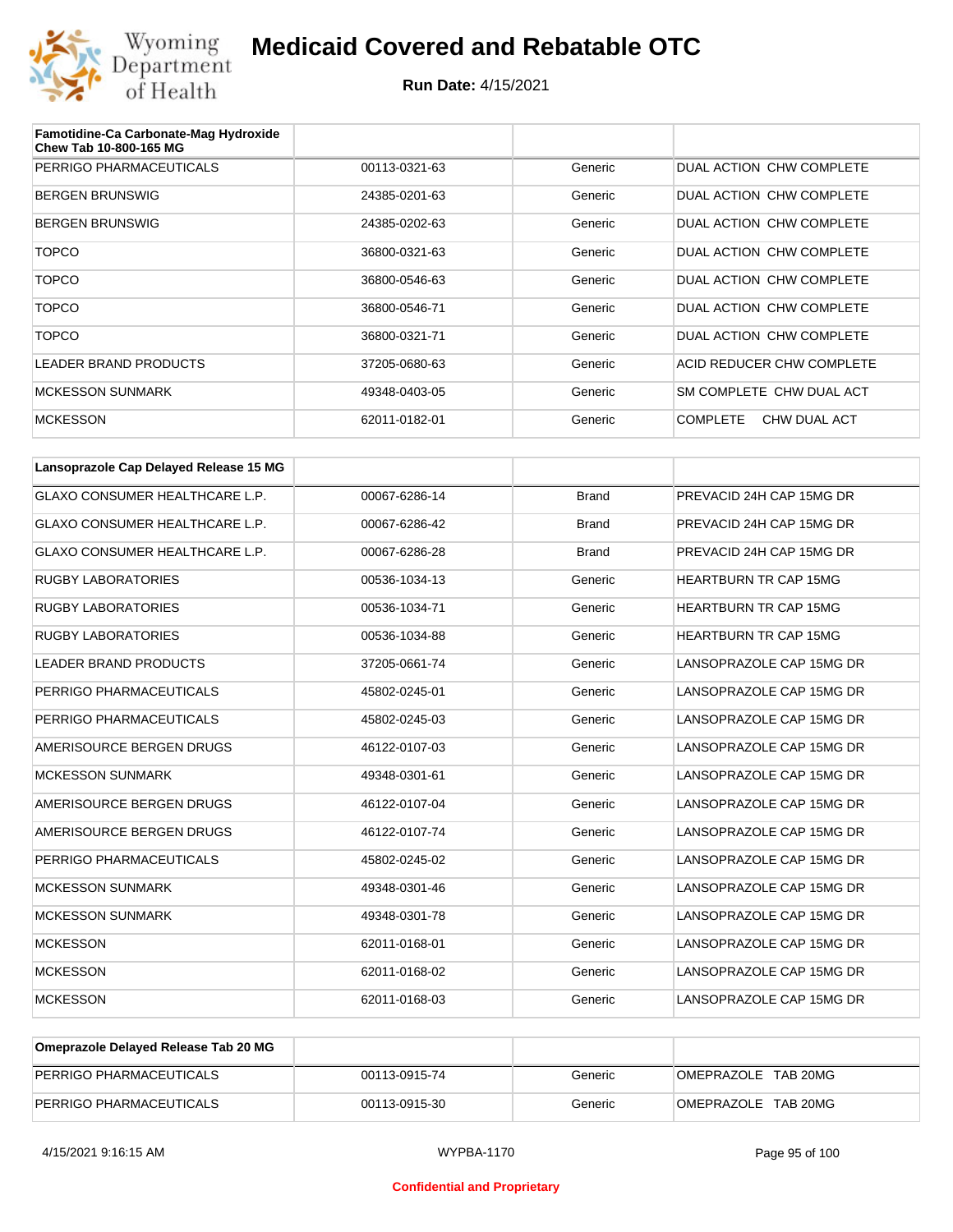#### **Run Date:** 4/15/2021

| PERRIGO PHARMACEUTICALS      | 00113-0915-55 | Generic | OMEPRAZOLE TAB 20MG |
|------------------------------|---------------|---------|---------------------|
| <b>MAJOR PHARMACEUTICALS</b> | 00904-5834-71 | Generic | OMEPRAZOLE TAB 20MG |
| <b>MAJOR PHARMACEUTICALS</b> | 00904-5834-41 | Generic | OMEPRAZOLE TAB 20MG |
| <b>MAJOR PHARMACEUTICALS</b> | 00904-5834-42 | Generic | OMEPRAZOLE TAB 20MG |
| <b>TOPCO</b>                 | 36800-0915-55 | Generic | OMEPRAZOLE TAB 20MG |
| LEADER BRAND PRODUCTS        | 37205-0837-74 | Generic | OMEPRAZOLE TAB 20MG |
| <b>TOPCO</b>                 | 36800-0915-01 | Generic | OMEPRAZOLE TAB 20MG |
| <b>TOPCO</b>                 | 36800-0915-30 | Generic | OMEPRAZOLE TAB 20MG |
| <b>TOPCO</b>                 | 36800-0915-74 | Generic | OMEPRAZOLE TAB 20MG |
| LEADER BRAND PRODUCTS        | 37205-0837-66 | Generic | OMEPRAZOLE TAB 20MG |
| <b>PERRIGO</b>               | 45802-0888-55 | Generic | OMEPRAZOLE TAB 20MG |
| AMERISOURCE BERGEN DRUGS     | 46122-0029-04 | Generic | OMEPRAZOLE TAB 20MG |
| <b>LEADER BRAND PRODUCTS</b> | 37205-0837-06 | Generic | OMEPRAZOLE TAB 20MG |
| <b>LEADER BRAND PRODUCTS</b> | 37205-0837-15 | Generic | OMEPRAZOLE TAB 20MG |
| <b>PERRIGO</b>               | 45802-0888-30 | Generic | OMEPRAZOLE TAB 20MG |
| AMERISOURCE BERGEN DRUGS     | 46122-0029-03 | Generic | OMEPRAZOLE TAB 20MG |
| AMERISOURCE BERGEN DRUGS     | 46122-0029-74 | Generic | OMEPRAZOLE TAB 20MG |
| <b>MCKESSON SUNMARK</b>      | 49348-0846-46 | Generic | OMEPRAZOLE TAB 20MG |
| <b>MCKESSON SUNMARK</b>      | 49348-0846-61 | Generic | OMEPRAZOLE TAB 20MG |
| AMERISOURCE BERGEN DRUGS     | 46122-0029-99 | Generic | OMEPRAZOLE TAB 20MG |
| <b>MCKESSON SUNMARK</b>      | 49348-0846-78 | Generic | OMEPRAZOLE TAB 20MG |
| <b>MCKESSON</b>              | 62011-0157-02 | Generic | OMEPRAZOLE TAB 20MG |
| <b>MCKESSON</b>              | 62011-0157-01 | Generic | OMEPRAZOLE TAB 20MG |
| <b>MCKESSON</b>              | 62011-0157-03 | Generic | OMEPRAZOLE TAB 20MG |

| Omeprazole Magnesium Cap DR 20.6 MG<br>(20 MG Base Equiv) |               |         |                         |
|-----------------------------------------------------------|---------------|---------|-------------------------|
| CHAIN DRUG MARKETING ASSOC                                | 63868-0177-42 | Generic | OMEPRAZOLE CAP 20.6MGDR |

| Ranitidine HCI Tab 150 MG |               |              |                                   |
|---------------------------|---------------|--------------|-----------------------------------|
| <b>PERRIGO</b>            | 00113-0852-02 | Generic      | ACID REDUCER TAB 150MG            |
| <b>PERRIGO</b>            | 00113-0852-71 | Generic      | ACID REDUCER TAB 150MG            |
| CHATTEM INC               | 00597-0120-24 | <b>Brand</b> | <b>ZANTAC</b><br><b>TAB 150MG</b> |
| CHATTEM INC               | 00597-0121-68 | <b>Brand</b> | ZANTAC<br><b>TAB 150MG</b>        |
| CHATTEM INC               | 00597-0121-95 | <b>Brand</b> | <b>ZANTAC</b><br><b>TAB 150MG</b> |
| CHATTEM INC               | 00597-0121-90 | <b>Brand</b> | <b>ZANTAC</b><br><b>TAB 150MG</b> |
| <b>CHATTEM INC</b>        | 00597-0120-50 | <b>Brand</b> | <b>ZANTAC</b><br><b>TAB 150MG</b> |
| CHATTEM INC               | 00597-0120-68 | Brand        | ZANTAC<br><b>TAB 150MG</b>        |

#### **Confidential and Proprietary**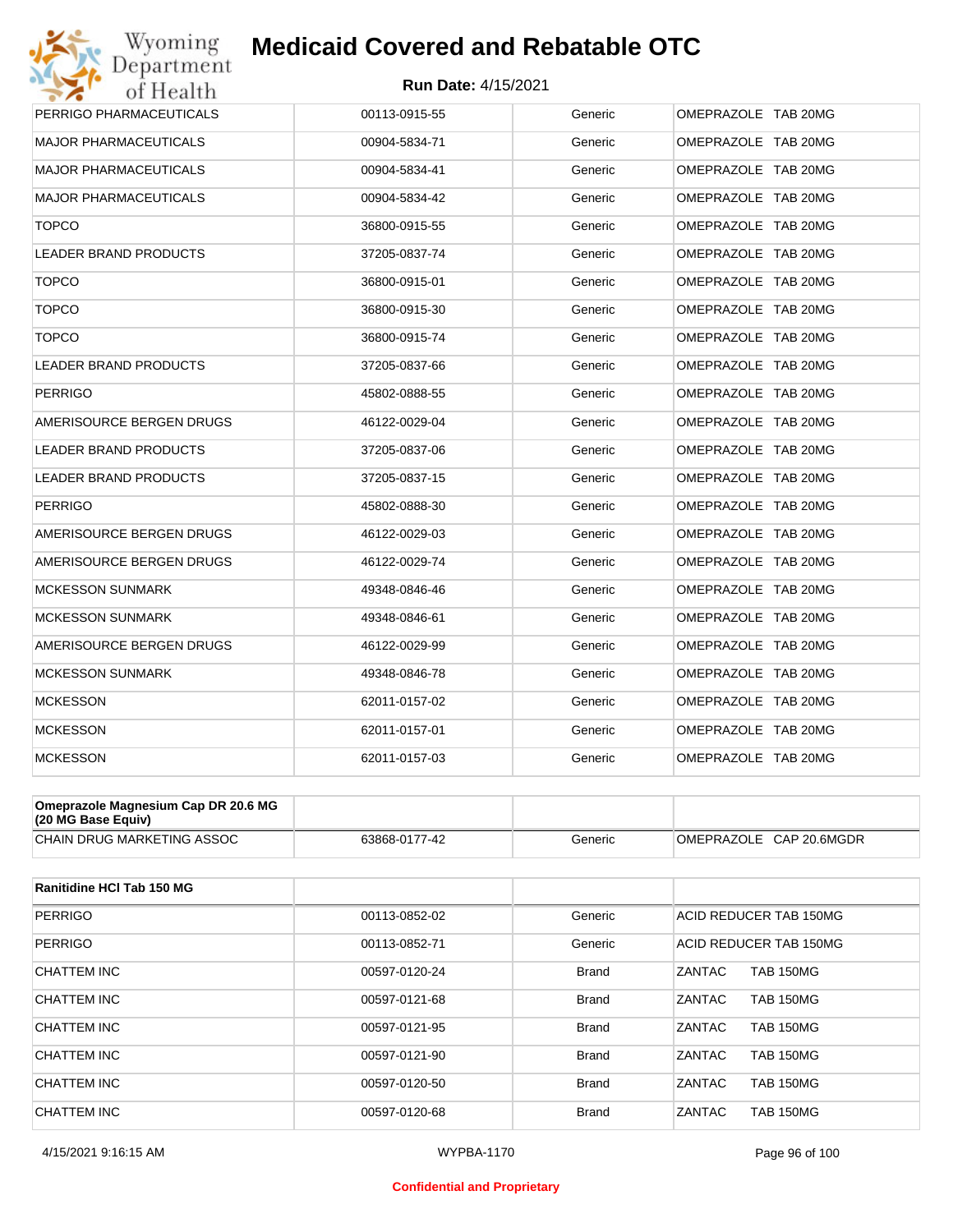| CHATTEM INC                  | 00597-0121-24 | <b>Brand</b> | ZANTAC<br><b>TAB 150MG</b>           |
|------------------------------|---------------|--------------|--------------------------------------|
| CHATTEM INC                  | 00597-0121-50 | <b>Brand</b> | ZANTAC<br><b>TAB 150MG</b>           |
| <b>MAJOR PHARMACEUTICALS</b> | 00904-6350-24 | Generic      | RANITIDINE TAB 150MG                 |
| <b>MAJOR PHARMACEUTICALS</b> | 00904-6350-51 | Generic      | RANITIDINE TAB 150MG                 |
| <b>BERGEN BRUNSWIG</b>       | 24385-0268-62 | Generic      | ACID CONTROL TAB 150MG               |
| <b>BERGEN BRUNSWIG</b>       | 24385-0268-71 | Generic      | ACID CONTROL TAB 150MG               |
| <b>TOPCO</b>                 | 36800-0047-71 | Generic      | <b>HEARTBURN</b><br><b>TAB 150MG</b> |
| <b>TOPCO</b>                 | 36800-0047-02 | Generic      | <b>HEARTBURN</b><br><b>TAB 150MG</b> |
| AMERISOURCE BERGEN DRUGS     | 46122-0224-62 | Generic      | ACID CONTROL TAB 150MG               |
| <b>MCKESSON SUNMARK</b>      | 49348-0026-54 | Generic      | ACID REDUCER TAB 150MG               |
| AMERISOURCE BERGEN DRUGS     | 46122-0041-62 | Generic      | ACID CONTROL TAB 150MG               |
| AMERISOURCE BERGEN DRUGS     | 46122-0041-71 | Generic      | ACID CONTROL TAB 150MG               |
| <b>OHM LABS</b>              | 51660-0351-60 | Generic      | ACID REDUCER TAB 150MG               |
| <b>MCKESSON</b>              | 62011-0227-01 | Generic      | ACID REDUCER TAB 150MG               |

| <b>Ranitidine HCI Tab 75 MG</b> |               |              |                              |
|---------------------------------|---------------|--------------|------------------------------|
| <b>CHATTEM INC</b>              | 00597-0122-13 | <b>Brand</b> | ZANTAC<br>TAB 75MG           |
| <b>MAJOR PHARMACEUTICALS</b>    | 00904-6349-46 | Generic      | RANITIDINE TAB 75MG          |
| <b>CHATTEM INC</b>              | 00597-0122-27 | <b>Brand</b> | ZANTAC<br>TAB 75MG           |
| <b>CHATTEM INC</b>              | 00597-0122-37 | <b>Brand</b> | ZANTAC<br>TAB 75MG           |
| <b>CHATTEM INC</b>              | 00597-0122-54 | <b>Brand</b> | ZANTAC<br>TAB 75MG           |
| <b>CHATTEM INC</b>              | 00597-0122-81 | <b>Brand</b> | ZANTAC<br>TAB 75MG           |
| <b>MAJOR PHARMACEUTICALS</b>    | 00904-6349-52 | Generic      | RANITIDINE TAB 75MG          |
| <b>TOPCO</b>                    | 36800-0271-39 | Generic      | <b>HEARTBRN REL TAB 75MG</b> |
| <b>TOPCO</b>                    | 36800-0271-72 | Generic      | <b>HEARTBRN REL TAB 75MG</b> |
| <b>MCKESSON SUNMARK</b>         | 49348-0473-44 | Generic      | ACID REDUCER TAB 75MG        |
| AMERISOURCE BERGEN DRUGS        | 46122-0223-65 | Generic      | ACID REDUCER TAB 75MG        |
| <b>MCKESSON SUNMARK</b>         | 49348-0473-12 | Generic      | ACID REDUCER TAB 75MG        |
| AMERISOURCE BERGEN DRUGS        | 46122-0223-72 | Generic      | ACID REDUCER TAB 75MG        |
| <b>OHM LABS</b>                 | 51660-0352-30 | Generic      | ACID REDUCER TAB 75MG        |
| <b>MCKESSON</b>                 | 62011-0144-02 | Generic      | ACID REDUCER TAB 75MG        |
| <b>MCKESSON</b>                 | 62011-0225-01 | Generic      | ACID REDUCER TAB 75MG        |
| <b>MCKESSON</b>                 | 62011-0225-02 | Generic      | ACID REDUCER TAB 75MG        |
| <b>MCKESSON</b>                 | 62011-0144-01 | Generic      | <b>ACID REDUCER TAB 75MG</b> |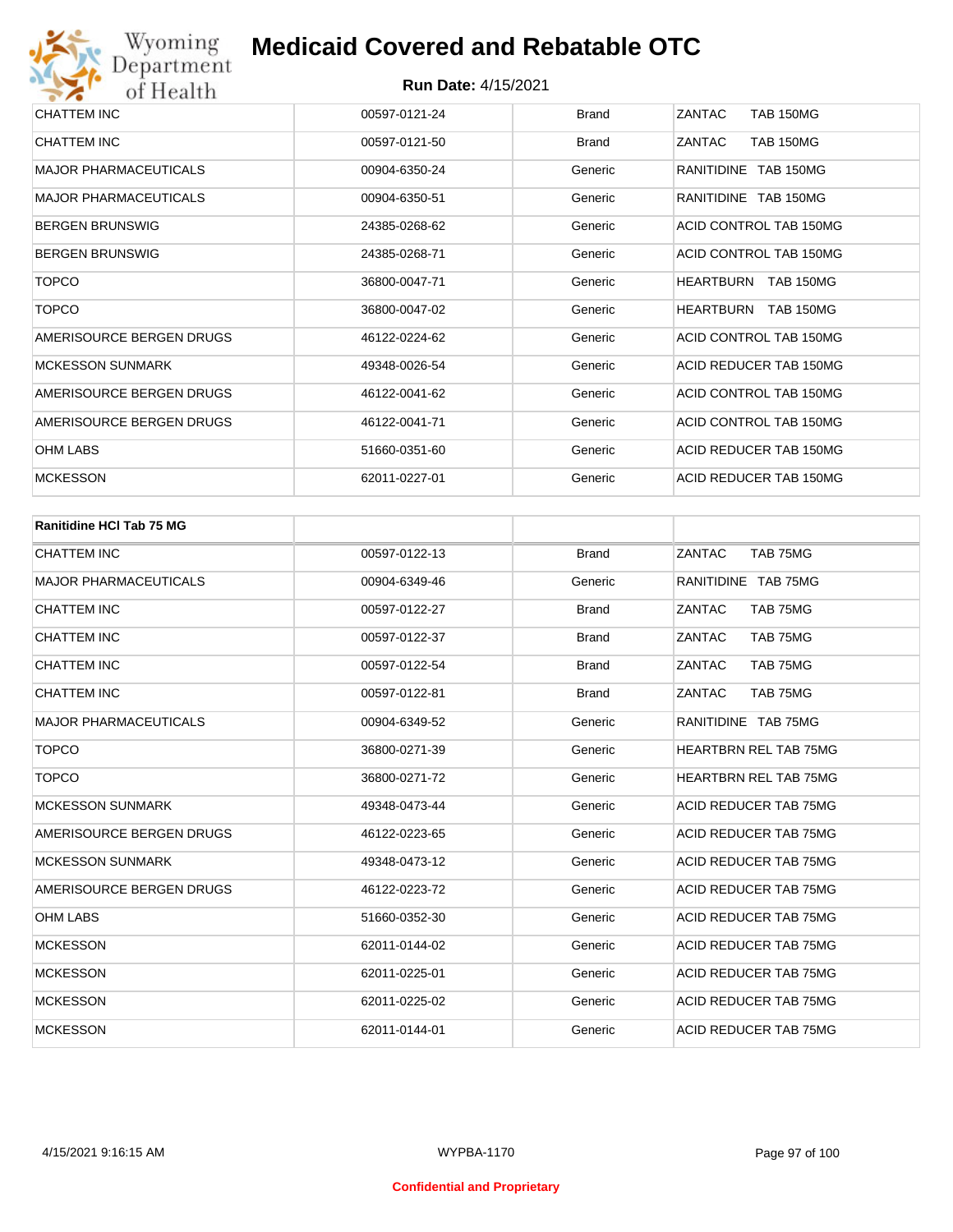

Wyoming<br>Department<br>of Health **VAGINAL AND RELATED PRODUCTS**

| <b>Clotrimazole Vaginal Cream 1%</b> |               |         |                                |
|--------------------------------------|---------------|---------|--------------------------------|
| ACTAVIS MID ATLANTIC                 | 00472-0220-63 | Generic | <b>CLOTRIMAZOLE CRE 1%</b>     |
| ACTAVIS MID ATLANTIC                 | 00472-0220-41 | Generic | <b>CLOTRIMAZOLE CRE 1%</b>     |
| MCKESSON SUNMARK                     | 49348-0793-76 | Generic | CLOTRIMAZOLE CRE 1% VAG        |
| <b>TARO</b>                          | 51672-2003-06 | Generic | <b>CLOTRIMAZOLE CRE 1% VAG</b> |

| <b>Clotrimazole Vaginal Cream 2%</b> |               |         |                        |
|--------------------------------------|---------------|---------|------------------------|
| BERGEN BRUNSWIG                      | 24385-0110-09 | Generic | CLOTRIMAZOLE CRE 3 DAY |
| MCKESSON SUNMARK                     | 49348-0379-54 | Generic | 3 DAY VAGINL CRE 2%    |
| <b>TARO</b>                          | 51672-2062-00 | Generic | 3 DAY VAGINL CRE 2%    |

| Miconazole Nitrate Vaginal App 200 MG &<br>2% Cream 9 GM Kit |               |         |                            |
|--------------------------------------------------------------|---------------|---------|----------------------------|
| <b>TOPCO</b>                                                 | 36800-0982-00 | Generic | MICONAZOLE 3 KIT COMBINAT  |
| MCKESSON SUNMARK                                             | 49348-0645-73 | Generic | ™IICONAZOLE 3 KIT COMBINAT |
| AMERISOURCE BERGEN DRUGS                                     | 46122-0144-04 | Generic | MICONAZOLE 3 KIT COMBO PK  |

| <b>Miconazole Nitrate Vaginal Cream 2%</b> |               |         |                           |
|--------------------------------------------|---------------|---------|---------------------------|
| <b>GEISS DESTIN &amp; DUNN</b>             | 00113-0214-29 | Generic | MICONAZOLE 7 CRE TUBE/KIT |
| <b>GEISS DESTIN &amp; DUNN</b>             | 00113-0825-29 | Generic | MICONAZOLE 7 CRE 2%       |
| ACTAVIS MID ATLANTIC                       | 00472-0730-41 | Generic | MICONAZOLE CRE 2%         |
| ACTAVIS MID ATLANTIC                       | 00472-0730-63 | Generic | MICONAZOLE CRE 2%         |
| <b>COSETTE PHARMACEUTICALS</b>             | 00713-0252-37 | Generic | MICONAZOLE CRE 2%         |
| <b>MAJOR PHARMACEUTICALS</b>               | 00904-7734-57 | Generic | MICONAZOLE 7 CRE 2%       |
| <b>MAJOR PHARMACEUTICALS</b>               | 00904-7734-45 | Generic | MICONAZOLE 7 CRE 2%       |
| <b>BERGEN BRUNSWIG</b>                     | 24385-0590-29 | Generic | MICONAZOLE 7 CRE 2%       |
| <b>TOPCO</b>                               | 36800-0825-29 | Generic | MICONAZOLE 7 CRE 2%       |
| <b>MCKESSON SUNMARK</b>                    | 49348-0530-77 | Generic | MICONAZOLE 7 CRE 2%       |
| <b>TARO</b>                                | 51672-2035-06 | Generic | MICONAZOLE CRE 2%         |
| <b>MCKESSON SUNMARK</b>                    | 49348-0872-77 | Generic | MICONAZOLE 7 CRE 2%       |

| Miconazole Nitrate Vaginal Cream 4% (200<br>MG/5GM) |               |         |                     |
|-----------------------------------------------------|---------------|---------|---------------------|
| CHAIN DRUG MARKETING ASSOC                          | 63868-0197-25 | Generic | 3 DAY VAGNAL CRE 4% |

| Miconazole Nitrate Vaginal Supp 1200 MG<br>8. 2% Cream Kit |               |         |                         |
|------------------------------------------------------------|---------------|---------|-------------------------|
| <b>TOPCO</b>                                               | 36800-0737-45 | Generic | <b>MICONAZOLE 1 KIT</b> |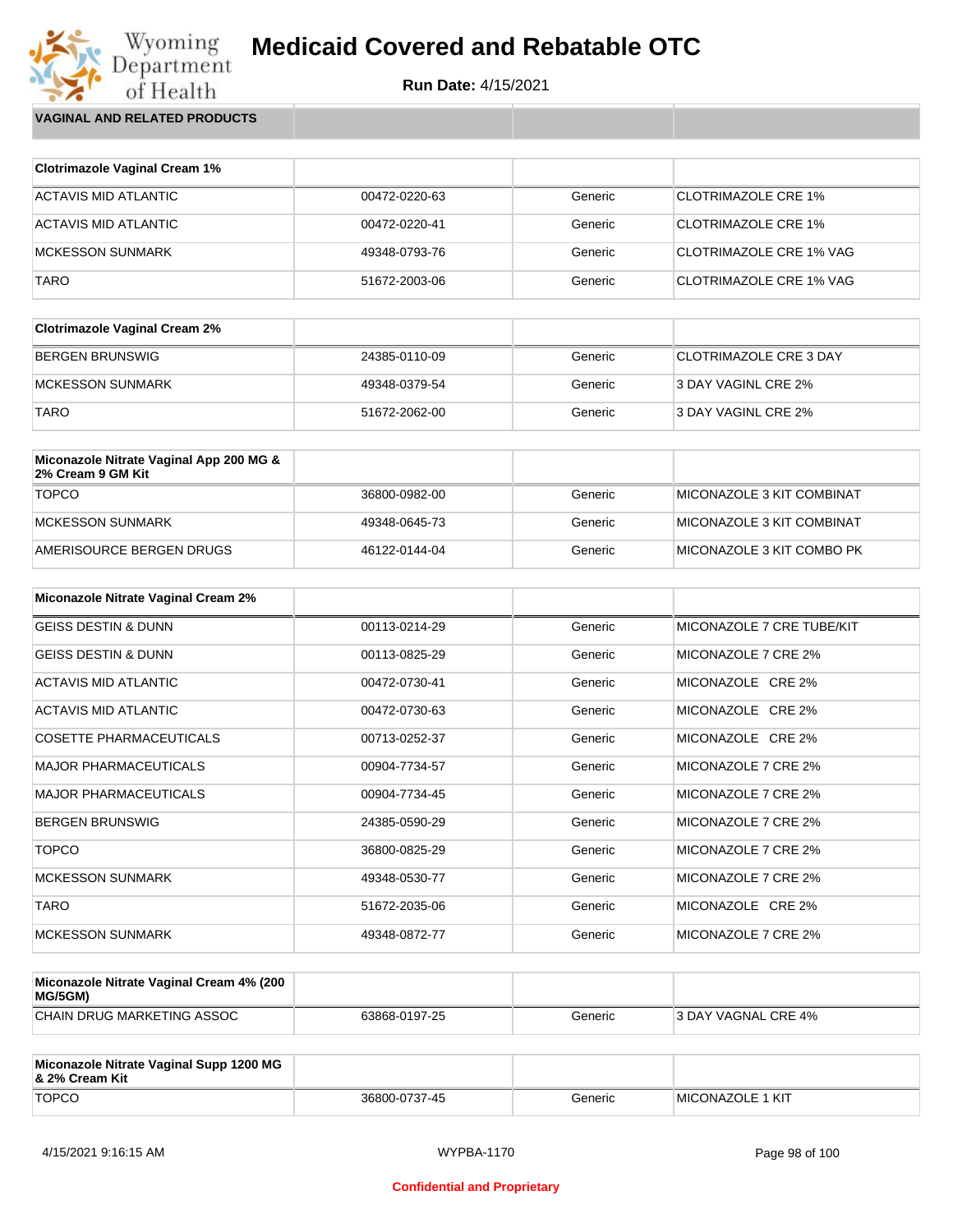| Wyoming    |
|------------|
| Department |
| of Health  |
|            |

| LEADER BRAND PRODUCTS    | 37205-0640-03 | Generic | MICONAZOLE 1 KIT 1200-2% |
|--------------------------|---------------|---------|--------------------------|
| AMERISOURCE BERGEN DRUGS | 46122-0027-02 | Generic | <b>IMICONAZOLE 1 KIT</b> |

| Miconazole Nitrate Vaginal Supp 200 MG &<br>2% Cream 9 GM Kit |               |         |                           |
|---------------------------------------------------------------|---------------|---------|---------------------------|
| <b>GEISS DESTIN &amp; DUNN</b>                                | 00113-0081-00 | Generic | MICONAZOLE 3 KIT COMBO PK |
| GLAXO CONSUMER HEALTHCARE L.P.                                | 00067-2091-03 | Generic | VAGISTAT-3 KIT COMBO PK   |
| <b>MAJOR PHARMACEUTICALS</b>                                  | 00904-5415-01 | Generic | MICONAZOLE 3 KIT COMBO PK |
| <b>BERGEN BRUNSWIG</b>                                        | 24385-0606-02 | Generic | MICONAZOLE 3 KIT COMBO PK |
| <b>TOPCO</b>                                                  | 36800-0081-00 | Generic | MICONAZOLE 3 KIT COMBO PK |
| <b>MCKESSON SUNMARK</b>                                       | 49348-0355-43 | Generic | MICONAZOLE 3 KIT COMBO PK |

| Miconazole Nitrate Vaginal Suppos 100 MG |               |         |                        |
|------------------------------------------|---------------|---------|------------------------|
| ACTAVIS MID ATLANTIC                     | 00472-1736-07 | Generic | MICONAZOLE 7 SUP 100MG |
| COSETTE PHARMACEUTICALS                  | 00713-0197-57 | Generic | MICONAZOLE SUP 100MG   |
| MCKESSON SUNMARK                         | 49348-0833-61 | Generic | SM MICON 7 SUP 100MG   |

| Nonoxynol-9 Film 28% |               |              |                                 |
|----------------------|---------------|--------------|---------------------------------|
| <b>APOTHECUS</b>     | 52925-0112-03 | <b>Brand</b> | <b>VCF VAGINAL MIS CONTRACP</b> |
| <b>APOTHECUS</b>     | 52925-0112-01 | <b>Brand</b> | <b>VCF VAGINAL MIS CONTRACP</b> |
| <b>APOTHECUS</b>     | 52925-0112-02 | <b>Brand</b> | <b>VCF VAGINAL MIS CONTRACP</b> |

| Nonoxynol-9 Foam 12.5% |               |              |                                  |
|------------------------|---------------|--------------|----------------------------------|
| <b>APOTHECUS</b>       | 52925-0312-14 | <b>Brand</b> | <b>IVCF VAGINAL AER CONTRACP</b> |

| Nonoxynol-9 Gel 2% |               |       |                            |
|--------------------|---------------|-------|----------------------------|
| <b>MILEX</b>       | 00396-4010-00 | Brand | <b>GEL 2%</b><br>SHUR-SEAL |

| Nonoxynol-9 Gel 3%              |               |              |                                       |
|---------------------------------|---------------|--------------|---------------------------------------|
| <b>CALDWELL CONSUMER HEALTH</b> | 34362-0302-13 | <b>Brand</b> | <b>GEL</b><br>3% ـ<br><b>GYNOL II</b> |

| Nonoxynol-9 Gel 4%              |               |       |                   |
|---------------------------------|---------------|-------|-------------------|
| <b>REVIVE PERSONAL PRODUCTS</b> | 34362-0300-10 | Brand | CONCEPTROL GEL 4% |

| Nonoxynol-9 Vaginal Sponge 1000 MG |               |              |                         |
|------------------------------------|---------------|--------------|-------------------------|
| <b>MAYER LABORATORIES</b>          | 16169-0404-03 | <b>Brand</b> | <b>TODAY SPONGE MIS</b> |

| Nonoxynol-9 Vaginal Suppos 100 MG |               |              |               |           |
|-----------------------------------|---------------|--------------|---------------|-----------|
| BLAIREX LABS                      | 50486-0221-12 | <b>Brand</b> | <b>ENCARE</b> | SUP 100MG |